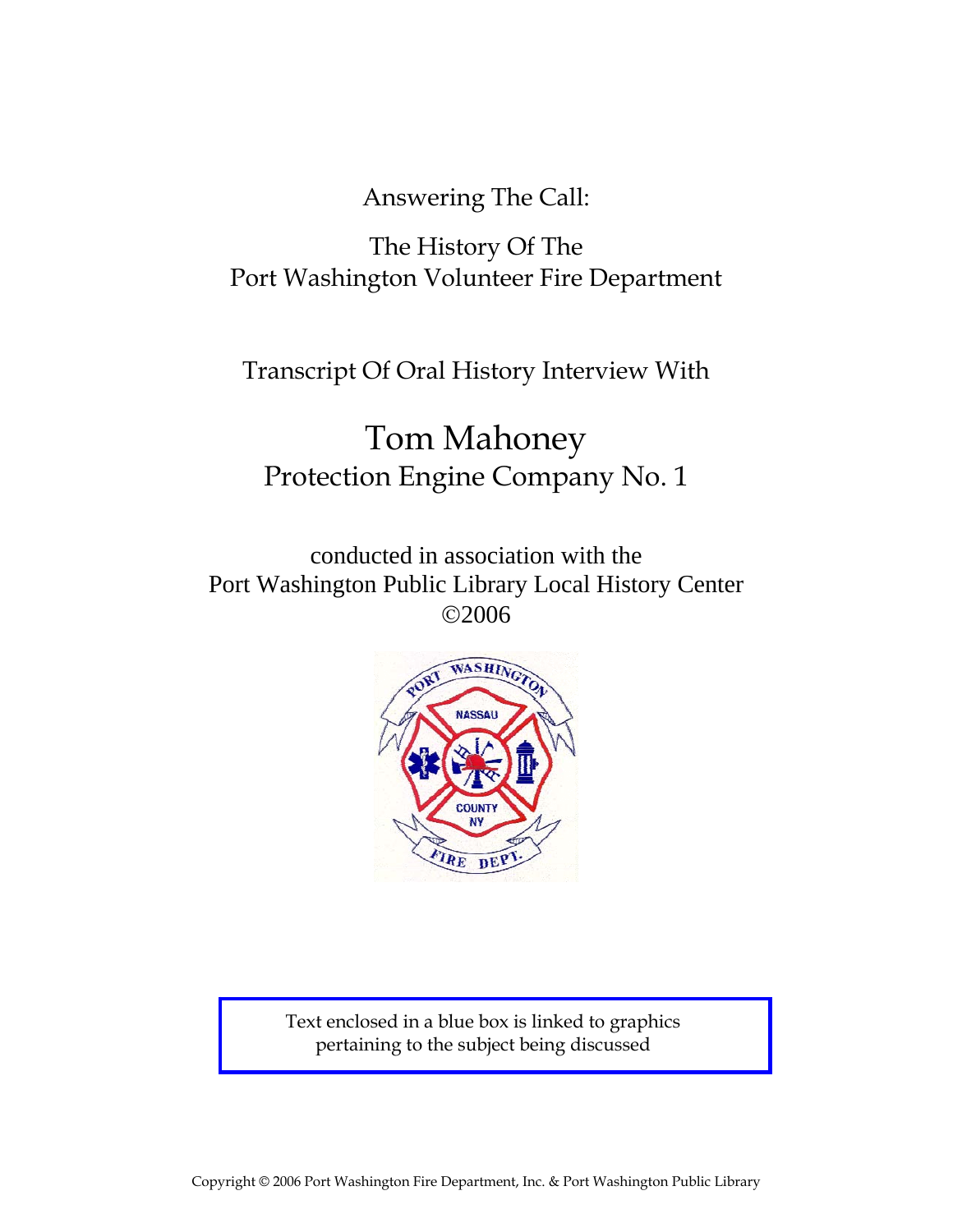- Q: ... interview held on February 11th, 1984, with Tom Mahoney, conducted by Peter Zwerlein at Protection Engine Company's main headquarters on South Washington Street. Okay, Tom, what we're doing for the hundredth anniversary is we're trying to get some history of the company from when it started up through the '20s, and then further on from there. Because we're missing the minutes from the beginning of the company through 1928. So, first of all, if you can give us any information that you may have heard from any of the old-time members about the beginnings of the company, or anything you may remember hearing, or the location of the firehouses, type of equipment we may have had--that type of thing.
- TM: Well, I can start when I came in the fire company in 1930, which I have a good recollection of that period of time. And my application was put in by Wesley Seifts. He was a member of the company. My first meeting in the company was in July.
- Q: July 1930?
- TM: 1930. The company officers there at the time--Irv Foster was Foreman. Arnold Foster was 2nd Assistant Foreman, and Mount Carey was--I mean, 2nd Assistant Foreman. Arnold was 1st. And Joe Hoffer was Financial Secretary. John Lewis was Secretary. Our Trustees was Walter Crooker and Charles Gross. The meeting was in the old building--the old wooden building.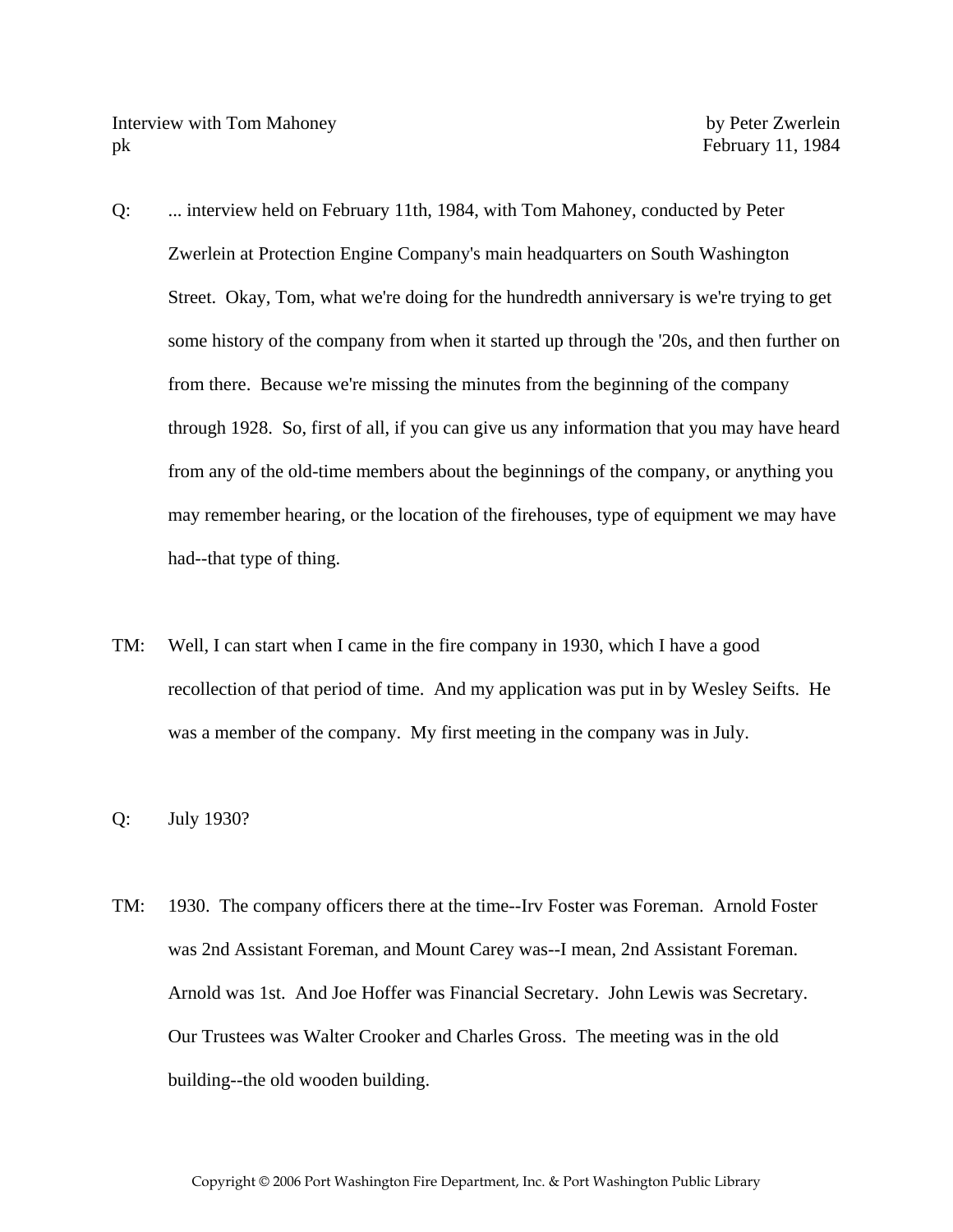- Q: That was the one that had two bay doors?
- TM: It had one big door and a wooden floor in the truck room. It was even with this back room here was the floor level. Where the American LaFrance stood on a bay on the side with a slant roof on it, that was a concrete floor in there. Because this floor wouldn't hold up the truck--that truck, the American LaFrance. So, they built that extension on the side of the building.
- Q: So, if you were looking at--say, standing at Main Street School, looking at the building, that extension would be to the right?
- TM: [On the right-hand side, next to the Odd Fellows Hall. I can remember the meeting room.](http://www.pwfdhistory.com/trans/mahoneyt_trans/peco_members043_web.jpg)  It was used as a courtroom. It was Judge Jones's court and later became--Lecluse was the judge up there. But, to go back to our first meeting. I came up here as a young eighteen-year-old and was made welcome by every member in the company. And there was a lot of brothers in the company. There was the Dickinson brothers, the Wood brothers, Carpenter brothers, and Olson brothers, and, later on, it was the Mahoney brothers came in.
- Q: You were the first Mahoney?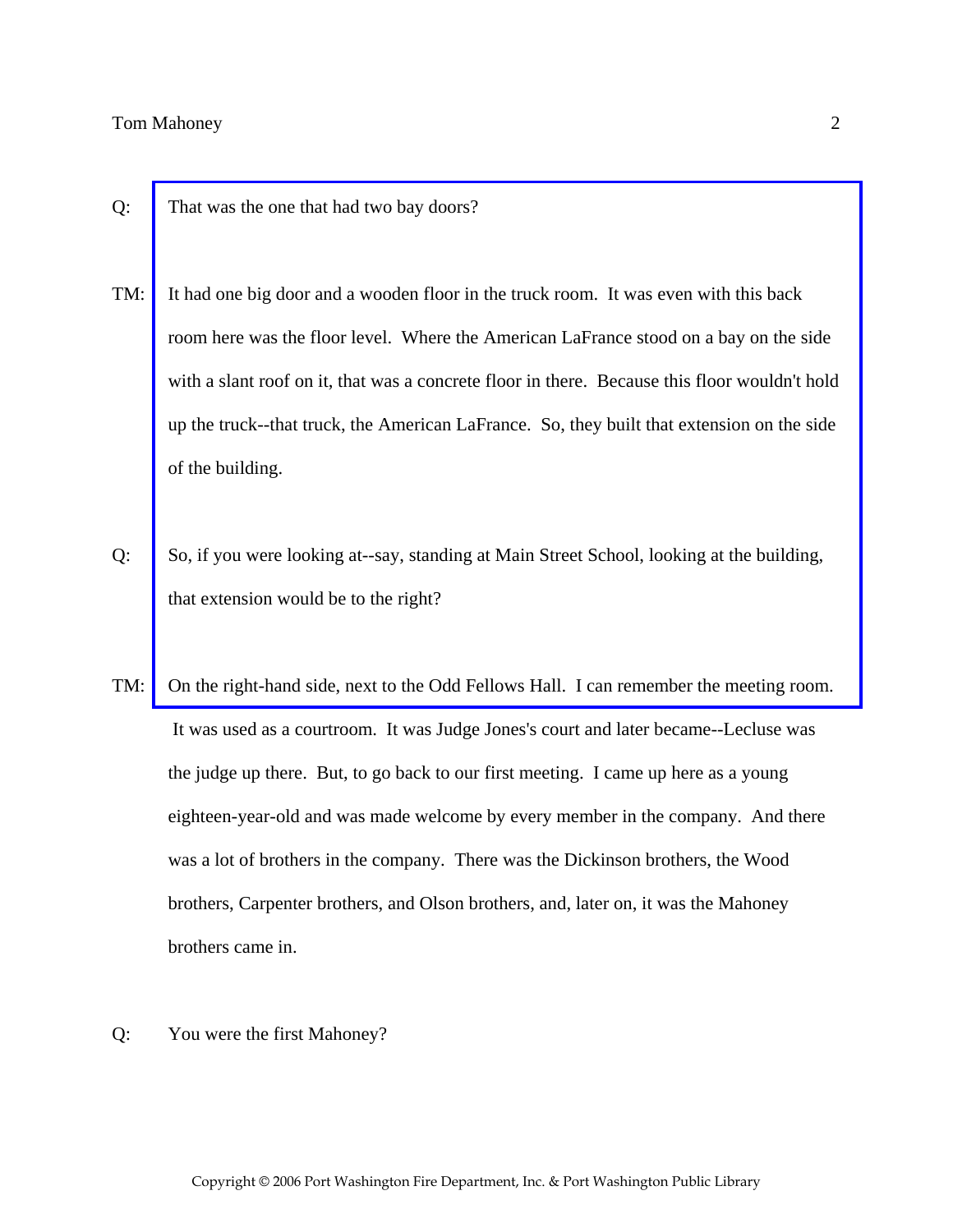- TM: I was the first Mahoney in. And ...
- Q: Was your father ever involved in the ...
- TM: No, he never--we lived in Sands Point, and he wasn't involved in the Fire Department. I used to look out of the Main Street School window and watch the fire trucks. I could see Bill McCarthy. He was driving a taxi at the time. Right down here. And Jimmie Dickinson, Wag Larkins there running to catch a fire truck. Mike Tolinski, Nofi [Phil]. And I said "I'm going to join that someday," which I did.
- Q: Now that was--Main Street School was a high school then, right?
- TM: It was then a junior high. Junior high and a high school when I went there. So, that was my interest in the fire company. When--after I got in, my first tournament was Mineola Fair. It was fair day over there, and they always had fireman's day at Mineola Fair. So, that was the first time I ever rode on a fire truck was going to Mineola Fair. My first fire [I attended to, I rode on the Atlantic's truck that they had--an old Reliable Hook & Ladder.](http://www.pwfdhistory.com/trans/mahoneyt_trans/ahlco_truck16_web.jpg)  Our trucks consisted of the [American LaFrance,](http://www.pwfdhistory.com/trans/mahoneyt_trans/peco_trucks046.jpg) a [Laraby truck,](http://www.pwfdhistory.com/trans/mahoneyt_trans/peco_trucks045.jpg) which was a great little truck. It was a hose truck. And it could go on a straight road. But in the hills, it would die, until it got new--rear-ended in later years. After that truck I was just telling Pete before, it had a little pig whistle on it--on the exhaust. And you could hear that pig whistle all over town when she was coming. [And then we had a Pierce Arrow in this](http://www.pwfdhistory.com/trans/mahoneyt_trans/peco_members016_web.jpg)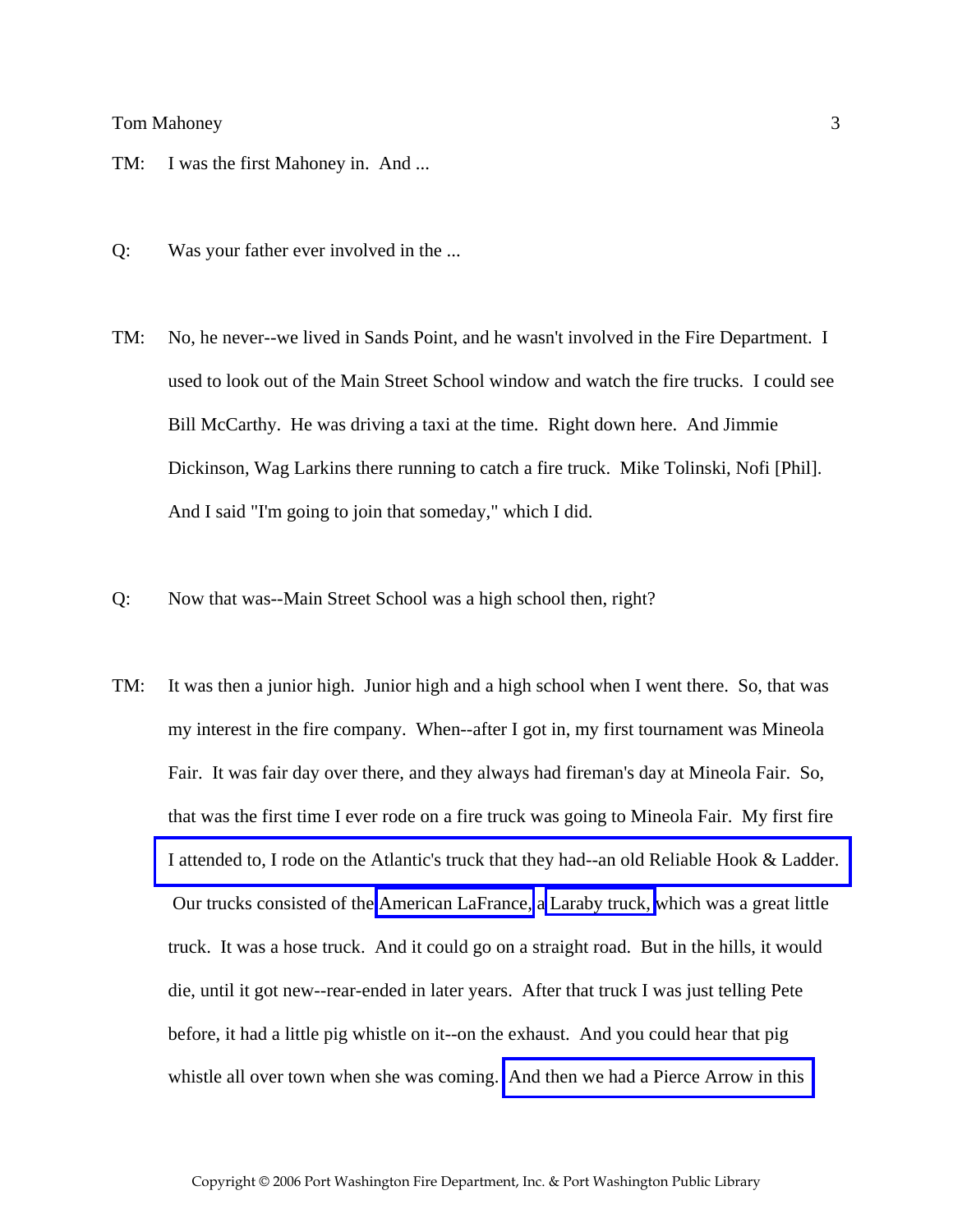building. The Pierce Arrow we used for a racing truck, plus the hose truck and went to fires with. It always carried about four or five men. And the LaFrance was all brass. All the--there was no chrome on it; it was all brass. It all had to be polished by hand. And one thing nice about it. It was out there getting washed, getting cleaned up for a parade, everyone did their share polishing brass. The fire extinguishers, the lanterns. You could see, if you look at some of the old pictures, you'll see lant--kerosene lanterns on the side of the truck. They had to--soda and acid, they used. When I came in here, they'd done away with the soda and acid, and they used what they called DuGas. It was a dry chemical.

- Q: It was a powder then.
- TM: It was a powder. But, do away with the soda and acid because it was eating the equipment, the bodies on the truck. And they'd done away with that; it was harmful to anything it touched, like raincoats or that ...
- Q: You mentioned that everybody used to get together, and they'd do their share on the trucks.
- TM: You wouldn't have to ask them.
- Q: Yeah. Was this--this was more or less the center of everybody's life back then.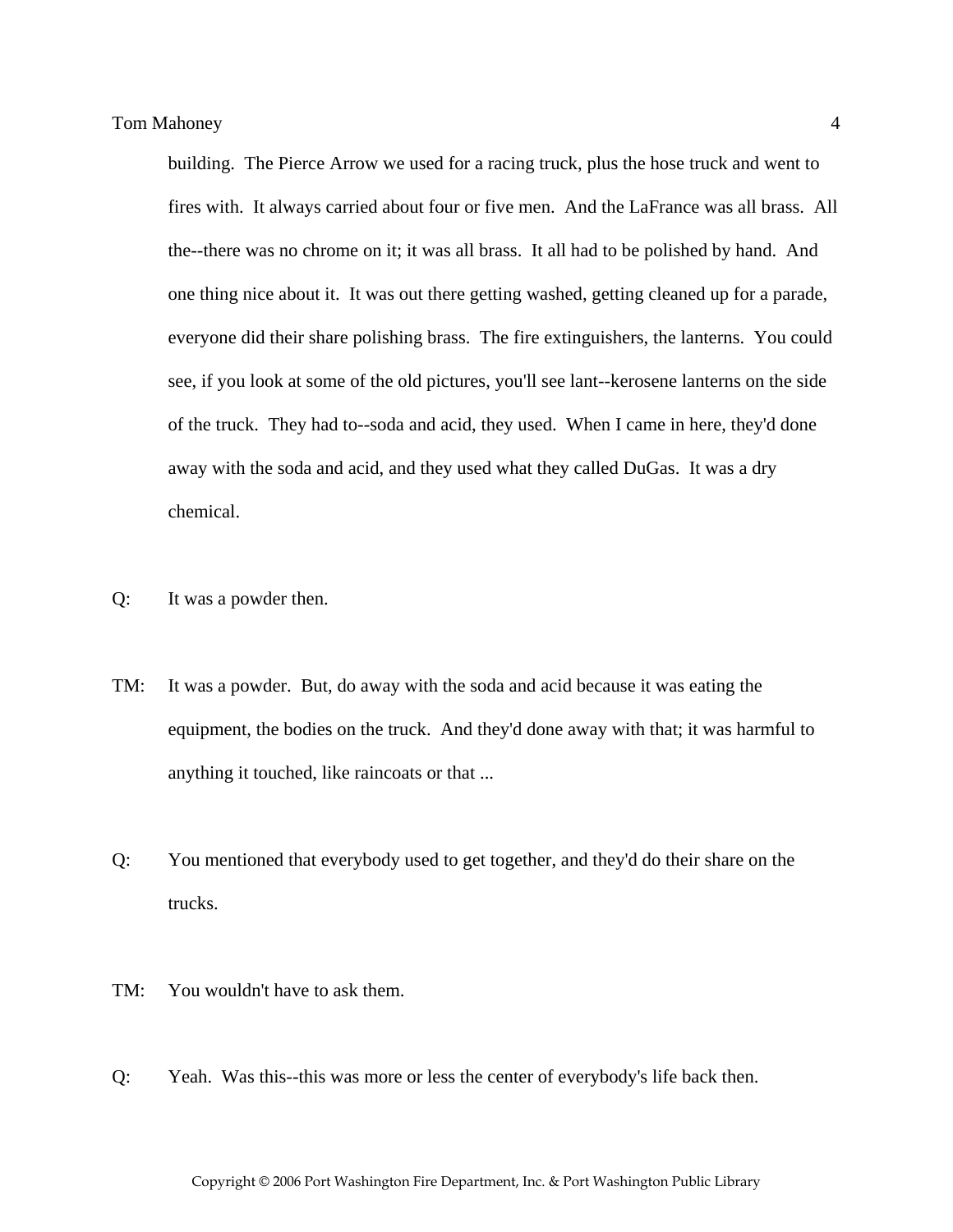TM: That's right.

Q: Yeah.

- TM: It was during the Depression. If people went through the Depression years, they would appreciate what the firehouse did. It was an education in the firehouse. It was comradeship. If there's anyone in trouble, you was always ready to help him. If the [ambulance call came in, you ran out to Bill Hewitt's, got on an ambulance and assisted,](http://www.pwfdhistory.com/trans/mahoneyt_trans/fmco_vehicles10_web.jpg)  or any way you did. You attended funerals. It was always, mostly always a pall bearer for some family--poor family--that we--we started to give blood here. And--but they were so interested in the fire company them years. And then the racing team was a great thing in this fire company. 1931, I went in on the racing team. And the Pierce Arrow, there was quite a high step on it. And there was two-wheel brakes on it--just rear brakes.
- Q: Didn't stop that quickly.
- TM: And we had longer runs. Mac McCarthy was our driver that year, and he was a hell of a good driver--Mac was.
- Q: That would be Billy McCarthy's grandfather?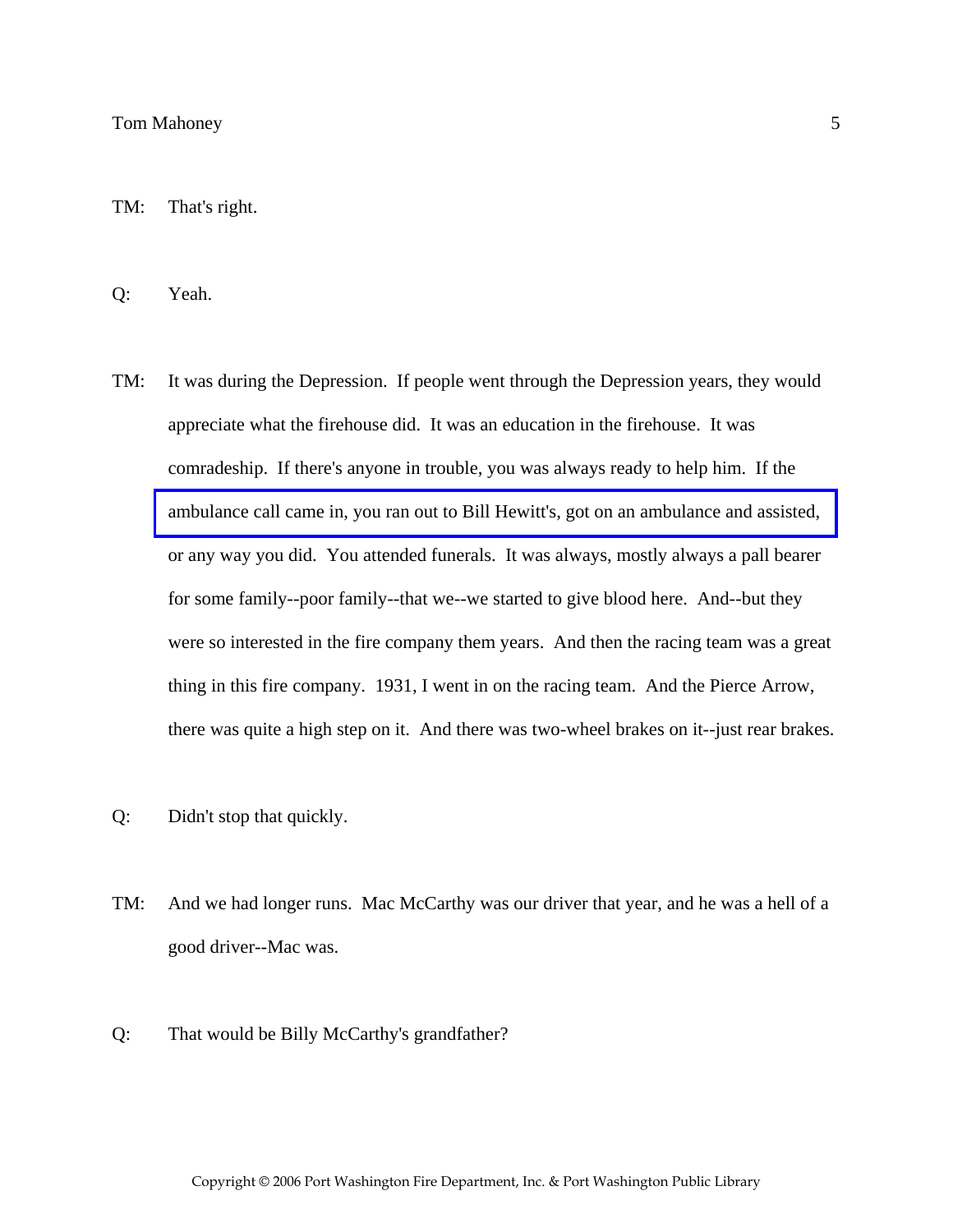TM: Grandfather, yeah. And he was a good driver. So ... [I forget] ... going back to a tournament--I think it was Glen Cove--I came down, got off so fast, and Mac says, "no brakes." And I got--we got off the truck, and I pulled the two heels off my shoes.

Q: Wow.

TM: We had hot feet!

Q: Yeah.

- TM: And we had--the tournaments--we had more water fights and different things as--it was a lot of competition between the Rowdies--we was the Rangers-[-the Rowdies of Atlantic's,](http://www.pwfdhistory.com/trans/mahoneyt_trans/ahlco_racing10_web.jpg)  and [the Runts was Flower Hill.](http://www.pwfdhistory.com/trans/mahoneyt_trans/fhh_racing007_web.jpg) And we had competition amongst ourselves. And it was all good sportsmanship. We were--but when we came on the course, all the three companies was all together, all rooting for each other. I mean, that's the way it was. Wallace Lans drove for the Atlantics, and Allie Reynolds, and a few of them fellows up there drove for the Runts, and they're--but it was a very interesting company all the way through.
- Q: Were you expected to race when you got in, or did you race because you ...
- TM: No, you volunteered for it.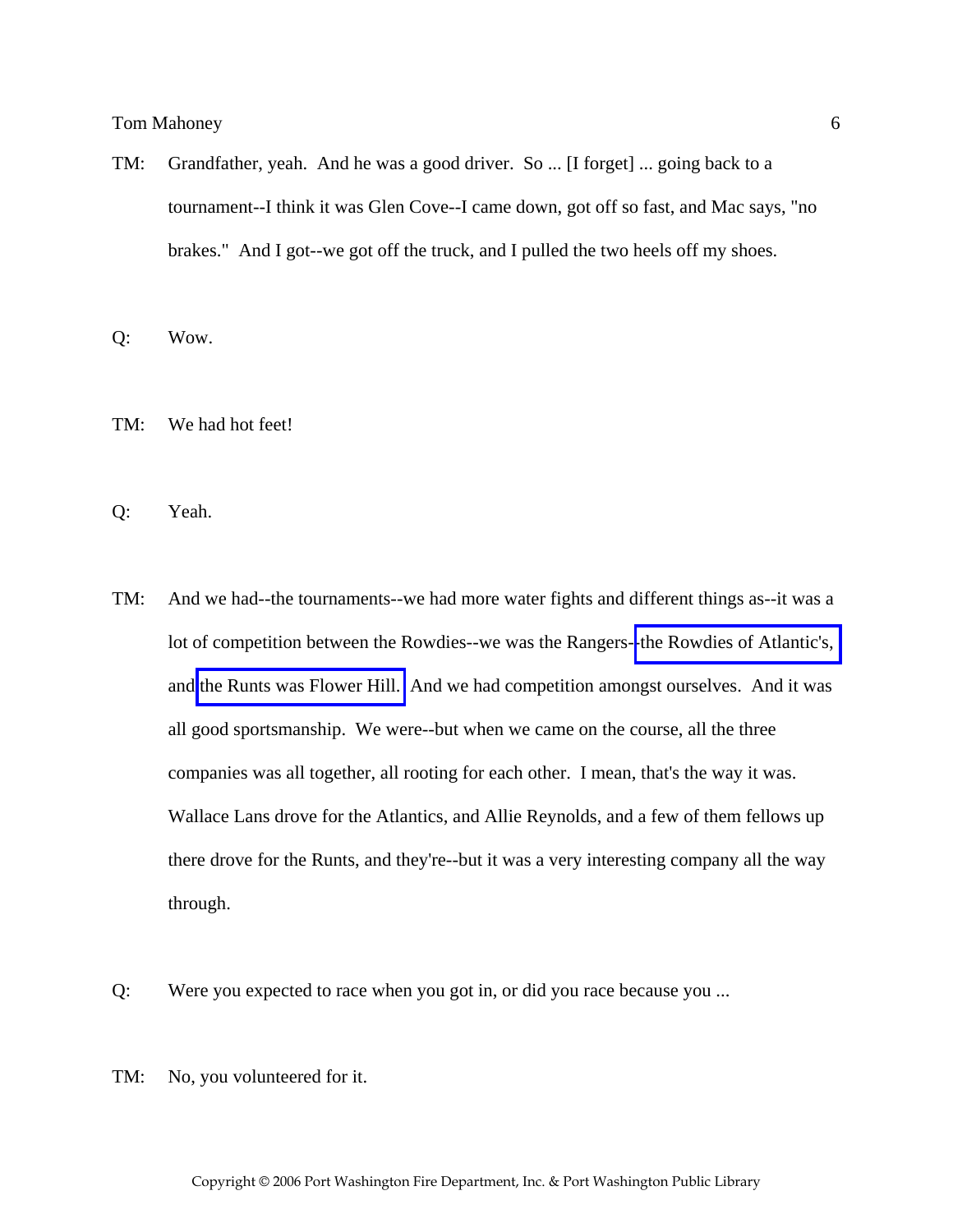- Q: And most everybody did?
- TM: And mostly every--all the young fellows went out to see if they could make the team. There was a waitin' list.
- Q: Oh, yeah?
- TM: Yes. And there was a waitin' list for everything--for an office, like on the engineers, you'd have to wait your turn and you had to prove yourself before you even got it. And there was a lot of things in this company, do's and don't's. They called it the unwritten law. You might hear that sometime in the company. There was an unwritten law. It didn't have to be on the books; it was never on the books.
- Q: People knew that they were supposed to ...
- TM: They knew--otherwise, they knew right from wrong. The unwritten law. And, so, that was a hard company. Otherwise, we'd go up in the back room upstairs--this is--I'm getting ahead of my story. But, back in the old wooden building, it was torn down, all but one wall.
- Q: And this is when you got in?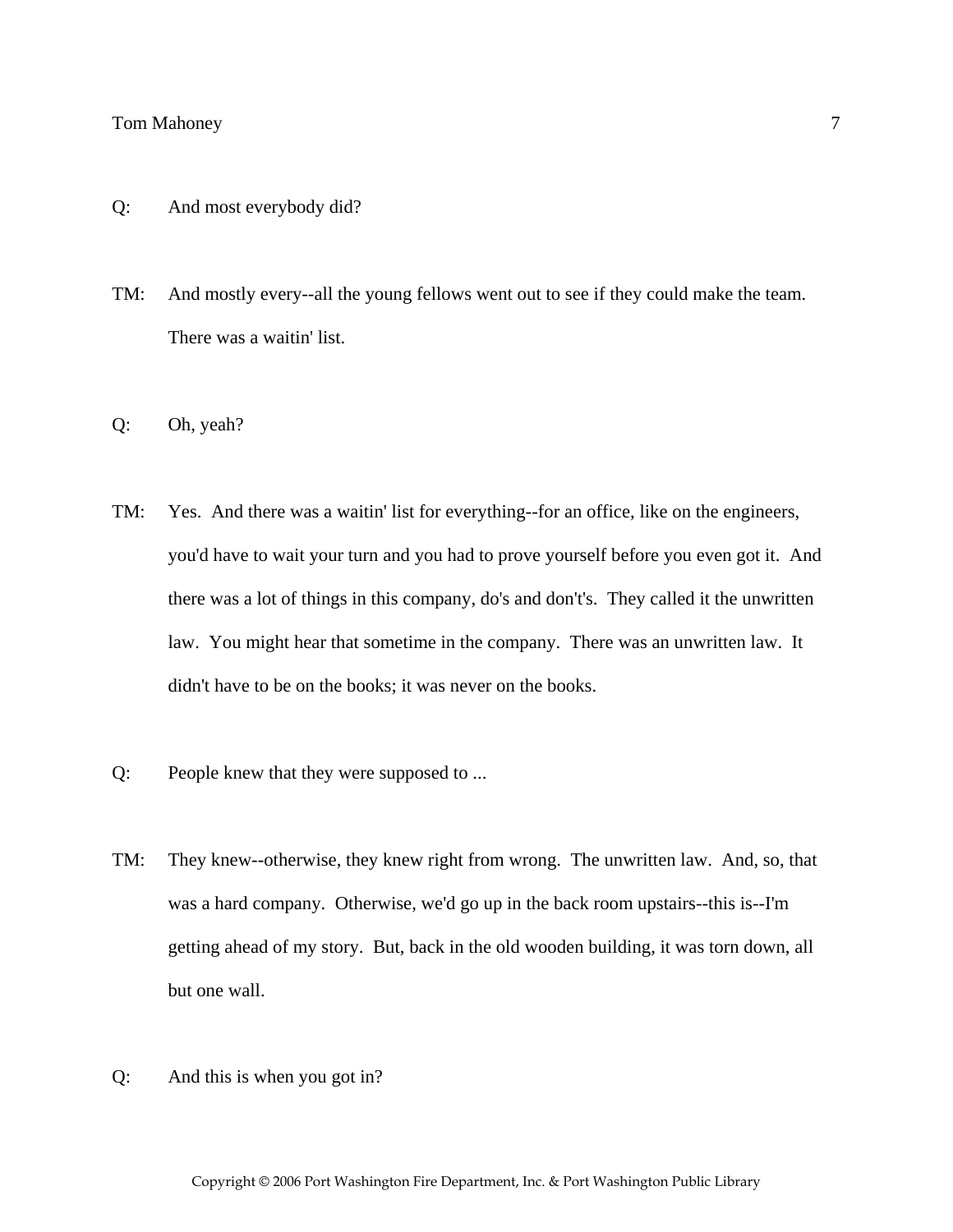- TM: Yes. I mean, that's the year--I mean, the following year, 1931, the building was torn down. And there was two men in charge of it. They was building inspectors from our company. Walter Crooker and Wag Larkins.
- Q: And they worked for the town or something?
- TM: They worked for us. For the company.
- Q: Okay.
- TM: They supervised the job of construction. The construction company was Pollock  $\&$ Wysong. And they supervised everything that went in this firehouse. From how many- the old firehouse had a coal furnace in it. This back room where we're sittin' right now ...
- Q: It had a coal furnace; who would stoke the fire?
- TM: Cleve Poole was the janitor at the time.
- Q: And he would be responsible for ...
- TM: He was responsible to keep the fire going downstairs. It went into that old chimney. The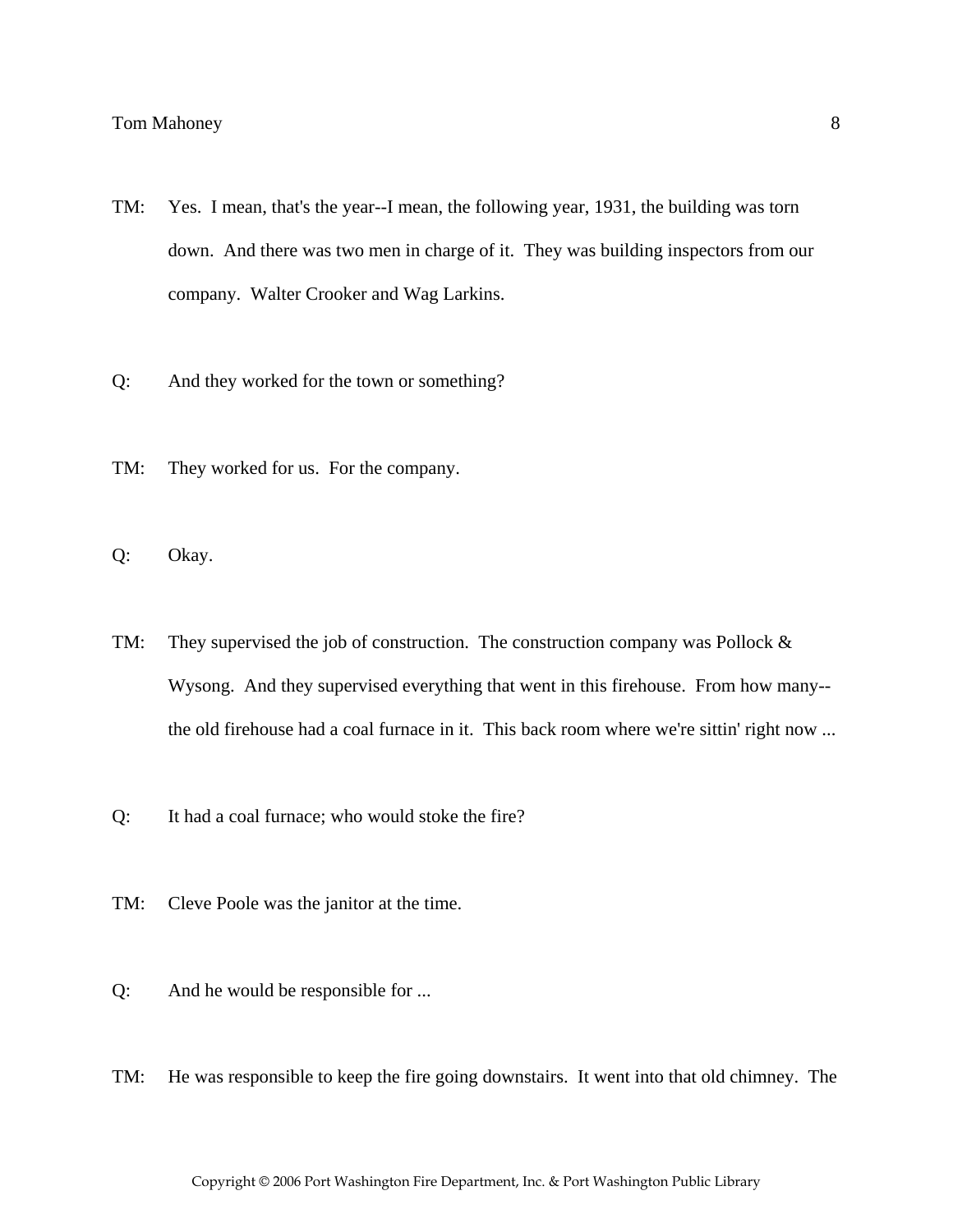chimney is still there.

- Q: This one--the one that's behind us.
- TM: One--yeah, down there. And, because, see, the elevation of the cellar up here ...
- Q: Yeah, there's like a vacant wall around it.
- TM: And then, the new building was built, and that was lowered down to the America LaFrance truck bay. So, that building--we moved when this building was being built, we moved down to Marshal's, across from police headquarters. There was a garage there.
- Q: Now, this is down where the P.A.L. is today.
- TM: Right across from P.A.L., Marshal's had a building. We put our trucks in that building, and we had our meetings there while this building was built. There was quite a steep ramp going up in there. You have to go up this concrete ramp about six foot high to back the trucks in there, and then you came onto the floor, which was Marshal's garage for a long period of time and then it became an antique shop. It's a--I believe it's an antique shop today. So, we was down there while this new building was being built. One thing that was left intact was one wall and the pipe going up for the fire alarm was left intact, because that was the only means of fire signals in this town was this horn system. Flower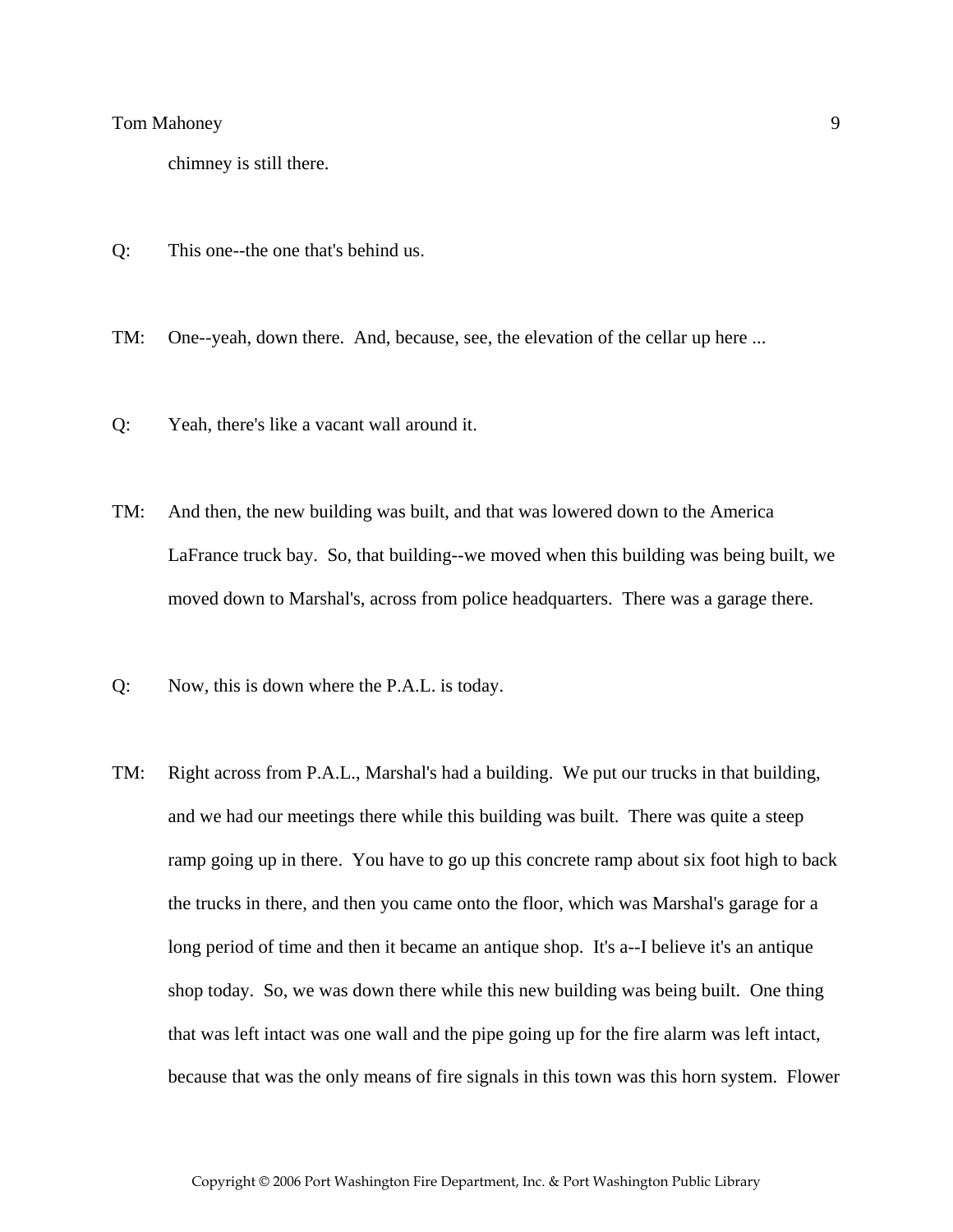Hill had a siren; Atlantic's had a bell. So, that one wall--that pipe wasn't moved on the whole construction operation.

- Q: Was that the horn? That was the air horn?
- TM: The air horn; correct.
- Q: Was that a new thing, or had that been in the company a while?
- TM: That had been in the company maybe--oh, it came in in the '20s.
- Q: '20s?
- TM: Yeah. But I just forget the exact date.
- Q: And before then, they used to just ring the bell?
- TM: [Yeah. Yeah. Before--I mean, as long as I can remember, the horn. I think it was given](http://www.pwfdhistory.com/trans/mahoneyt_trans/peco_artifact071.pdf)  by citizens of Port Washington to the Port Washington Fire Department. Just, I mean, some old stories I heard about it. The old back room that we used to sit in here was a very interesting room. There wasn't much furniture in it. But there was a gas heater that you lit with a match.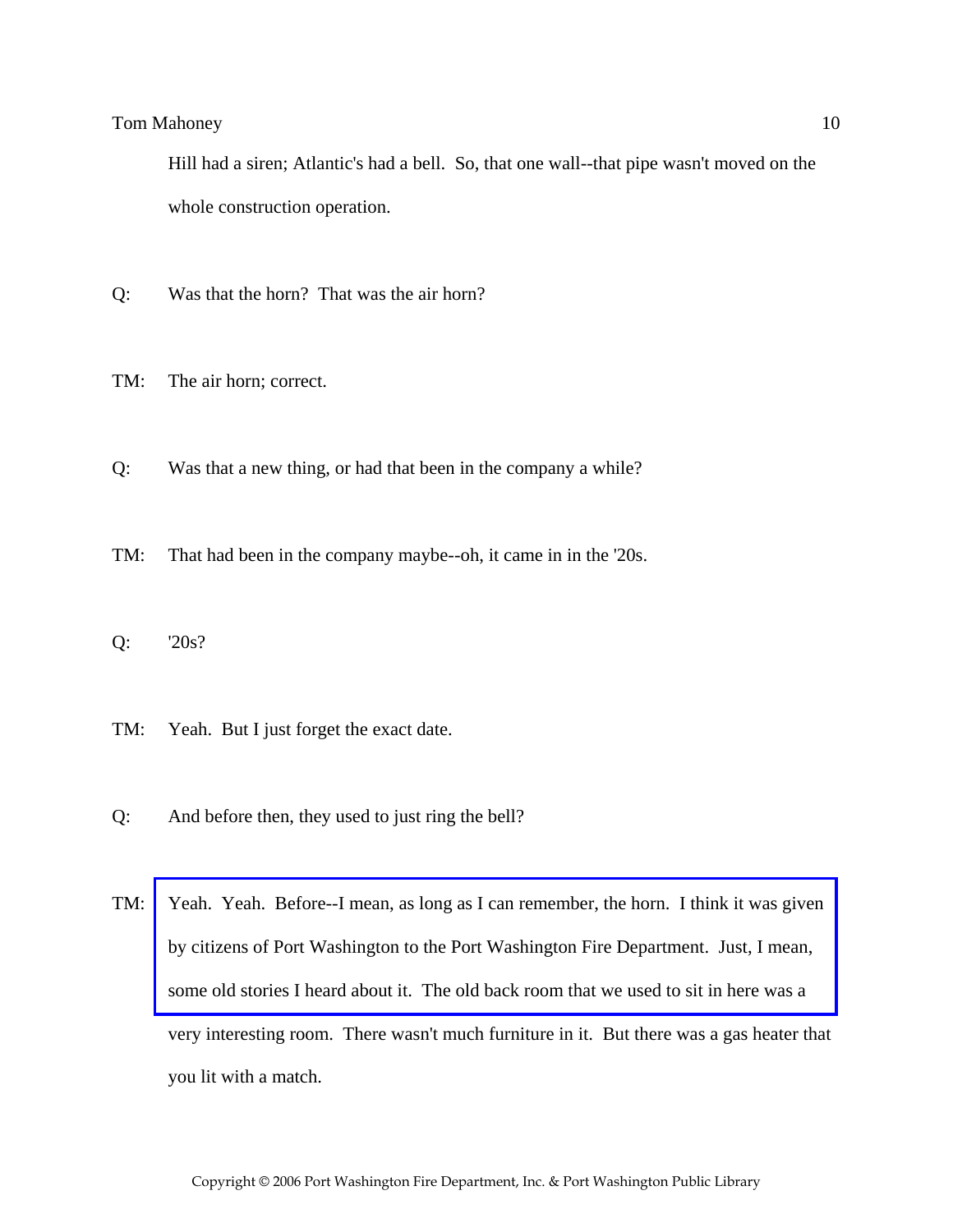- Q: Would it be in the middle of the room?
- TM: Put it in the middle of the room. There was a tube coming out of the floor--a tube coming out from the gas jet. You turned it on and lit the gas heater, but you ... ['d run and] ... open a window. You know, you would die in here. But that was the means of heat in the building. A coal furnace downstairs in the old building. Wooden floors. And it was a nice old building. Here it is right here. That's the building.
- Q: That's what it looked like when you ...
- TM: That's what it looked like when I got in. No ...
- Q: Except for the extension to the right of the building?
- TM: Yeah, right here. The extension was on right here. This was a little before my time.
- Q: And there's the air horn up at the top.
- TM: [That's right. That's the air horn up there. This is the--this is the door. And the two trucks](http://www.pwfdhistory.com/trans/mahoneyt_trans/peco_members014_web.jpg)  set in there on that floor and one sat down there, and this was the door going up to the meeting room--the judge's chambers--in that picture.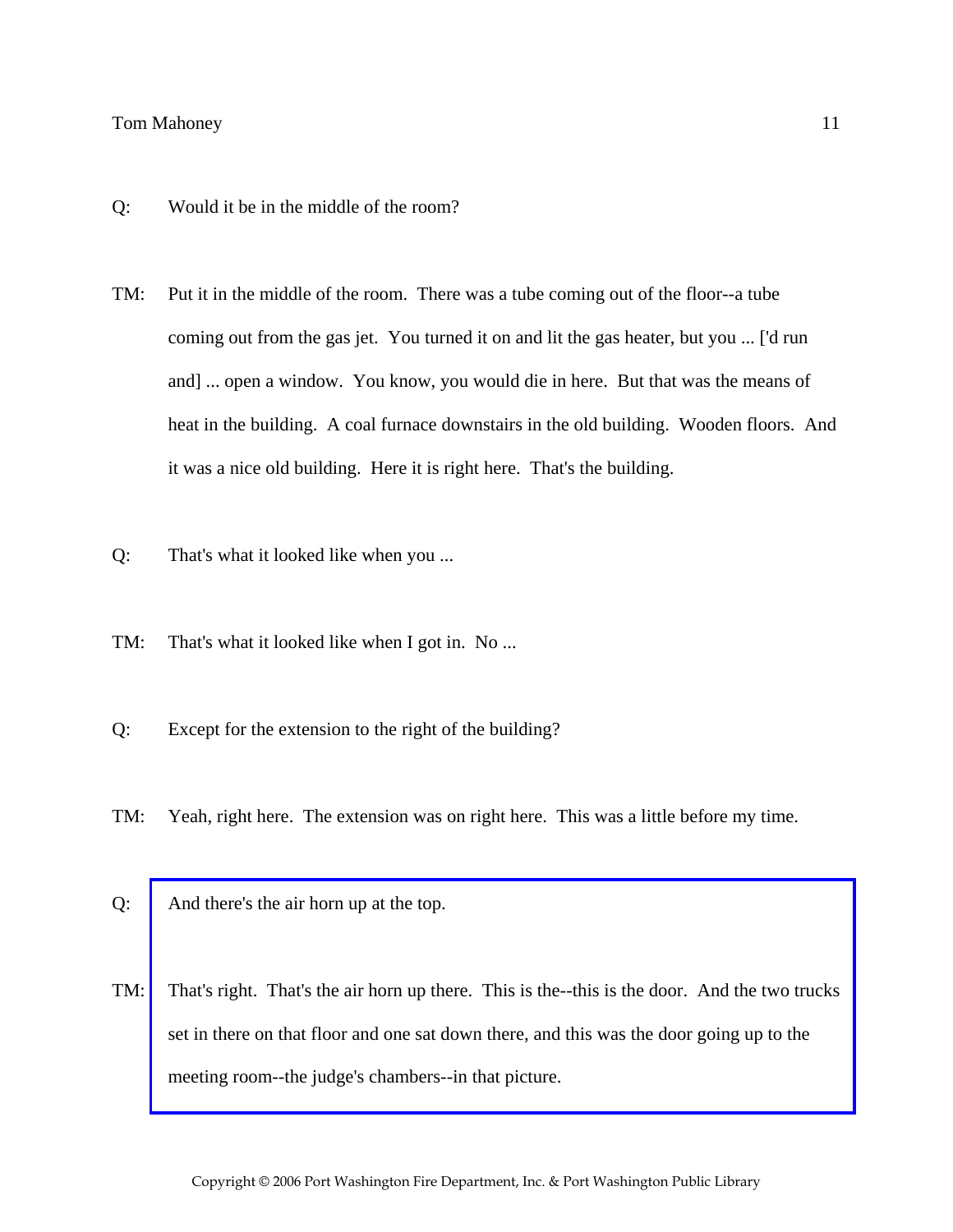- Q: And these look like barn doors. The two of them would open out.
- TM: Yeah, two doors--the two would open out.
- Q: Would you have to put the trucks in on an angle?
- TM: Yes. You'd back one over to one side, and back one over on the other side. The Laraby stayed in there and the Pierce Arrow stayed in there.
- Q: Now, which one of those two trucks--did both of them have a pump on 'em, or did they ...
- TM: No. No, the Laraby didn't have a pump on it. That was just a hose truck. This was the Garford.
- Q: Okay.
- TM: This was--this truck went to Plandome.
- Q: Sold it after we were done with it.
- TM: After we got the American LaFrance, this truck went to Plandome.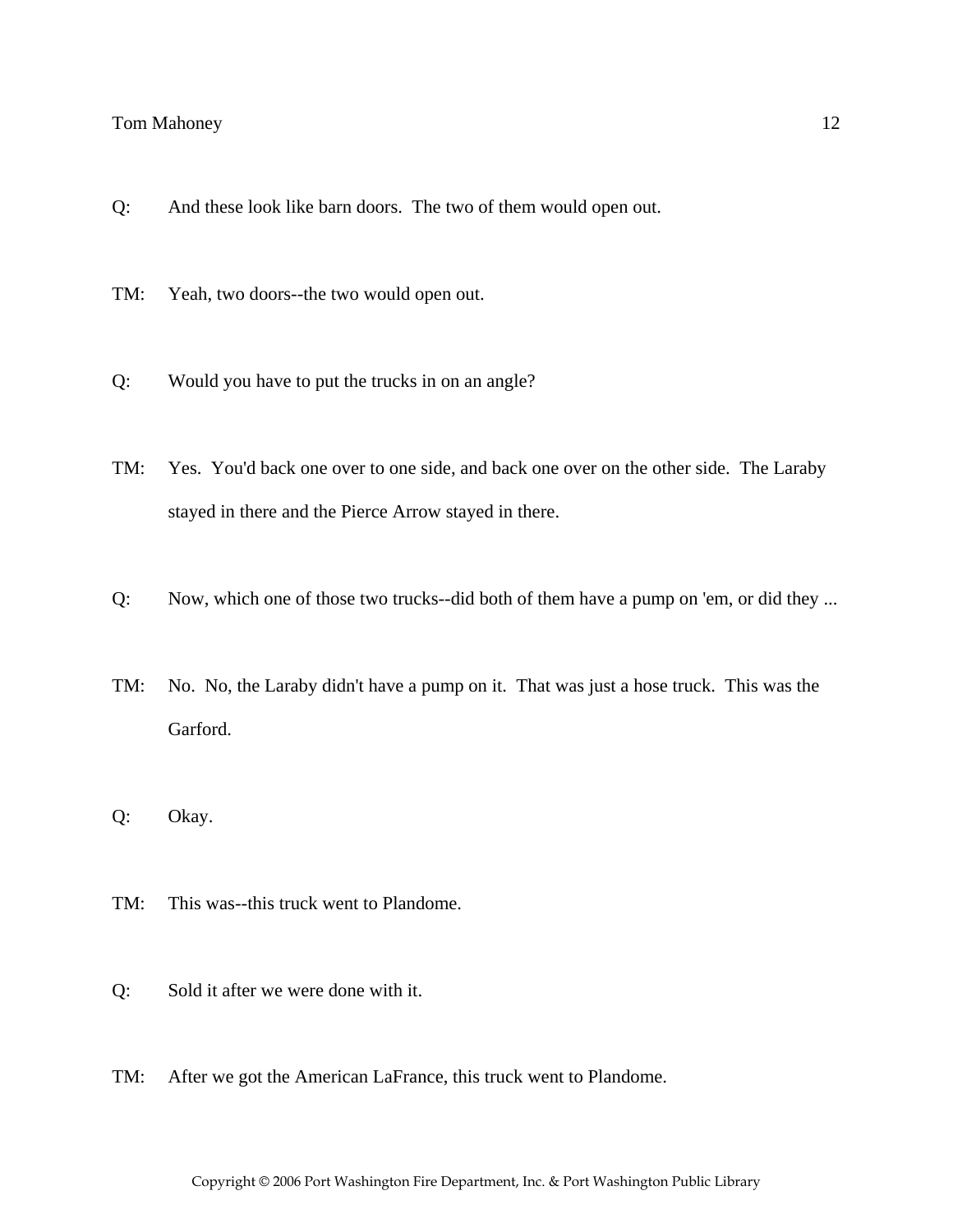Q: And that had a pump on it?

TM: That had a pump. That had a five hundred gallon pump.

- Q: And when you went to a fire, are these the two trucks that were in when you came in?
- TM: No. The American LaFrance was there.
- Q: Okay. And the Garford?
- TM: The Laraby--this was a Pierce Arrow, but this one wasn't in. We got another Cadillac that was up in the annex on Hicksville on the Henderson property.
- Q: Whereabouts would that be?
- TM: That would be four houses from the corner on the left-hand side, going in to Avenue B.
- Q: Avenue B. From Middleneck Road?
- TM: Yeah. Across--part-way across the way from where Johnny Edmundson lives today.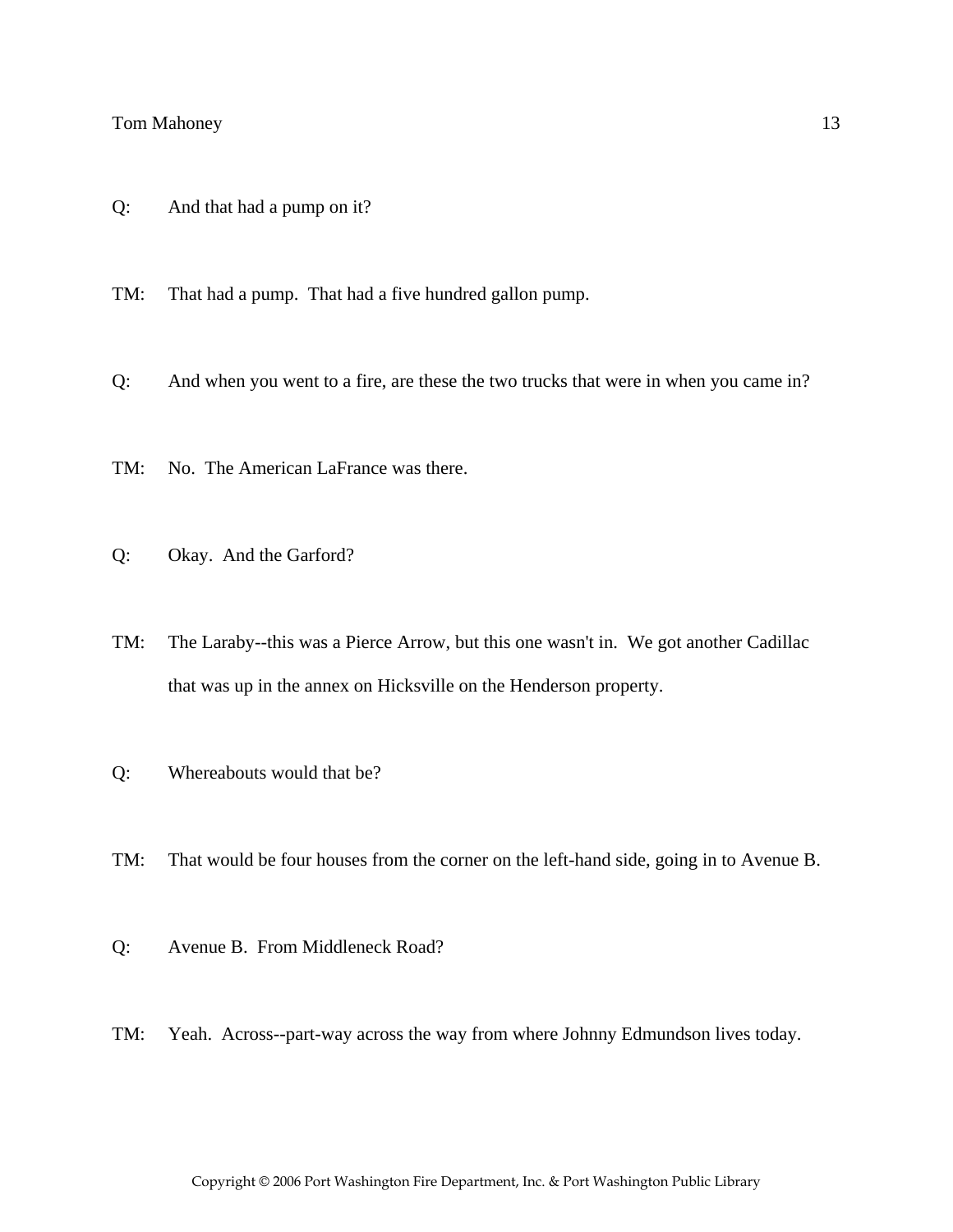- TM: There was a big house in there, and there was two firemen in there. Perry Henderson was our Engineer when I came in. And Ar--his brother Artie was in the company--Artie Henderson. And Perry was in this company quite a long while. And so they thought the needs of a--of course, they had a lot of firemen up in the Hicksville area--what they call the Hicksville area.
- Q: Which is the Terrace.
- TM: No. That's Avenue A, Avenue B ...
- TM: Avenue A and Avenue B and Henderson Avenue. That was Hicksville. There was a number of men up there. There were the Seifts--Elmer Seifts, Nelson Seifts, Wes Seifts. I mean who got me an application for the company. There was Red Hooper. There was a Adams, there was the two Olson boys. There was Johnny Herbert who came later in the day. And that's about the--about the--Mount Carey lived down the hill. But they all would ride on that truck--the old Cadillac. And sometimes the springs was really down on it, and they carried about ten lengths of hose on it and a couple of fire extinguishers, then the nozzle and raincoats. And it always got there.
- Q: Did they ever have any trouble--did they ever have any times when, say, a truck wouldn't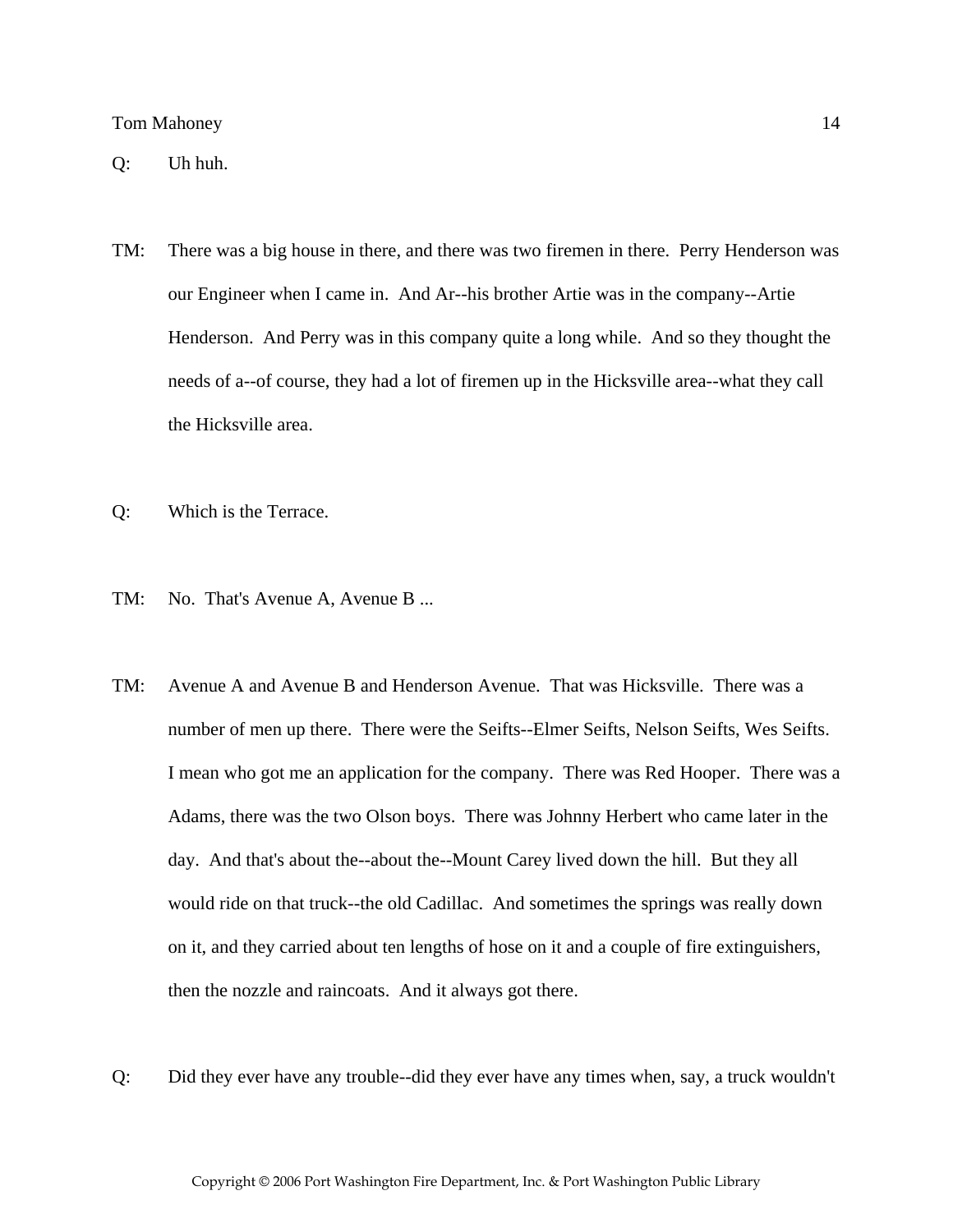get out of the firehouse, that they wouldn't have enough manpower to get the truck out?

- TM: They would push it out the door. It rolled to the fire if they pushed it out the door. Very seldom. We had a lot of manpower.
- Q: No problem getting it out.
- TM: No problem. No problem with manpower. It was always ...
- Q: Night or day?
- TM: ... no. The bosses was always good. They'd give 'em time off to go to a fire, and that was it. I mean, I worked for bosses in Sands Point. Go on! Heard the fire horn go, go ahead and go.
- Q: No problem.
- TM: No problem.
- Q: Yeah.
- TM: And it was a--I don't know; you can't explain it.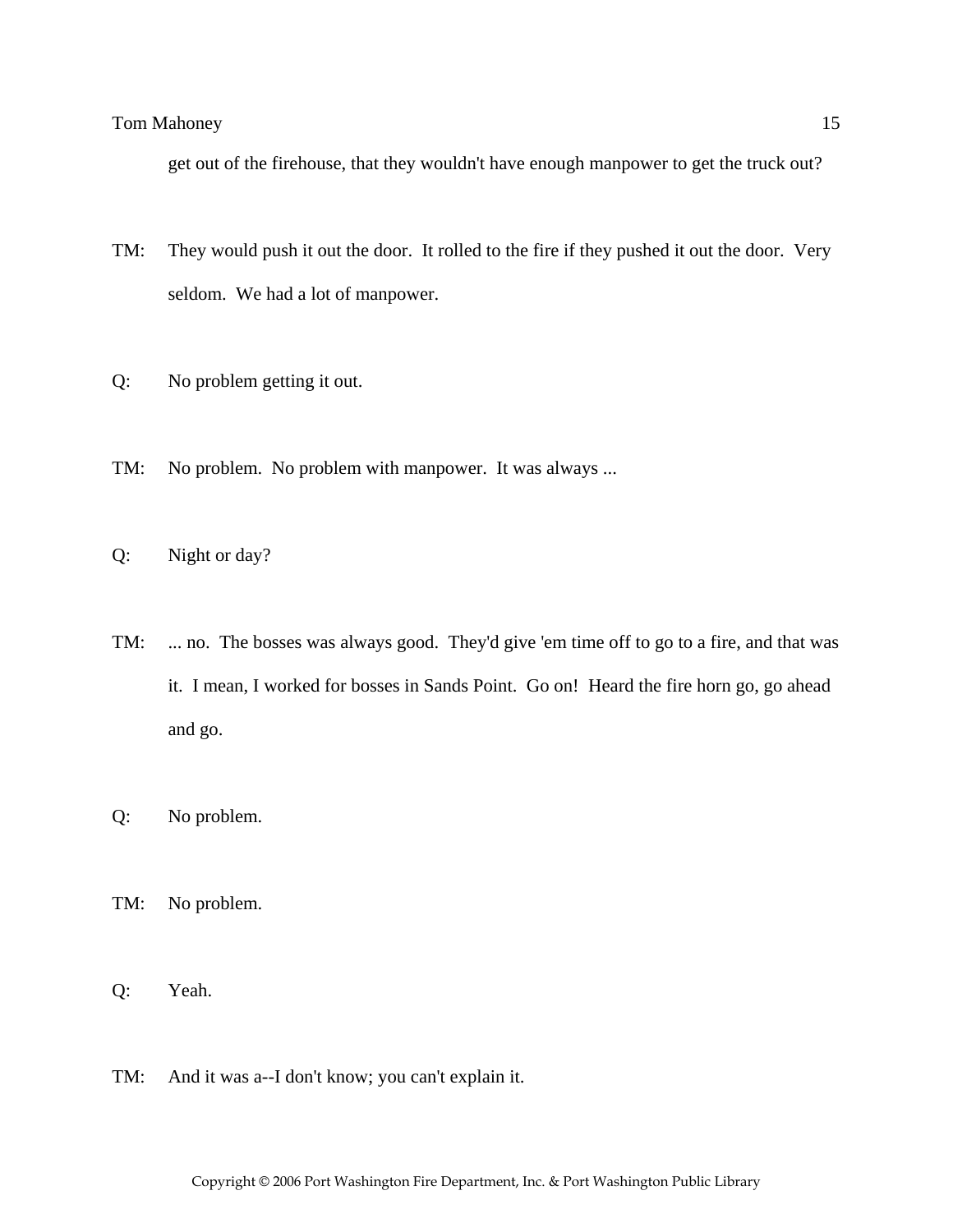- Q: Was it more like a community feeling? Everybody had a responsibility?
- TM: More than a community--more than a community feeling. Like you was all brothers. I mean, one person getting into trouble, you were still glad to help him. If a car broke down, or something like that, you went and helped him out, get his car home. There's still a bit of that feeling today, now. But, I mean ...
- Q: But it was more like a fam--a close family.
- TM: Yeah, it was a close-knitted family--a very close-knitted family. And it was a wonderful experience to be in the fire company.
- Q: Like I said before, I guess the Fire Department was the only--the only thing, I mean, other than your own family at home. Like, today, you may want to go camping or you may want to go to a ball game or something. Back then, the Fire Department was camping; it was the ball game. It was everything.
- TM: It was the center point of things. How you do things on pulse of the moment. I see you sitting up here maybe after a tournament practice or--I mean, a racing team practice. And we'd be sitting around talking, and someone'd get the bright idea, let's go to Flushing and get an ice cream soda. So, we would ride to Flushing to get an ice cream soda.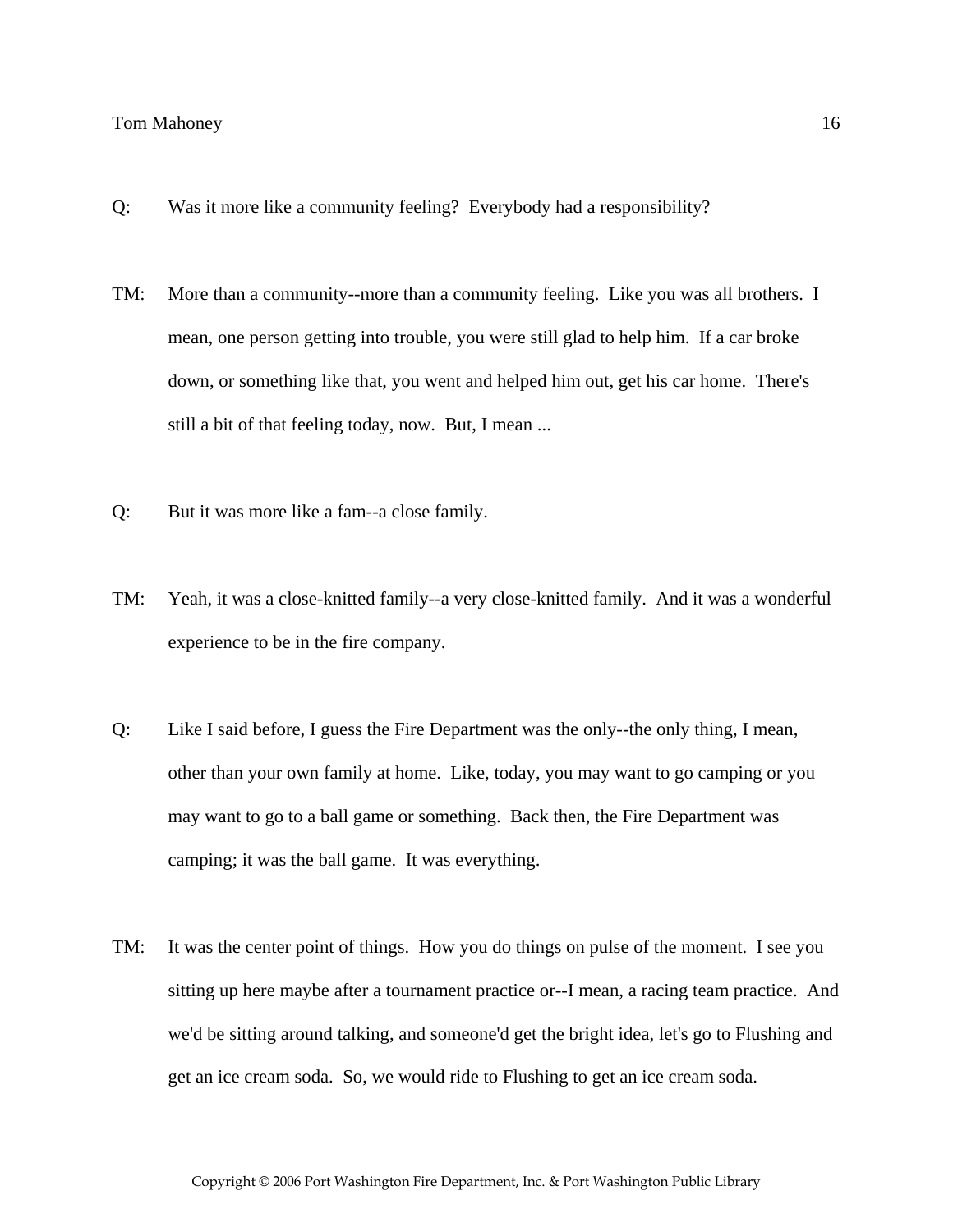- Q: But everybody went together.
- TM: And everyone went in a couple of cars--hopped in a couple of cars. Or "Let's go get ..."- there wasn't at this time, in our fire company, there was no liquor ever allowed in this firehouse. And to this day, I've never seen any liquor in there. ... [Was very interest] ... in this company, I got on the Engineer's staff. I was around about thirty-four, thirty-five I started on the Engineer's staff. I worked under Irv Foster. He became Chief Engineer, because Perry Henderson was Engineer, Georgie Wood was Engineer, and Al Gross was an Engineer. But, there was something lacking--leadership. So, Irv came in and took over--he was a Foreman when I came in the company. And after he was--was he--no, he was Chief ...
- Q: Chief Engineer or Chief of the Department?
- TM: No, he was Chief of the Department. But it was later in the day when Irv became--and I worked up under Irv as his 1st Assistant Engineer. And he was a--he was a perfectionist. Irv wanted them motors clean and painted that you could rub a glove on 'em. He didn't want to see any oil on the floor, unless it came from the chains of the truck. The American LaFrance was a chain-driven truck.
- Q: No drive shaft. Is that what you mean?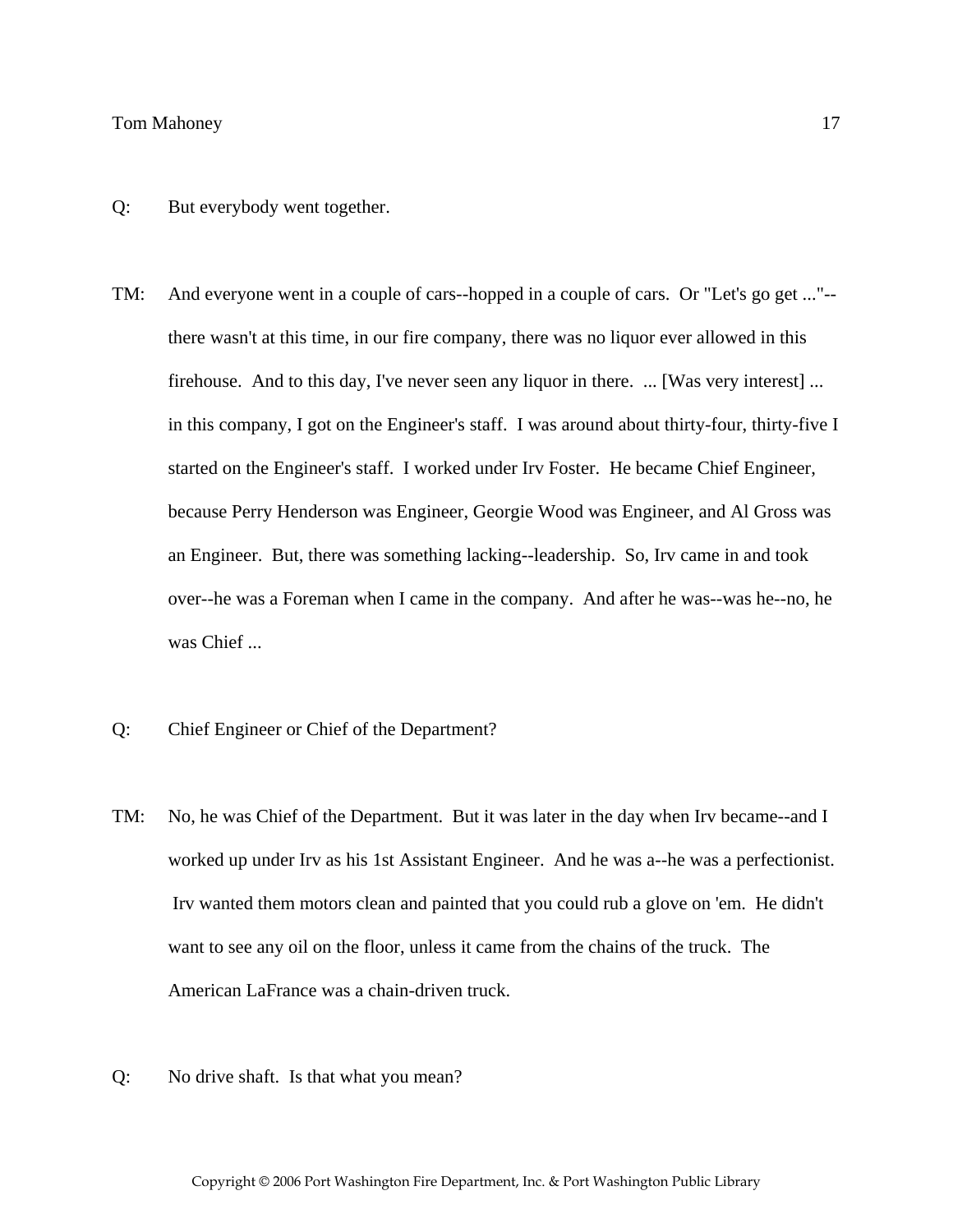- TM: The drive shaft came back so far into sprockets. And then the chains was about six-foot chains going to the rear wheels. And that pulled the truck. So, other words, the truck was chain driven. Now, every--every other year or so, we would have to take them chains off and grease them. And the method of doin' it was going up to Gross's butcher shop and getting tallow from leg of lamb.
- Q: Tallow?
- TM: Yes, lamb fat. And then, we'd come up here--back here to the kitchen, and we'd get a big pot, and we rendered that down into a grease and then put it in pails and go out and wash the chains with gasoline and clean them off with kerosene, and then we would dip them chains into this tallow and hang 'em up and let them drip off. And then we'd put them back on the truck. Now, that would keep--well, just like a bicycle, you know how a bicycle chain is?
- Q: Yeah.
- TM: All the little rollers? Well, it would keep them lubricated for a year.
- Q: One application would serve for a whole year?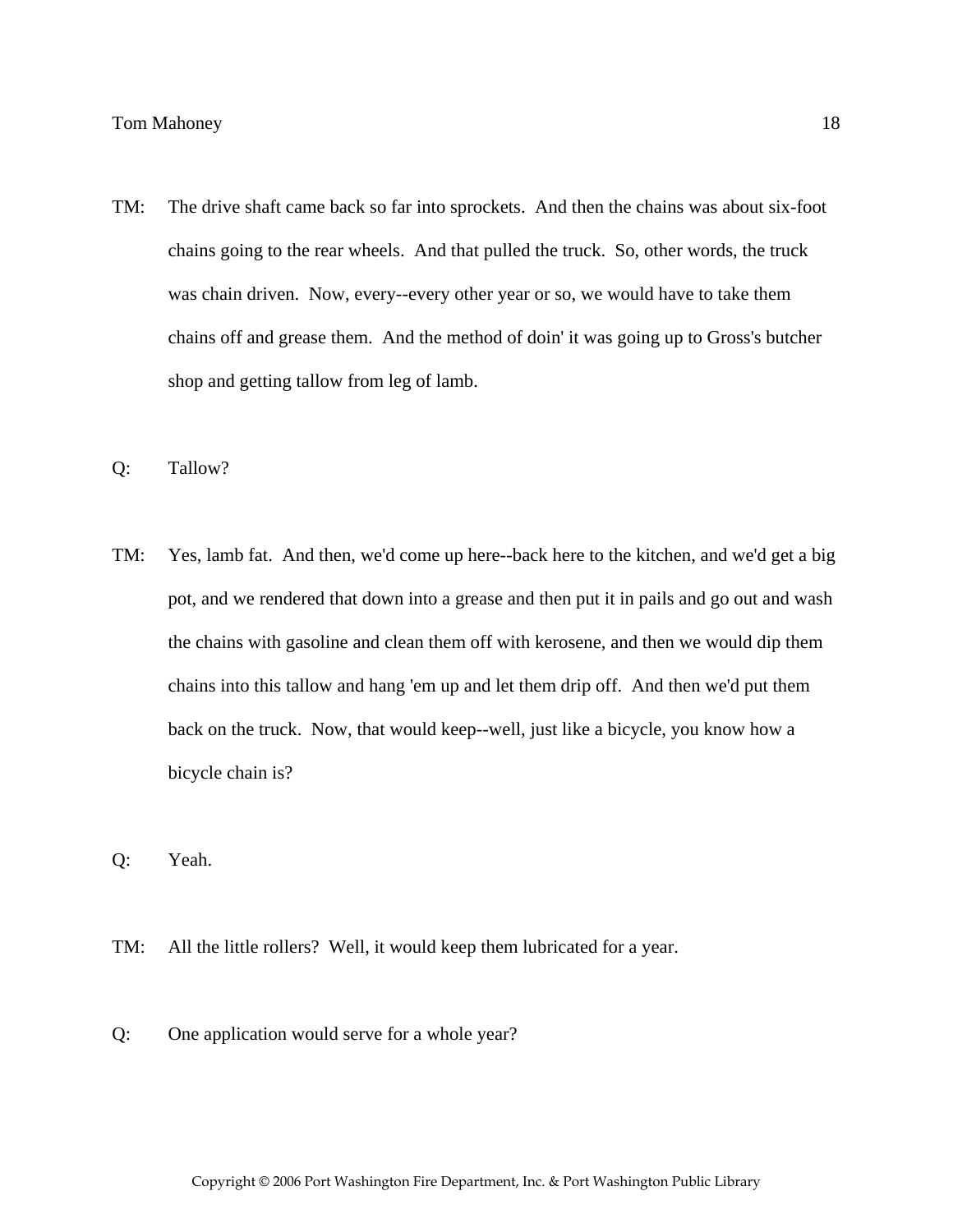- TM: One application. A year to a year and a half. And kept out chains in good shape. You'd get a snow storm, you was down here to put the chains on ...
- Q: Would you stand by if there was a snow storm? Like if it got too deep ...
- TM: Well, it if was too deep, we would stand by. Most of the time we didn't go home until one or two o'clock in the morning, or three o'clock in the morning. We used to go up to the Polish bakery up there. That was up on Avenue A--Michelek and his father had a bakery up there. And you'd go up there at one o'clock in the morning. The rolls would be just coming out. So, I would bring a couple of dozen rolls and we'd come back to the firehouse and we'd have a pound of butter and a pound of coffee, and we'd have coffee and rolls. So, by the time we got done with that, washing up the dishes and cleaning up the things, we would then could all go home.
- Q: You know what's interesting, just listening to what you talk about. There's a--there's a picture that people get up of the firemen as being drunken bums. And what you're telling me is when you were in the company, you drank coffee and ate rolls ...

TM: Yeah.

Q: ... and there was no liquor. I mean ...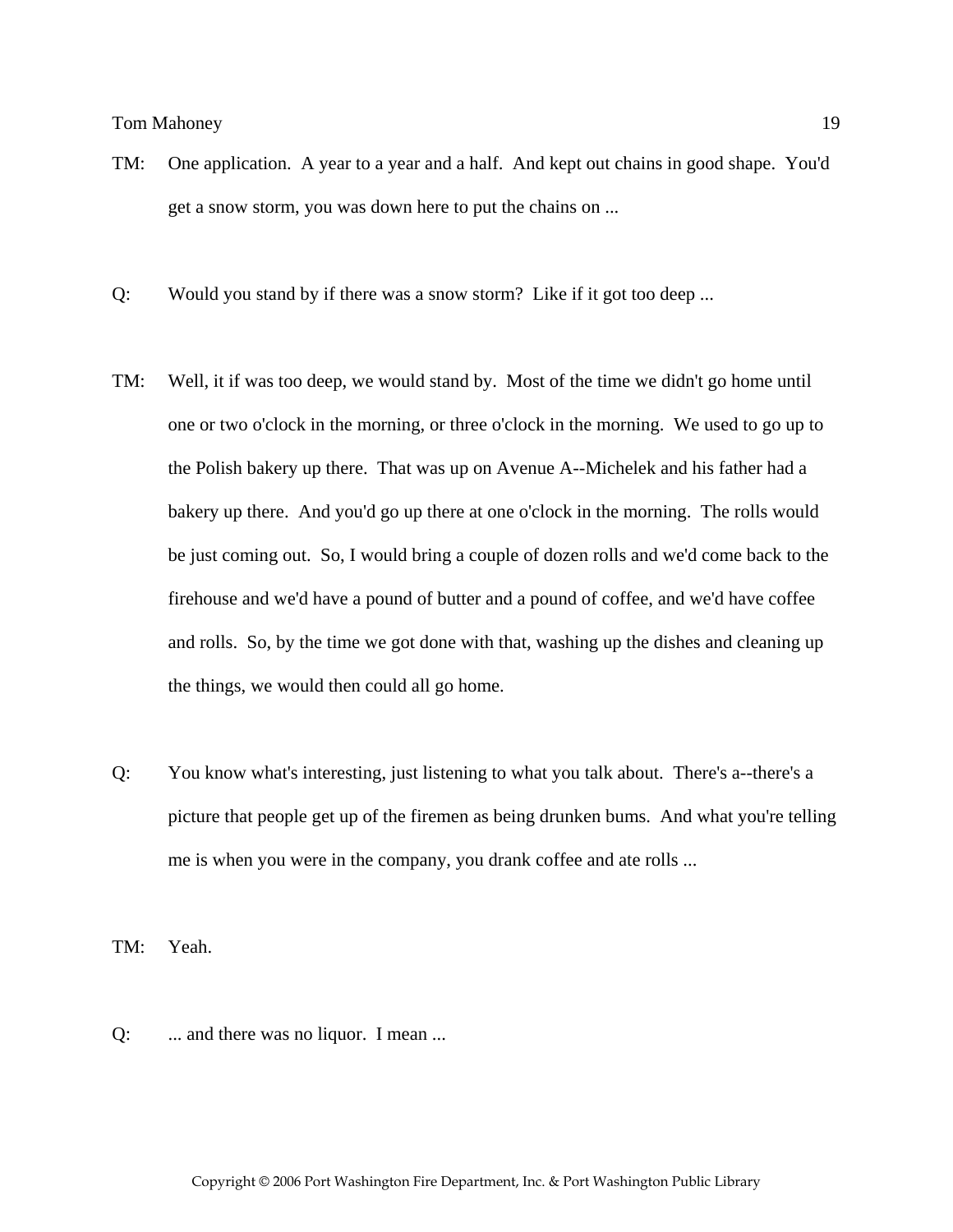TM: Well, it was ...

- Q: ... outside, maybe, but not in the firehouse.
- TM: [... outside. Not in the firehouse. Not in the firehouse. Now, if we had played ball, we'd](http://www.pwfdhistory.com/trans/mahoneyt_trans/peco_misc003.jpg)  go up there and play ball--softball up at the school and also hardball many a times. And we'd also--used to play against the Navy that used to come in here. The US Memphis, we played. Our company played against them.
- Q: Where did they come--to Town Dock?
- TM: No. They had to anchor out ...
- Q: In the Sound?
- TM: Out in the Sound. When the Memphis come in, there was all the sailors that used to come in, and then all of us got together with a ball game. And that ended up at the school--the fleet. There'd be about a couple of destroyers and there was a big, heavy cruiser was in here one time. That was before the War.
- Q: World War I?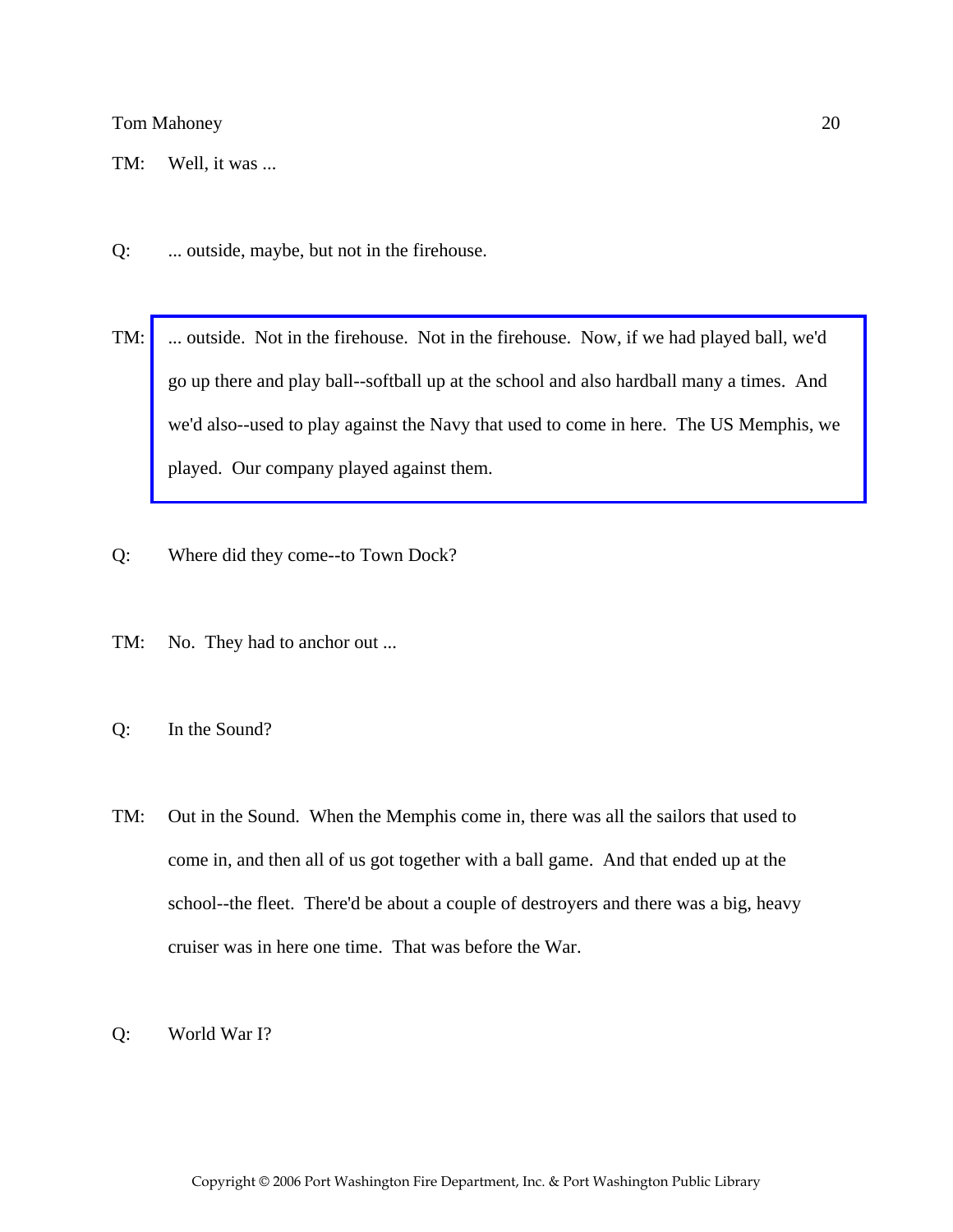- TM: Before World War II.
- Q: II. Sorry (laughs).
- TM: [And, but it was so interesting. We used to play donkey baseball.](http://www.pwfdhistory.com/trans/mahoneyt_trans/pwfd_news056_web.pdf)
- Q: Oh, on the backs of donkeys.
- TM: Yes, yes. We was all young guys. We would also have field days. Or run the mile, do different things like that. Put on equipment and ...
- Q: Well, who would get all that stuff together? Who would sponsor it?
- TM: The Department would get that together.
- Q: Somebody would just say what ...
- TM: Yeah, and then we would have a--we'd have a couple of kegs of beer. But in my time the beer was Needle beer.
- Q: Needle beer?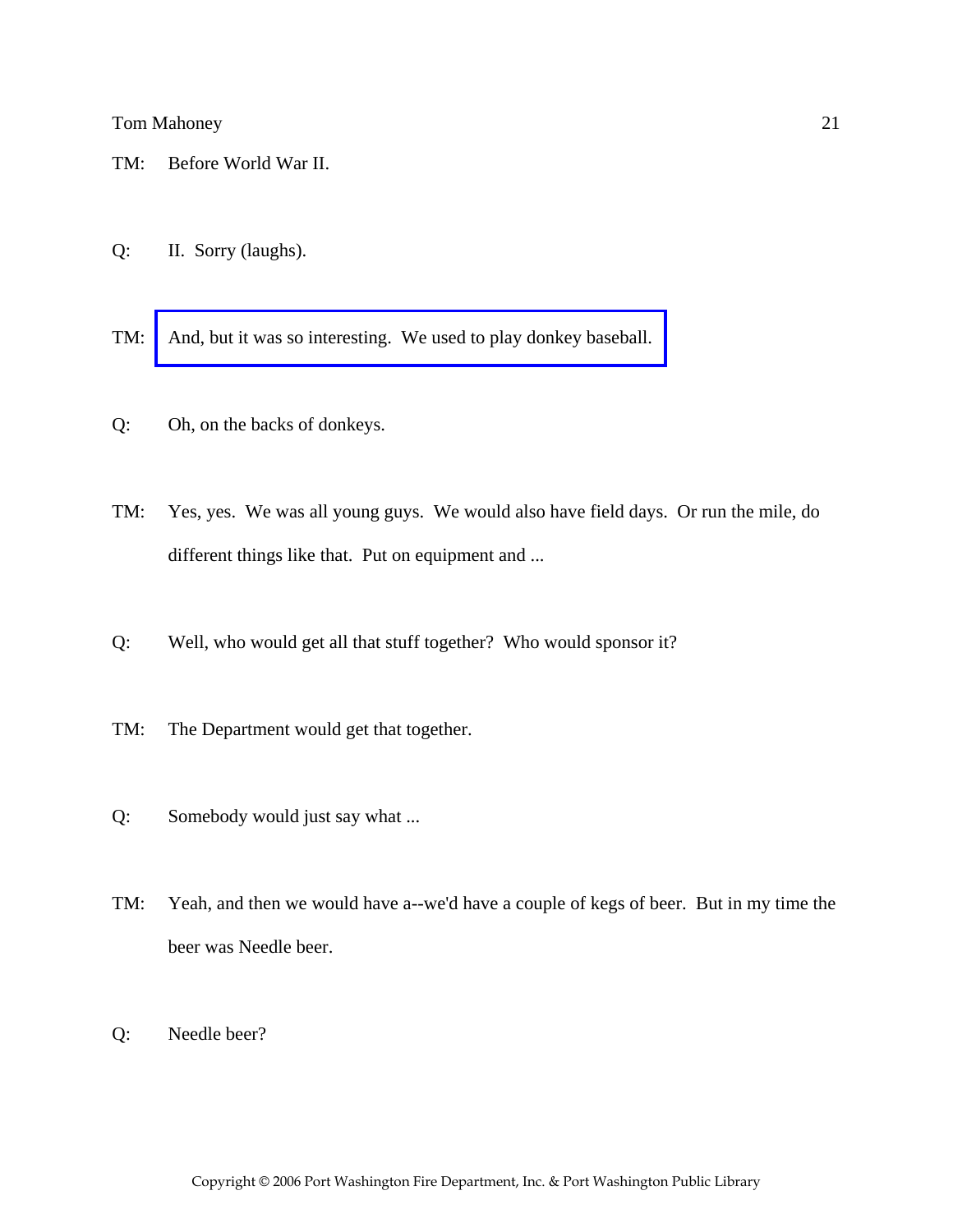TM: Yes.

- Q: Which means what?
- TM: Other words, what they did--it was Prohibition. And they had Near beer, see. And they would stick a needle in ether and ...
- Q: To make it a little more potent?
- TM: ... to make it more potent. They called that--then there was also apple jack was quite a drink.
- Q: And that was just like a--it was from a still or something?
- TM: It came from stills, but what they used to do, they used to take cider--hard cider--up in the cold country, they could do this. And they rolled a barrel of hard cider out in the cold and it would freeze. And then, they would take a red-hot poker and put it through the bung, and then they would pour out the contents--it was all alcohol in the center.
- Q: Oh. And that's what apple jack was.
- TM: That was what apple jack is, and that was probably about a hundred and twenty proof or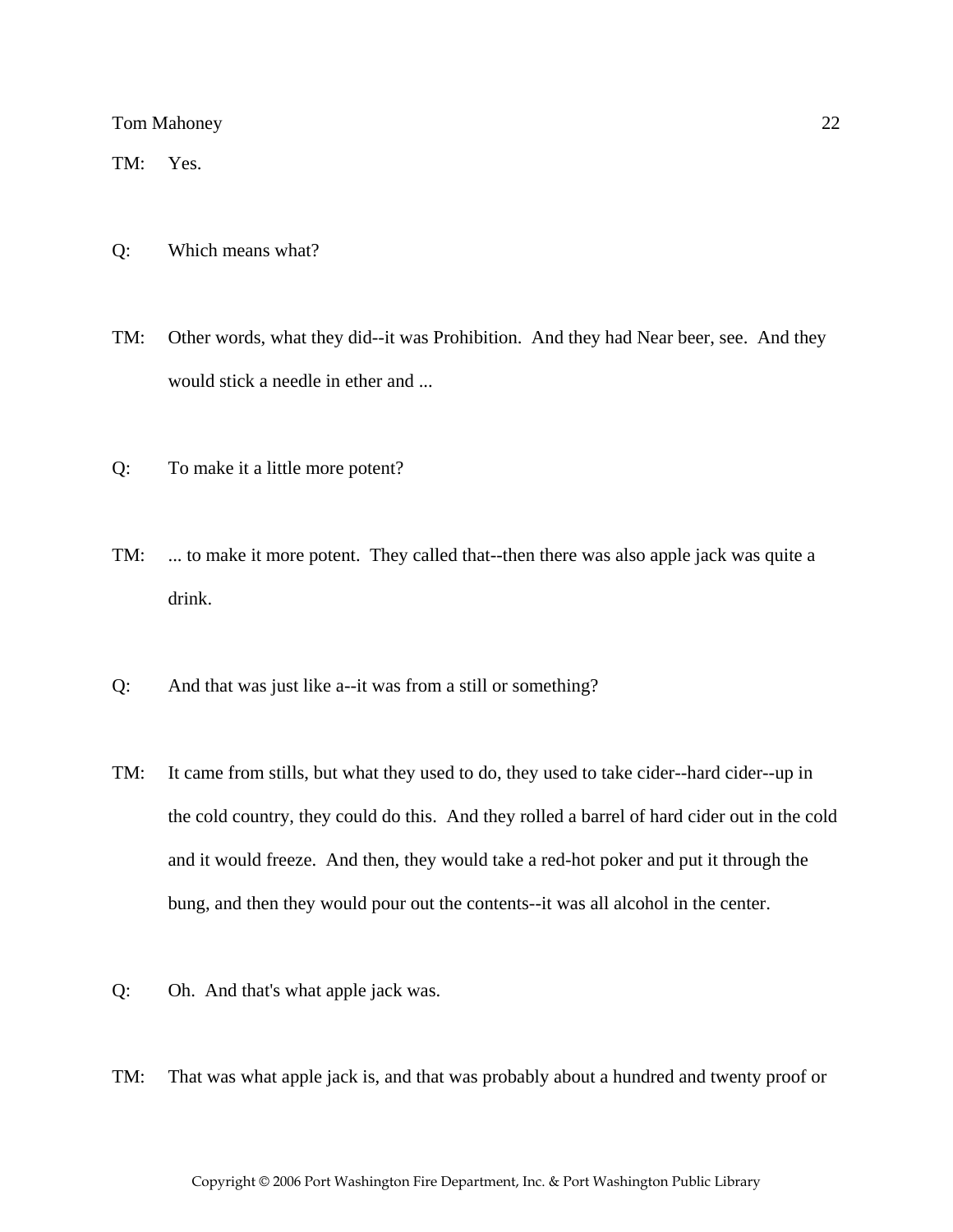so. We had one guy in this company--company. His name was Mickey Davis. He came in, oh, late '30s. And he was a sand hog. He lived up in the park. He wasn't a bad guy. But he introduced tunnel rum to some of the guys when we used to have our sports event.

Q: Tunnel rum.

TM: Tunnel rum.

- Q: Now what's--what is tunnel rum?
- TM: I don't know what it was made from ...

Q: (Laughs).

TM: ... but it would go down and would come back up again (laughs). But, getting back to the baseball games that we used to have. We used to have clam bakes. And the clam bakes consisted of a round ring, and then would build a fire on top of it, and then they'd sweep the ashes off of all the clams. And then they would have Worcestershire sauce and tomato catchup and horseradish. And them clams--after they--you got--put a plate full of them on, and you would break the clams open, which it was too damn hot to hold, and then you'd take the clam out, dip it, and eat it. So, we used to go up, back in the park up there in the sand--it's the sand banks now--but there was a big red house up there. No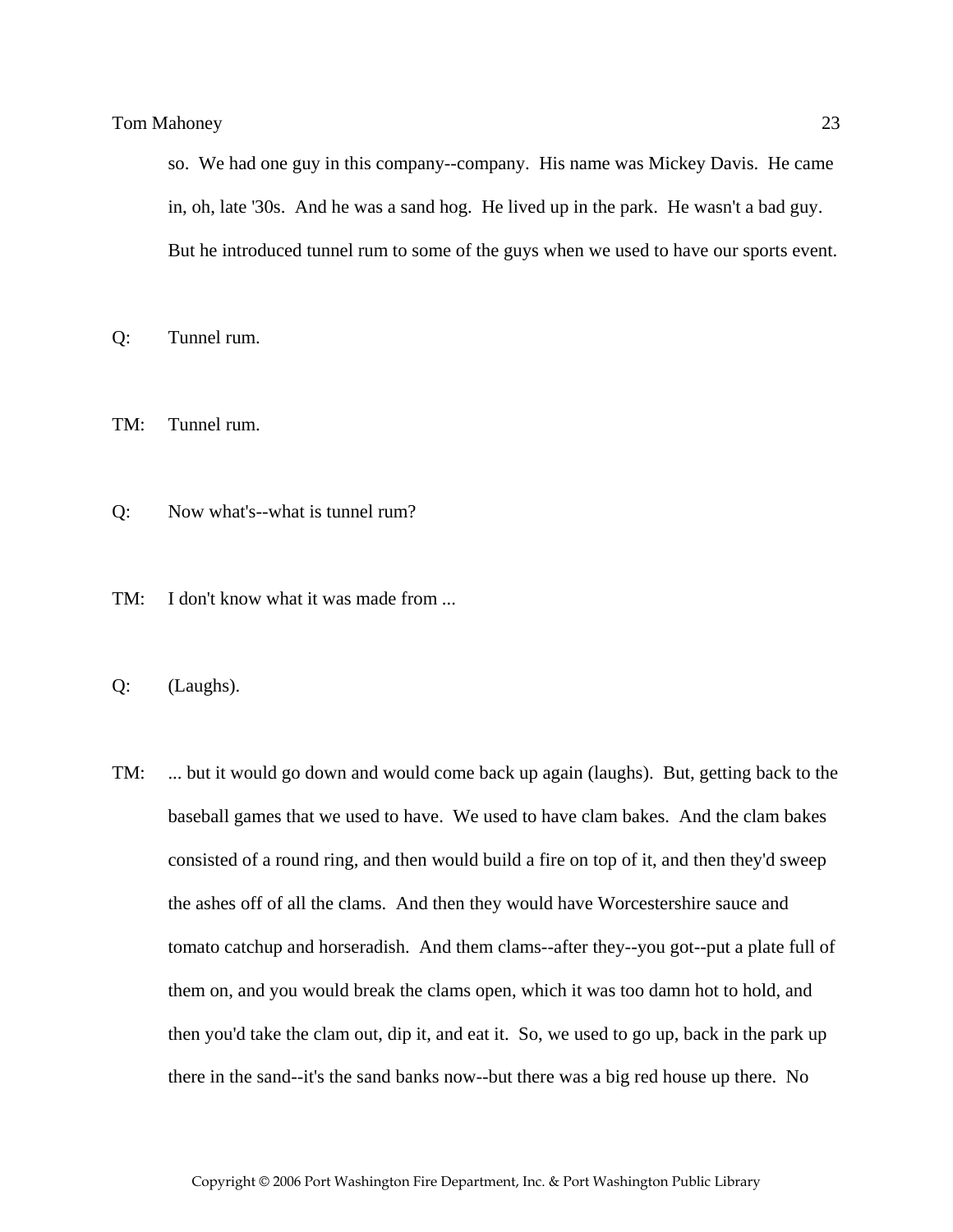one lived in it. And we got away from everybody, and we went up there and had a few--a barrel of beer after a ball game or--and the clams and maybe some sweet corn, and--or maybe it'd cost you a quarter each or so to chip in. There wasn't money around here then.

Q: Would that--when you say up in the park. Would that be off of the Boulevard up ...

TM: Yes.

- Q: ... Park Avenue, somewhere up there?
- TM: Up there.
- Q: Was that farm land then, or was it a park?
- TM: Well, it was a--a lot of it was farm land up there. Walters had a farm up there; Jankowski had a farm up there. In fact, the old place we went on up there was the Thayer house--the Thayer estate at one time.
- Q: Was that up by Sands Point?
- TM: No, not too--that was a different Thayer. That was a different Thayer. But, we just went up in that big vacant lot, and we had a party and that was our entertainment. But never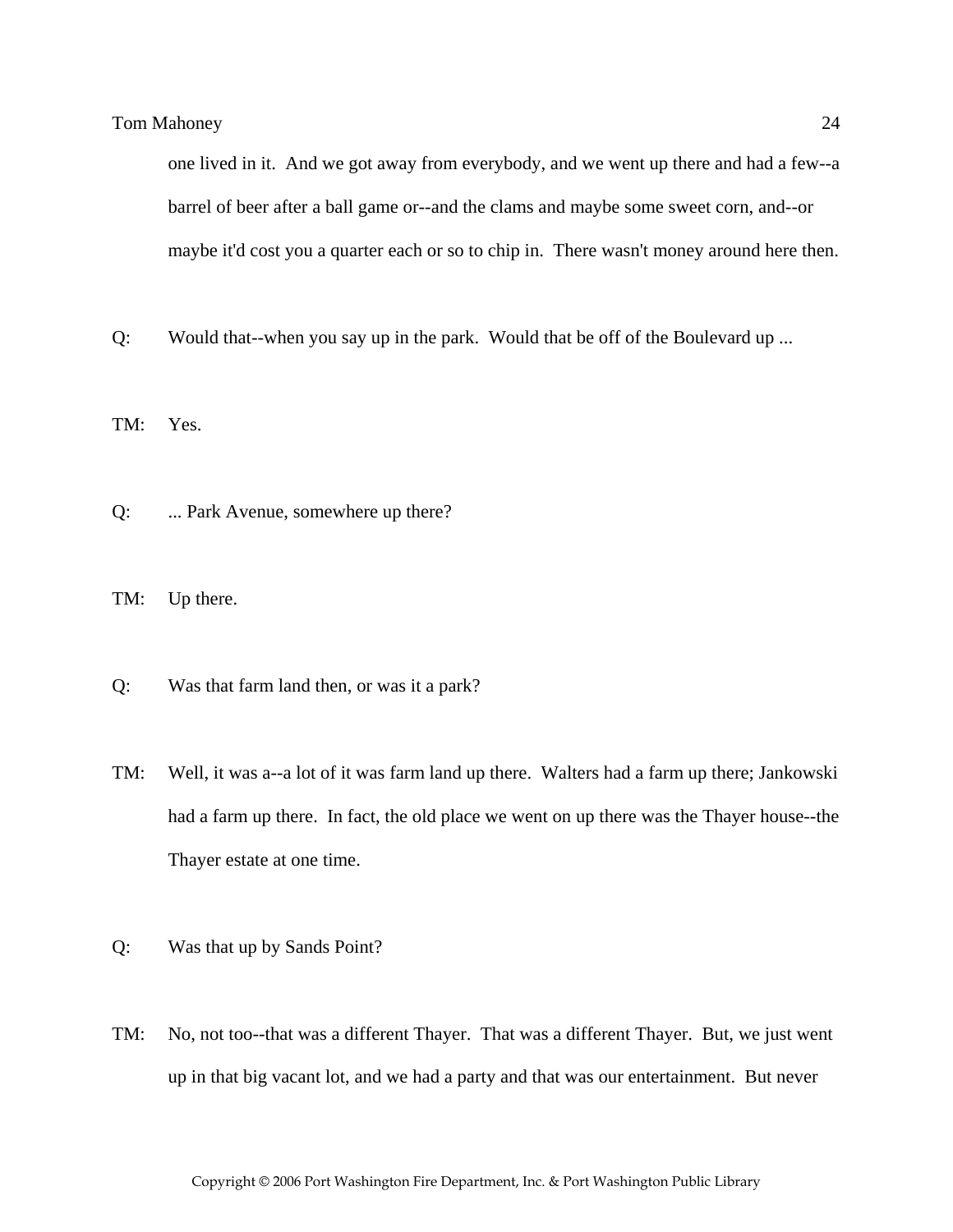around the firehouse with any liquor or anything like that.

Q: What was the reason for that? Why wouldn't they allow liquor?

- TM: Well, liquor wasn't allowed in the country.
- Q: Oh, because of Prohibition.
- TM: In 1932, after President Roosevelt got in, there was a repeal of the 18th Amendment. And then we got--we didn't have any liquor in there then. We didn't have any--after a meeting, we didn't have anything to eat. Finally, we had coffee and donuts. Things like that. So, so many things that--going on. There was another thing that we enjoyed was the Bug House Hose Company. That's--we was asked to join a Bug House Hose Company. And I'll never forget. We went over to a firehouse. It was Jake [John Mahoney Sr.), Bunny Leitz, Mount Carey, "McCarty"--Bill McCarthy--and Kelly [Arnold Kelly] and myself. Went over and become Bugs. So, the candidates was put down in the cellar by a big hot water--hot air furnace. Their firehouse was a hot air furnace, and there was one register in the floor. So, we was put down in this cellar, waiting for our turn to go up to be initiated. So, we didn't know what the hell would happen. But someone got the bright idea to urinate in the fire. And, honest to God, you talk about a skunk! Hitting a skunk on a road. Sitting in that room and smelling that. And then we went up. That was part of our initiation. We didn't know it.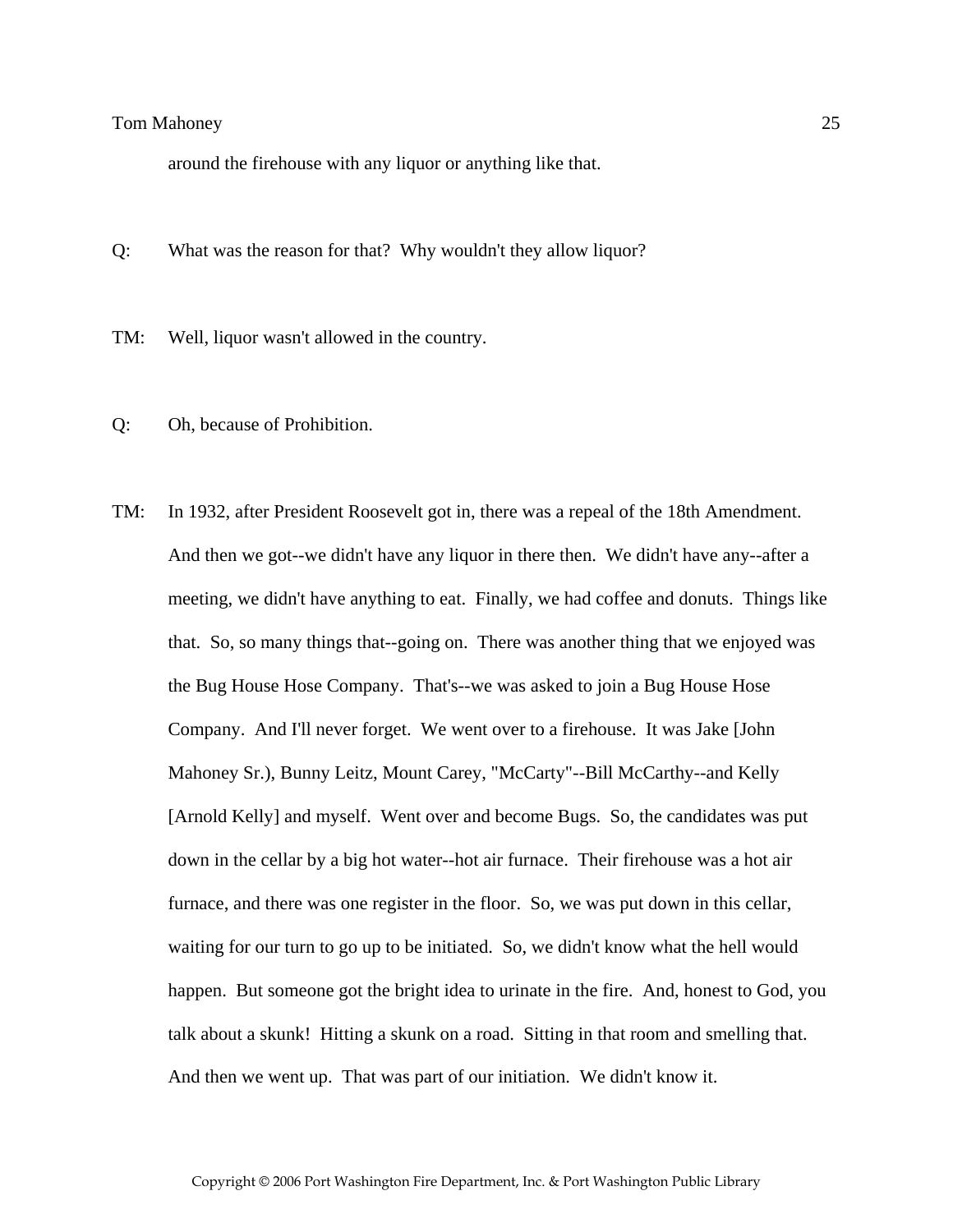Q: (Laughs).

TM: We went up and they put us through our initiation where they blindfolded you and you went through the whole rigmarole. And, barefooted, we stepped on coal; we stepped on Lord knows what. Well, we finally got through it and we did it all as good sports and we belonged to the Bug House. We used to go around to different meetings. They have a meeting once a month, or every two months, and we used to go to the Bug House meetings. We enjoyed that. And we brought more membership in from our company. And one night, a fellow by the name of Henry Wackwitz, he was in this company. He was walking along the street, getting some drugs. "Say, Henry ..." Ray Driscoll, Bunny Leitz, and myself, "Come on, get in." And he said, "I have to go right home." "Oh, don't worry about it." So, we took Henry over and he joined the Bugs that night. And he took it all in good spirits. He got home about twelve o'clock; his wife was still waitin' for the medicine. But that's the way the guys just did things. They were ... [??] ... they're playing jokes on you. You'd come back from racing, and you were liable to have a pail of water dumped down on your head from upstairs, up at the windows.

Q: And it was expected.

TM: Yes, it was expected. I mean, they made sure that if the floor or anything like that was wet that it would be cleaned. But, I mean, the window was open and they was up there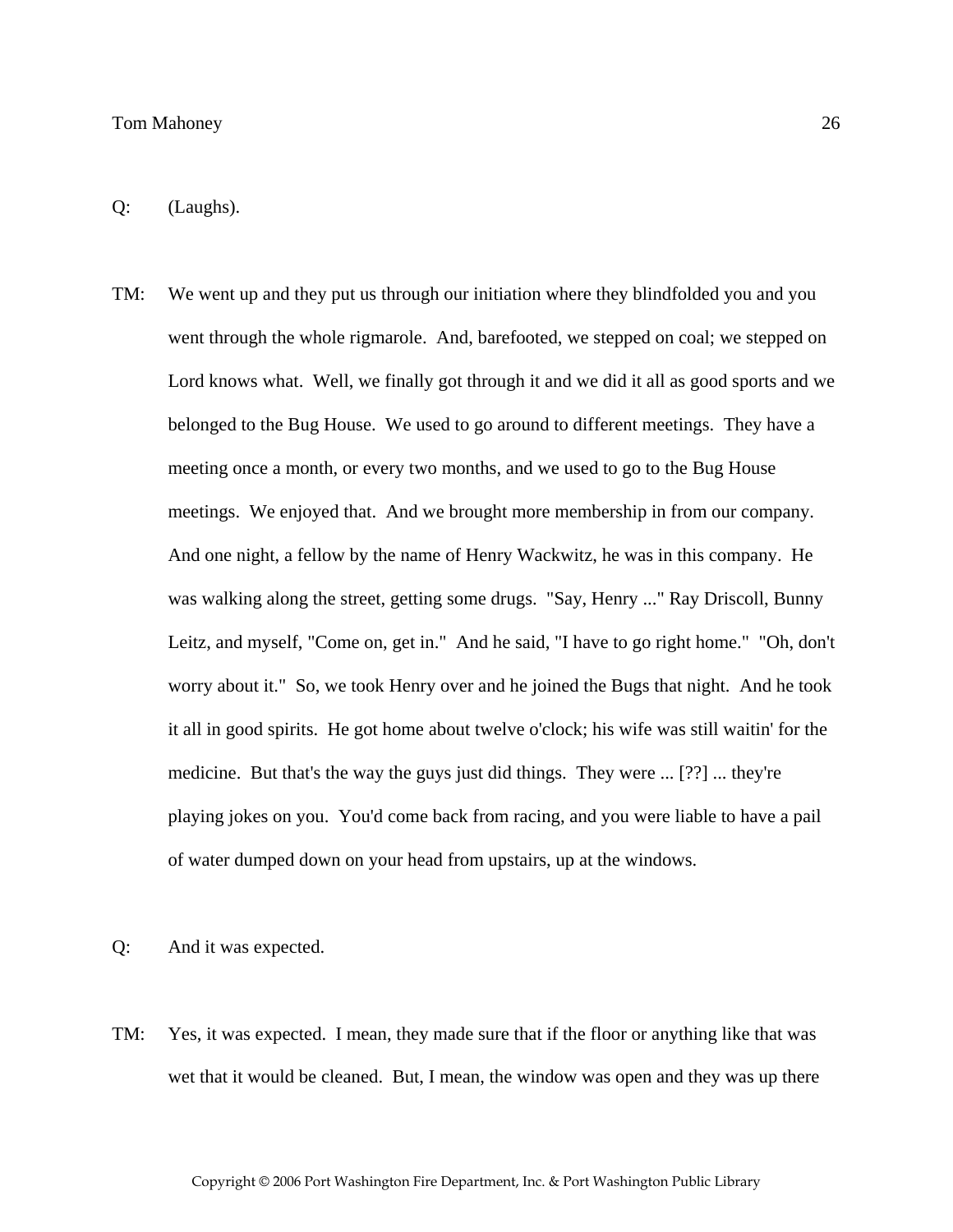waiting for you. And, as soon as you came there, you always generally better look before you moved around there ... [after the ramp] ... And then you'd get to washing trucks, and you'd get in a fight with the hose, and things like that. So, anyway, I went up on the Engineer's staff. Then I became 2nd Assistant Foreman. Then, I became--I was 2nd Assistant Foreman under Dooley [Bill Dooley].

- Q: What year was that? Do you remember?
- TM: Nineteen--nineteen ... [END OF TAPE 1, SIDE A; BEGIN SIDE B] ...
- Q: So, '40 and '41, you were ...
- TM: '40--I think it was '40, I would become 2nd Assistant Engineer--I mean, 2nd Assistant Foreman. And then Dooley was the 1st Assistant, and Eddie Landwehr was the Foreman. And then I went up--Dooley was Foreman and I went up to 1st Assistant Foreman. And in 1942, I had to resign as Foreman in this company--1st Assistant Foreman--because I went on the Police Department of Sands Point. So, that was one of the hard things I hated to do. But I still kept my membership up and attended as many fires as I could, but my job left me out in the cold.
- Q: Shift work and all that.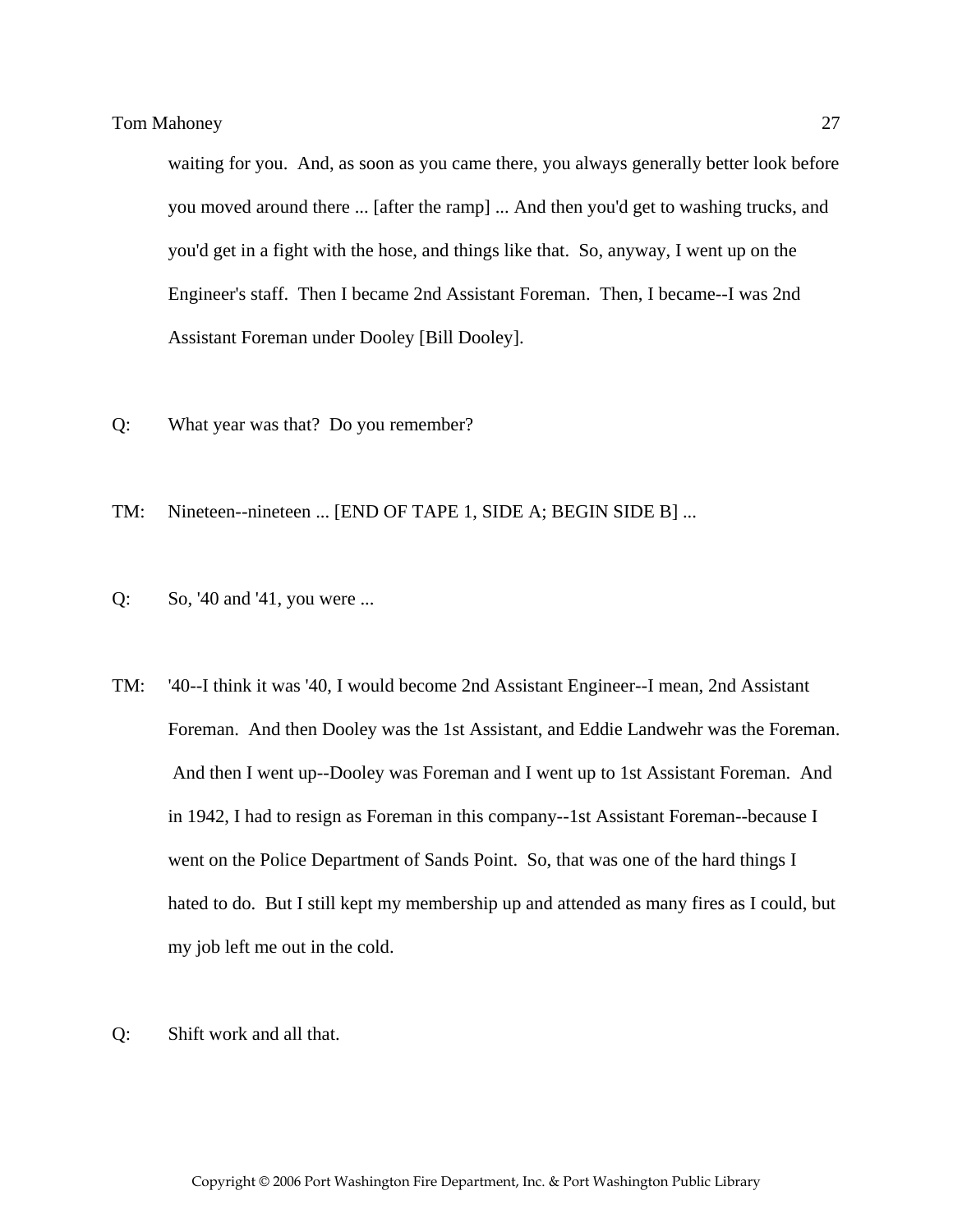- TM: [It's shift work and things like that. But so, when I retired, I came back, and I've enjoyed a](http://www.pwfdhistory.com/trans/mahoneyt_trans/news_cocks247a_web.jpg)  little bit of it ... [Now that's about all of my life years that I can think of, or I could tell you some of the] ...
- Q: Did everybody want to be an officer? Just about everybody who was in the company? I mean ...
- TM: No. No, at times, no. At times, yes. That was a--to get up in this company, I mean, there was always some opposition. But then when you got up there, you did a good job, I think Irv Foster was a darn good foreman. Some of the foremen I served under was Irv Foster, Arnold Foster.
- Q: Brothers?
- TM: Yes. Mount Carey and Bill McCarthy, Bert Carpenter. Nitty Carpenter. And so right on down the line.
- Q: When somebody didn't pull their weight, how was that handled? Did the officers take care of that, or did the members usually ...
- TM: Officers and members would do it.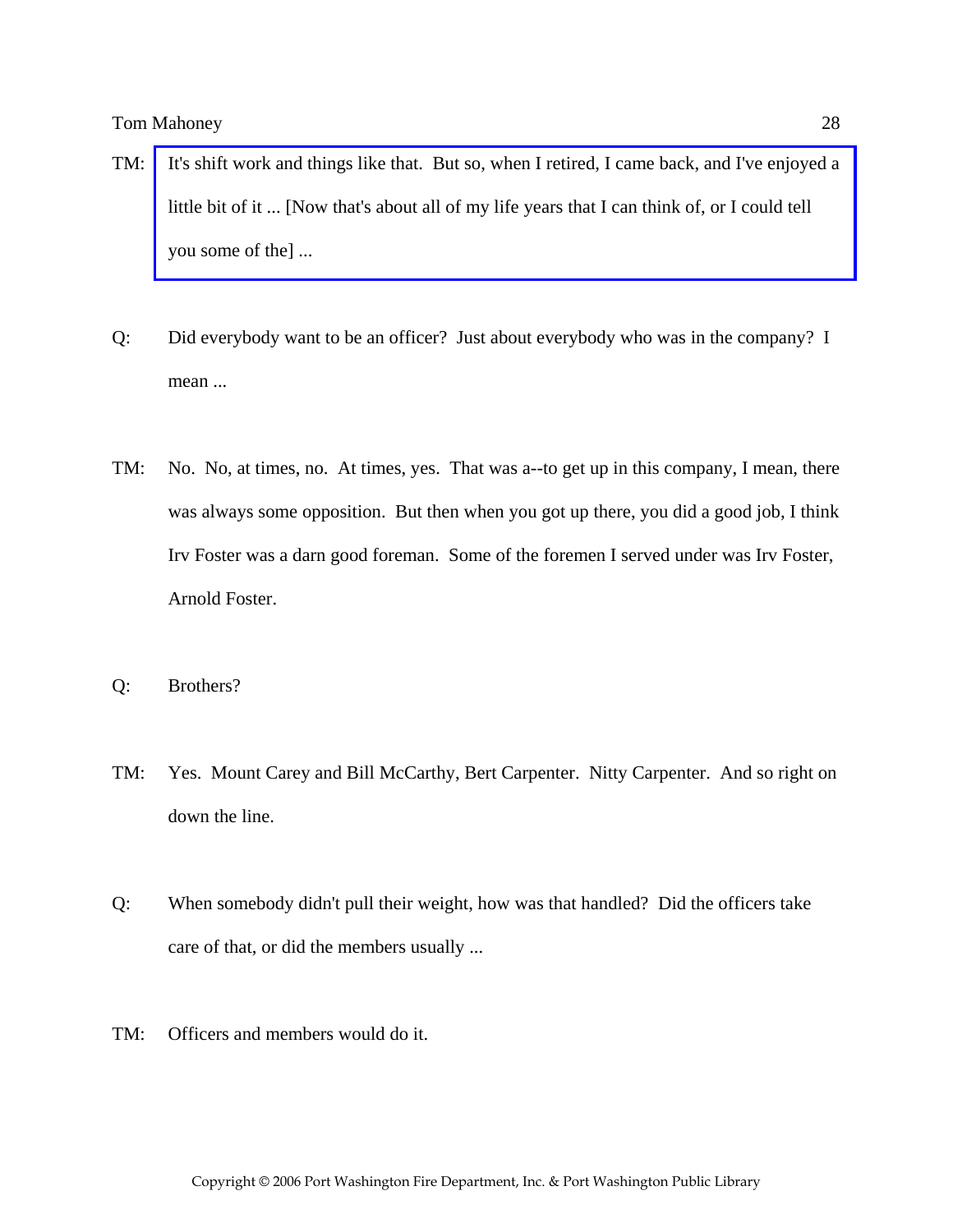- Q: Oh, in subtle ways, they would ...
- TM: That's right.
- Q: ... needle the guy?
- TM: Other words, it was a volunteer. You volunteered to do the job. And you was expected to do your job and do it right. IF you didn't, someone else would take your job. And then you would probably be brought up on charges for neglect of duty, which is no more than right. Very few got brought up on charges, some of them got brought up for conduct unbecoming a member, different little incidents that they brought them up.
- Q: Anything you can remember, in particular, where something like that might have happened?
- TM: Well, little things like a fella' came in here one time--I'm not going to mention any names.
- Q: Not who.
- TM: And he thought he was in the bathroom. He pissed on the wheel of the truck.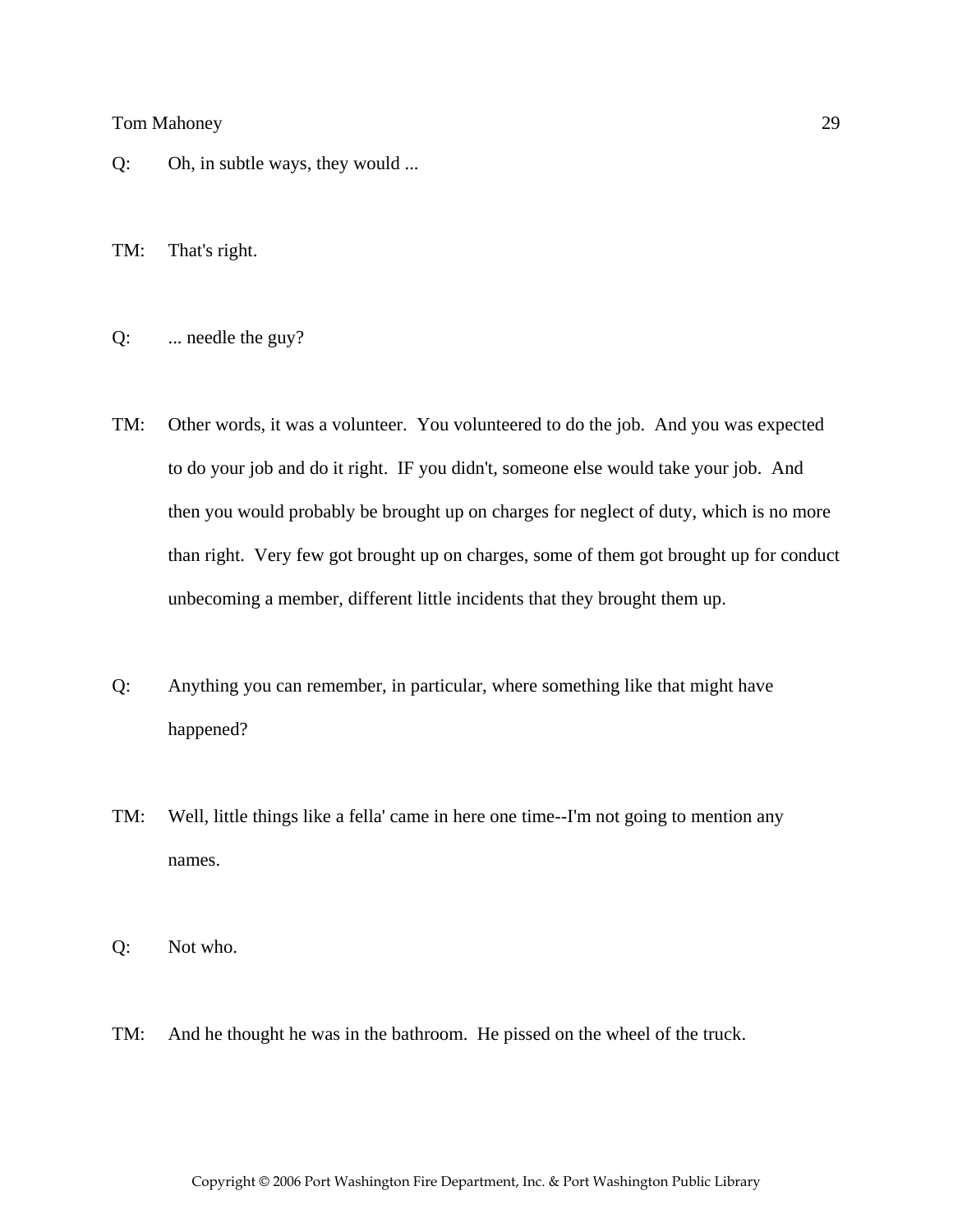- Q: And he knew he was doing that or ...
- TM: He didn't realize he was doing it. He was--he was drinking. But he did it. And a couple of the officers sat in here and watched him. So, they brought him up on charges for that little incident. That was because he had no business being in here in a drunken condition. That's they way they looked at it--the punishment. And it wasn't severe. But the gentleman, he still remained a member.
- Q: What type of punishment would they mete out? Would they just like suspend the guy or ...
- TM: They would just suspend the guy for a week or a couple of days. And then the membership would get to him and some of his best--you know, other words, when you came in this company--I came in with Arnold Kelly. So, more or less, Arnold Kelly and I always seemed to be friends, you know. I imagine when you came in, Peter, you had someone came in with you, and you always--you always had something in conversation, because you didn't know your way around, you know.
- Q: Right, right.
- TM: Until you got your feet wet, you know. That's the way it was in the fire company. And then, once you got to know everybody, I mean, you take Walt Crooker. He was our first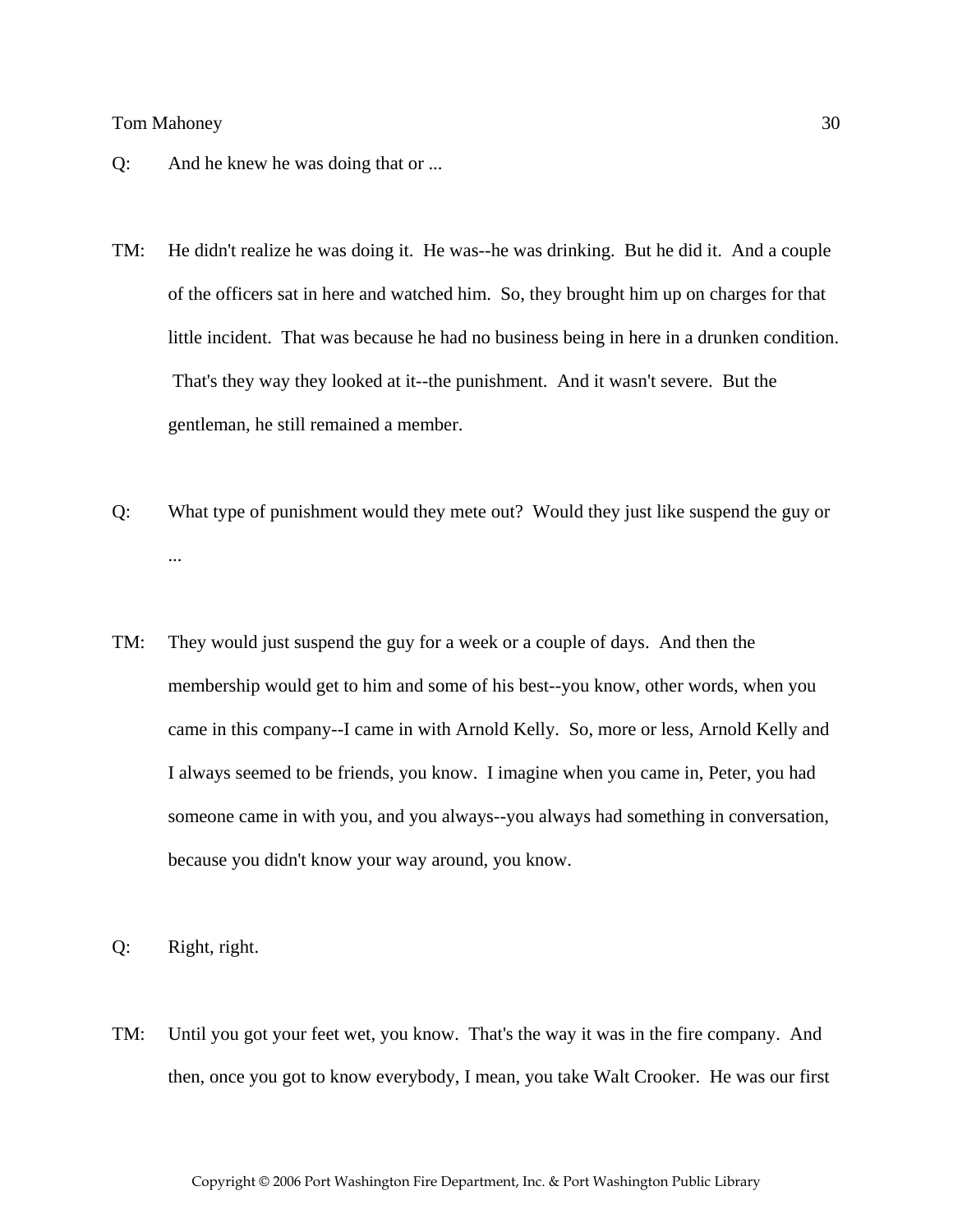fifty-year man to ever receive any gift. They had a big party here down in the truck room for him. Wag Larkins was next.

- Q: And that's when that star--that tradition started?
- TM: That's when that tradition started. And then ...
- Q: Was that in the '40s?
- TM: That was in the '40s, yes. Yes.
- Q: I've seen pictures of it.
- TM: [Yeah, but he was the first one. I believe they give him a nice big rocking chair to--as a](http://www.pwfdhistory.com/trans/mahoneyt_trans/peco_members013_web.jpg)  gift.
- Q: (Laughs) appropriate gift.
- TM: And the thing was all cold buffet and cold cuts and--and nice big cake. And there was a life history of him in the company--of his doings. He was a--you know, they only had two Trustees them days. It was Walt Crooker and Gross at the time.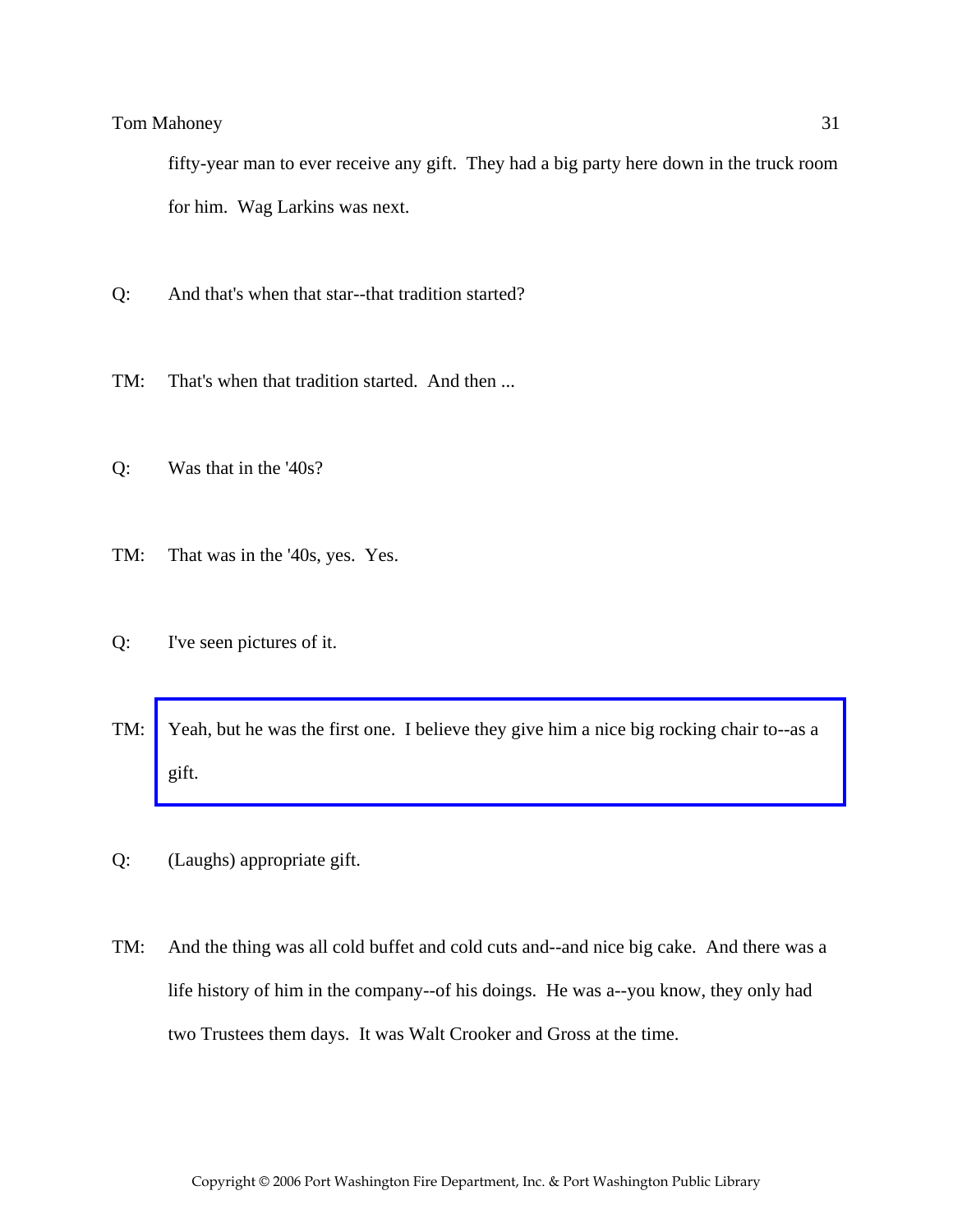Q: When did they go to--they have five now.

TM: After the '40s.

- Q: Do you remember why they decided to do that?
- TM: Well, they figured it was too much responsibility, and you couldn't get the Trustees at all times. I mean, I don't think the Trustee--or, I mean, they was in charge of the money. I can remember one night I conducted a meeting. Dooley [Bill Dooley] wasn't here, and I conducted the meeting.
- Q: This is ...
- TM: Bill Dooley.
- Q: That's Digger Dooley's father. He was foreman at the time. He was in the undertaker business.
- Q: Did they also call him Digger?
- TM: No, no. Well, they might've called him. But he was in this firehouse. Oh, Dooley was quite a character. He was in this fire company quite a while. And he had an office and a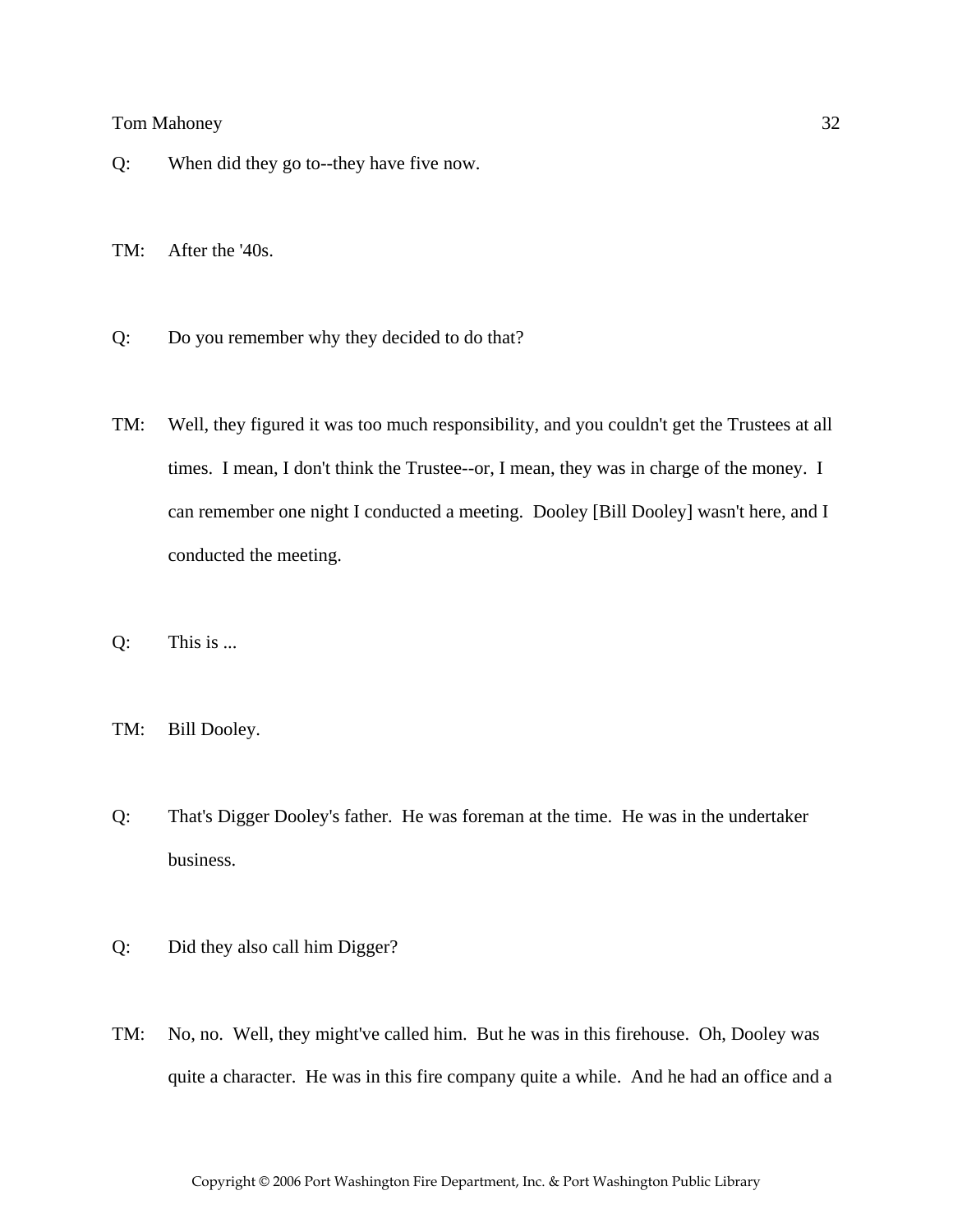business in Flushing. But he used--to keep his status in the firehouse, he had an office. He kept his clothes here.

- Q: Oh, so he lived in Flushing ...
- TM: He, for a while--but to keep his status up, he had his clothes here. So, well, he wasn't breaking the law, you see.
- Q: Right, right.
- TM: See. So, anyway, I'll never forget that meeting. John Lewis was Secretary and Joe Hoffer was the Treasurer. And I sat up there and conducted the meeting. And John come up and said to me, "Have you started to sign the vouchers yet?" I said, "What is the vouchers, John?" He said, "Every bill that's ordered paid, you have to sign a voucher for and order that bill paid." So, that was one of the things the Trustees took over. The Foreman had to do that. So, I was a way behind, and then I started to sign vouchers, and I started to read what they were. There was a whole lot of paid, but I started to sign the vouchers. So my signature should be on some of them old vouchers, and that's the way they conducted business. And they would conduct the business the same--a meeting is the same as they do today. A person would get up and speak his mind. And there was a lot of good criticism. And Irv Foster was one for good criticism. He ...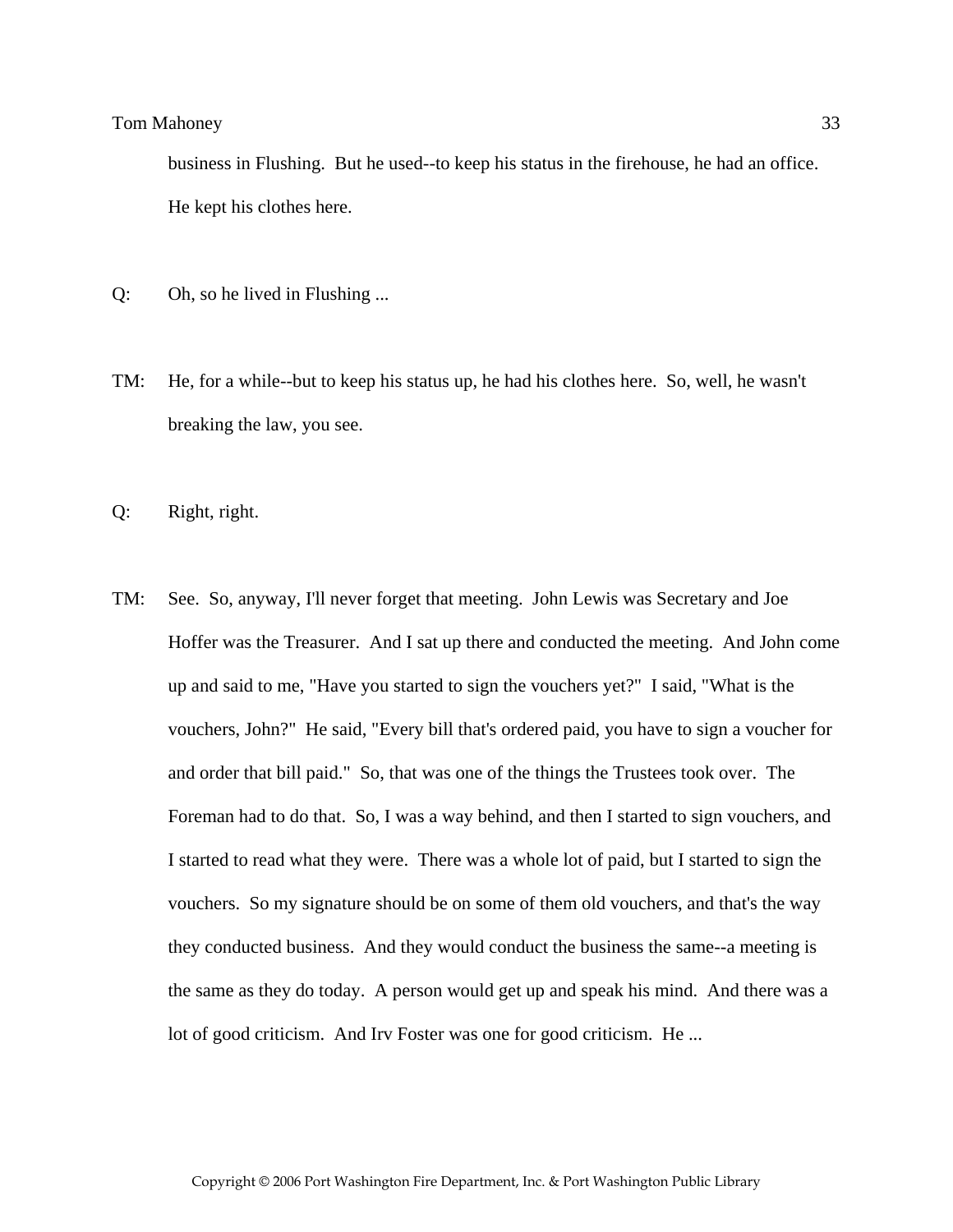- Q: Giving it or taking it?
- TM: Well, giving it. He would give it. He would sit back and listen, then all of a sudden, I mean, a lot of the guys didn't like Irv. He was an ex-Marine. And he came out, and he joined the fire company, and then he-that Marine stuff wore off on him, and the company, too.
- Q: He kept ...
- TM: Yeah. And it was hard times around this fire company in the ration years.
- Q: How'd you get your money back then?
- TM: What?
- Q: In the--during the Depression?
- TM: How did we get our money?
- Q: Was it through the town taxes, or did you ...
- TM: Yes.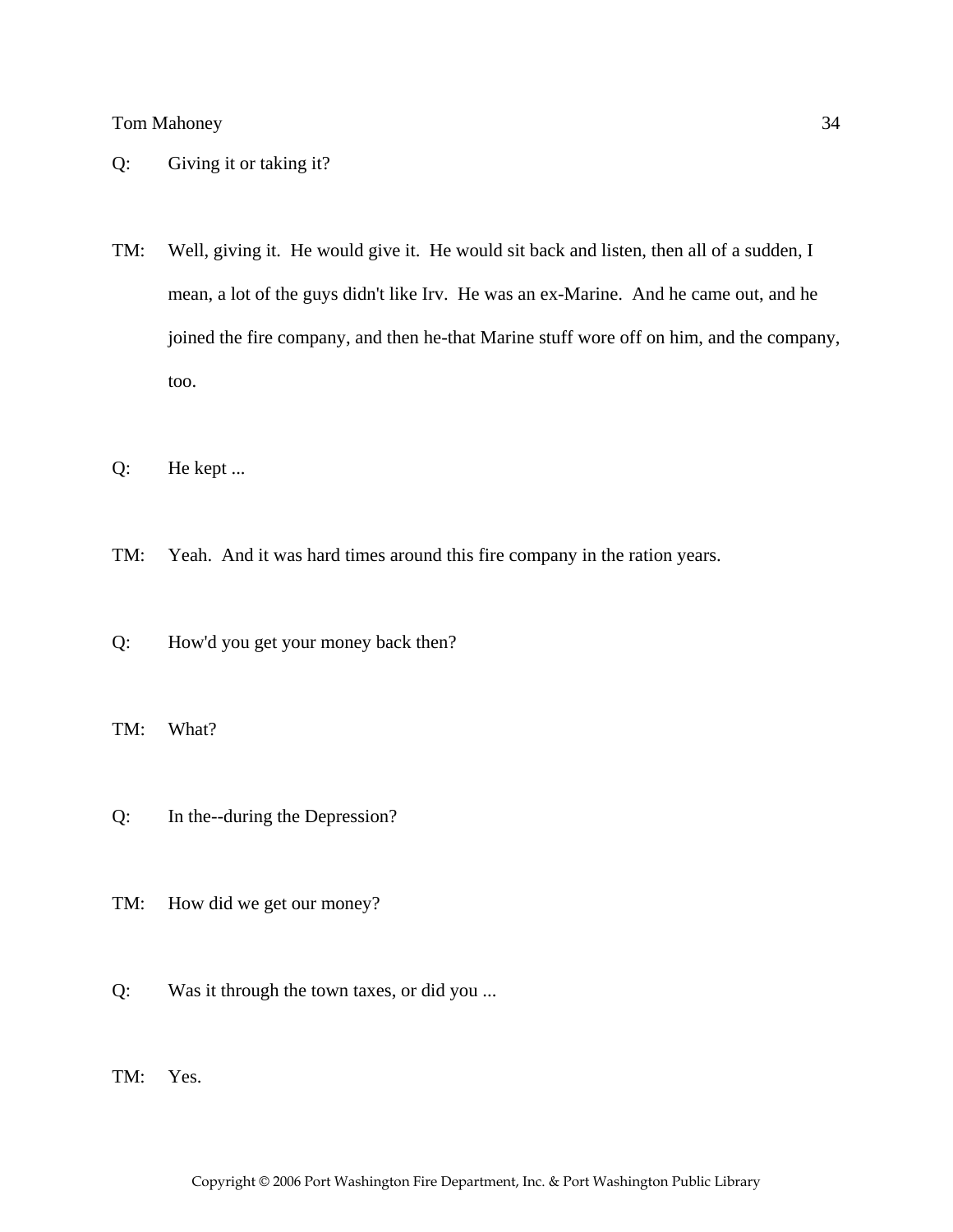- Q: ... donations?
- TM: Otherwise, what started the town taxes is the Maloney Law. That became law. That's when the town got taxes.
- Q: That just permitted the volunteer fire department to ...
- TM: Yes, to contract with the County. That's what I was told by some of the older time--the fellows working there, it was the Maloney Law. I always heard the Maloney Law. And that--I don't know what year it went in. But that was when we--before that, I understand, they had to run raffles and different things, and, in fact, there was a funny thing. I was down at Midway Service Station, which is out of business now. And ...
- Q: Where would that be located?
- TM: That's on Manorhaven Boulevard.
- Q: Oh, Texaco.
- TM: Texaco. Artie Cocks--He was a member in this company.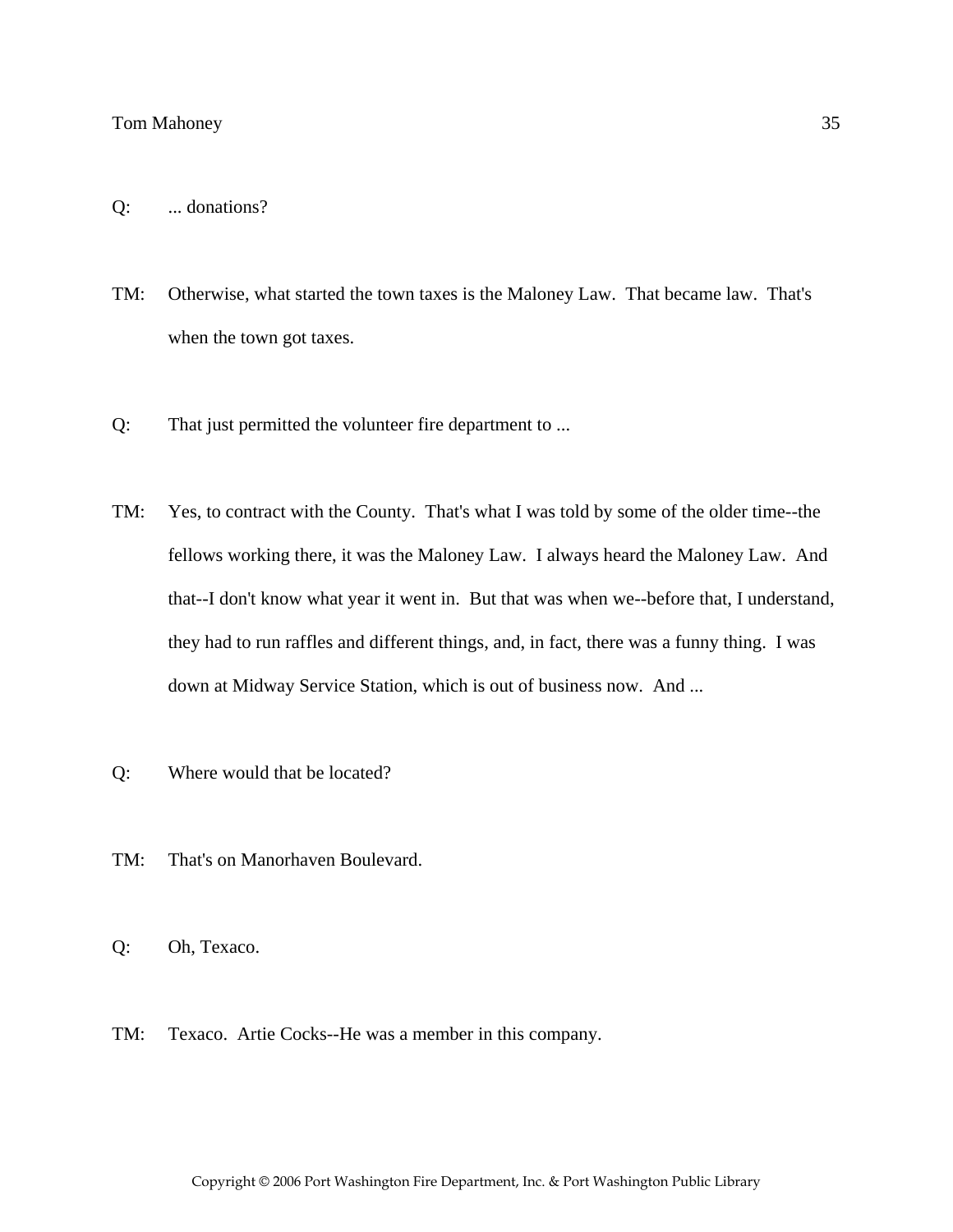- TM: [Young Artie. And his father was a member. He was with Herbie Carpenter and Jimmie](http://www.pwfdhistory.com/trans/mahoneyt_trans/peco_racing03_web.jpg)  Bedell, and that racing team--George [Mahoney] and all that crowd, and when I was Captain of the racing team. That year.
- Q: What year was that?
- TM: That was '40, '41, '42. '38, '39. That's when Morrison and all that young crowd got in, [and I was--I was a young officer then. Yeah. And that was in '39. We went to the World](http://www.pwfdhistory.com/trans/mahoneyt_trans/pwfd_news055.jpg)  Fair had a tournament.
- Q: In Flushing?
- TM: In Flushing, yeah. We represent Port Washington, because our team was the best in the town. And the way the application read, there was only one team for the town. So, we didn't want to break up the team, so we got permission from Flower Hill and Atlantic's. We had a meeting. And we came to an agreement, that we were--due to the fact we had more trophies and did better that year. And, we went down there. We did pretty well. In fact, our #2 LaFrance was--that's was its first parade it ever went to, there in 1939 at the World Fair.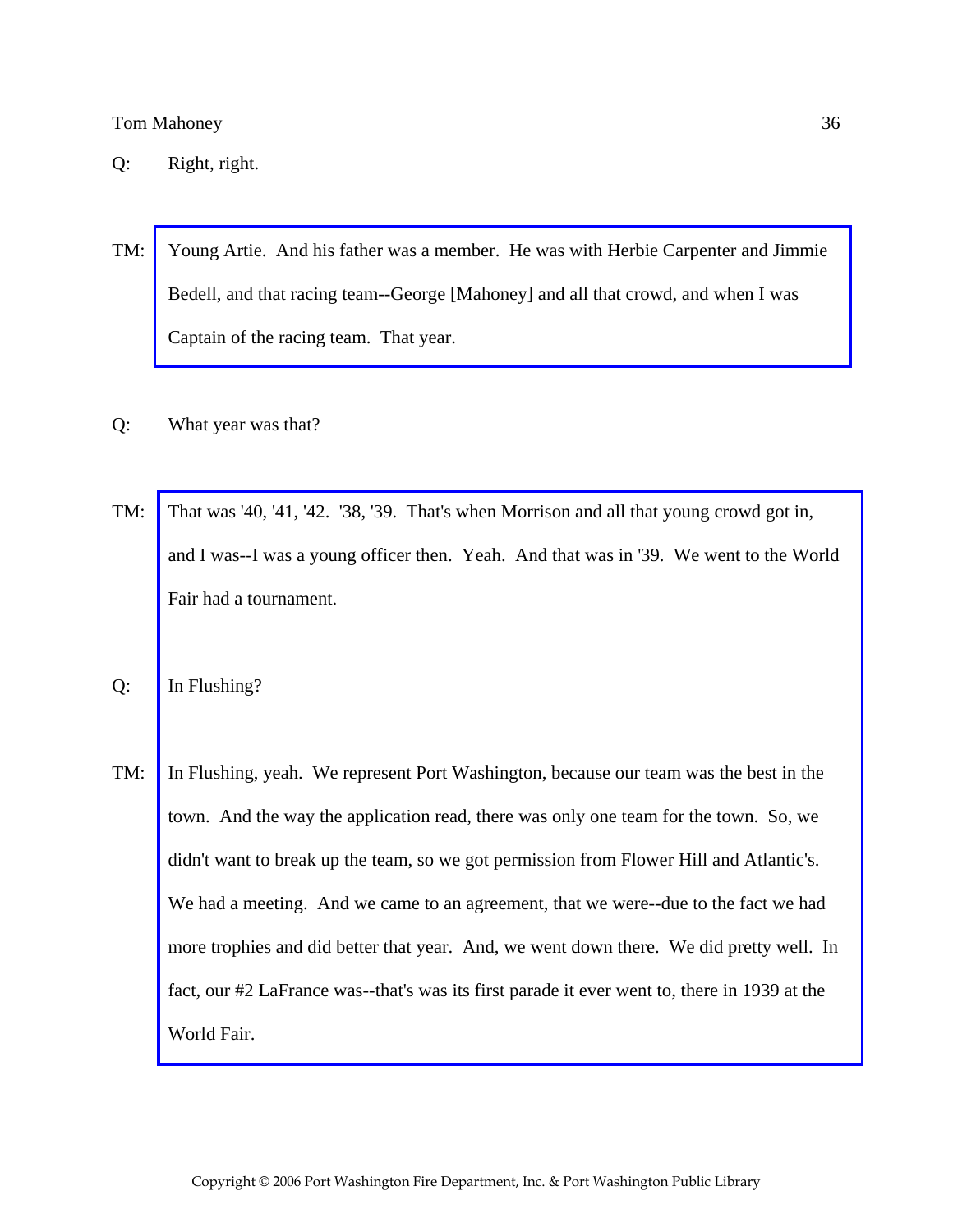- Q: That would be what? Number one? The truck?
- TM: Huh.
- Q: Is that the one you called Number One or Number Two?
- TM: Well, Number One was the big La France. Number Two was the 500-gallon pumper.
- Q: So, which one would that be that you brought down there? Number Two?
- TM: Number Two. That was the--that was the last truck--La France--we bought, you know, before we went into the other ones.
- Q: Uh huh. And you were saying, before we got ...
- TM: That replaced the Laraby.
- Q: And they both had pumps on 'em.
- TM: Yeah, they both had pumps on them. That's why we had two pumpers in this company. That was the argument on the floor to get the second pumper, because we felt we'd relay water. In them days, there were very few hydrants. An awful lot of grass fires.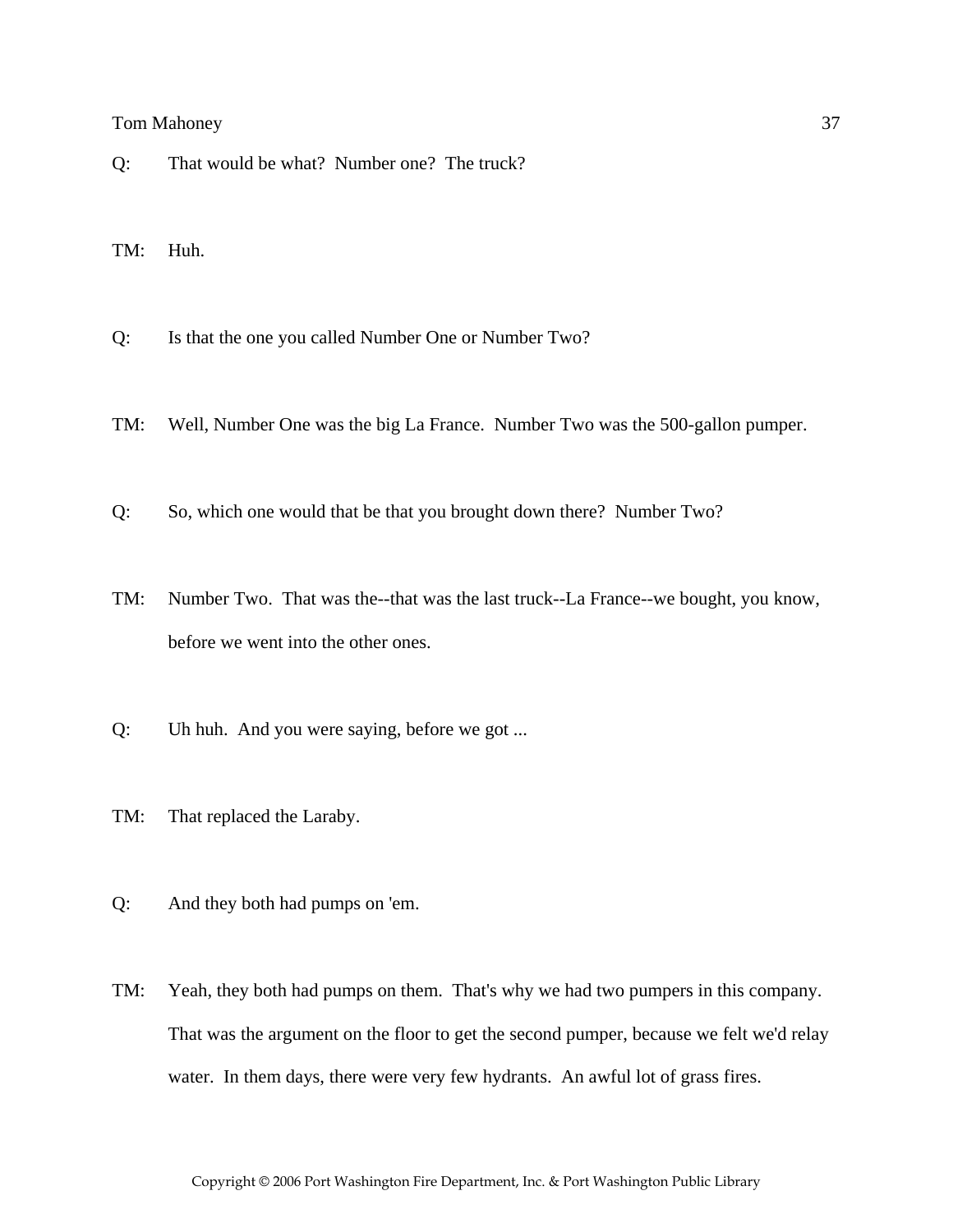- Q: Where would you pump from?
- TM: We would pump from the cisterns. You know what a cistern is?
- Q: A well? Like a well?
- TM: A cistern is like a cesspool. It had a concrete floor in it. And all the water that ran off the roof ...
- Q: Oh, I didn't know that.
- TM: ... down the leaders, would go into the cesspool. And you would probably have a thousand to two thousand gallons of water in a cesspool.
- Q: But it was clean water. It wasn't just ...
- TM: It was rain water.
- Q: Yeah, rain water.
- TM: If you went down to Bermuda today, you would get the same damn thing, you know, or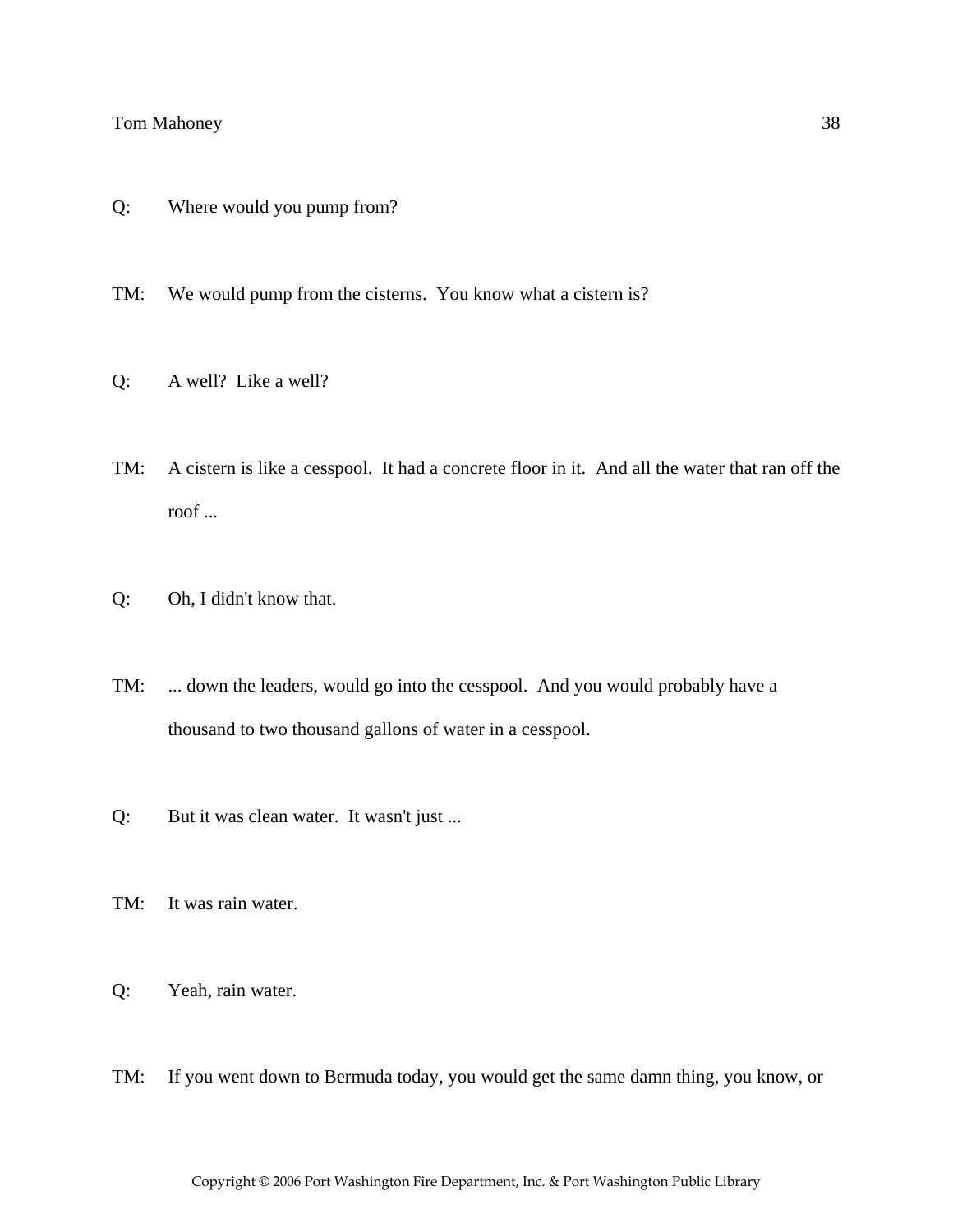where they don't have water. Just, now there were cisterns all over the place. They also had wells for drinking, you see. But, to wash clothes with and wash dishes, or then anything that you would boil, you would use cistern water. We also might sometimes use cesspools.

- Q: You would use cesspool water.
- TM: We'd use the cesspool in different times. All you have to do is watch that you don't get toilet paper caught.
- Q: You had to wash out all the pumps and everything afterwards?
- TM: Oh, yes. You would wash 'em out when you'd get to a hydrant. Yeah. But, where there was no water--I mean there were no hydrants, no water to knock down the fire. Back in the '30s, there was an awful lot of false alarms.
- Q: What--was there somebody calling in false alarms or what?
- TM: What they would do at that time, there was a lot of bootlegging going on. And the boot- bootleggers would land with their boats at docks at Sands Point. And the trucks would meet them.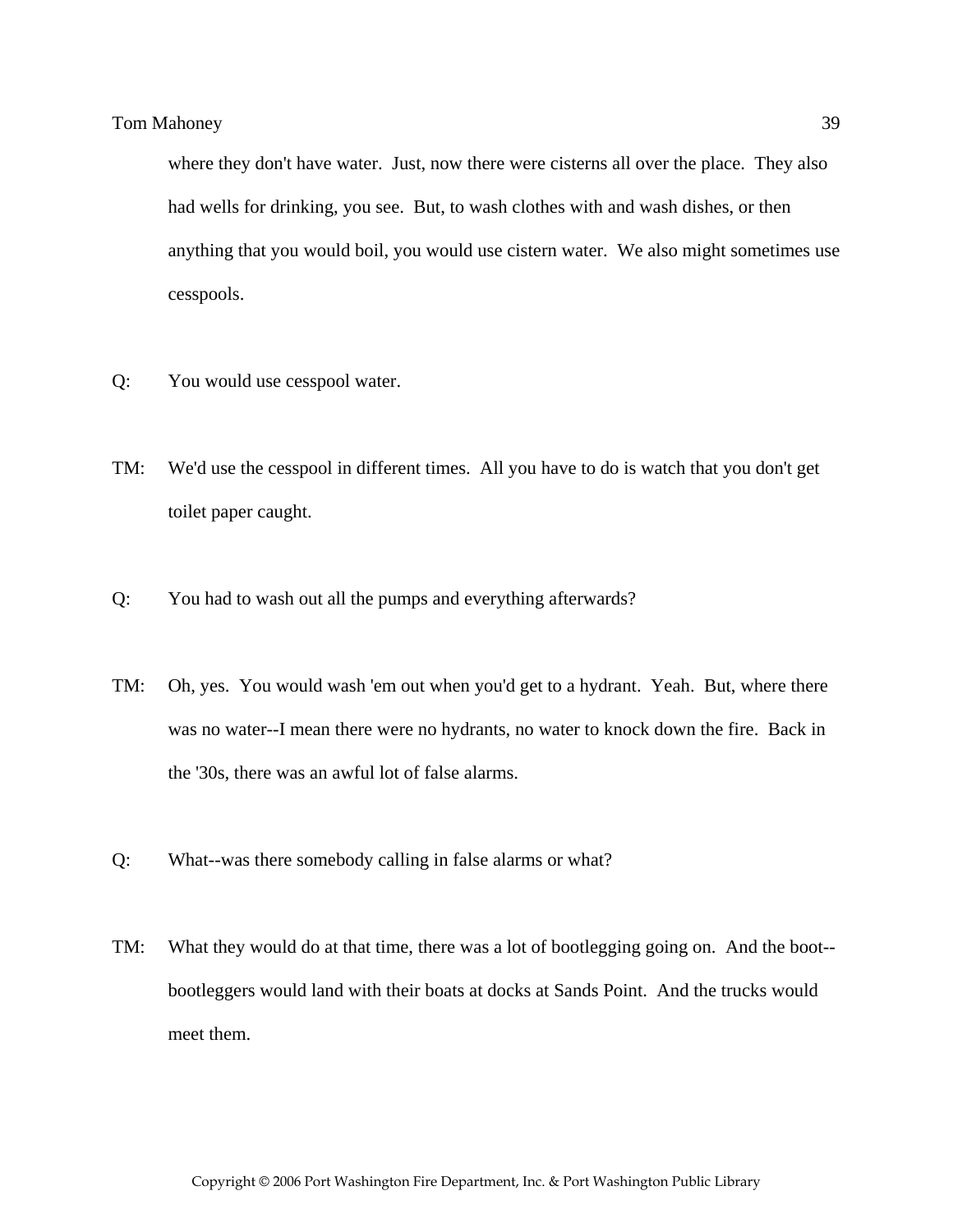- Q: Not the fire trucks (laughs).
- TM: Not the fire trucks. No, not the fire trucks. The trucks would be there to meet them. So, they would blow the alarm, and the trucks would take--the bootlegger trucks would take an opposite route out of town.
- Q: They'd try to pull everybody the other way?
- TM: That's right. Because, years ago, they used to go--now these are the stories, and they are true stories--and Mac McCarthy and Georgie Wood, Jim Hegeman, the Dickinson brothers--they could all tell you the same thing. Bill Hewitt, if they was alive today, they could tell you the stories.
- Q: Did that happen quite a lot?
- TM: That happened about a couple of times, about every two months (laughs).
- Q: Didn't they get wise to it?
- TM: Yeah, they got wise to it. They knew what was going on. But, I mean, they knew. Finally, they got wise to it what was going on. The cops was all bought off. I mean, not bought off, but they went towards the fire. I mean, they may only have one patrol car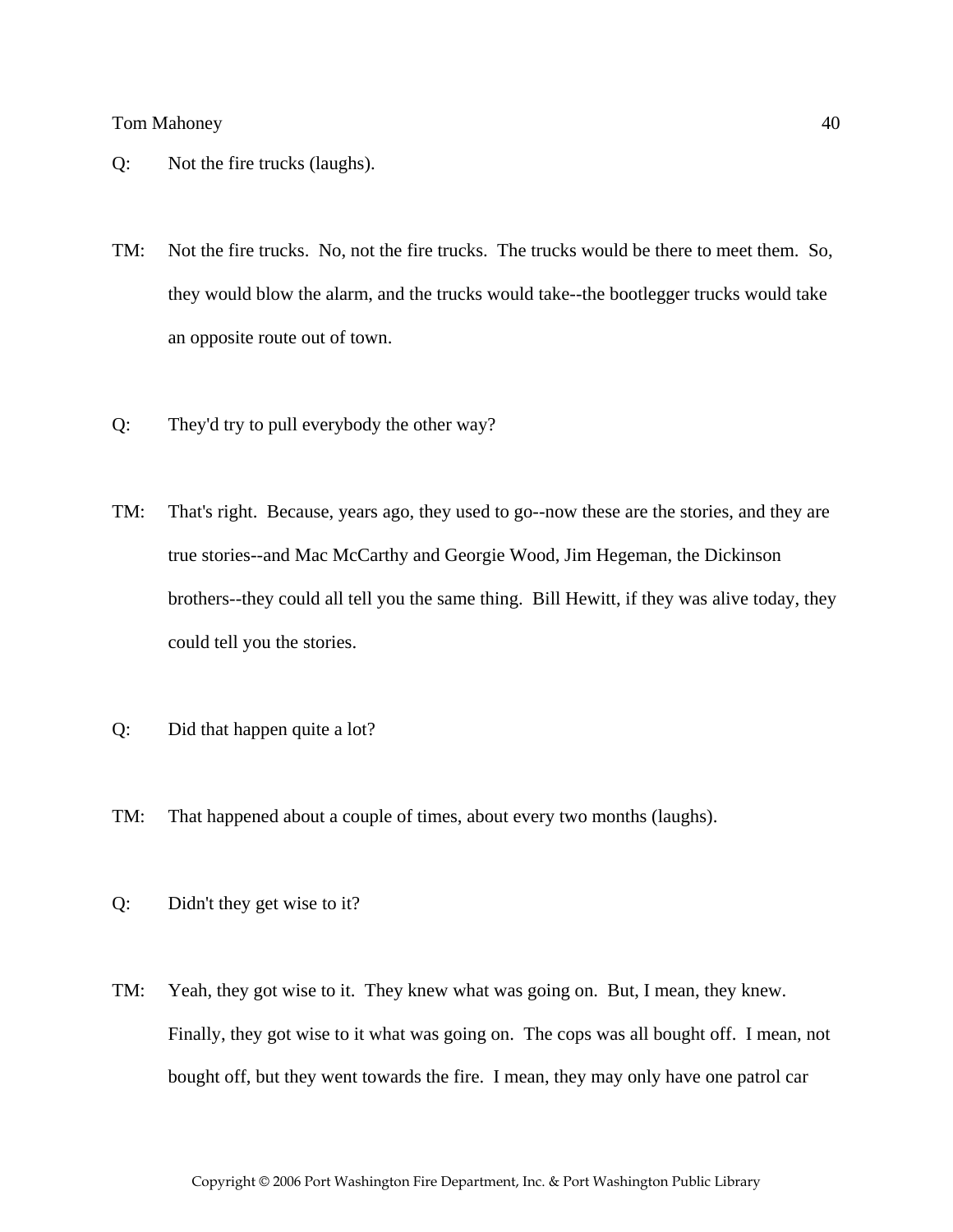out, so they went towards the fire where the alarm is. And so, they went around maybe Harbor Road up, back up, if it was up at North Hempstead Country Club, they would put it up at North Hempstead Country Club, or put it way down in Sands Point, the furthest point down there.

- Q: And then they'd go the other way.
- TM: Yeah.
- Q: But, back then, are you saying--how would you communicate with each other when there was a fire? There were no radios, right?
- TM: No, no radios.
- Q: You just got--everybody got to the fire, and that was--and then they decided ...
- TM: In fact, the Police Department--I think it was in 1938--they had one-way radio come in the police cars. That was the County. And then Port Washington got it. 1941, we had our first radio in our police headquarters. And it was an Erco, was the name of it. Ed Ruth made it--a fellow from Hempstead. He had a big radio business. Then, after that, Motorola and all of it became--and to be an operator, you had to have a license. You had to pass a test. And that was put up in the headquarters--police headquarters. And you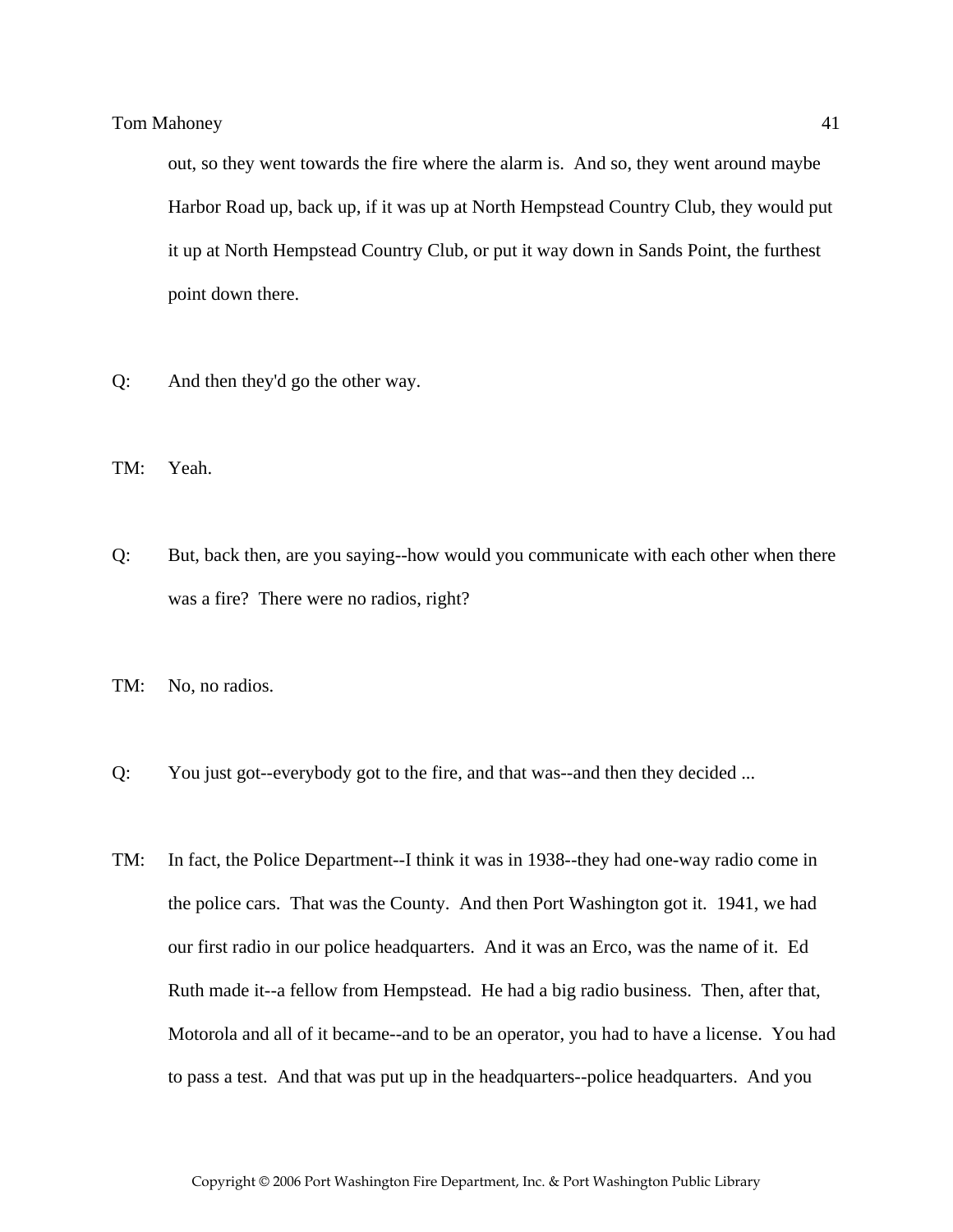also had to have a--I think I have--still have my--one of my permits to ride in the cars. But they've done away with all that.

- Q: When you--when you responded to a fire, and, say, it was a big fire ...
- TM: Yeah.
- Q: ... the first truck would come in and, all right, they'd do what they had to do. What about the second, third, and fourth trucks? How would they know where to go, what to do? They'd just roll up to the scene and the Chief would tell 'em, or somebody would tell them what to do?
- TM: [Other words--other words, if it was a long lay--let's take--let's take the Foreman fire.](http://www.pwfdhistory.com/trans/mahoneyt_trans/pwfd_fires08_web.jpg)
- Q: Sands Point.
- TM: Sands Point. I believe that was around 1938. There was one small hydrant on that thing on a two-inch line.
- Q: Where is the Foreman, you know ...
- TM: Other words, that is on Hillsdale Lane. It took that whole property. There was a big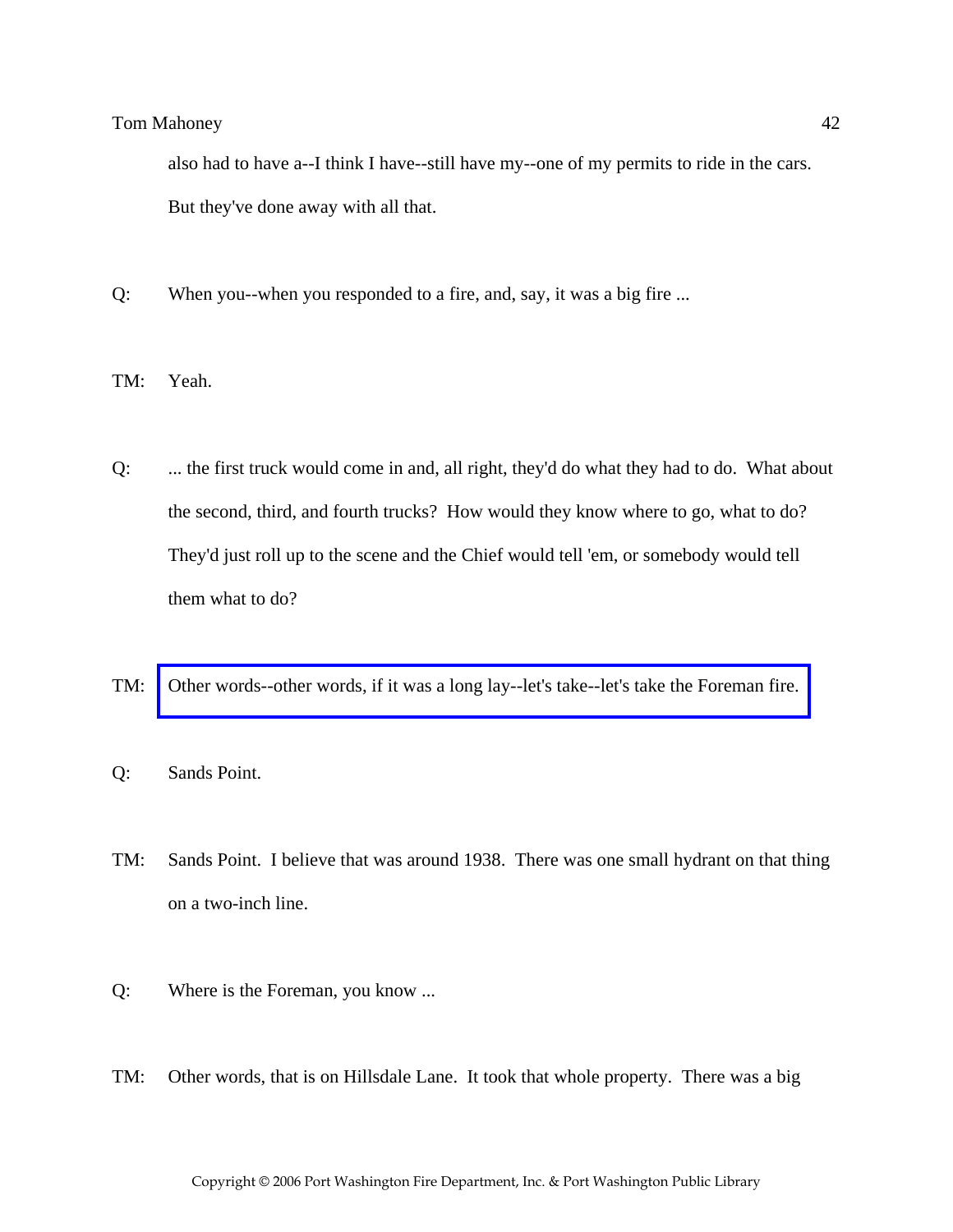house across there. And that went on fire one day. Now, it's about a half a mile from the road into there--two driveways going in. So, there was no hydrant at that--well, there was one hydrant out in the road at Cow Neck Road. But we laid from there all the way in. We had to put one pumper left in the road to pump.

- Q: So, maybe it took two or three trucks to lay the line in?
- TM: So, it was probably two lines where we'd have to get enough hose off the two trucks to lay a line in. And then, we would get a--we also, if it was a long lay, we'd have a rel- what you call a relay--put two trucks. The first truck would pump so much, and then you figure your friction loss and you would keep it at a certain pressure, so you would relay water it. That was--I mean, a lot of hose would have to be laid for a large fire. We also turned, that day, we took the Number Two truck. I took that down to a pond at the Van Wart place. Threw the suctions in, dropped the hose all the down--oh, I'd say about a thousand feet of hose--in the pond, and I pumped a stream up there. That little truck really pumped a stream of water. And we pumped that pond down, I would say that pond is about three hundred feet around, and we pumped that down to about a foot and a half all the way around the edges.
- Q: Wow.
- TM: But that was a method of ...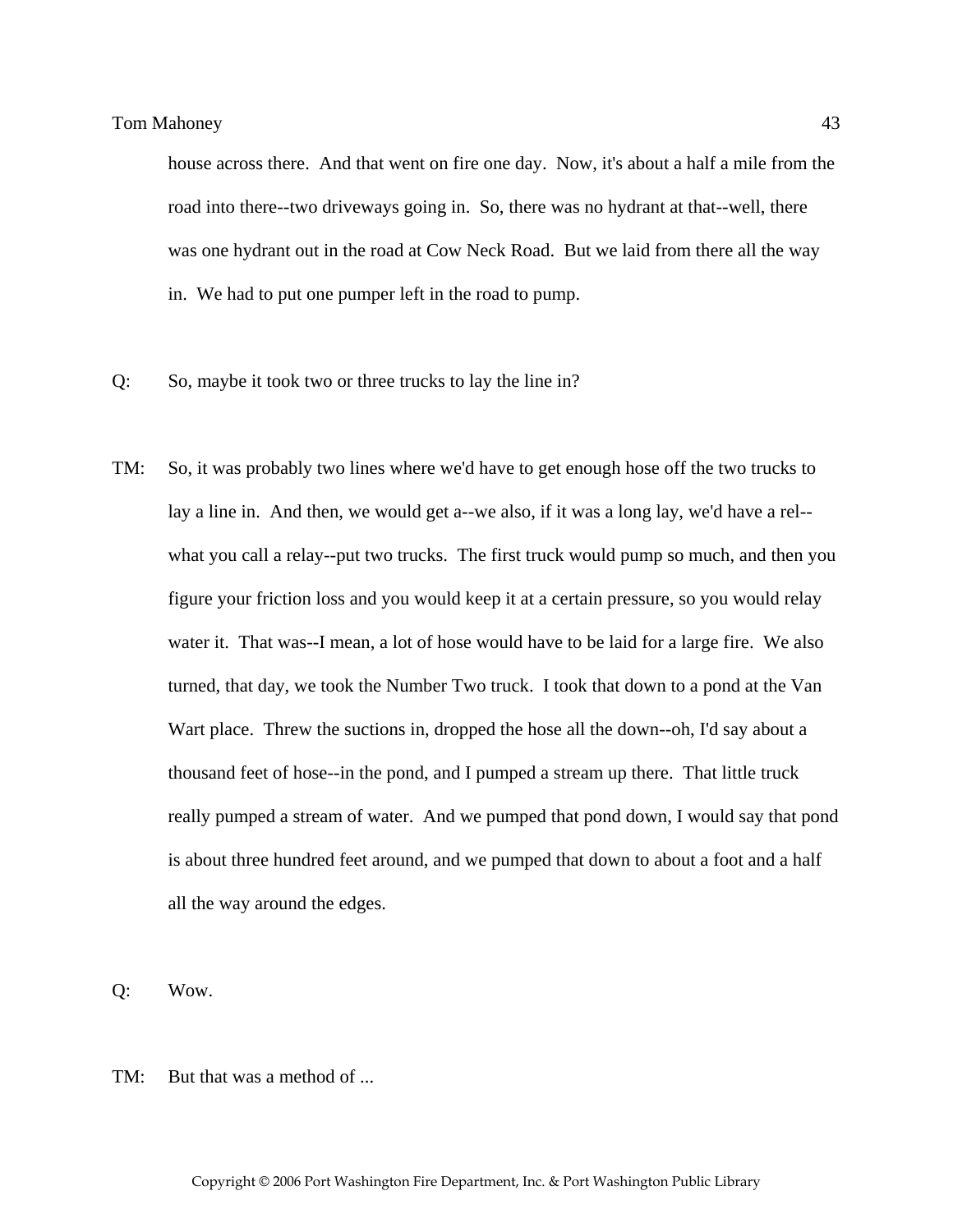- Q: How would you get your orders to do that, though. Or how would the Chief relay to you the message that he wanted you to go to Van Wart's pond and pump?
- TM: You would make the suggestion: "There's a pond down there, Chief. Do you want me to go down there and pick up a ..."
- Q: So, all the trucks would go into where the fire was ...
- TM: No, they wouldn't congregate at the fire. There would be space such as you could get by. And the ladder trucks was always priority to get in, to take down--I mean, to ... [let a lake] ... or whatever had to be done. I mean, otherwise, we didn't know--have much training outside of what you learned at fires--how to operate--how to operate your pumps.
- Q: So it would be on-the-job training.
- TM: On-the-job training. And then, the County--I think it was 1938--came in with a trainer. Name was Bedell. He was a New York City battalion Chief. And he was one of the first to start to give us ladders training and ropes and different things like that, which a lot of us knew. I mean, we learned a lot by errors.
- Q: From your mistakes. You made a mistake, and the next time you knew ...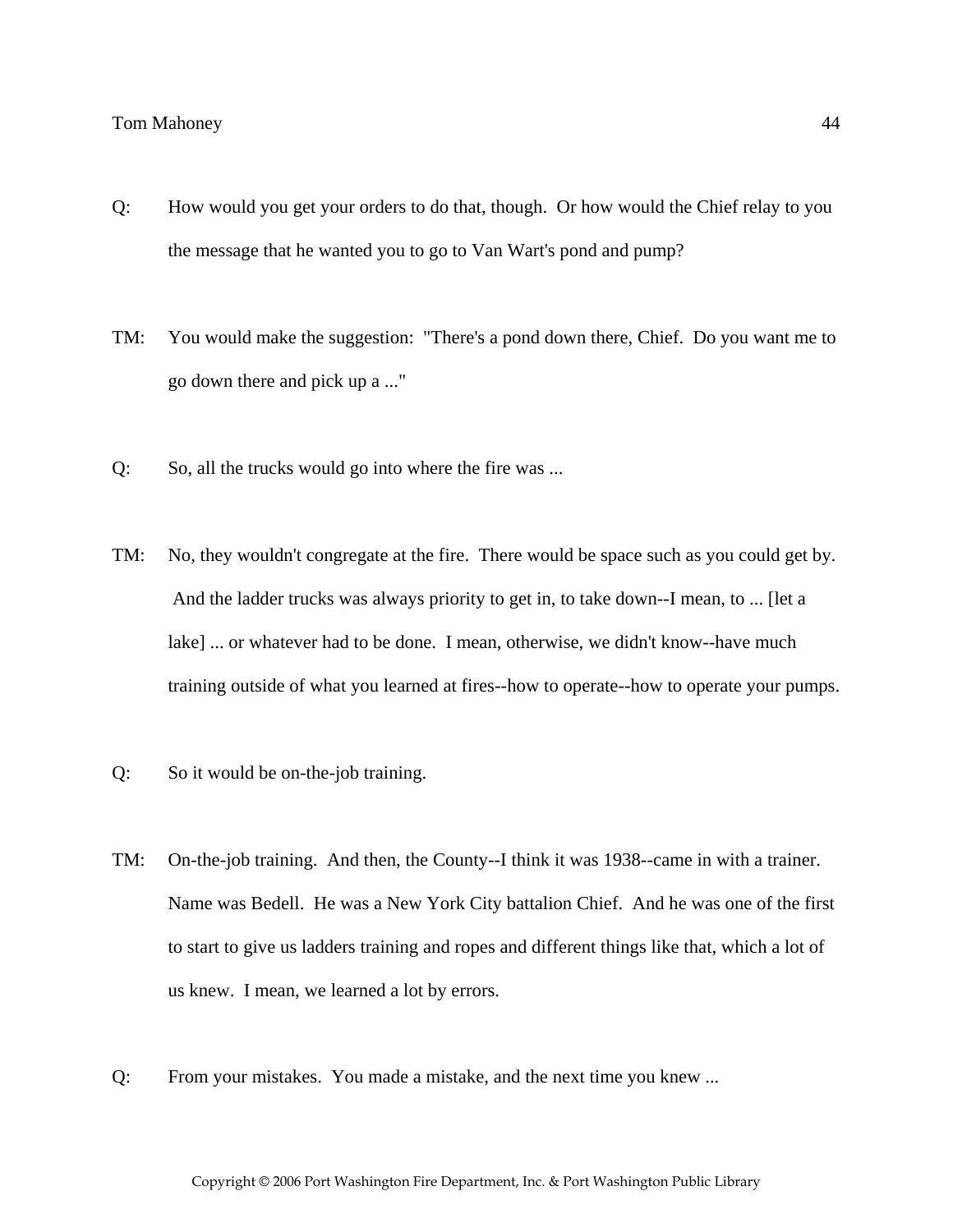- TM: Well, you didn't make a--you didn't want to make a mistake. There was one house up in Harbor Acres. It was Benny Morgan, Walter Nelson was in this company. Walter Nelson was in this company. And Benny Morgan. There was a gas explosion in the cellar. And the house lifted right up off the foundation. And, to this day, Benny Morgan's raincoat is in between the foundation and the cellar. So we had to cut the raincoat off. We had fatalities.
- Q: From the company?
- TM: No, no.
- Q: From citizens?
- TM: Citizens. The Berg fire was fatalities.
- Q: [That was the Berg Oil Company. Yes. That was on Manhasset Isle, right?](http://www.pwfdhistory.com/trans/mahoneyt_trans/news_hewitt_1940-05_web.jpg)
- TM: That was Manhasset Isle, yep. There was three lost their lives there.
- Q: It seems you always heard of--any big fires I've heard of were up in Sands Point, most of 'em ...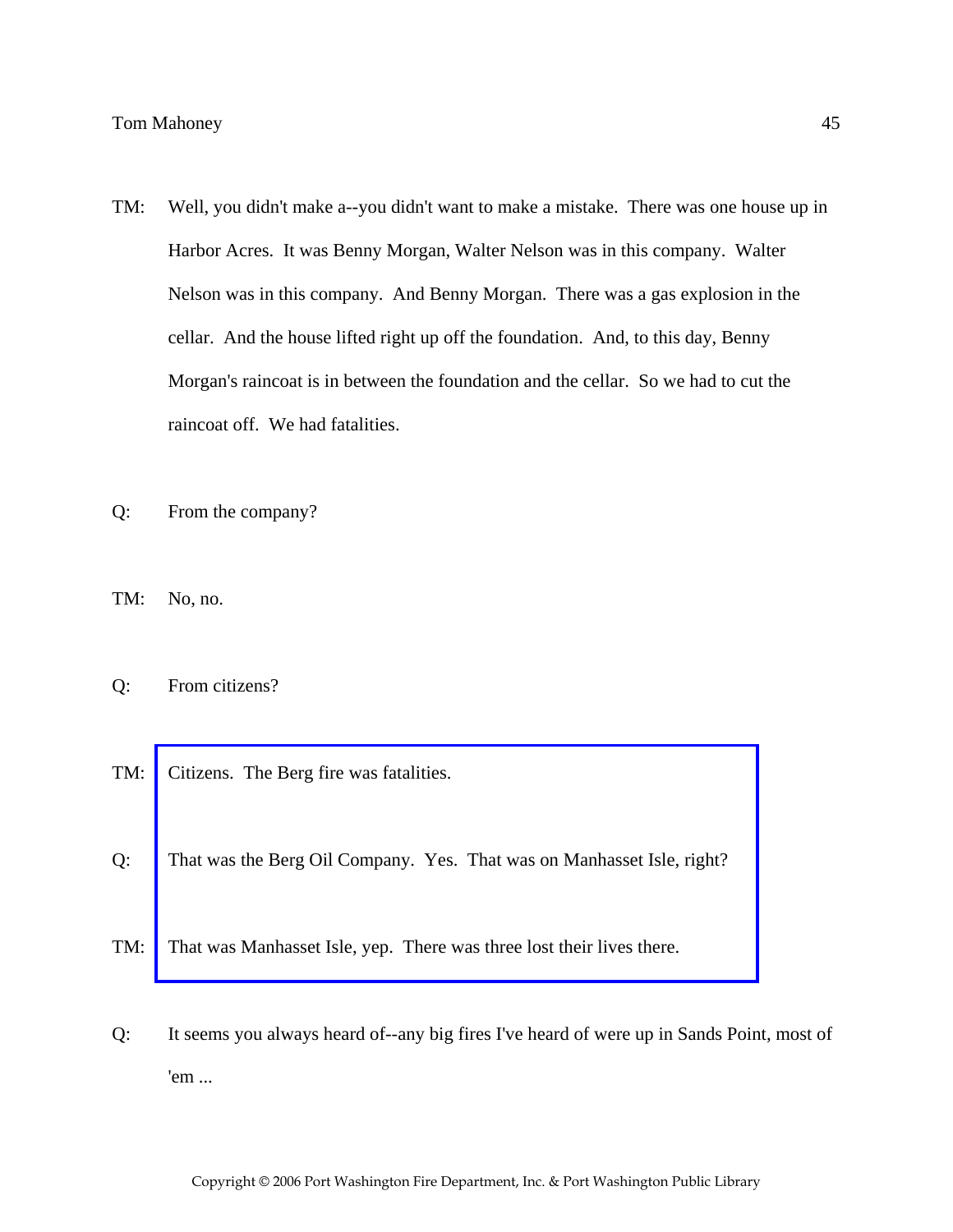TM: Yes.

Q: ... in the big estates.

TM: There was a lot of grass fires down in Sands Point. There was a lot of grass--open land. And then it started to develop after--I mean, there was mostly all big estates there. And then, they started to develop, and they cut roads through it. And other words, there was nothing there. So, then, they put water lines in, and they got their own water district down there. But the big houses was in Sands Point. There was only small houses here. I mean, there's quite a--most of your houses, I mean, was built--the Park Section was built around 1925. I mean, as you know--you work for the sewer company--if you look at the sewer manholes, you can tell what section of town is the oldest and how it developed.

Q: Right.

- TM: I mean, the Heights--what we call the Heights up here on Bayview Avenue and Murray Avenue. That was The Heights. But it was a very interesting town.
- Q: Everybody knew everybody else.
- TM: And, we used to go down and get clams ...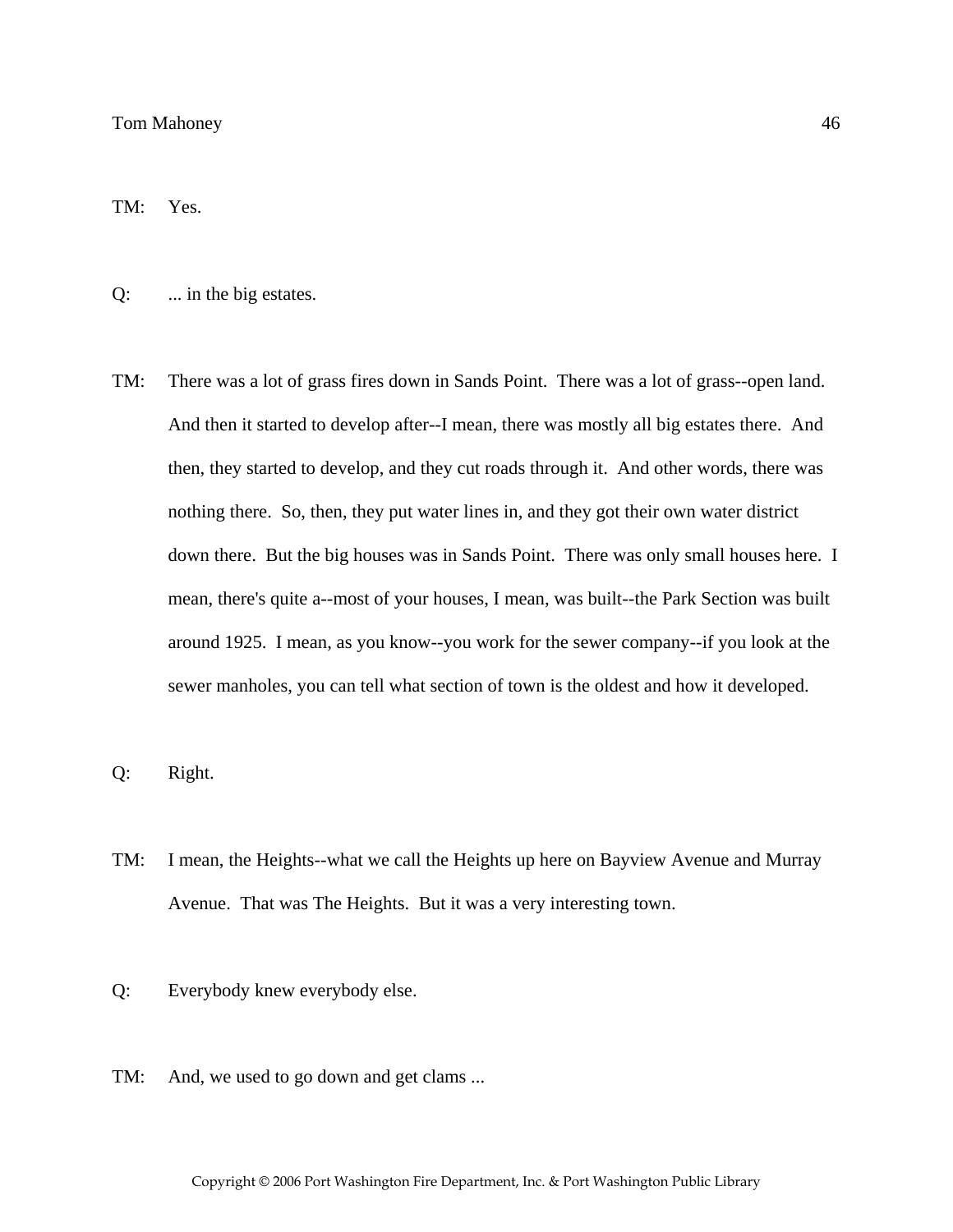- Q: Dig 'em? Dig 'em yourself?
- TM: Now--yeah, we dug 'em with big poles. Go out on the ice with an ice saw, cut them. Got a hole in the ice.
- $Q:$  ... [??] ...
- TM: Yeah, Irv Foster, Mac McCarthy, and Kelly, Bunny Leitz, Ray Driscoll. All cut a hole in the ice. And Herb Carpenter had that big hook with about a twenty-foot pole on it. Twenty foot water. And when he'd bring it up, he'd bring up a half a bushel of clams. And wash out there--wash them off, put 'em in a barrel, and bring a couple of baskets up to the firehouse. And then there was clam fritters. There was clam broth. There was chowder made.
- Q: All at the firehouse?
- TM: All at the firehouse. Upstairs. ... [?] ... would say, "Let's have clams tonight." This is while we're sitting around playing cards, you know. It was a group of us hanging around here. And, I mean, all of the fellows maybe that wasn't too old used to come, and we'd all have a feed of clams, and that was our entertainment. But it didn't cost the company one penny, but we did it on our own. And everything was washed, cleaned, put away;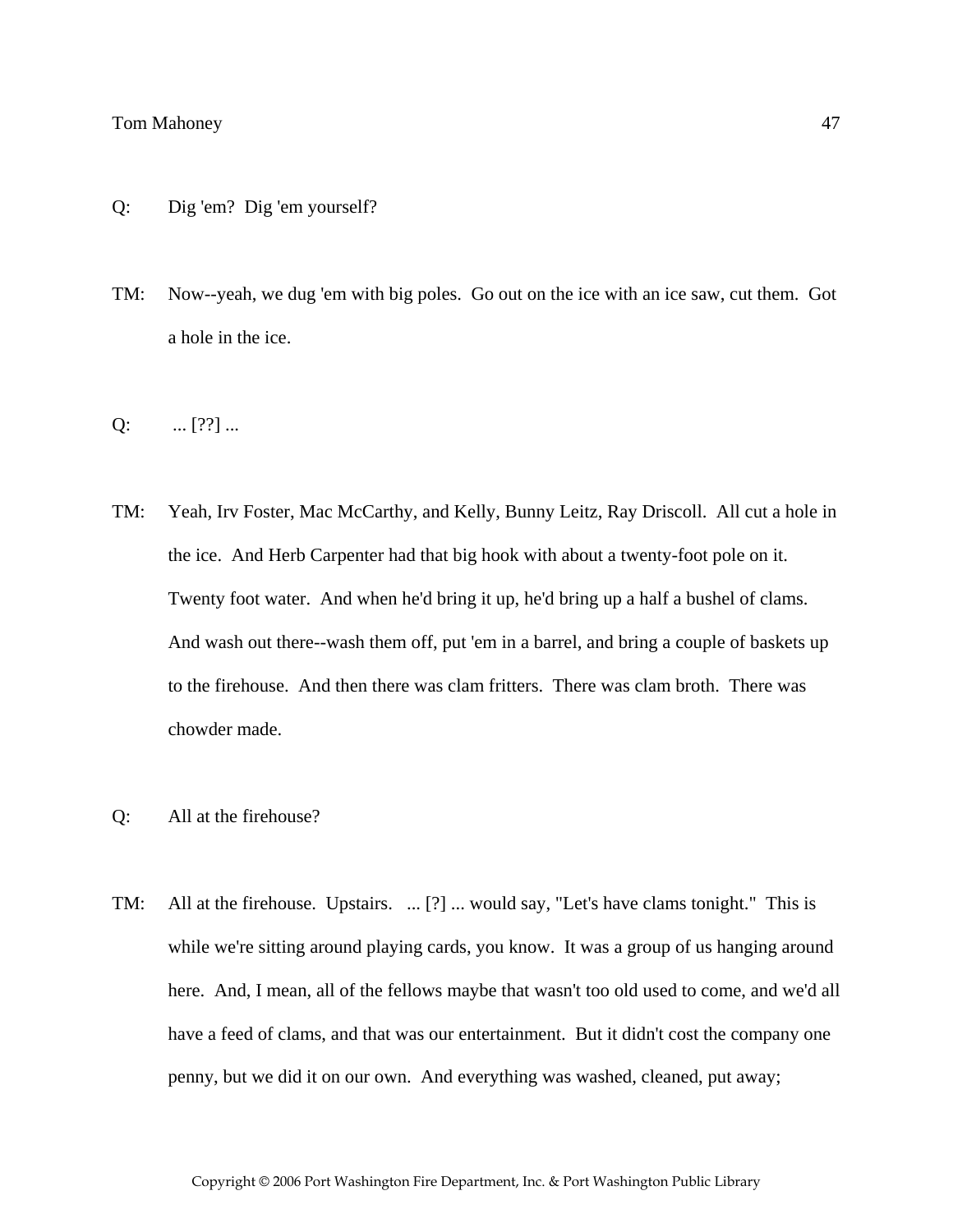garbage put out. You know, that's one thing was taught to us in the fire company was tidiness. If you see something laying down, pick it up or stand it up. Never leave it laying here. And I still have that trait, you know.

- Q: If you didn't do it ...
- TM: Huh? You would be told to do it. I mean, that was it. "I told you to do it. Now, do it." That was the answer.
- Q: No if's, and's, or but's.
- TM: No. That was it. But a nice way. In a nice way.
- Q: Where you didn't mind doing it.
- TM: You didn't mind. You did it with a smile. Yeah.
- Q: Did you have any, like in the '30s, any annual dinners? Did you have annual dinners then?
- TM: Yes, we did. My first annual dinner, they had--used to have turkey dinners here. The women put on a turkey dinner. The Auxiliary. That's Georgie Wood's mother and your--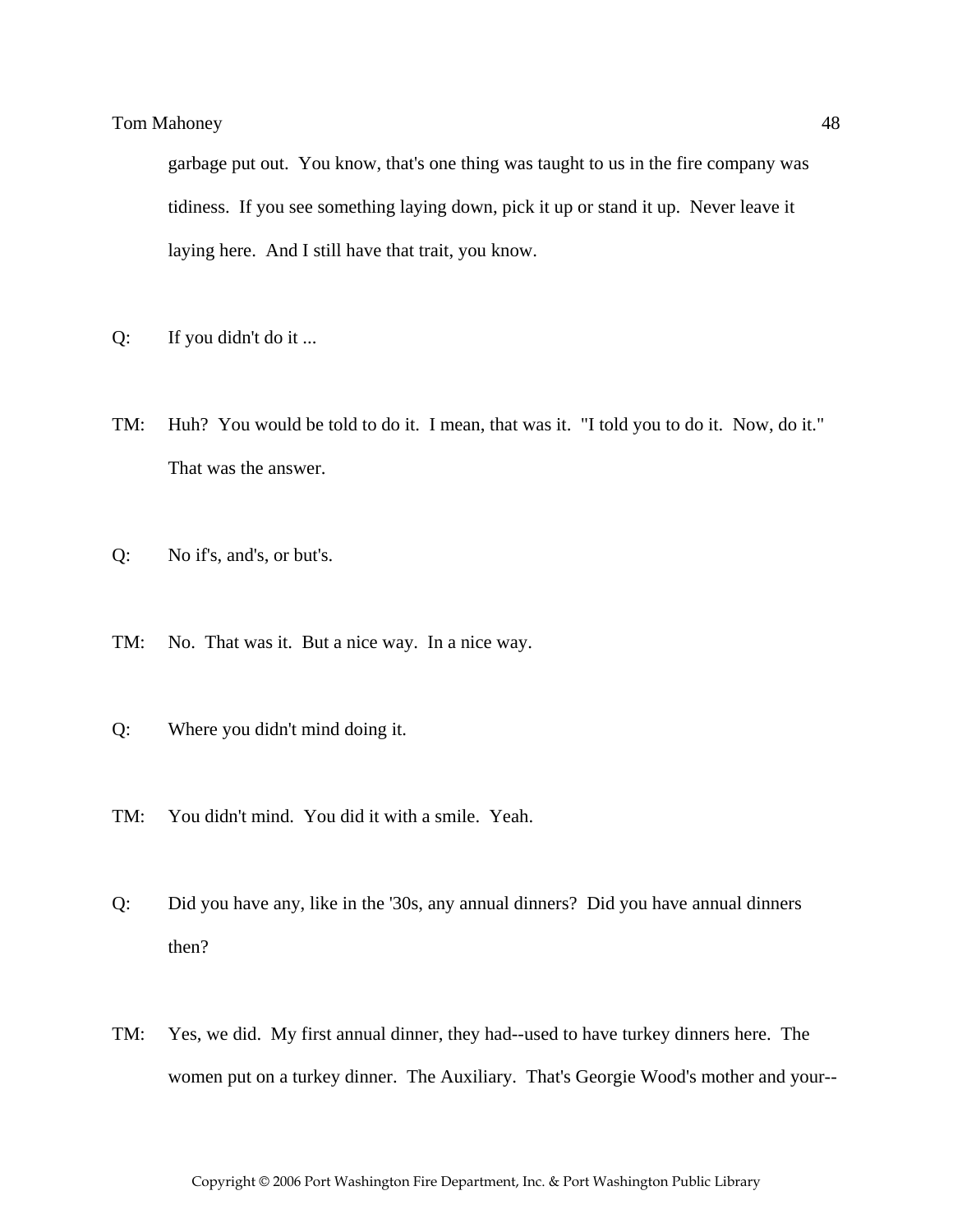[probably your sister, Mable.](http://www.pwfdhistory.com/trans/mahoneyt_trans/peco_parades012_web.jpg) 

Q: My aunt.

TM: Your aunt.

- Q: Aunt Mable. My father's sister.
- TM: Oh, that's right. That's right. Yeah. And she was just about in the fire company a little before me. I mean, about the same time. But she was--she was going with Stanley Wood at the time. And, in fact, she was married to Stanley Wood. And, so they have a--used to have a dinner here. But I never had a dinner in this building. My first dinner was up in the Plaza Building. That's in Main Street. They had a--upstairs, they had a club room up there. And we had a turkey dinner. And it was a very enjoyable dinner.
- Q: That was an annual affair?
- TM: That was an--that became an annual affair. And then, we went down and we, after that, we probably had it up there a couple of years, and then we down the Masonic Hall, which is on Columbia Place.
- Q: Oh, where the apartment building is.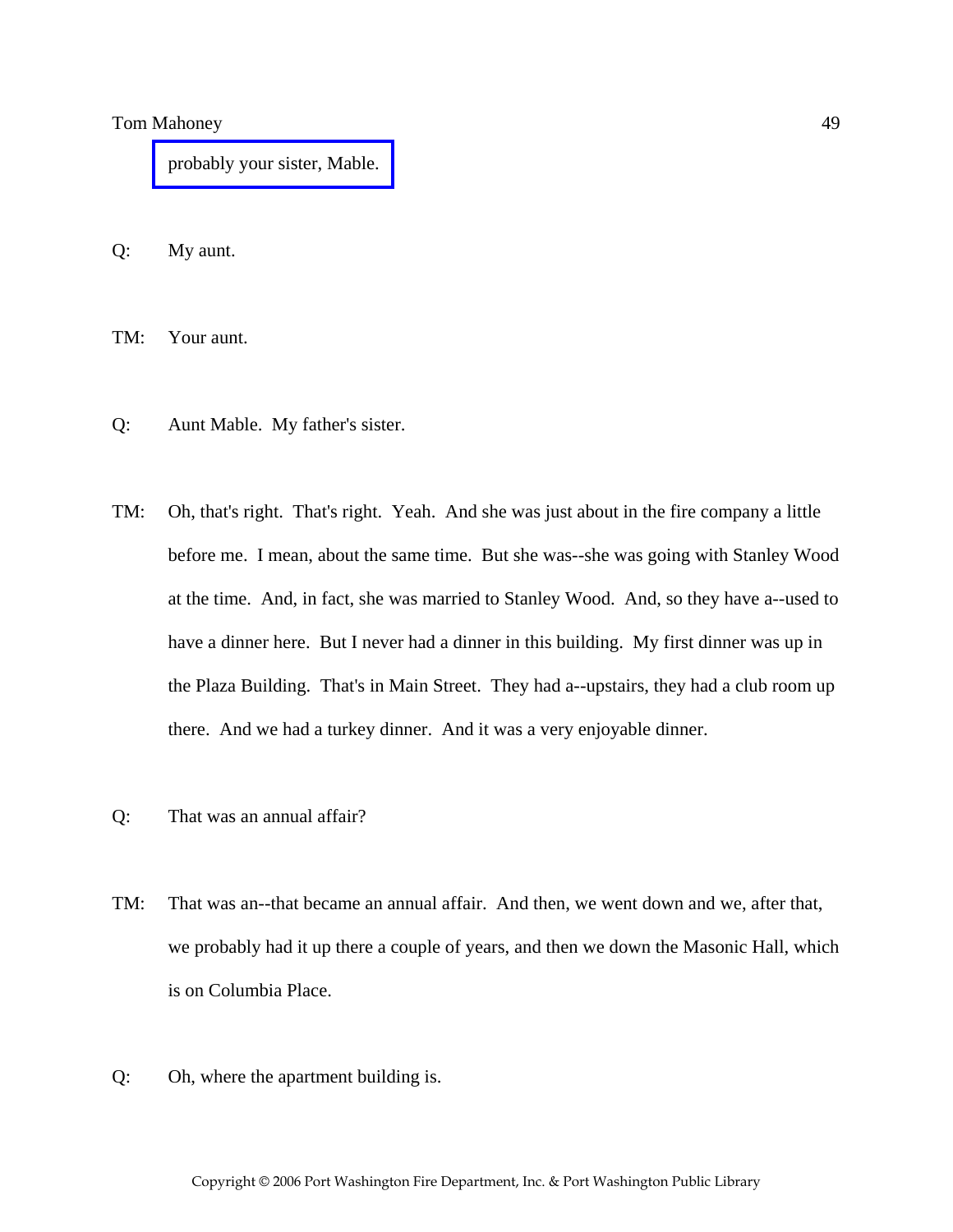- TM: Where the apartment building is. And we was in there two or three years. Chief Weber was invited, and it's something similar to what it is today. I mean, like the Chief of Police and maybe Judge Jones or Judge Lecluse or Judge Jones and some fire commissioners, like the County President and different things like that, was invited. And I think we had it down in the Knickerbocker Yacht Club a couple of times. And then, I believe we went over to Coffee's Corner.
- Q: Where is that?
- TM: That's over the ... [??] ... over in Roslyn where Manero's is today. It was over there one time.
- Q: Coffee's Corner?
- TM: Yeah.
- Q: Did somebody named Coffee used to own that or ...
- TM: I don't know; it must be. But it was always known as Coffee's Corner over there. A lot of these old names--same as we've got a name down at Sands Point--Mahoney's Cabaret.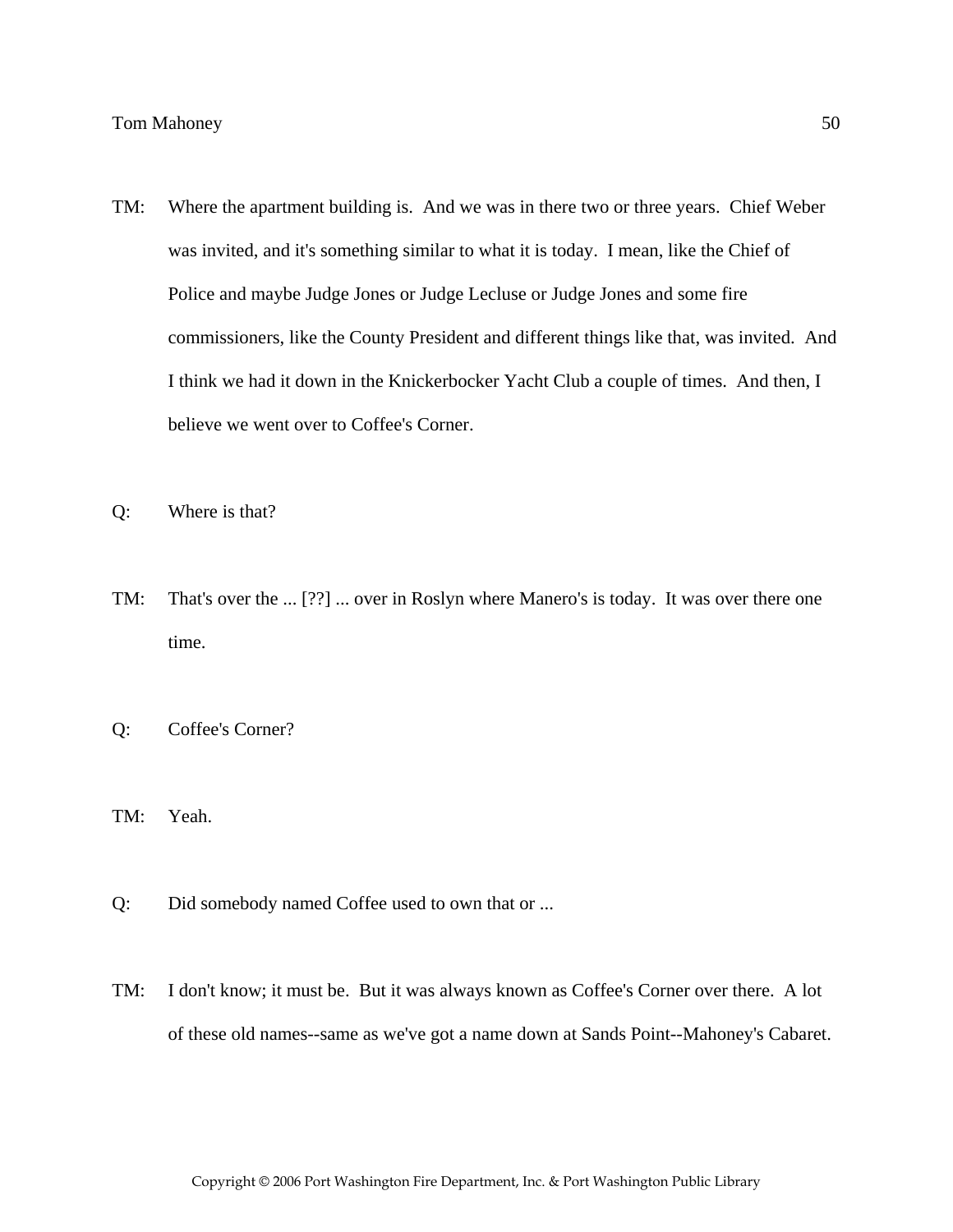- Q: Yeah, I've heard about that. What was that?
- TM: That was my grandfather farmed in Sands Point Club. And right across the way was Barker's Point Road, today. And up about Dogwood Lane, where it is today, was a little lover's lane in there. Now, due to the fact my uncles--they all lived there--they called that Mahoney's Cabaret.
- Q: (Laughs). That's where you take all your girlfriends.
- TM: That's why it's a lover's lane. Lover's lane.
- Q: That must have been all woods then, right? No houses surrounding.
- TM: Yeah. Yeah, yeah. Well, that was part of Port Washington proper at that time. That wasn't Sands Point.
- Q: Oh, it wasn't?
- TM: No. Sands Point had a funny boundary line. It started up at Astor Lane and went all the way down on the right side of Middleneck Road to Cow Neck Road.
- Q: Uh huh. And everything on the left side wasn't Sands Point?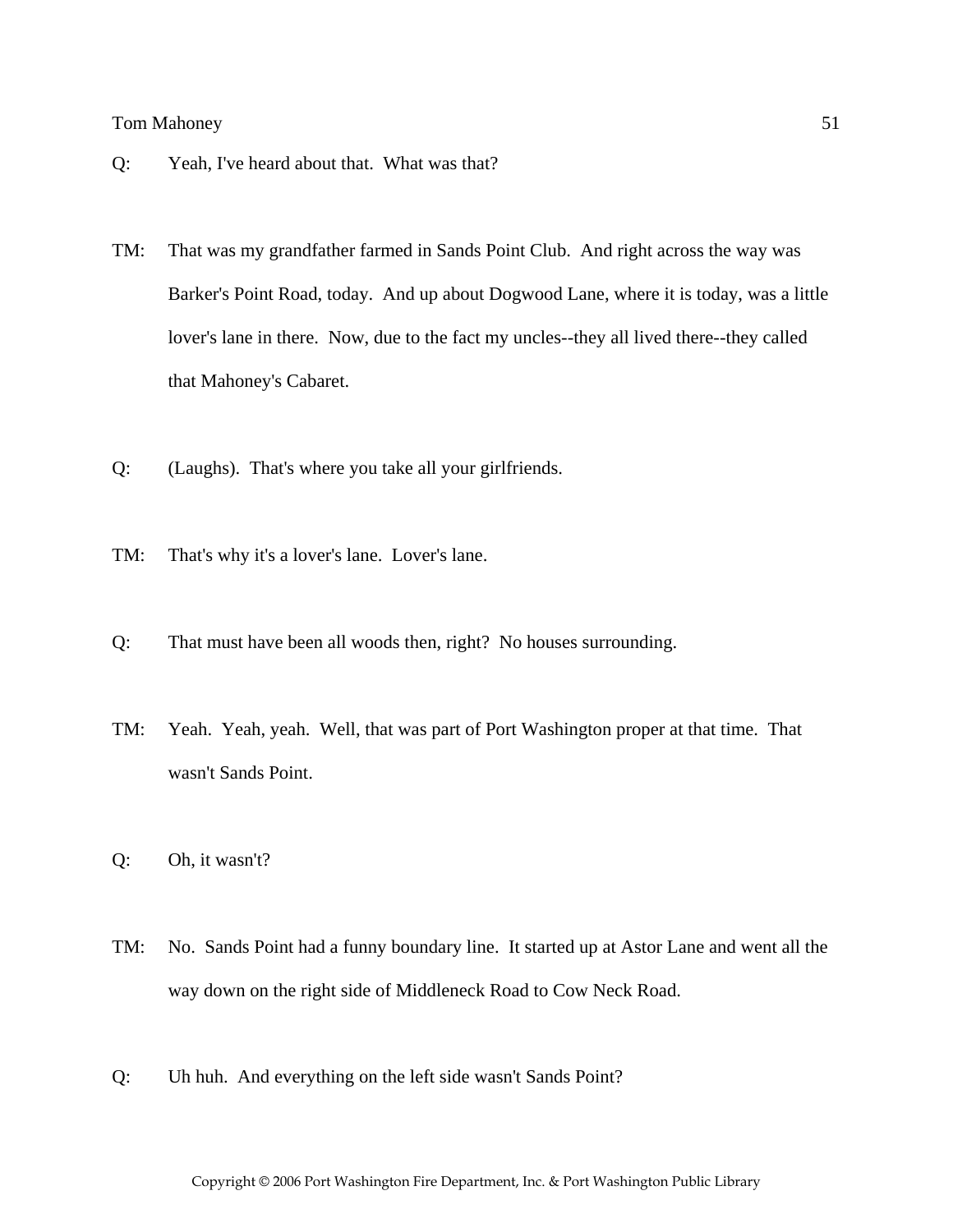- TM: No, it wasn't. And then, it went across the golf lots. There was a golf course there. Cow Neck Road. Went across to Sands Point Road where Rose's house is. There's a big house there. ... [??] ... lived in it. And then it went up a ways to where Tibbits Lane is today. And it went across to Messenger Lane. And then it went down to Gendoff's Lane. And it took in Barker's Point and that whole section--Hicks Lane. And when Sands Point was incorporated, it was three villages.
- Q: Must've followed the big estates.
- TM: It followed the big estates, yes. There was the incorporated Village of Barker's Point, the incorporated Village of Sands Point, and the incorporated Village of Motts Point.
- Q: Really.
- TM: In 1912, they became Sands Point.
- Q: Wow. I never knew that.
- TM: Now you know.
- Q: Yeah.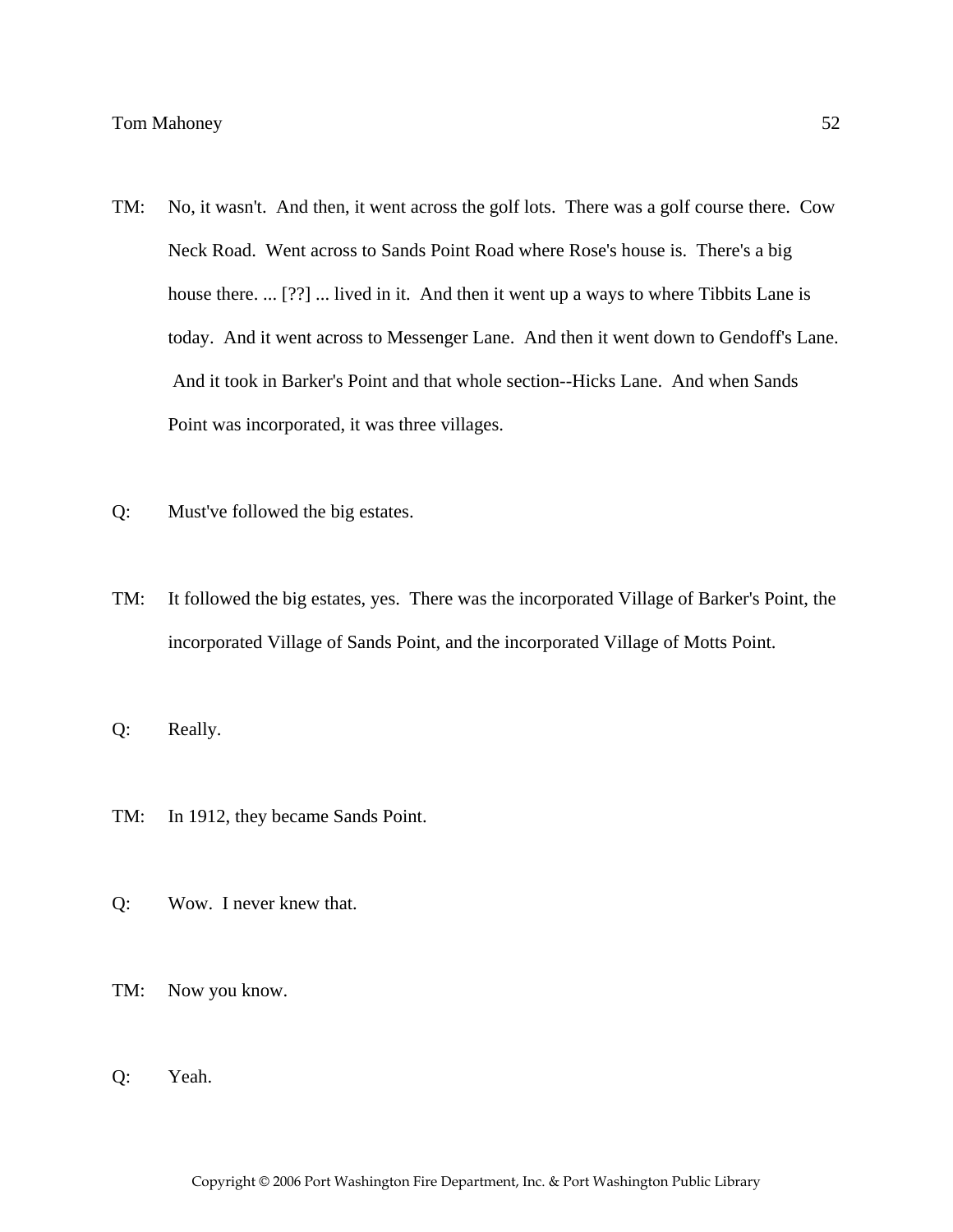- TM: Because that's the year I was born.
- Q: Wow. I've never heard that. I never heard that before. That's interesting. That's interesting. When you were racing, where did you used to practice?
- TM: We raced--we practiced on Cambridge Avenue.
- Q: In Manorhaven.
- TM: In Manorhaven, on a gravel road.
- Q: That was sand pits then?
- TM: Yeah. And that was a development at one time. But it wasn't--the roads wasn't improved. We raced there for a while. Our pumpers, the hose contest. And we looked for a cable going across the road that we used our ladders on. Tied a rag up. But we would never run to the top of the ladder, because there was too much bounce when you hit the cable. And we'd just go about two rungs from the top, which we could tell how a guy's stride was, you know. It's how the flow. But you always got that bounce back, and that could throw a guy off stride runnin' on them ladders. And we, down here in The Heights--oh, what's the name of the road down there. A little short road. We put a little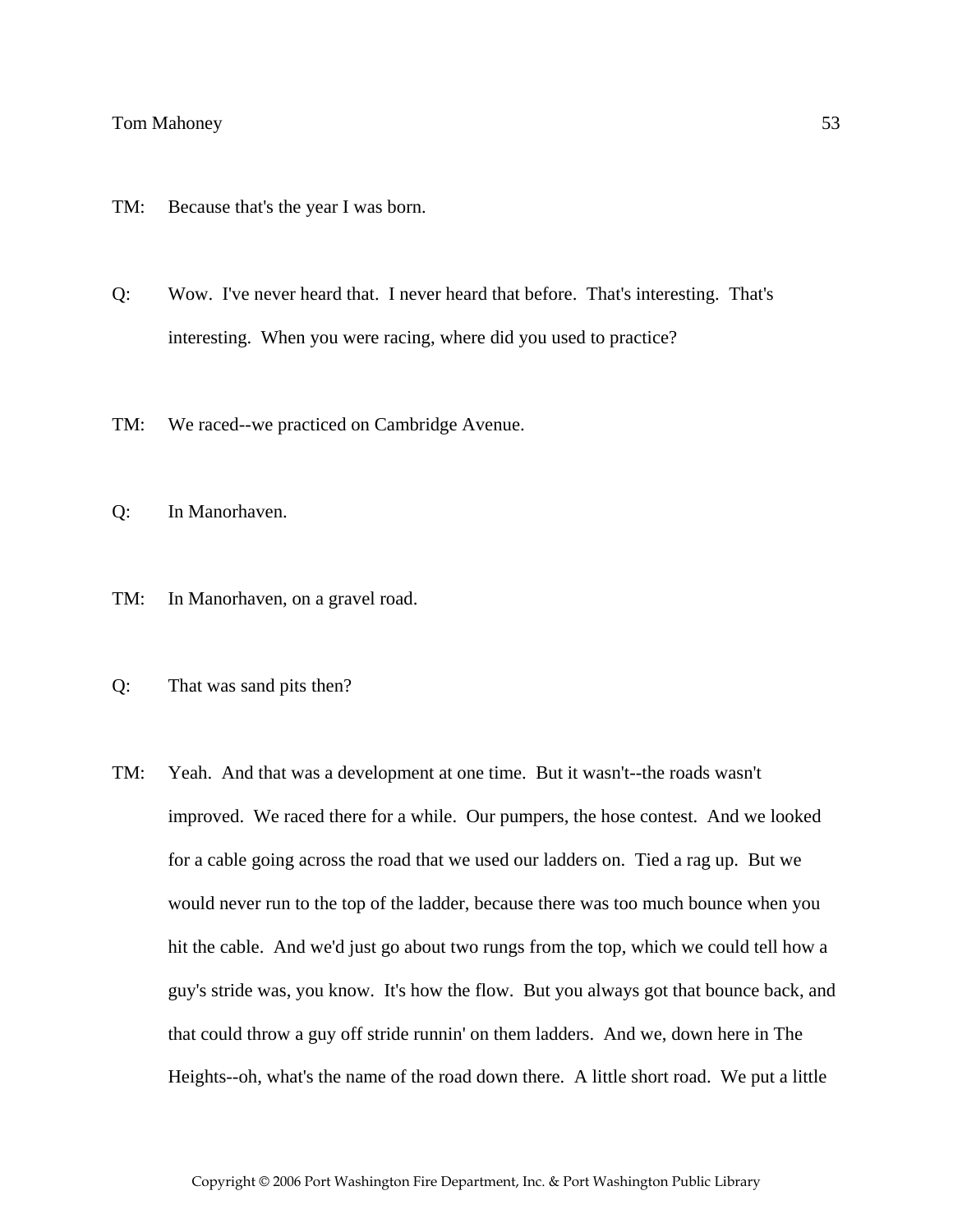arch up down there, we was told to take it down.

Q: On Pine Street?

TM: No.

Q: Bayview Colony?

TM: No. It was Terrace Drive.

Q: Oh, really?

TM: Down those little streets going ...

Q: Terrace Court.

TM: Terrace Court, I think it was. And we was told to take it down, which we did. We would--we used our ladders there. We raced up in the Park, and we raced over here on Webster Avenue. We raced on Middleneck Road. We raced on Shore Road in Manorhaven. To improve our efficiency in different things, I built a target--wooden target--with the help of Nitty Carpenter. It was an angle iron, and we made a target, which worked good. That was around here for a long time, that target. And you didn't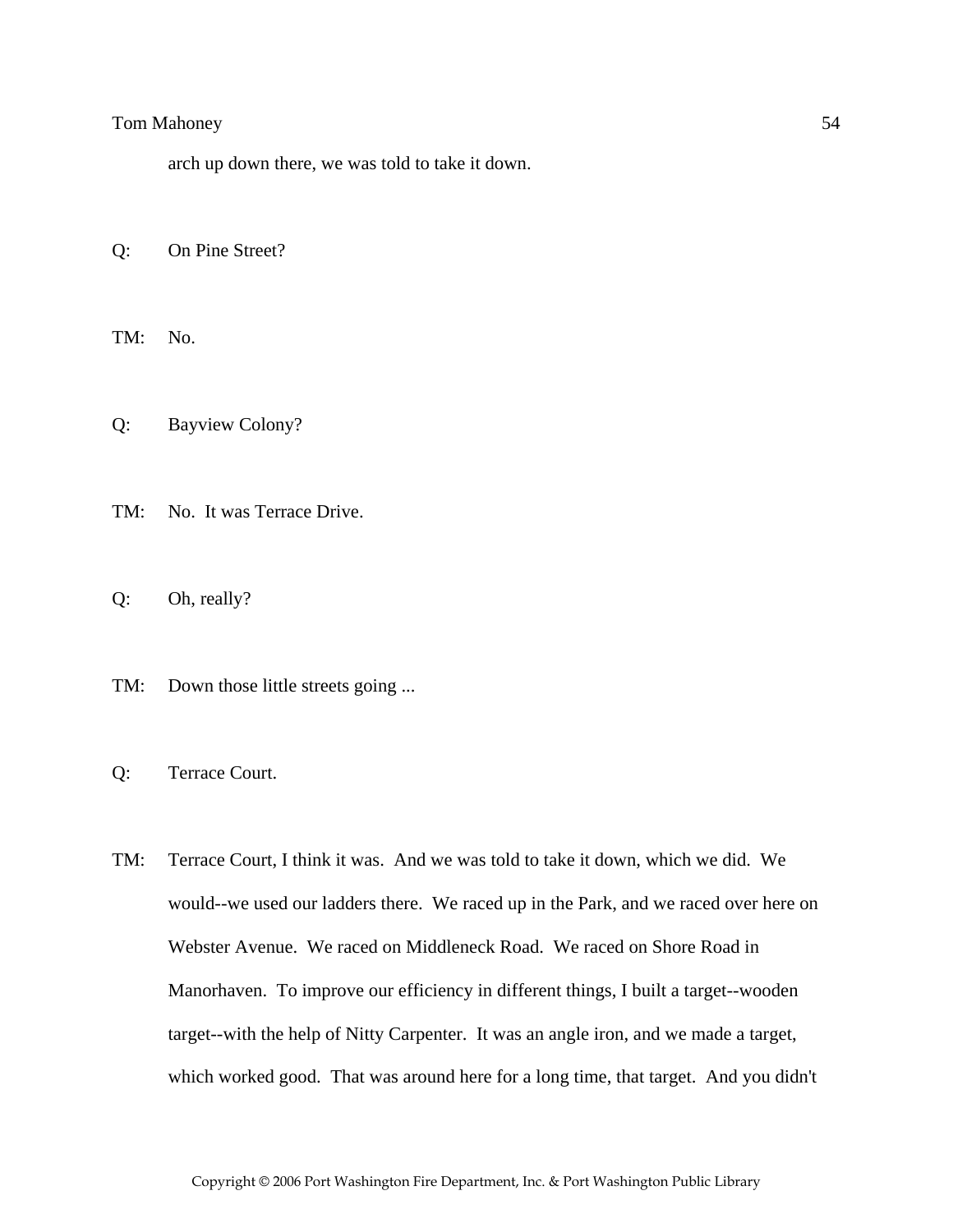have time--get time--until you hit the target, which--and we improved our aims at the target. I was, when I raced, I was a thrower on the ladder. I was a runner, three-man ladder. I used to bring the dummy down--seventy-five pound dummy. I was in motor pump on the nozzle. I was in efficiency on the nozzle. We was the first to start ... [END OF TAPE 1; BEGIN TAPE 2] ...

- Q: Okay. So, you were saying about the racing. The--Atlantic's and Protection.
- TM: Atlantic's--we was the first, and Atlantic's, to couple--one-man couple it. We brought that in. Our racing hose, we had to skin 'em to make them single jacket.
- Q: Big heavy double jacket hose.
- TM: [It was heavy--big jacket. We took--we had to have three full turns. And each man who](http://www.pwfdhistory.com/trans/mahoneyt_trans/fhh_racing006_web.jpg)  was a coupler--Joe Wright was one, and Nitty Carpenter was the other. Just to study one team. When we made that couplin', and each guy was responsible knew the starting point, and he could just twist his wrist and the coupler was on. And as he kept runnin' along, and they had--always had to have two good pullers, which is the same as they use today. But we brought that into racing.
- Q: The pullers?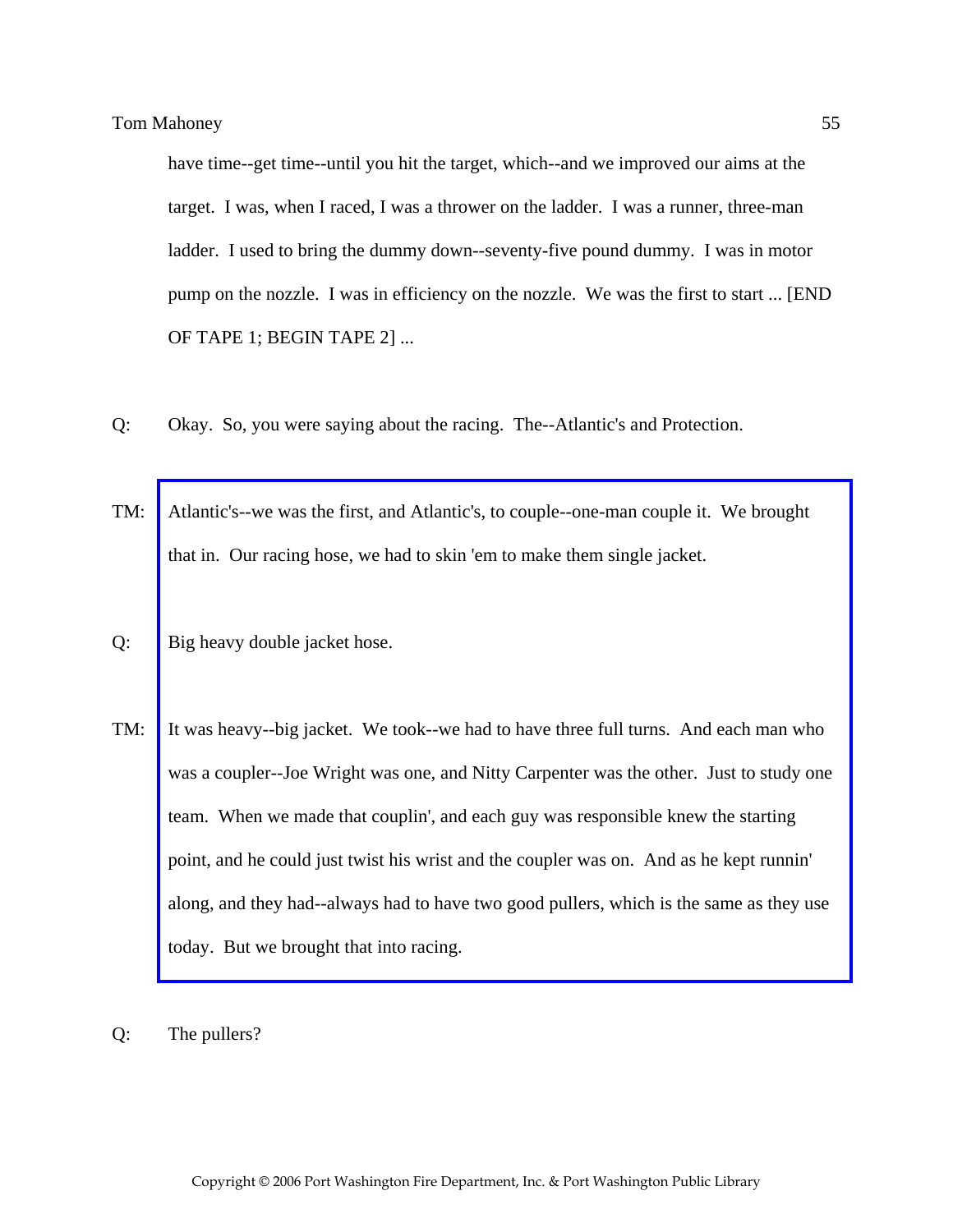- TM: No. That type--before, they used to stop and two man couple up. One held and one ...
- Q: I gotcha.
- TM: You see?
- Q: Yeah.
- TM: That's what it was in them days. But we brought this one man in, which was more efficient, with two good pullers, and a nozzle man had to be fast. And he was down and straightened out, ready for his target. And every--they kept turnin' on. So ...
- Q: Let me get--let me see if I understand this. Before you did that, they would run the hose out, stop, and connect it, or ...
- TM: They would connect--stop and connect, yes. But this way, we kept runnin'.

Q: Uh huh.

TM: So that's how--but they were, at that time, with that, was about fourteen, sixteen seconds with doing the two man. But then we brought it down to thirteen as you could go. Then we brought it down, when we had the big run-off with Atlantic over Glen Cove.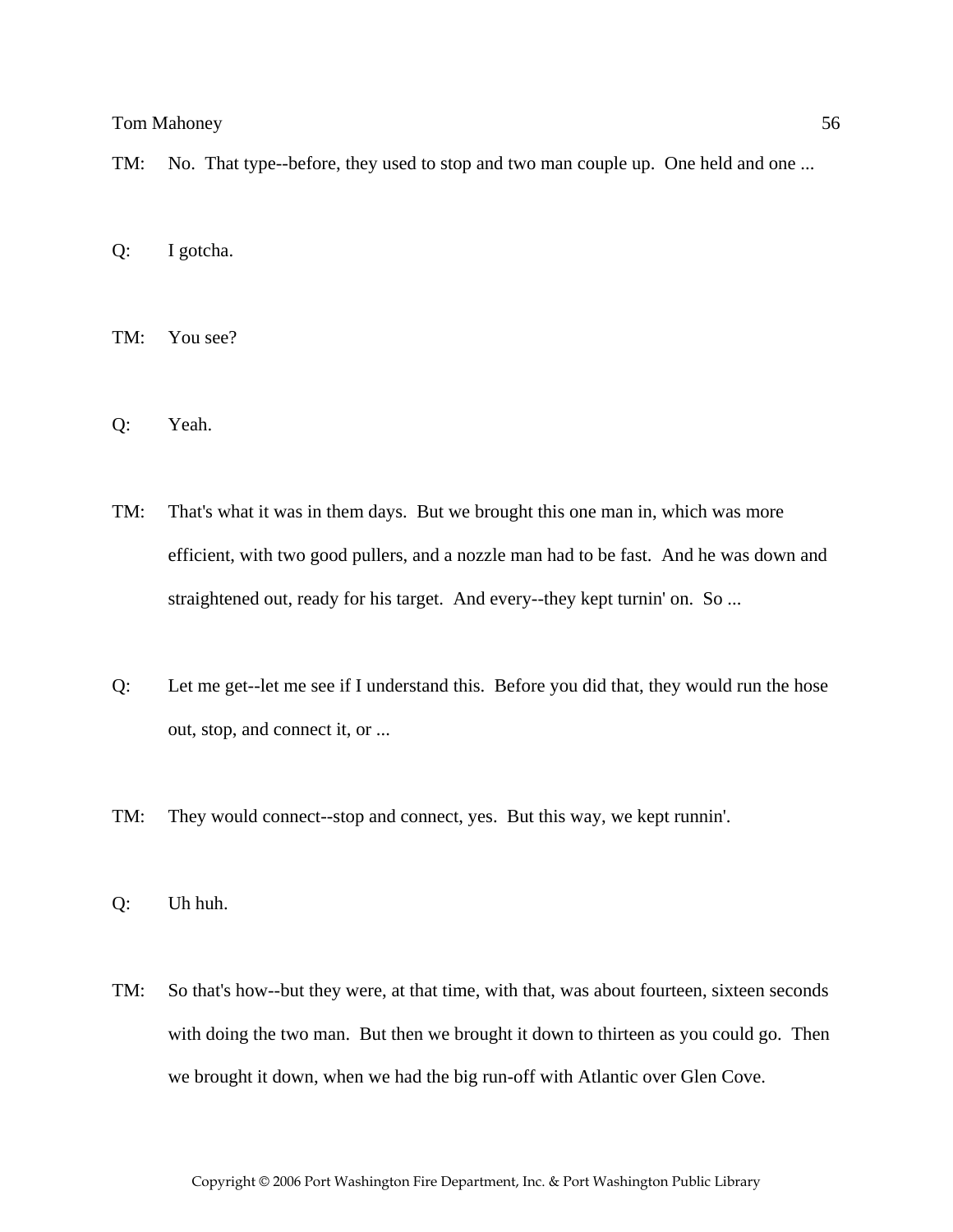Q: That was what? Thirty-what?

TM: That was about '31 or '32--somewhere around there.

- Q: What was--what happened there?
- TM: Well, we came down three times in efficiency. We tied three times.

Q: With Atlantic's?

- TM: With the Atlantic's. And the fourth time we came down, we beat them by one second.
- Q: That's amazing. Three ties.
- TM: Yeah. Three ties.
- Q: That's amazing.
- TM: And what rooting we got.
- Q: Just Protection yourself, or just the team?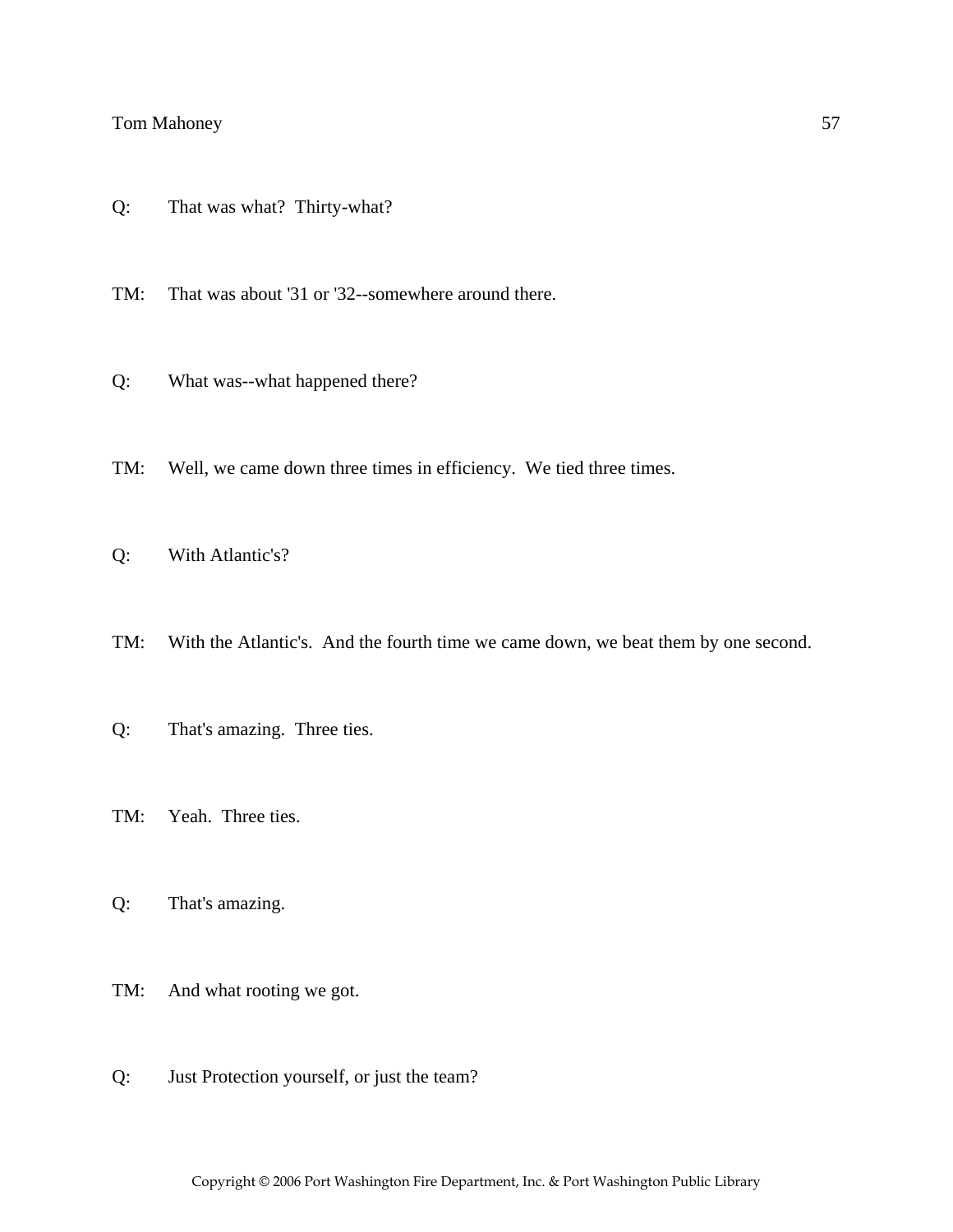- TM: Just Protection. That was Protection. Because the individual teams, as I said before, it was the three--and ... [they were firemen] ... We would practice together. And Guinea Pete [Pete Biscaro] over in Atlantic's, he had a racing truck, a Pierce Arrow. He put the little tires on it. He put a down-draught carburetor on it. Our Pierce Arrow, Al Gross used to work on it. He was a hell of a good mechanic. That Pierce Arrow was fast. It was big wheels. Had two brakes. Guinea Pete over there put four-wheel brakes on that Pierce Arrow. And when that came on the course, it just took the--took the first contest over there.
- Q: Then everybody put four brakes on the truck.
- TM: [And then it started the four brakes--brakes. That's when--about '36, I think, we got the](http://www.pwfdhistory.com/trans/mahoneyt_trans/peco_racing05.jpg)  Buick. We bought it from Stannard Brothers. And there was a guy up there--Dan Stannard, he was a member of our company.
- Q: That's the building on South Bayles and Main Streeet.
- TM: That's right. And Dan Stannard, he was the head mechanic up there. I remember one Sunday, we was going to a tournament the next day or week--that week. And we was out practicing with the Buick, and she was loadin' up in the carburetor. So, I called Dan. And he lived down here on Main Street. And he said, "What's the trouble?" I said,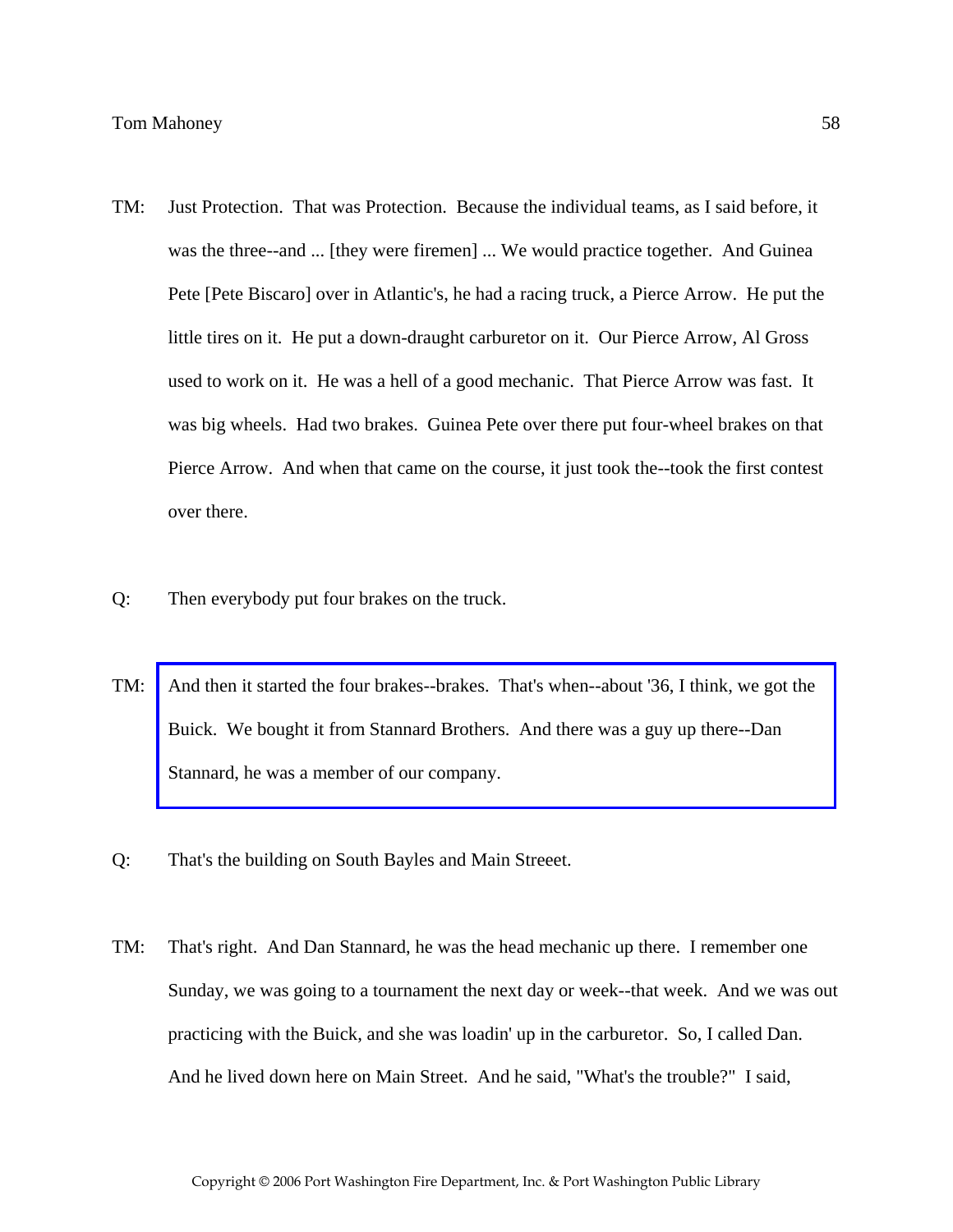"Well, we've got a tournament tomorrow, and," I said, "this truck is not worth even taking, Dan. Can you do us a favor and have a look at it?" He said, "Bring it up to the shop." He came up and opened up his shop, and he called Conklin--Russ Conklin up in the park. He was a head mechanic up there. So, between Dan and him, they changed and put a new carburetor on it. Then he said, "Take it down on the course." And they took it down on the course, and they tried it out, and it didn't load up. And Conklin said, "No, that's not quite right." He said, "Let me fool with it a little bit more." So, they fooled with it a little bit more, and they got it down perfect. So, she was all set. But that was how--now, Dan didn't have to do that, but he was a hell of a good guy. And he was up to be a fifty year member in this company, but he moved out. He made one mistake. He moved out of--he moved to up New York State. And that's why he couldn't become a fifty year member.

- Q: Moved out of the district.
- TM: He moved out of the district.
- Q: Yeah.
- TM: But he was--you know, he was--he was a quiet guy, a nice guy. Another nice old guy was Henry Wenner.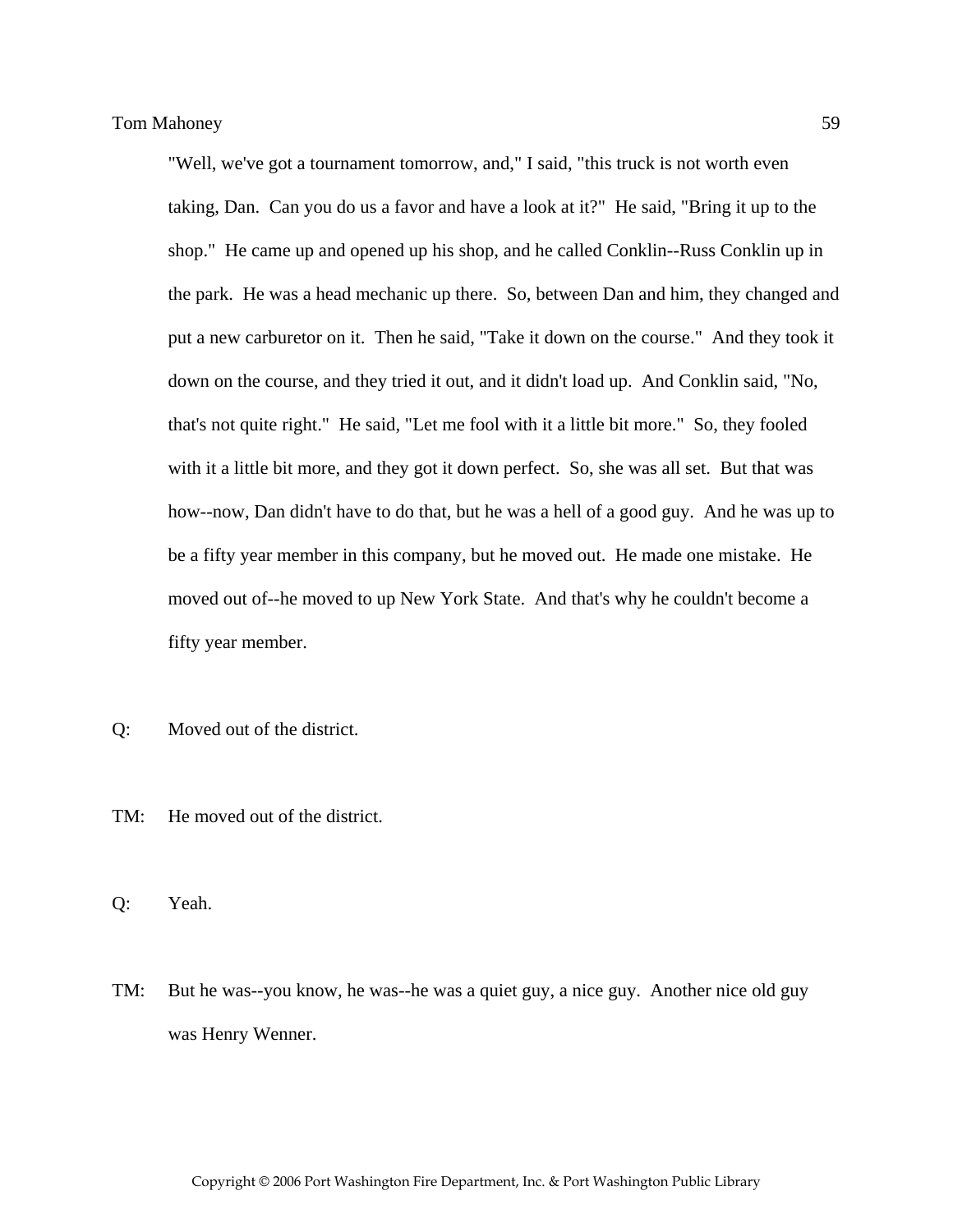- Q: He was a member?
- TM: Yeah, Henry Wenner was a member. And we used to call him "Snookie." In fact, we'd go to--with your father, and then we'd go down to this grave every year at 3rd and Elmwood.
- Q: A lot of guys had nicknames.
- TM: All that period of time, it was nicknames. My name was "Skip."
- Q: Skip?
- TM: Yeah.
- Q: And how did that come about?
- TM: I don't know. I was skipping along once, or something. ... [???] ... and some of the ... [Polish?] ... boys was Froggy because they leap like a frog. And then there's Wes Seifts. He was "Wink," because he used to wink (laughs), you know. That was just the way that was in them days.
- Q: How about, did Irv Foster or Bill Hewitt have nicknames?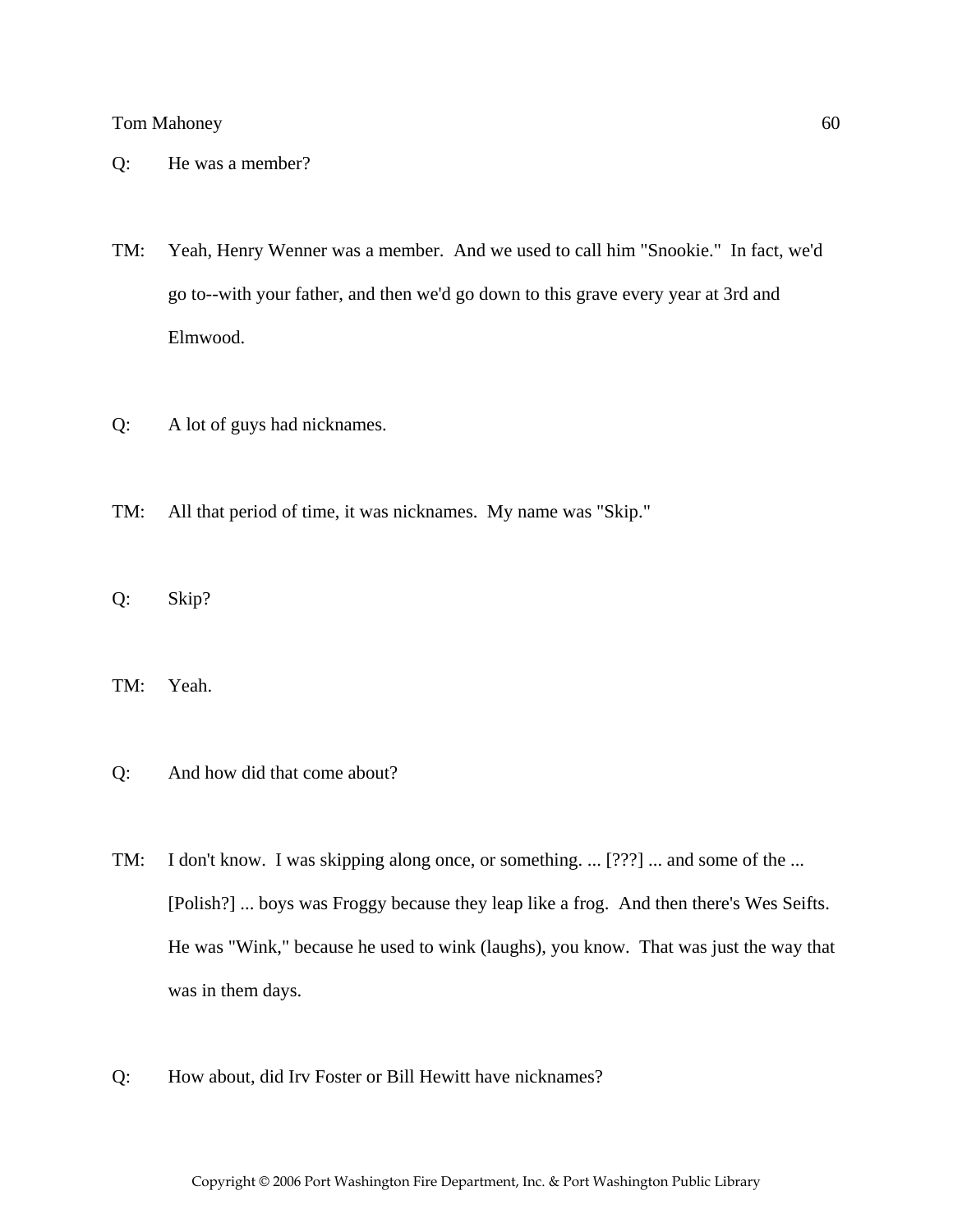TM: Yes. Irv Foster was "Irish."

Q: Irish?

TM: Yeah.

- TM: Bill Hewitt, I didn't--I don't think he ever had a nickname. He was a damn good Treasurer, Bill Hewitt was.
- Q: You hear--you always hear, well I always heard Bill Hewitt and Irv Foster.

TM: Yes.

- Q: Bill Hewitt and Irv Foster. Bill Hewitt and Irv Foster. They were really prominent men in the company.
- TM: I would say they was leaders. I mean, leaders. Because what they--say, if Bill Hewitt give a Treasurer's report, and the money was skimped. Now, when we built this new building--not this building, but the other building--the Bank of North Hempstead went broke. We had our savings in there. But they had no mortgage. So, what happened, we didn't have any savings or anything. So, what they did, they turned the mortgage over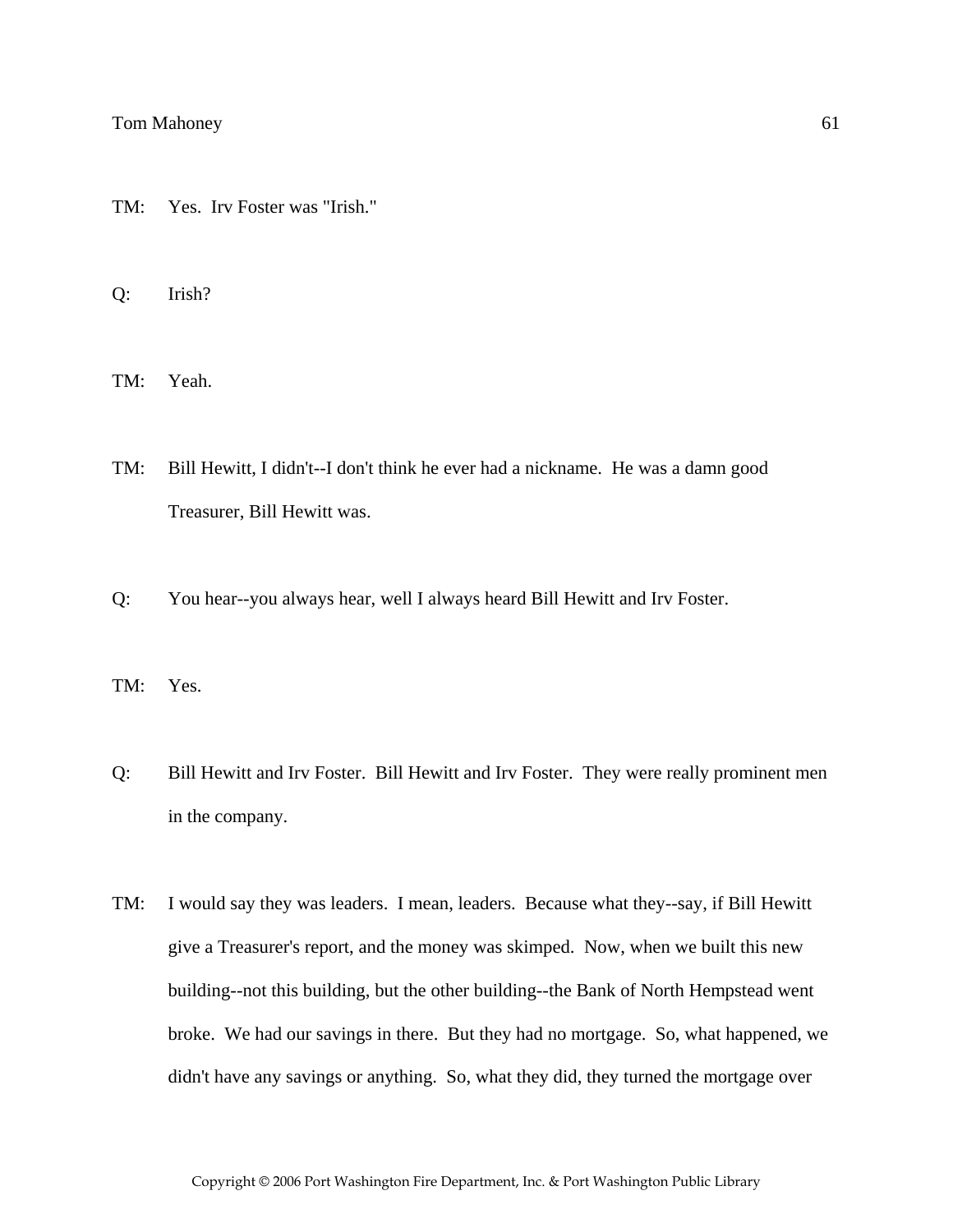and paid off their mortgage for the building, and ... [the same as the town was let go] ... you see. Other words, they just transferred the mortgage, paid off the mortgage, paid off the creditors, which, when the bank went bad. Now, he had a period of time there was very little money to work with. And he would preach poverty. And you had to preach poverty in them days. It's not like today, you hear them get up on the floor and they say, "We want this. We want so much to go upstate." When we first went upstate, I think we got six dollars a man. Of course, you could get a room for a dollar, you know. But four or five of us would get together and pay the gas in the car. We'd go up in the car. Or whoever took the truck up. You got the expense money for gas. I mean--and we was glad to race. We had good times. There's one picture in the firehouse there on that one racing team, there's only three of us left. There's Jake [Mahoney], Mikey Henderson, and myself. All the rest of them's dead.

Q: Did--now we're talking about Bill Hewitt and Irv Foster.

TM: Yes.

- Q: Now, Irv Foster was a Trustee, correct?
- TM: Later on in life.
- Q: Yeah. He was ...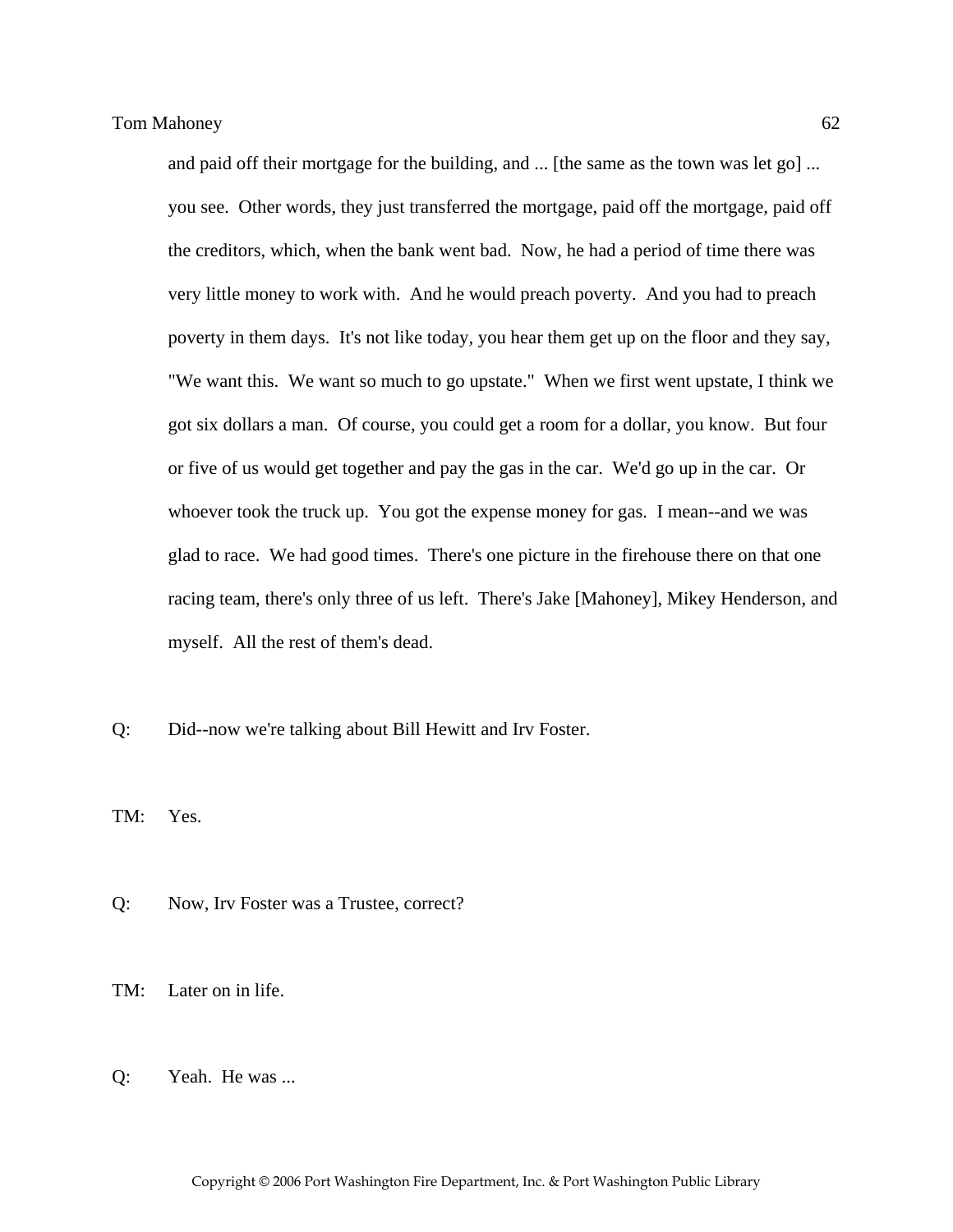- TM: Irv went up the chairs. He became a Foreman of this company, and he was a good Foreman. He got married that year when I came in the company. And it was a tradition to give dishes. You chipped in a buck each, and you went down to the house and wished them well. They'd have a little party. He may buy a keg of beer and a few sandwiches, and you met the bride. And next thing you know, the bride would be up here too with the Auxiliary. And ...
- Q: It was expected.
- TM: ... it was expected.
- Q: Sure.
- TM: And Joe Wright got married. Joe Hoffer was married when I got in. Arnold Foster was married. He was married to Joe Wright's sister.
- Q: A lot of intermarriages ...
- TM: Other words, this is known as brothers and brother-in-laws and, I mean, it was a tradition here. The same as the three Dickinsons was in this company. And them Lewises. There was four Lewises was in this company, I mean, at one time.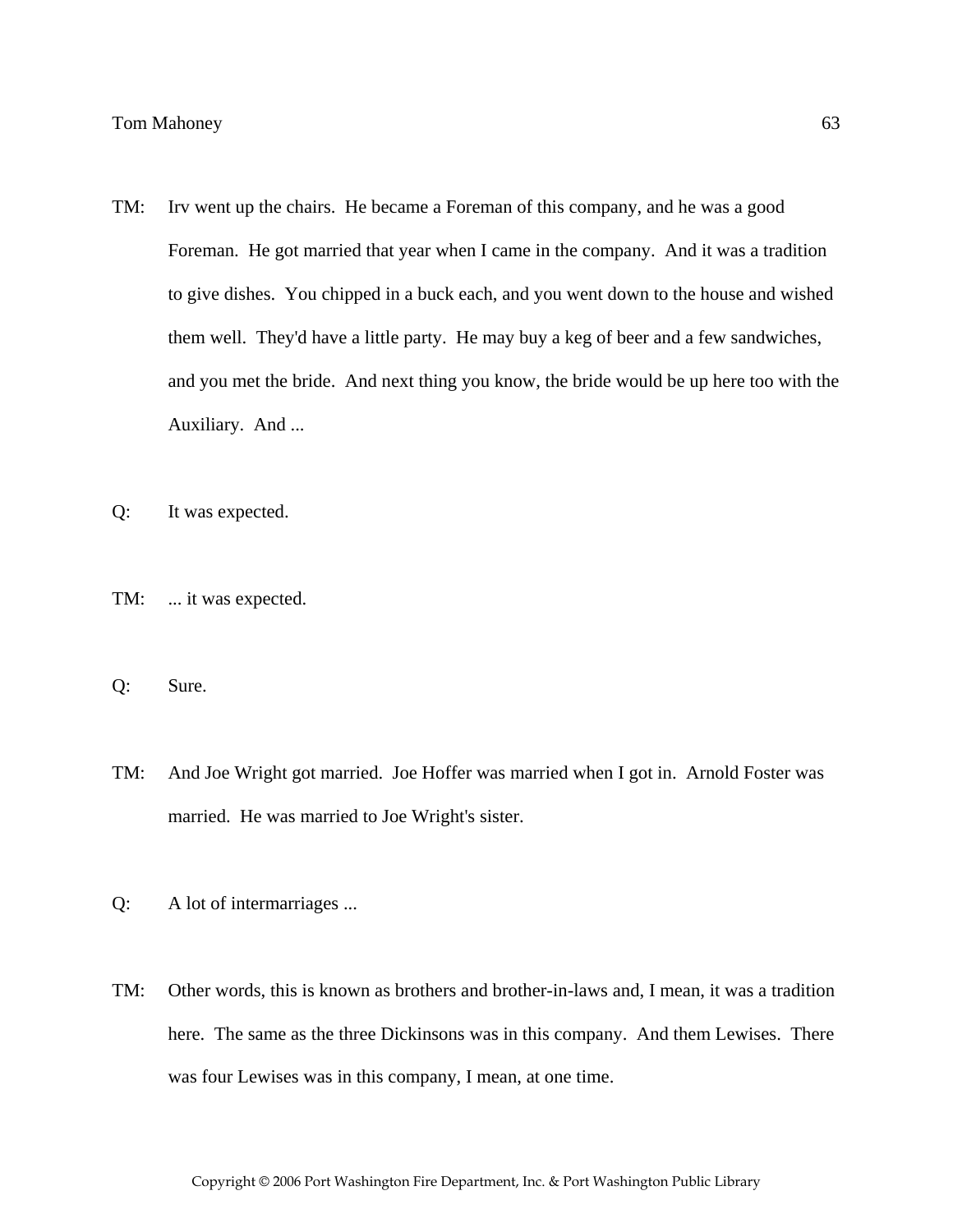- Q: I know your--I know, because my family's been in for a while, but you hear the young guys, or the instructions were to the young guys coming in, "Be careful what you say about anybody, because they're--somehow they're related to somebody else." Right?
- TM: Yeah (laughs).
- Q: And it'll get back to them. When you joined, were you--you were married or you weren't?
- TM: No.
- Q: You weren't?
- TM: I was only eighteen (laughs). My God, no. When I come in, I was eighteen.
- Q: How did your wife accept it when--well, she knew you were in the company, right?
- TM: Well, she knew I was in the fire company, and, in fact, I was married in 1941. And I lived up in the Stannard Building there. And, in 1942, I went on the cops, and Artie Olson was the one that took my place. And then he went on to become Foreman of this company. So, when I first lived up in the apartment, I was running to every fire, running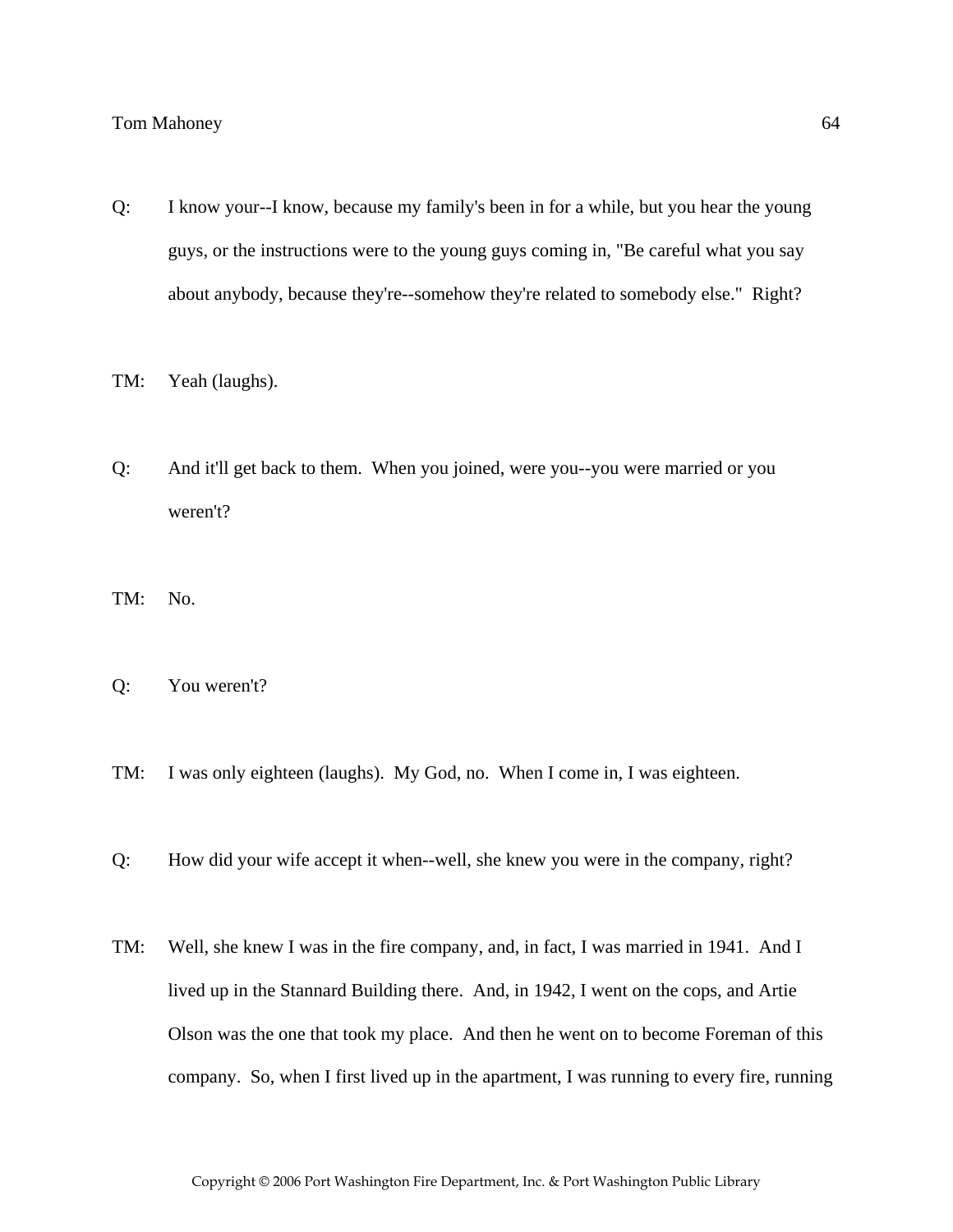over to the Flower Hill, which was close to me, to ride to the trucks. And she said, "This is getting to be an awful habit. Every night at supper time." We had just sat down at supper, the fire horn'd blow. Out the door I'd go. But that's the way it was. Well, she got used to it (laughs).

- Q: She got used to it. And it never caused any real problems then.
- TM: No problems. The fire company never were any problems with our life.
- Q: When you joined, you were the first of your family to join?
- TM: Yes.
- Q: Did your brothers or your mother and your father think any differently of you when you joined? I mean, they were proud of you, or it was just something you were going to do, or ...
- TM: Well, when I joined the fire company and we started to go to fires, and if anyone in the family heard the fire horn go, you was woke up and you was told, and up we'd go.
- Q: They would make sure you got up out of bed?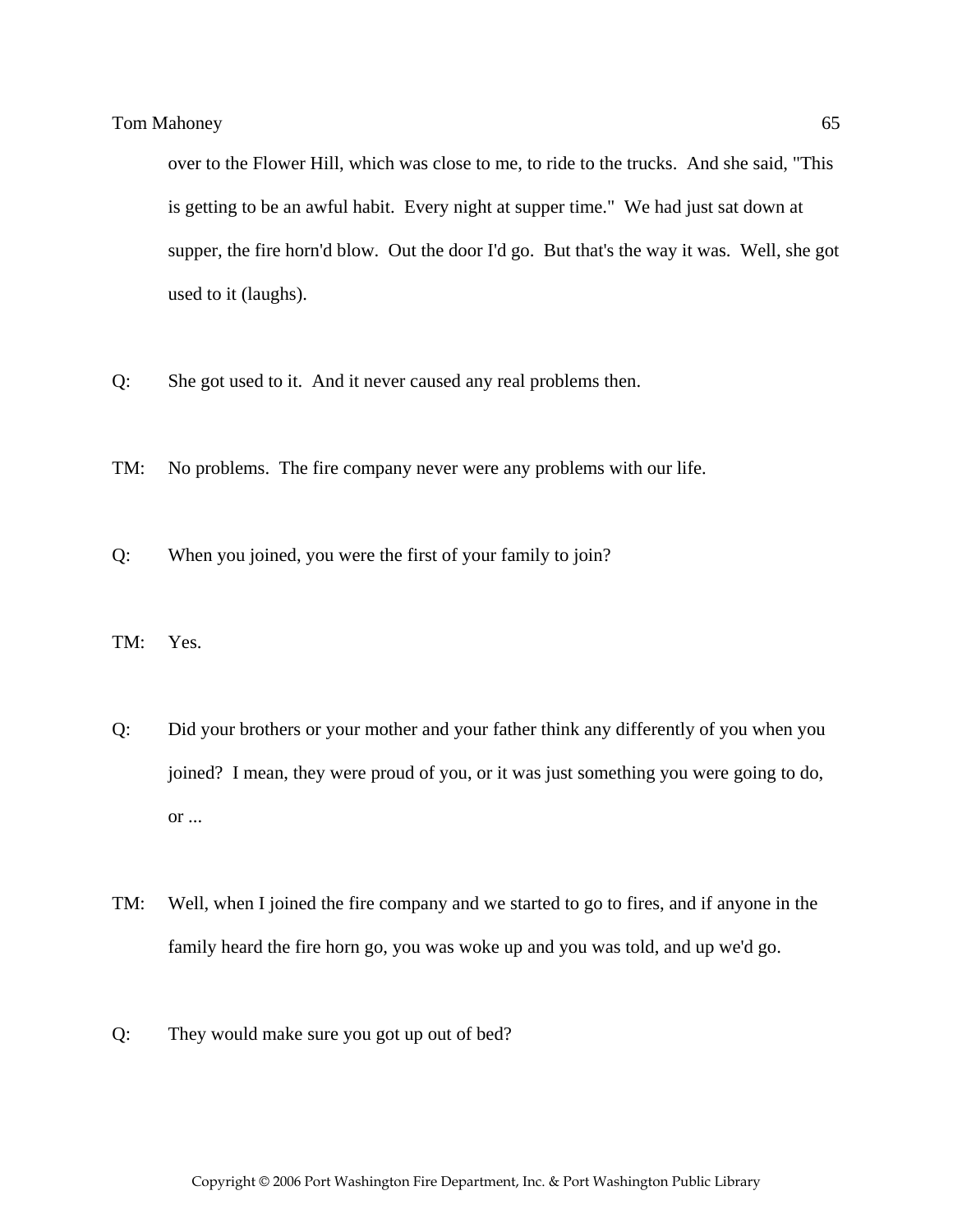- TM: Make sure we got--my mother, when we was racing, my mother was our biggest fan.
- Q: She was.
- TM: She went upstate with us. And she sat in the stands. And she had her program, and she watched--marked down all the times and everything else, which, she got so interested in the fire company, I mean, the fellows--she knew 'em all. I mean, and she always thought everyone was a perfect gentleman, and she, which they all treated her very nice.
- Q: That's nice.
- TM: And they proved that when she died; they was all there.
- Q: That's nice. How about your friends? Did they treat you any differently or were all your friends in the fire department?
- TM: Well, most--a lot of my friends was in the fire company. In fact, we got some of our friends in the fire company. And they all--all turned out very well.
- Q: It was a good thing to do, then, to join the fire department.
- TM: It was one of the best things to do. I mean, you can't get away from it. There was no--I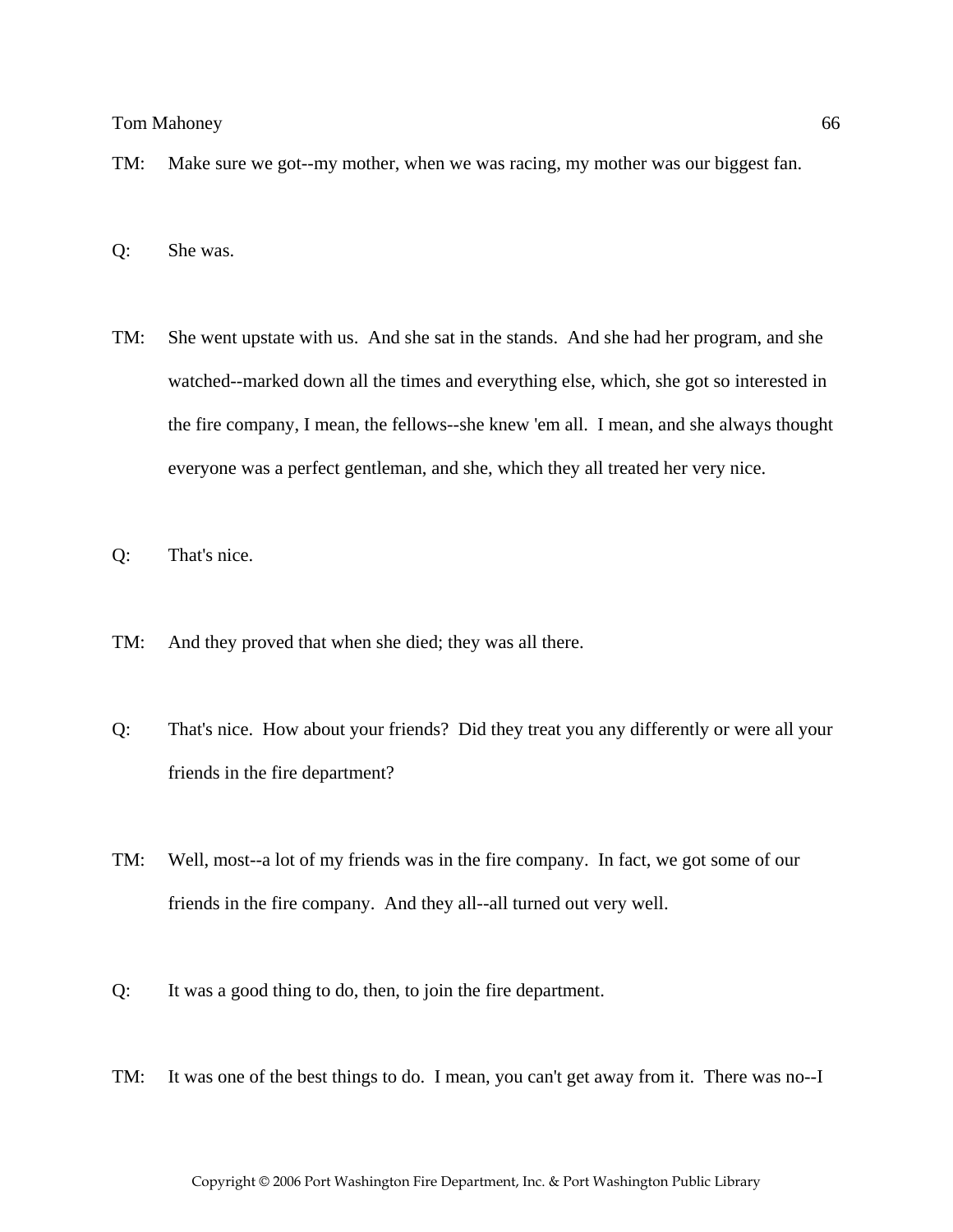mean, here was a lousy depression, and here's men that work in the City and they was out of work. They was working on W.P.A., and here's another thing that might be of interest to the company. Due to the fact there was an awful lot of grass fires, through the W.P.A.- -and Work Progress Administration--they just asked a few--George and Irv Foster and a few of them. Tony Murro who was Chief at the time. No, Con Lawrence was Chief. And Tony Murro. They went to W.P.A., and they asked them if--got permission the people had these lots. You'd maybe get five or six grass fires in a day. Could they--if they got permission, could they burn off these lots. So, we worked for about two weeks, burning off different lots. We used the Laraby truck, and we'd lay out a length of hose. I mean, four or five links of hose, nozzle. Any danger, we'd burn around where danger was. The water was down, then watch the wind and burn off the lot, you know, and cut down on a lot of the grass fires we was gettin'. So, it was Wag Larkins, he was in charge. Georgie Wood drove the truck. And there was Kelly. There was Mount Carey. Two or three guys from Flower Hill and a couple, two or three, from the Atlantic's. We used to go out eight o'clock in the morning.

Q: Spend all day doing it or ...

TM: Spend all day burning off the lots.

Q: You had no tanks of water on the truck, right? There was no ...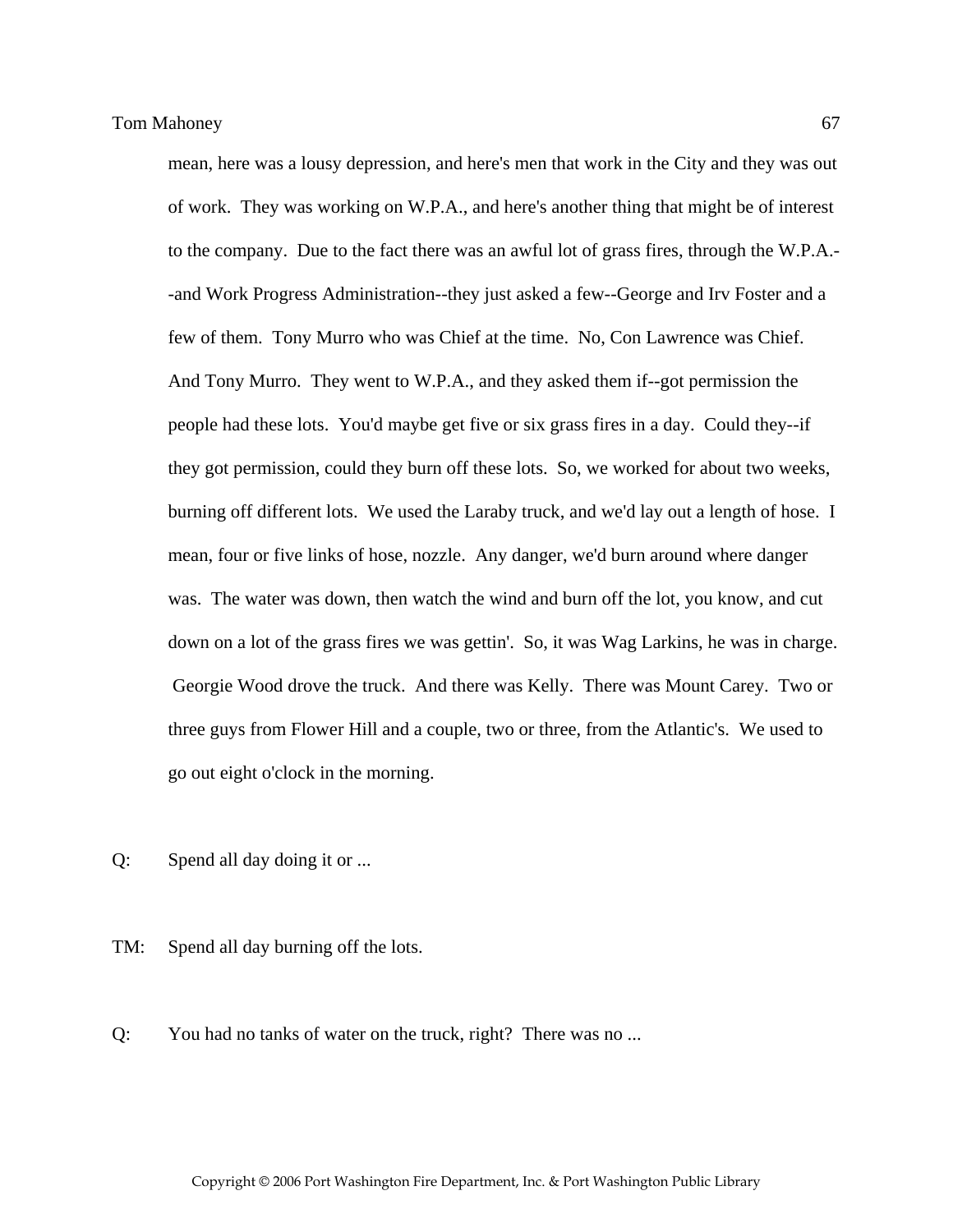- TM: No. No. You had brooms, and we had--if it was too bad, we would use brush hooks and cut it all down, because before you would even start, to make it safe. And that was it.
- Q: Preventive maintenance, I guess you would call it.
- TM: Yeah. Well, it was just something that they felt--I mean, it was at that time, if you wasn't married, you couldn't get a job. I mean, that was the first question. If you were single, you was out of luck. I mean, unfortunately, I used to work mostly in the summer months and then get laid off in the winter. And that's why you were always looking for steady work, and then you finally got a steady job, you stuck by it and you figured civil service ...
- Q: Sure. You said when you got in, it was the Depression ...
- TM: Yeah.
- Q: ... so, you know, just everybody congregated, say, around the firehouse.

TM: Yes, yes.

Q: Did you notice as the years went by and you got out of the Depression in the '40s and the '50s, did the attitudes of the members change? You know, were they more ...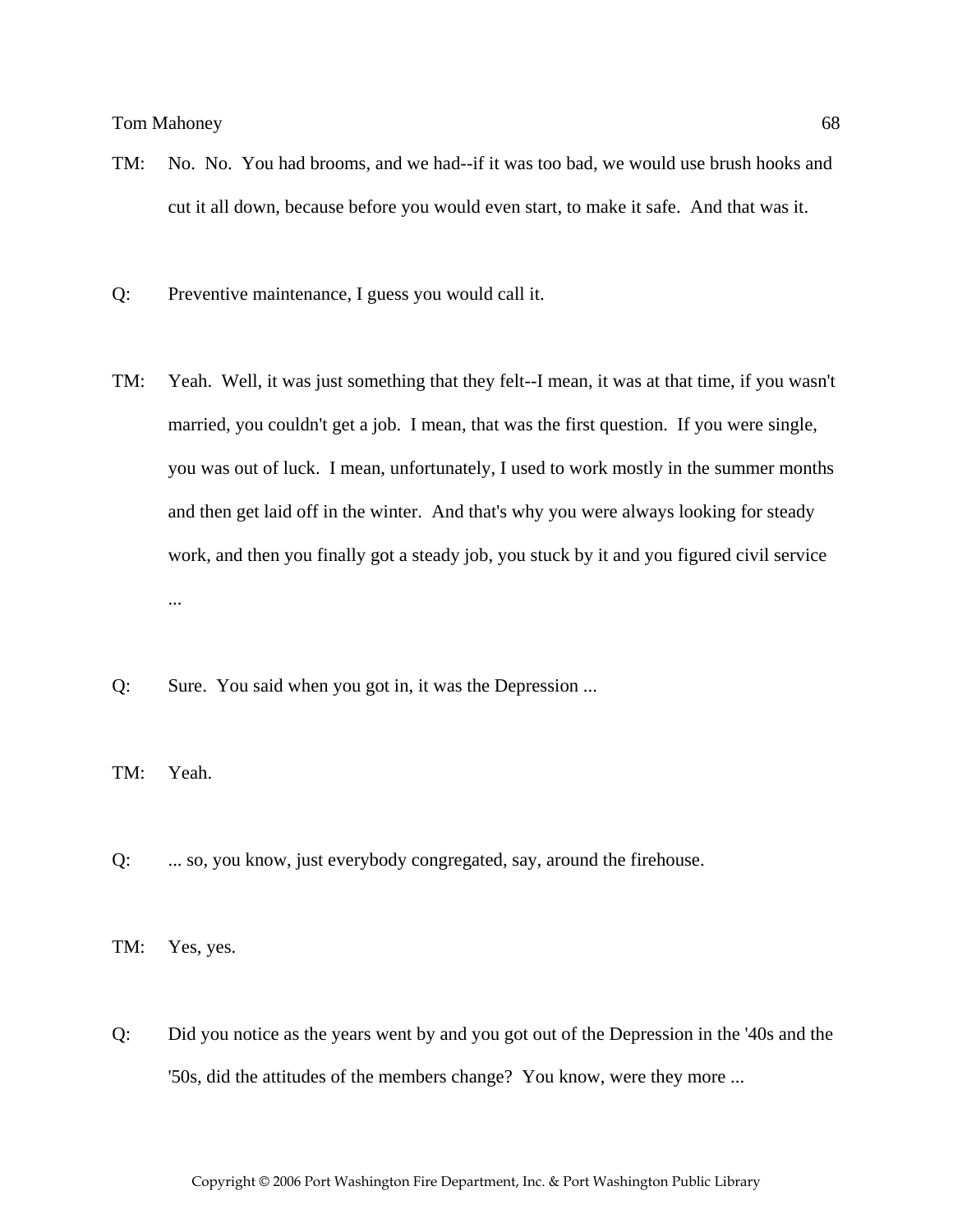- TM: No, I would say the old members that you grew up with, there's a lot of strange faces come in here, and we would all be on good speaking terms. We all knew who we were. We kept an interest in--with the fellows--even the young fellows that had just come in. And it was more or less--I mean, it was always a close-knit company.
- Q: You always had a group to take over for another group.
- TM: Yeah.
- Q: ... I guess, as time went on.
- TM: That's right.
- Q: Yeah.
- TM: I would say--I would say the average fireman who was very active in this company is about twelve years. Really active. And then, he gets married and that man is responsible which, God knows when you start to have kids and they go to school, and "take 'em here, take 'em here. Take 'em to Girl Scouts, take 'em there." That's all time-consuming. So, naturally, something has to go a little bit. So, they're lucky if they get maybe down twice a month ... [at the place.] ... If there's a fire, they're there. They're right there to give you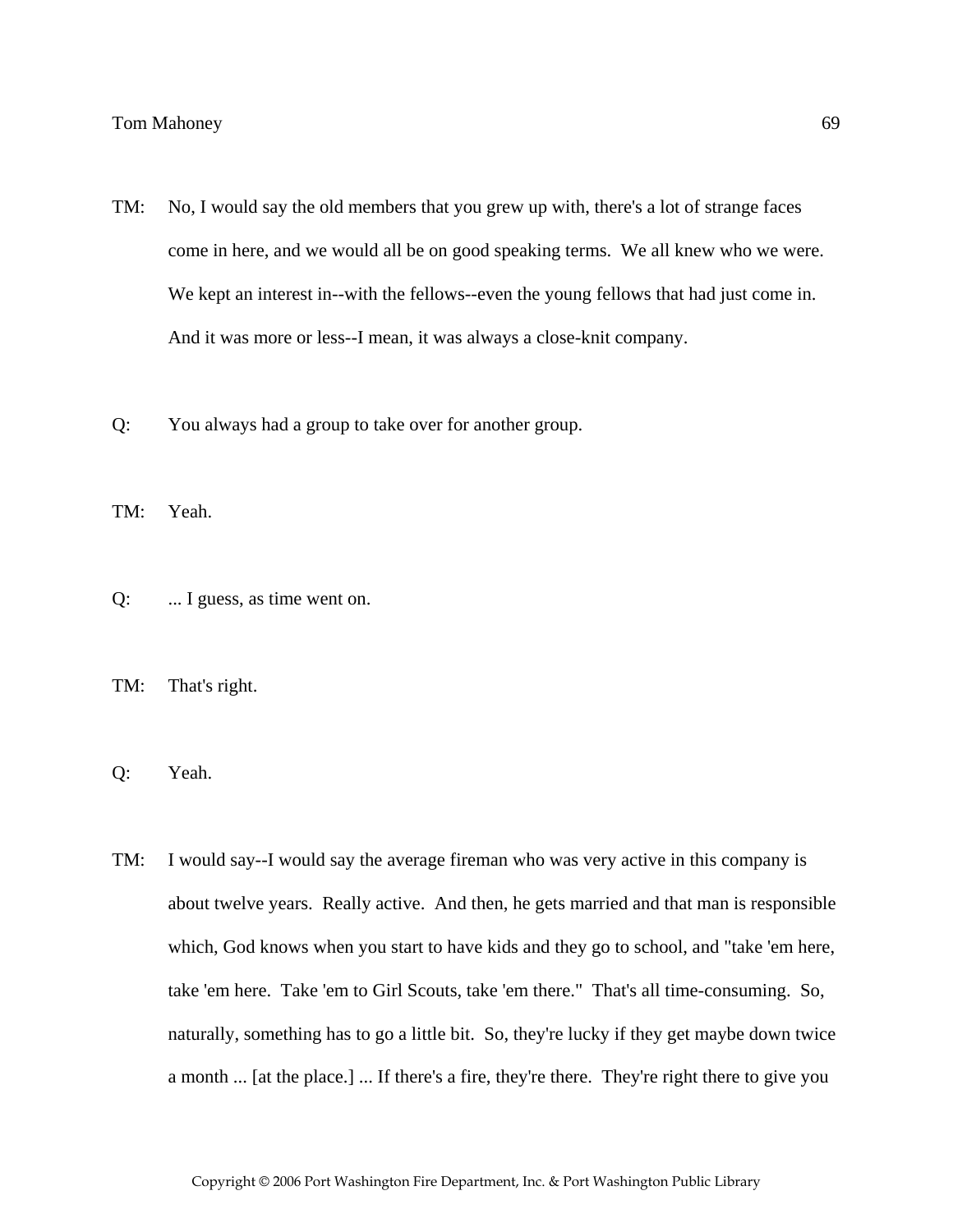a hand, you know. I mean, that's the way--I don't think we ever really suffered for manpower in this company. There was always a waitin' list.

Q: Yeah, I had to wait.

TM: Yeah.

- Q: I had to wait.
- TM: There was always a waitin' list.
- Q: Were there any requirements for points? Did you have to make so many fires or when you first got in?
- TM: No. That came later in the day. That came later in the day.
- Q: So, when you first got in, you ...
- TM: Other words--other words, you had to--they kept records, and you had to make so many fires or you'd give an excuse that you was working. In other words, an officer, "Hey, Tom, why didn't you get to that fire today?" Well, you was out of town. How could you go?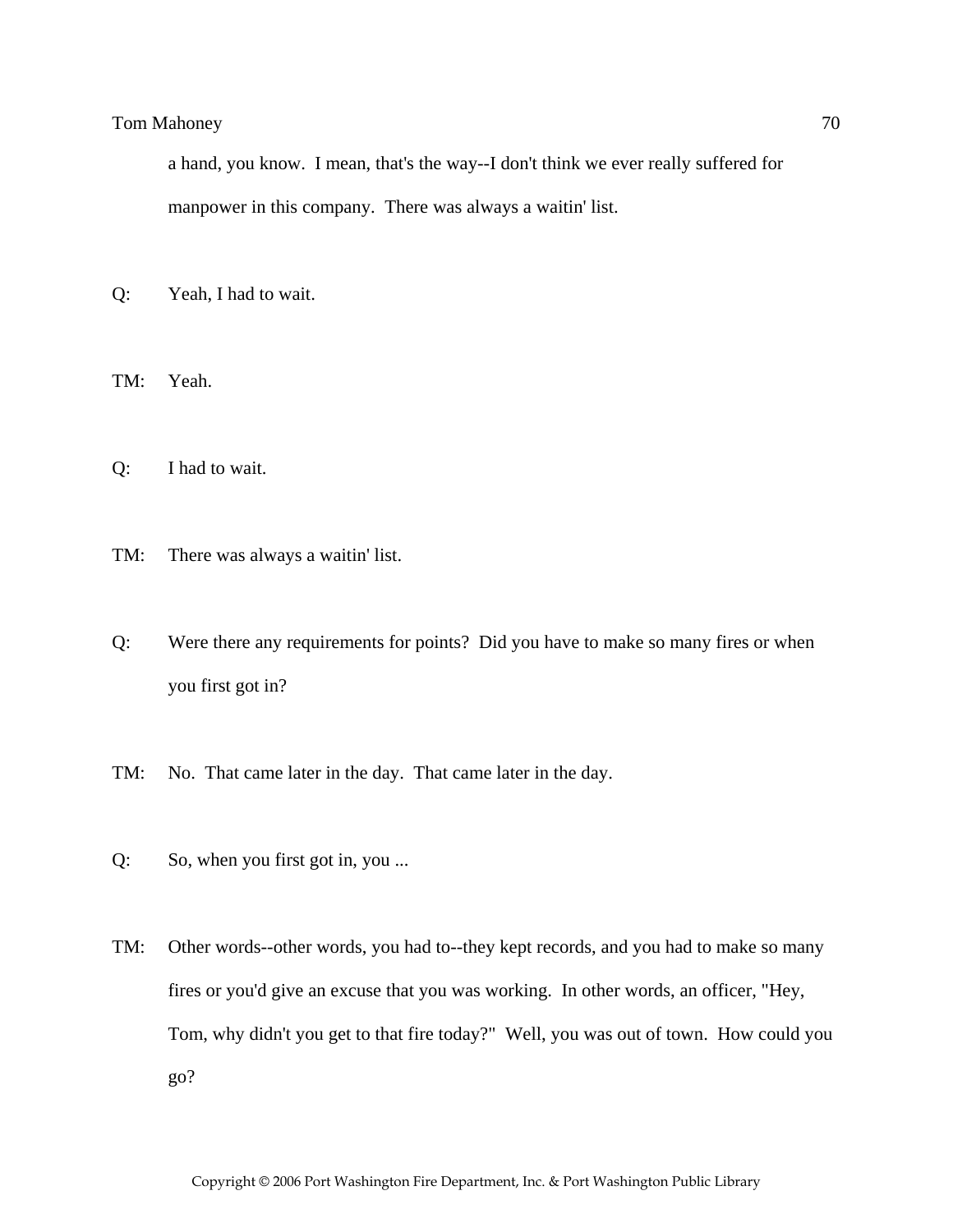- Q: Did they do that equally? Like you were a rookie. Did they call you rookies then, or probationary members?
- TM: Oh, well, a rookie was always in the fire department.
- Q: Yeah, they always called you--that was the term they used for you.
- TM: Yeah, yes. It was always there.
- Q: Did they--if you were a rookie and they said that to you, would they also say that to a guy--an older member? "Why didn't you make the fire today?" or ...
- TM: Yes, yes.
- Q: Everybody equally.
- TM: Everyone was equal.
- Q: Everybody was expected to participate.
- TM: That's right. That's right. They would say, "Why didn't you make that one today? You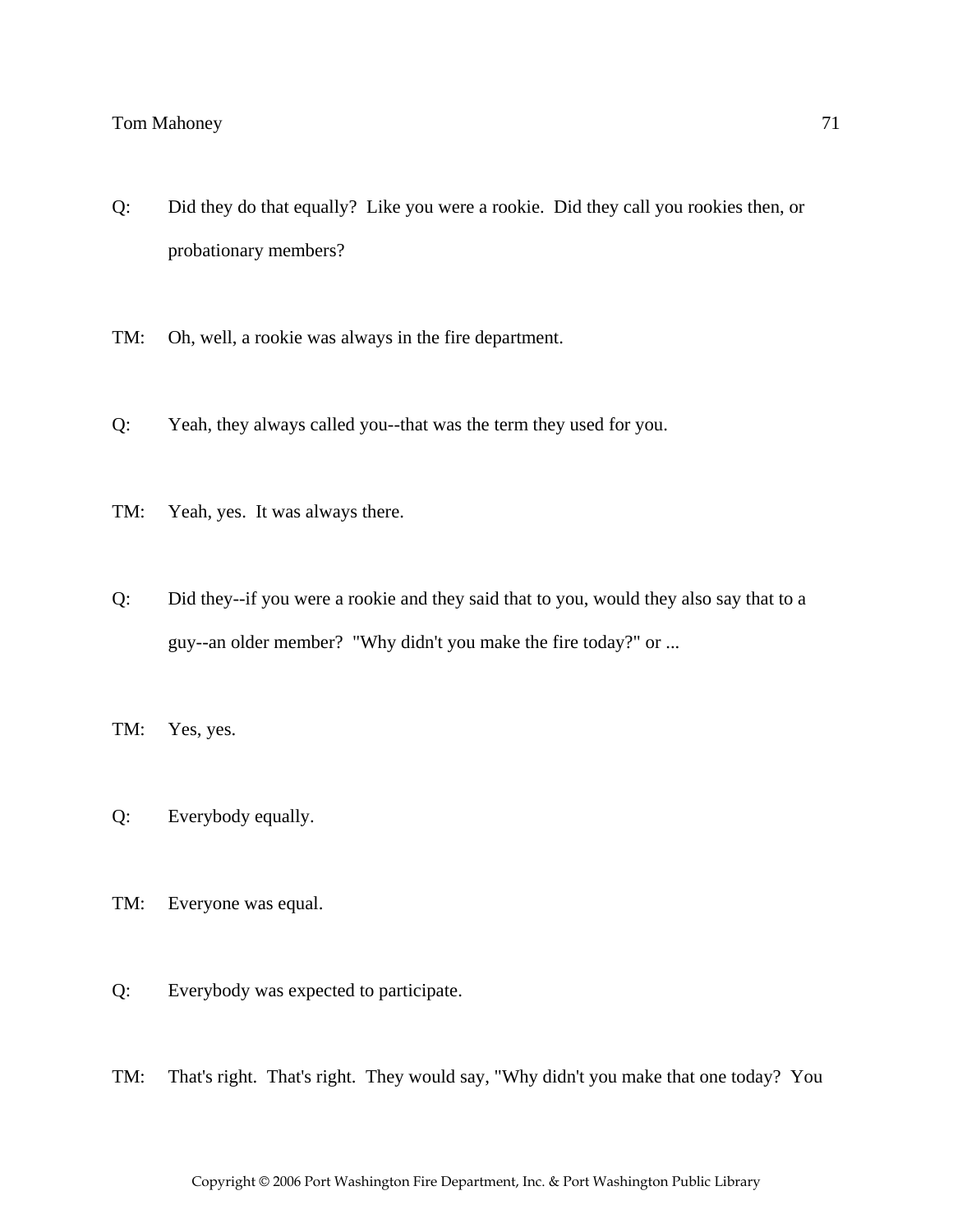missed it," you see. They would never say, "You have to make it." It was always, "Why didn't you make it?"

Q: No excuses (laughs).

TM: You see?

- Q: Yeah.
- TM: And, all right, you might have had an excuse that's legitimate.
- Q: But if you just said, "Because I didn't want to go," that wasn't legitimate.
- TM: And then, they would--someone would say, "Now, listen, you're getting a little lax." So, "Improve yourself."
- Q: It was more--I guess there was more or less pressure from the group ...
- TM: That's right.
- Q: ... to keep you in line.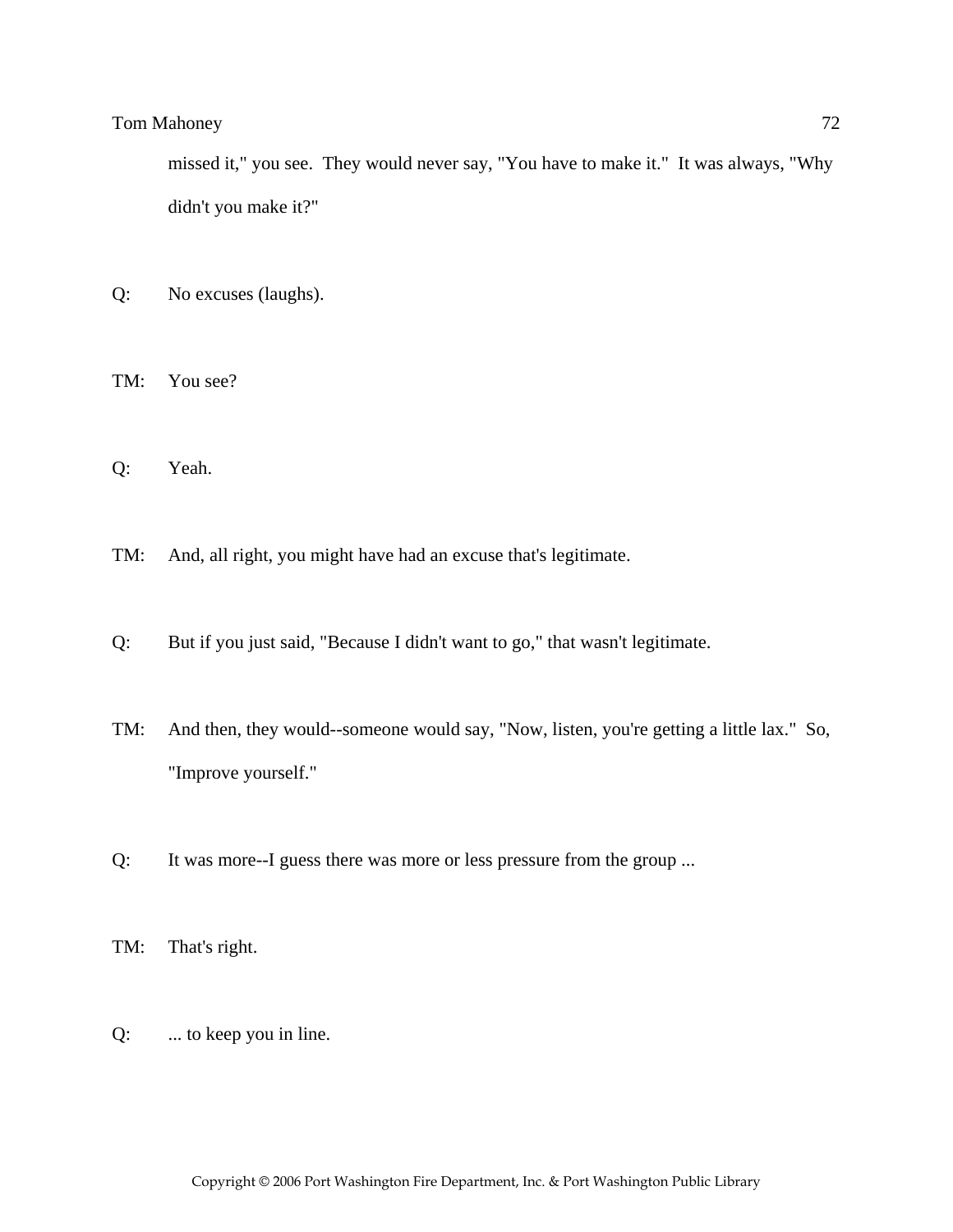- TM: In other words--other words, an officer didn't have to worry about it. He would get in front of the group. You would try to keep up with--do your share. You see? As I said, the unwritten law.
- Q: Did you have many members drop out?
- TM: We had an awful lot of men drop out for non-payment of dues.
- Q: Because of the Depression, they couldn't afford ...
- TM: Because of the Depression, yeah.
- Q: Do you think they might--well, I'm sure that it was legitimate. But do you think some men used that as an excuse because they just didn't want to do it, or ...
- TM: There was some men couldn't put food on the table.
- Q: Yeah.
- TM: And if you heard about it, you tried to help 'em in a nice way. As I said, dig a mess of clams, get some corn. "You want to take some of that home?"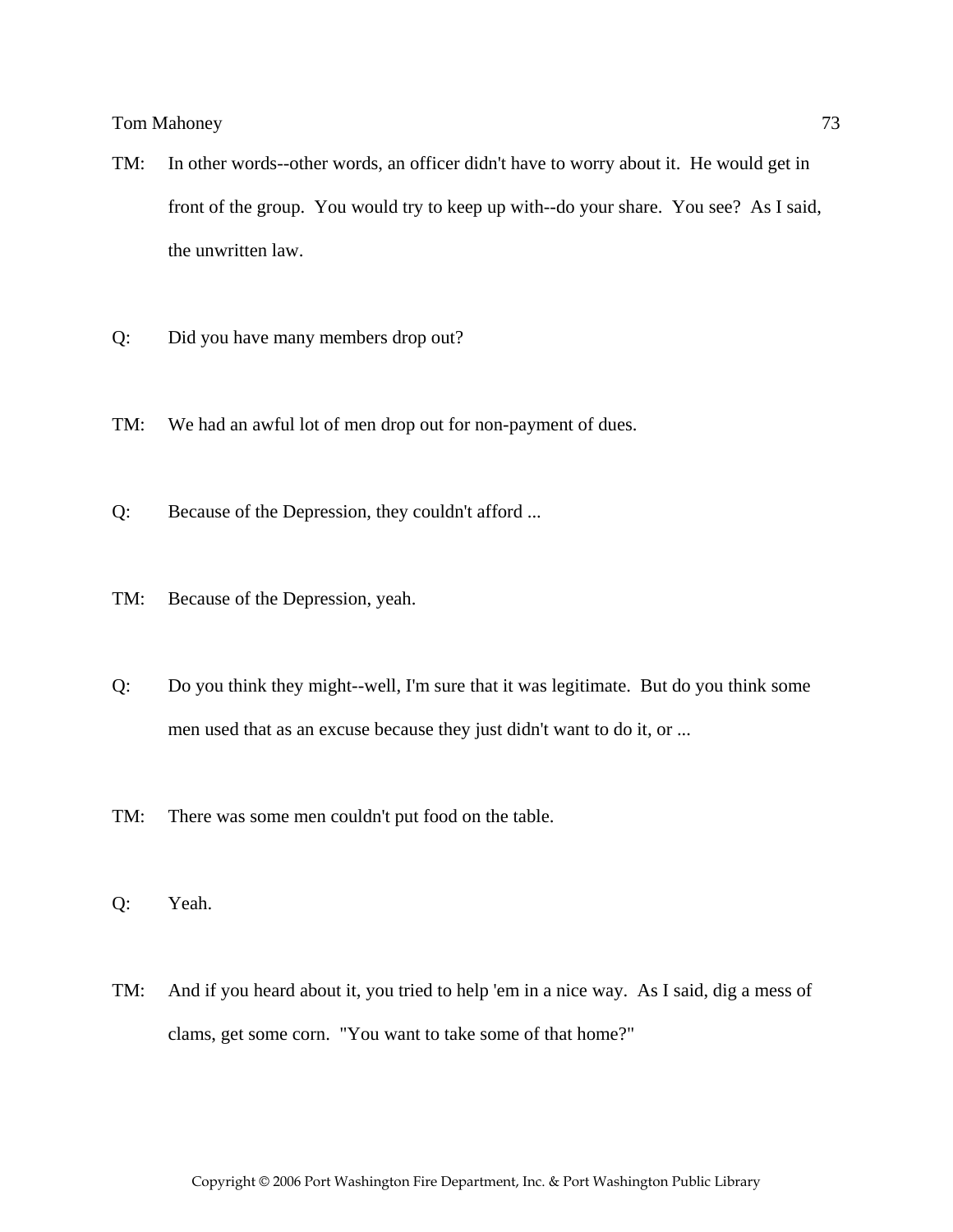# Tom Mahoney 22 and 22 and 23 and 24 and 25 and 26 and 26 and 26 and 26 and 274 and 274 and 274 and 274 and 274 and 274 and 274 and 275 and 276 and 276 and 276 and 276 and 276 and 276 and 276 and 276 and 276 and 276 and 276

Q: You'd make it seem like a ...

TM: Yeah.

- Q: ... not like a charity. You'd make it sound like ...
- TM: That's right. "Do you want to take some of it home?" You'd bring up a bushel of apples. "Anyone want some apples?" you know. That was the way it was done.
- Q: Help each other.
- TM: Yeah, just we didn't think anything of it.
- Q: Now, getting back to the points. When did they start making it mandatory that you had to make so many points?
- TM: The points come in, well, let's see, it didn't come in with Poughkeepsie ... [when we had that time up there] ... That was in nineteen--
- Q: In the '40s or '50s?
- TM: I would say--I would say--I would say the late '30s. About '38 or '39, somewhere around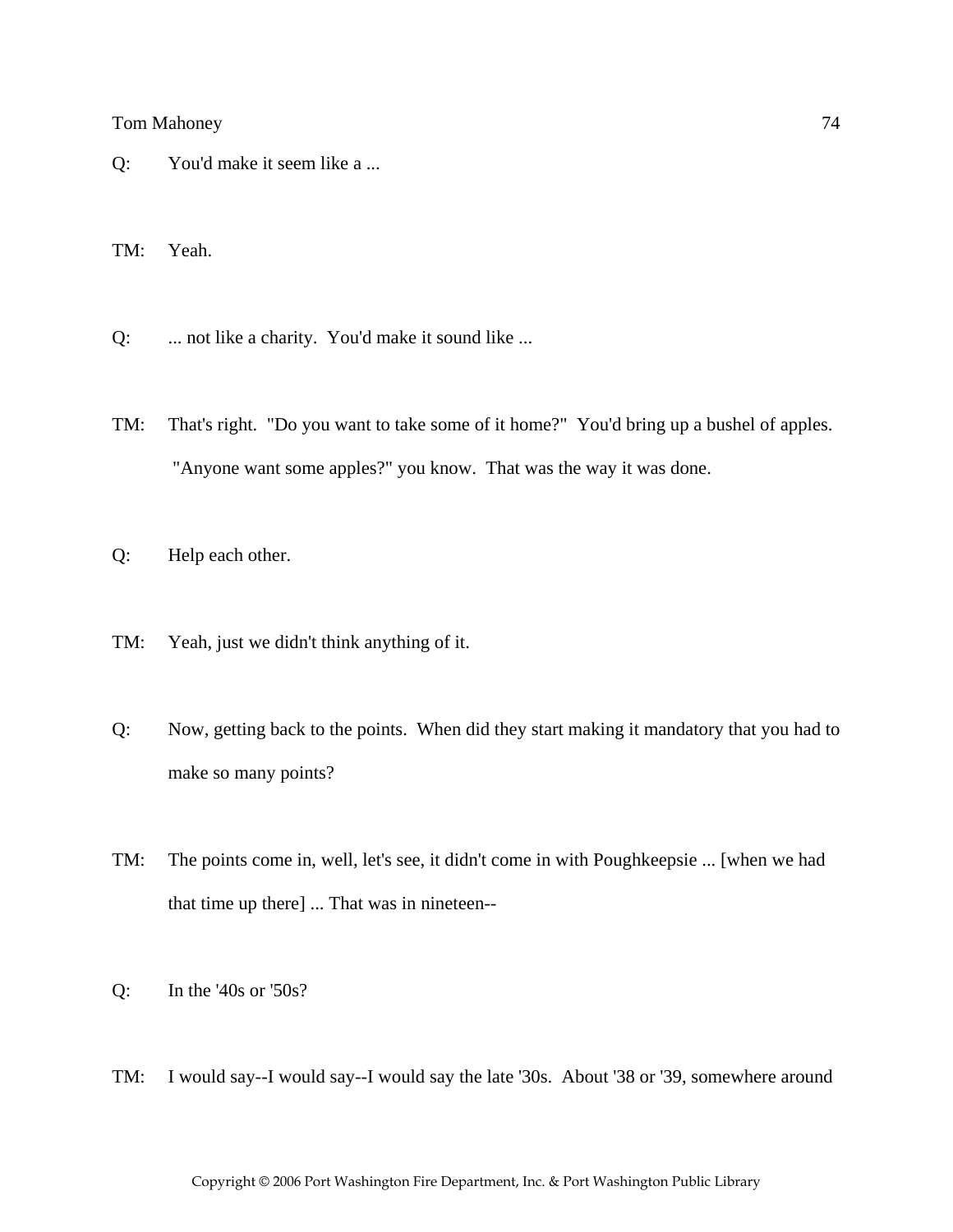in there.

- Q: And how come they had--they decided they had to do that?
- TM: Well, other words, the company was given a little bit of money to go upstate, for the members. And some of the members that didn't have--wasn't active enough--they didn't make enough fires and didn't go to company meetings, they was always looking to go upstate or somewhere, so they put on some restrictions. So, they decided on the point system.
- Q: So you had to earn what you were getting to go to something.
- TM: That's right. The only--only one I had to ask special permission for was a fellow by the name of Joe Richter. He was killed in the War in 19--the team we had there was about 1940. And Joe was in the company just about six months and he wasn't eligible. But he was a damn good racing man. So, I asked permission from the floor to include Joe Richter to go upstate and get the money. And, which they passed and approved. They didn't want to break up the team, which was nice of them. I think ... [I was in ?] ... when they did that.
- Q: Oh, wow. It tore a whole chunk of your hand off there.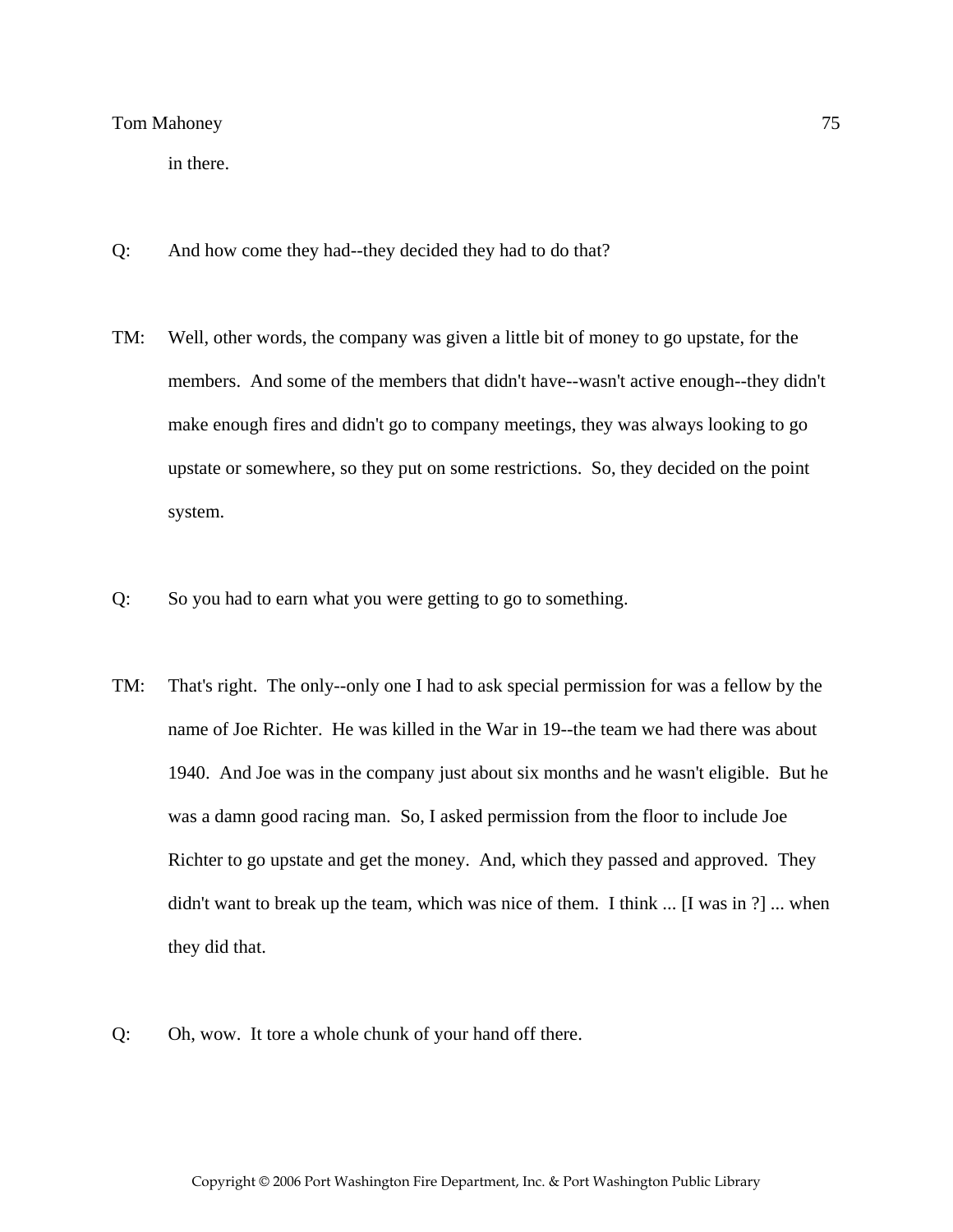- TM: No, it just cut right across there.
- Q: Across the palm?

TM: Yeah.

- Q: How many stitches did you get there?
- TM: Oh, it was around twenty-three or twenty-four.
- Q: How'd you do that?
- TM: I went up in the attic of a house.
- Q: Was it at a fire, or was this ...
- TM: At a fire. Attic of a house. And there was a window on each end. And I opened the latch and went to push out the window, like that, and the glass went out. You know, just didn't want to break the window.
- Q: Yeah, right.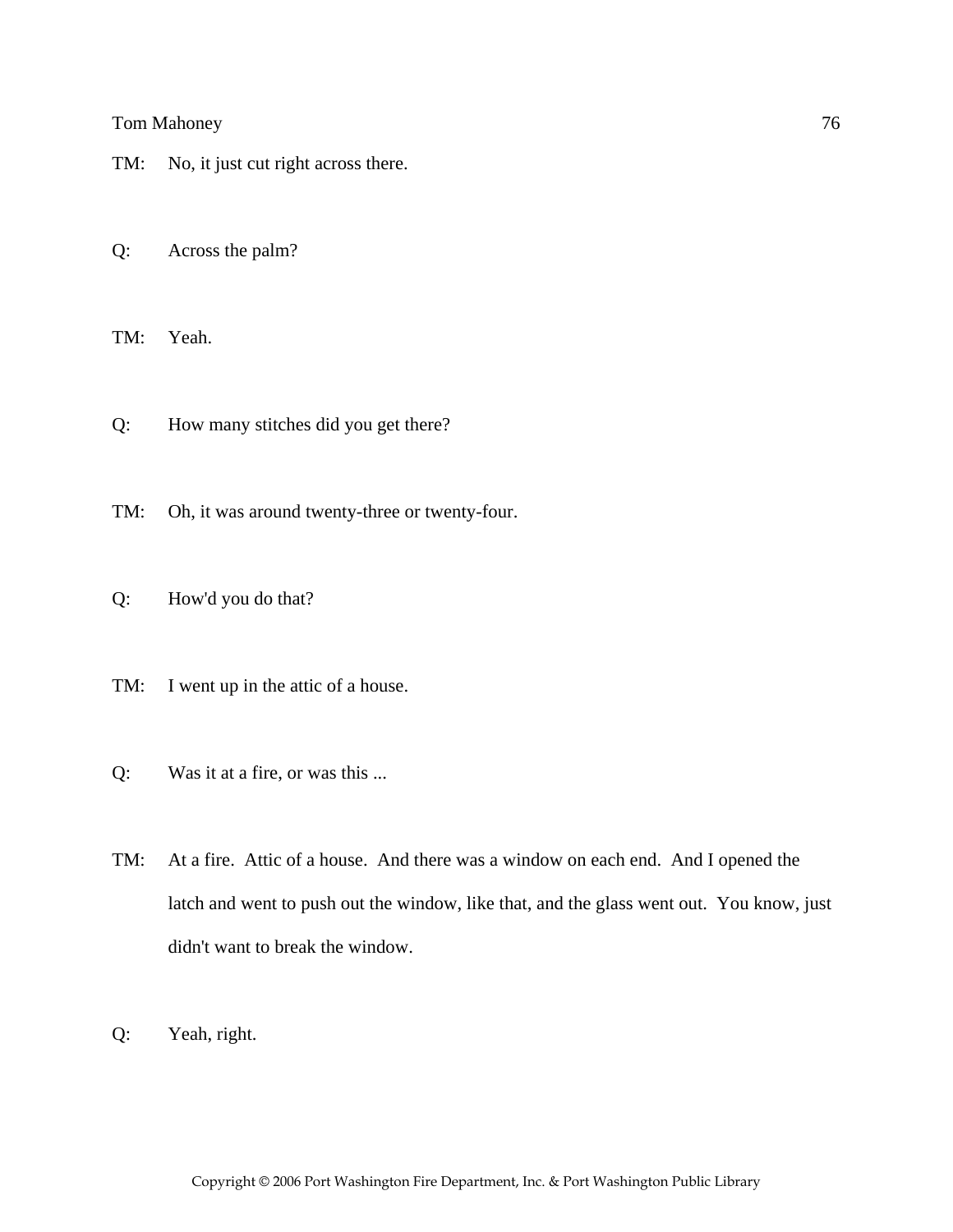- TM: You see. There was nothing up there but smoke, and I just wanted to get the smoke out. I opened one window at the other end opened the other one, and so I cut my hand. I didn't realize it. Then the next thing I knew, I was full of blood.
- Q: Looked like it was a big deep cut.
- TM: Yeah, that was--in fact, I cut the tendons. It just touched them. Just touched them. The worst part of it was, Dr. Stevenson who was a member of this company, he was just a young doctor here at the time. He's the one that sewed it up. So, he give me a drink of scotch before he started scrubbing with green soap and a brush. And then ...
- Q: Scrubbing the wound?
- TM: Scrub the wound with the brush and the green soap.
- Q: Oh!
- TM: And--and then, he sewed it up and said I'll give you a shot--a tetanus shot--and he said, "I'll see you tomorrow." So, I walked into his office the next day. I went home, and I couldn't sleep. And I put on a pair of pants, and was in my shoes--no shoes. And I was walking around in the wet grass. The goddamn thing started to throb and throb and throb. So, I took a walk, and I walked down to the beach, about a mile and a half,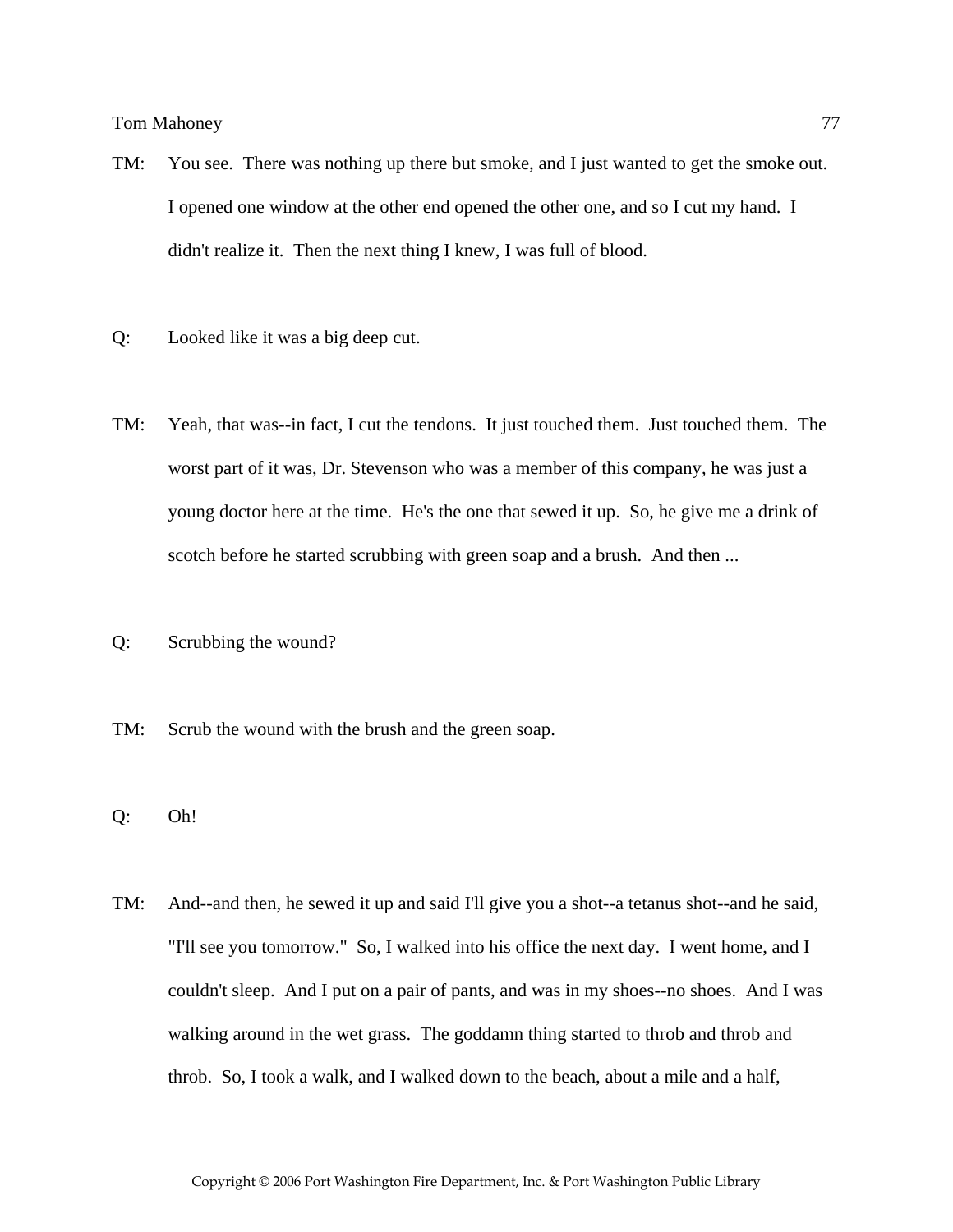barefooted. Came back, laid down on the couch and went to sleep. And my mother woke me up. She didn't know about it. She said--yeah, she did know about it. I told her when I came in. And she said, "You have to go to the doctor." So, I got up and drove myself up to the doctor. So, the first thing Stevenson said to me, he used to speak that way--"What the hell's the matter with you? Want to kill yourself? I thought you was going to be a hospital case last night." He said, "You're lucky as hell." He said, "You just touched all them tendons, and none of them was cut." So, that's a permanent scar from the fire company (laughs).

- Q: What year was that?
- TM: Oh, I don't quite remember. I would say about '40, somewhere around there. '39 or '40.
- Q: But the points, now. Getting back to the points. You said they originally set those up because guys wanted to go upstate, and they gave them money.
- TM: Yeah.
- Q: Now, eventually, at some point along the way, they changed it so you had to make so many points to stay in the company.
- TM: Yes.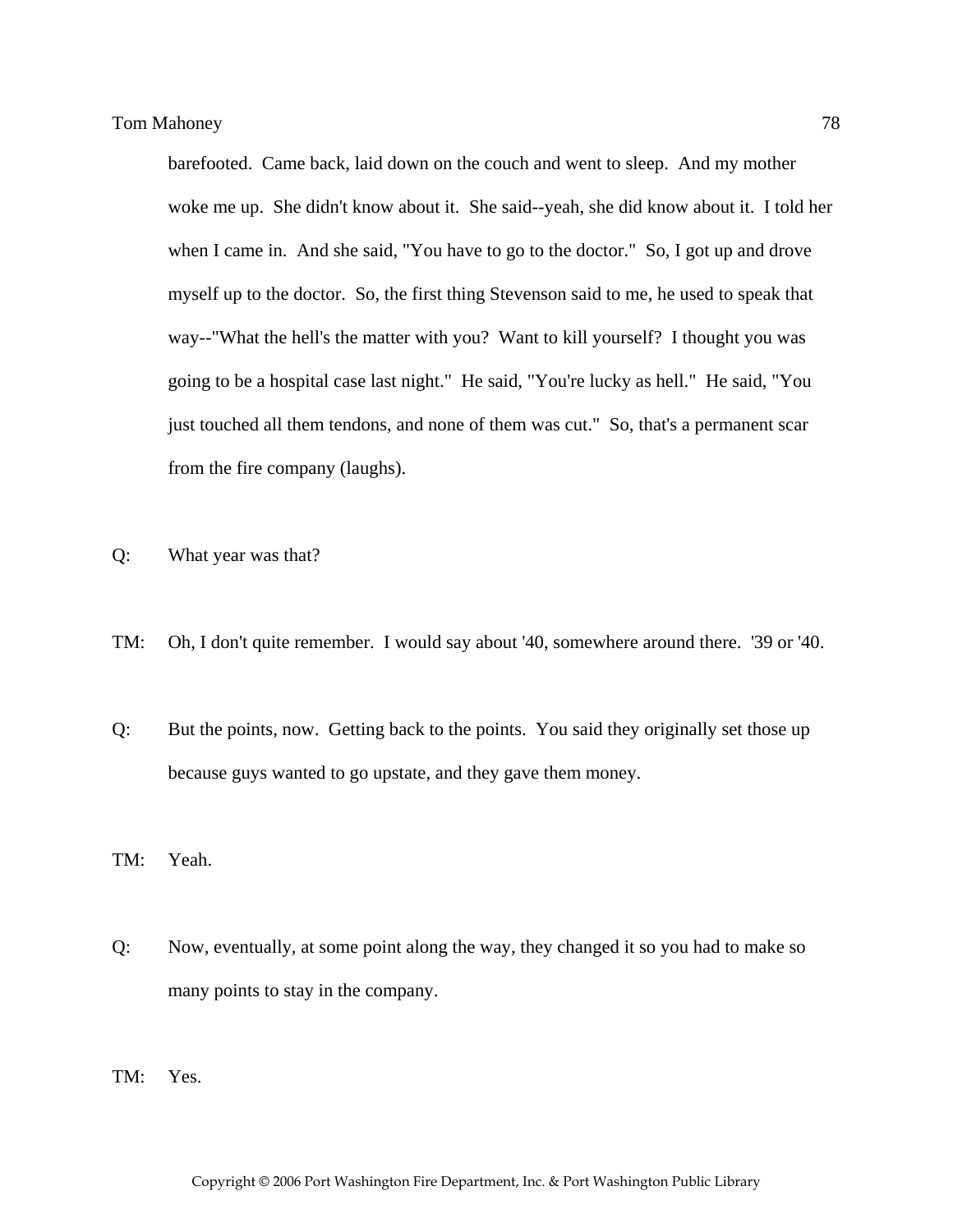### Tom Mahoney 2008 79

- Q: Was there a problem with men not making the fires, and is that why they did that?
- TM: Well, it came up after, yes. Yes, it came up after. I mean, they thought they was doing it for the benefit of to make it interesting and get rid of some of the dead wood. And I don't know if maybe some of the dead wood was approached properly at that time, they would still remain in. Some of them didn't deserve to stay in. I mean, if that was a person who did something wrong, he didn't deserve to stay in. Of course, in this company there was a couple of fellows a way back that was charged with arson.
- Q: In the '30s, '40s?
- TM: No, back before that. In the '20s. And, so there was other little things. Somebody was dismissed from the company and he was convicted. And some of them had other problems. Some of them moved away, and there was a hell of a lot of--just to think back, if you look at some of the old pictures and think of the men that has passed through those doors at Protection, I mean, there's always been a hundred membership, so I would say it must be about four or five thousand men that ...
- Q: Could be something in that ball park.
- TM: ... that were in some way connected with this company.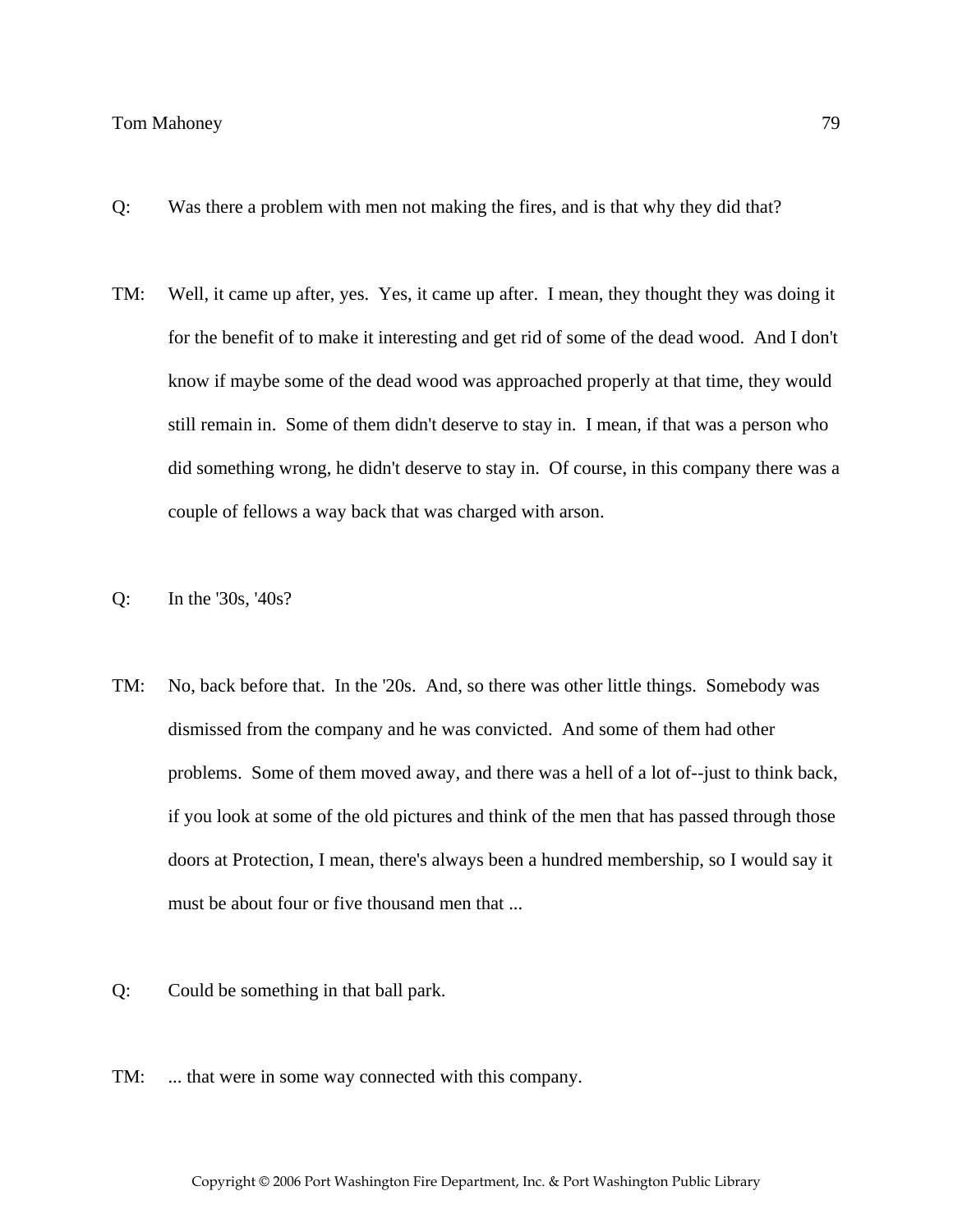- Q: It'd be something interesting to look into, actually how many members. Yeah. Were there any, when you got in, any charter members still in the company?
- TM: The only charter men who was in was Gene Carpenter.
- Q: They all ...
- TM: And Colesie [John Coles] was supposed to be a charter member. And Walt Crooker was supposed to be a charter member.
- Q: Were they active at all when you got in, or was it, they were too old?
- TM: Colesie was--always directed traffic or something. Colesie was a blacksmith. He had a shop up on Bayless Avenue--no, Maryland Avenue. North Maryland Avenue.
- Q: Oh, on the other side.
- TM: Yeah, North Maryland Avenue. In fact Colesie--I'd give Colesie, when I was on the racing team, I gave him a pattern to make for a "kinker."
- Q: That's when you fold the hose over.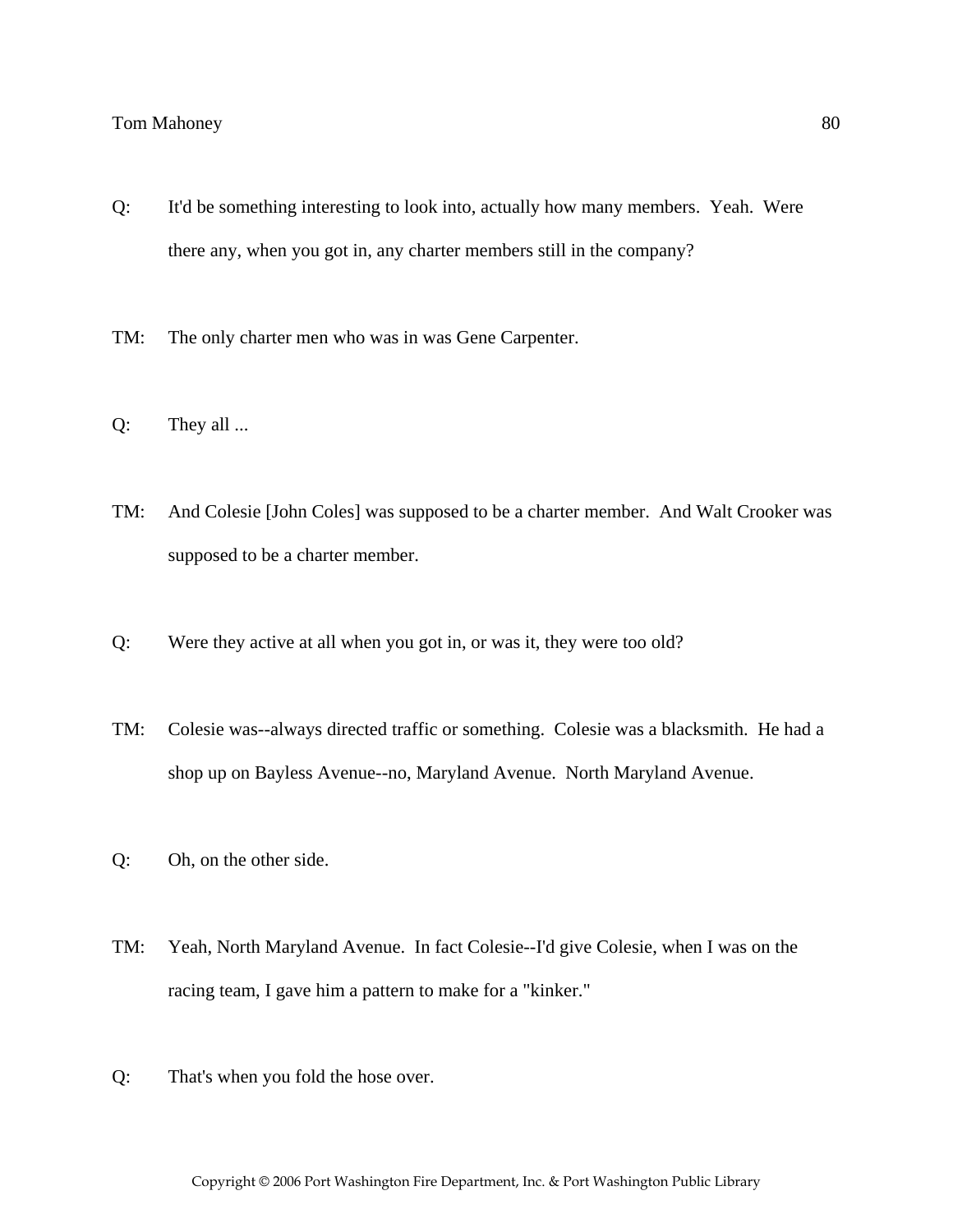- TM: When you fold the hose. And he made one out of iron. And we came down and went and bought a hose, and we'd throw that kinker on, and you'd have the nozzle on before you'd let go of the kinker. Some of the tricks you started to do when you look back in the racing team days.
- Q: You used to--when you raced, you used to use the trucks you used to go to fires with.
- TM: That's right.
- Q: You didn't have special equipment.
- TM: [When we raced, we used the big LaFrance and the pumper. We used six-inch suction](http://www.pwfdhistory.com/trans/mahoneyt_trans/peco_racing07.jpg)  hose. And your three men jumped off the truck with that suction hose.
- Q: A motor pump?
- TM: And motor pump. One--we asked--one slipped coupling was allowed. One would put it out on the hydrant, and he would open up the hydrant.
- Q: You would have--you'd physically have to turn the hydrant to open it. There was no gauge.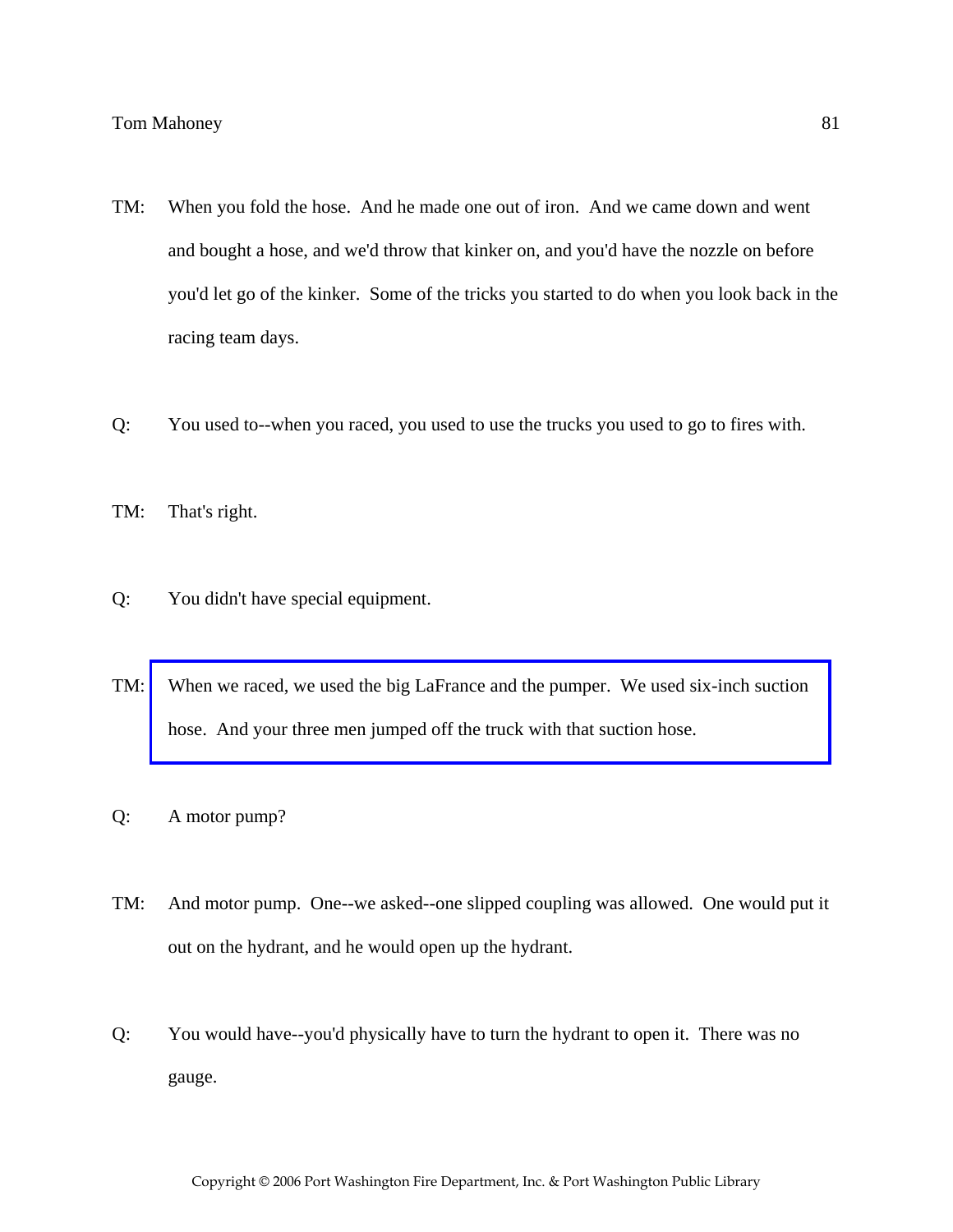- TM: Turn the hydrant. Yeah. No gauge. No. No gauge. You had to turn that hydrant wide open. Then, these two men, instead of threadin' it on there, they used to hold it on by two ears on the intake of the suction.
- Q: Would that have a slip coupling on it?
- TM: Nothing.
- Q: Nothing, just your hose.
- TM: Just the plain couple at the two wheels. So, you would hold it up there right against the pump with all your might, and the pump would take it.
- Q: Oh, it would suck it in.
- TM: Other words, it was suction.
- Q: Right.
- TM: Okay. But you have to coordinate everything perfectly. Now, if you don't have that hydrant shut down, and you let go up here, you got a discharged suction. So, one night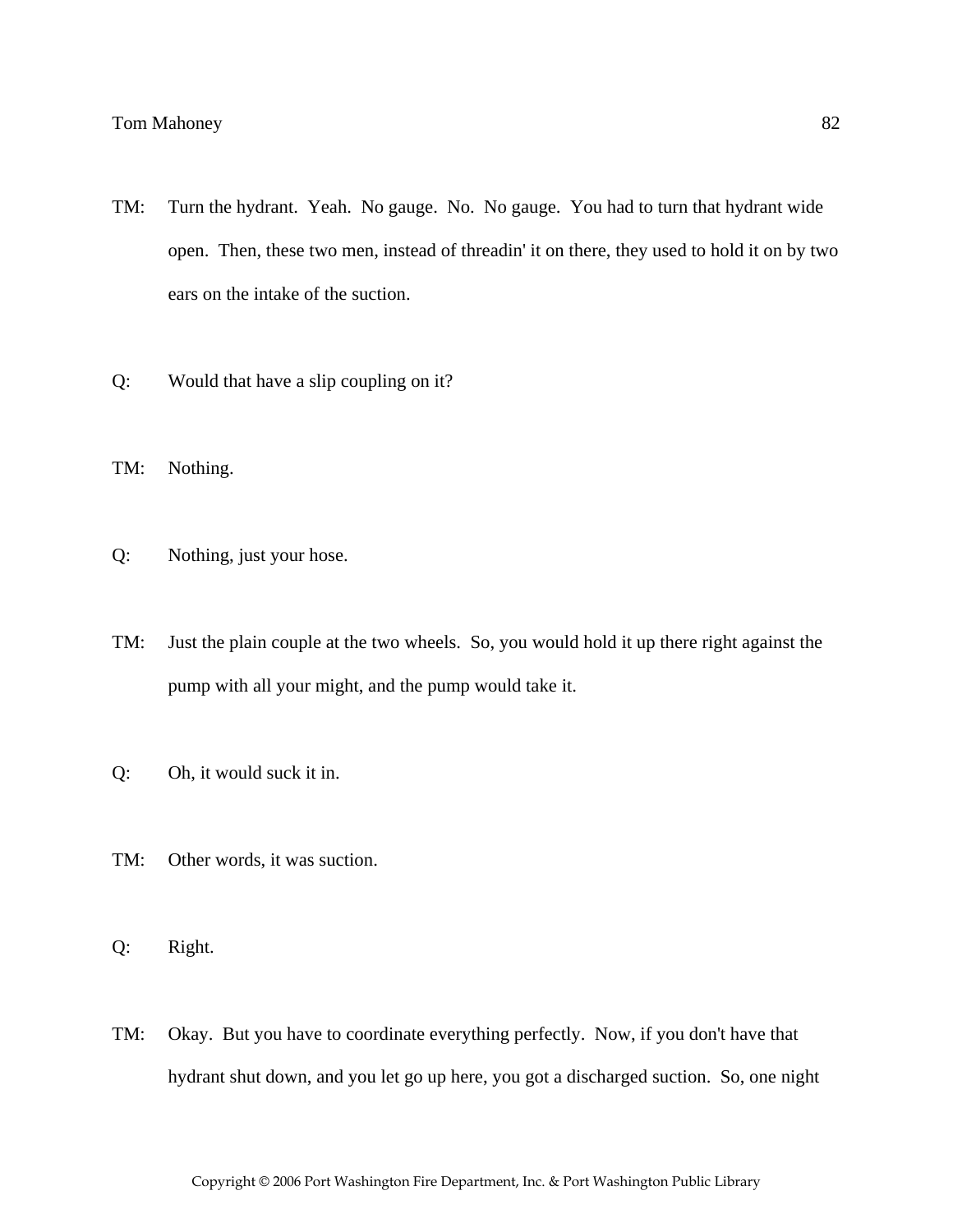practicing down on Cambridge Avenue--yeah, Cambridge Avenue, across from Pikey Hyde house ... [was built] ... And Joe Wright was on the suction with Nitty Carpenter. And Nitty had to let go of the suction. And the suction washed Joe Wright right under the American LaFrance right across to the ... [?] ... He went--and he came out with not a scratch on him. Yeah.

- Q: Were there many accidents back then when you raced?
- TM: No, outside of a broken arm or skinned knees and heels off your shoes, and fingers. But very few. Very few.
- Q: Did you have any organized softball teams or baseball teams ...
- TM: Yes.
- Q: ... or just pick-up.
- TM: Organized.
- Q: They were organized.
- TM: We had a team; Atlantic's had one; Flower Hill had one; we had one. Italian-American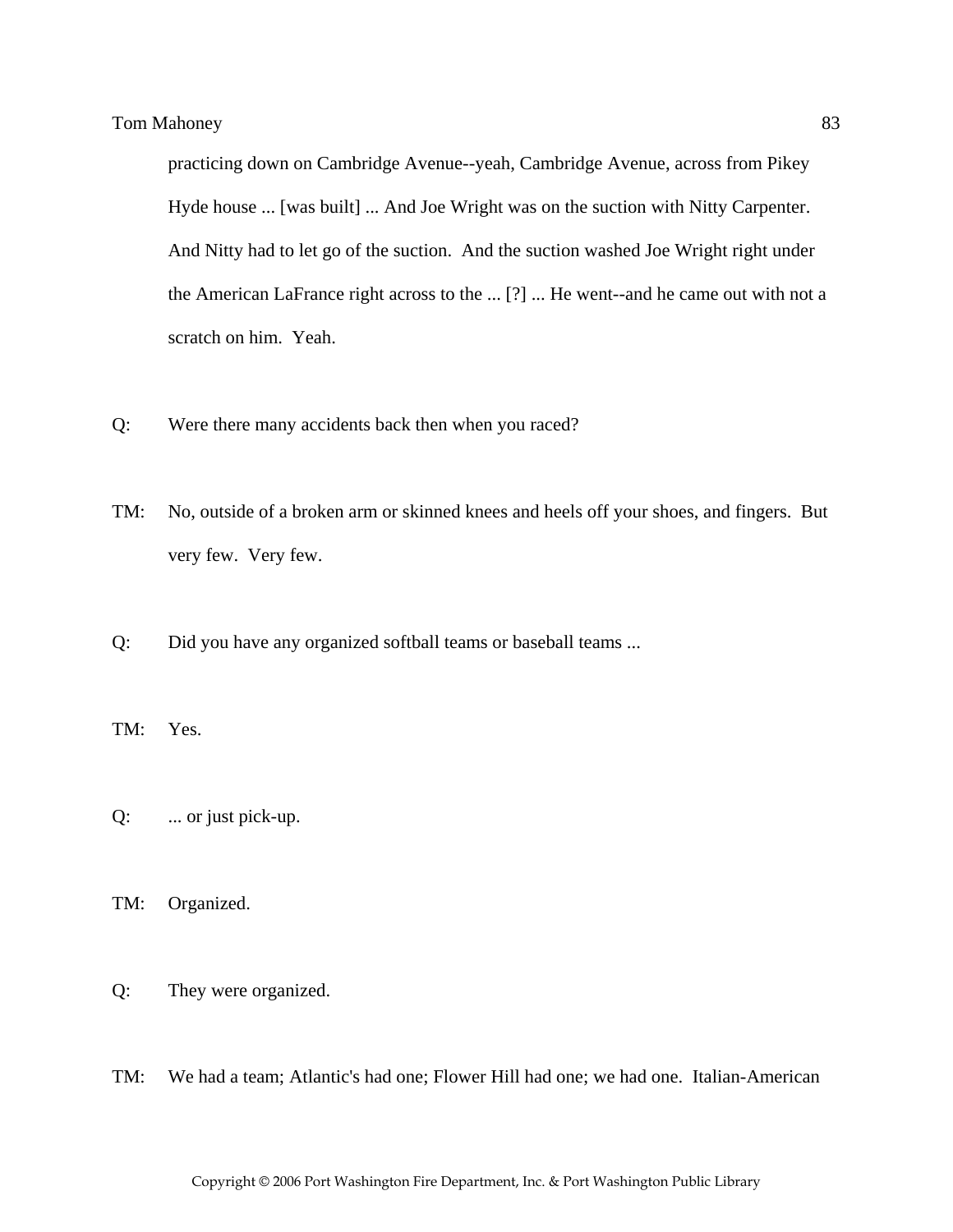[Society had one. We had a baseball league up there at Main Street School, every night a](http://www.pwfdhistory.com/trans/mahoneyt_trans/pwfd_softball008_web.pdf)  different schedule--I mean, every week. You would play. Atlantic's had a good team with Nicky Gazzo, Al Maury, Con Lawrence played on it.

- Q: Was this in the '30s?
- TM: This was in the '30s. '37, '38. '37, '38. Before that, it was the Twilight League. That was hardball. But we didn't have any team in that. As I said, the only teams we played then was like Navy.
- Q: So, this '37, '38 team was softball.
- TM: Yeah. Yes. ... [END OF TAPE 2, SIDE A; BEGIN SIDE B] ...
- Q: ... used to get organized teams with Atlantic and Flower Hill and Protection.
- TM: It was a league; it was a league. And we had a lot of fun. Then, we would have a cookout or something.
- Q: Did you ever play other departments, like Manhasset or ...
- TM: No.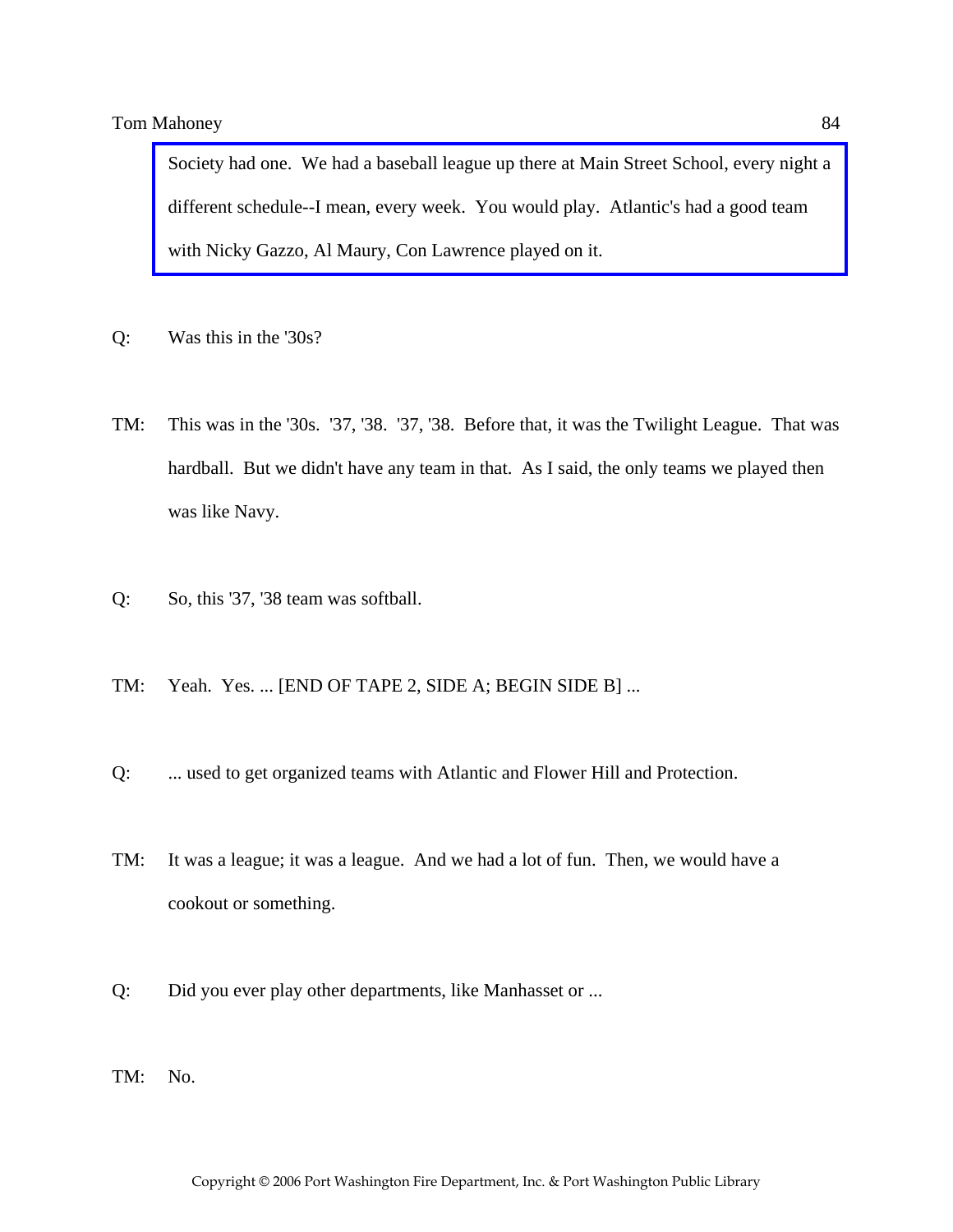- Q: You don't socialize with the other departments?
- TM: Oh, we socialized then, maybe, I think it was later on that would come in. Because, I mean, we used to go to like organized sports, like the Locust Valley Yellow Jackets, they had a team. It was two fellows played there. Nitty Carpenter, Danny Cocks from our company played for the Yellow Jackets. Manhasset Redbirds, there was another football team. And the Western Front had another one over in Glen Cove. And then there was Cedarhurst. They were like semi-pro teams that went big league today, they was big league players. There, you had a lot of college boys playing on them. But Crusheas from Manhasset. They was nice fellows.
- Q: Well, they're still over in Manhasset.
- TM: One of them.
- Q: Crushea. He plays for Manhasset Fire Department.
- TM: Yeah. One of them got killed--got killed in World War II. And he was in fire tour--in the fire tournament. Then, we had the fellows by the name of Reeds. And Nineslings over in Great Neck. They had a football team, too, over there--Great Neck LC. So, that was our social, Sundays and the baseball, and ... [??] ... Red Sox, Oyster Bay, and all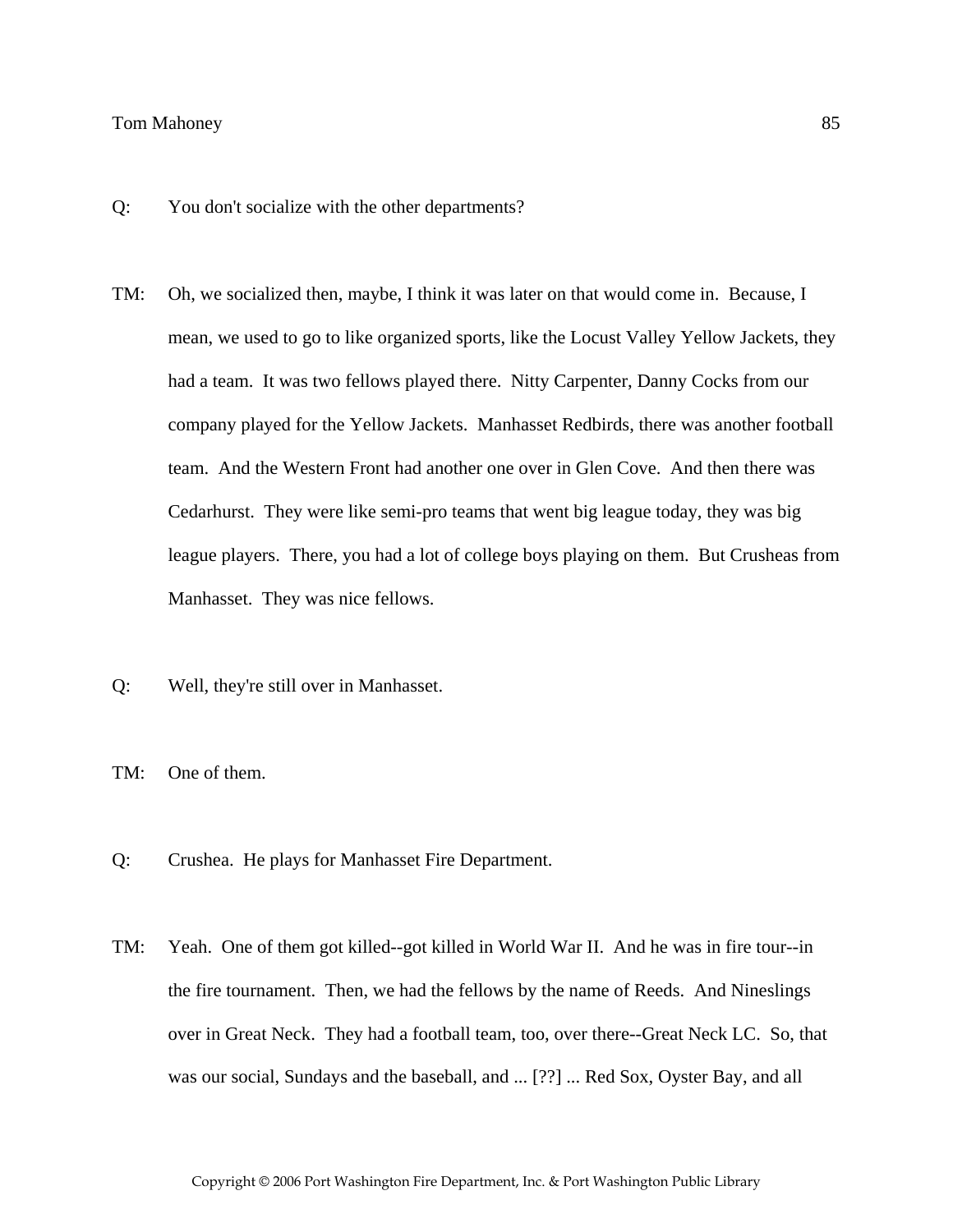those different teams in that period of time. It made a very interesting Sunday. And then later on, they came into like midget racing, over in Freeport stadium.

Q: You'd go as a group?

- TM: We would go as a group.
- Q: Did the wives go with you to something like that or just ...
- TM: No, no. Just mostly guys. And I had a--one time, it was very funny. There was all kinds of tricks played on you. What they did to me, I had a Plymouth convertible that you could play the windshield down on. And it was a nice car. It had a rumble seat in it, and it was low, and it was a fast car. Really a fast, old car. So, Bunny Leitz, Mount Carey, Kelly, myself, we was going to Westbury to have a nickel beer--but I'd take us over and have a nickel beer. So, going over, we started to smell flesh burning. And what the hell did they do? They took an eel, and they strapped it with wire to my exhaust--hot exhaust pipe on the car. So, I could never--I couldn't get that off that exhaust, that burnt flesh. It was burned to a crisp when it--but it still remained in that car when you had it closed. But that was the kind of a trick they would play on you. Bunny Leitz was the greatest guy for tricks. But, you know, he couldn't take it.
- Q: The tricks the guys played, they'd all be taken as jokes, or would some guys get mad ...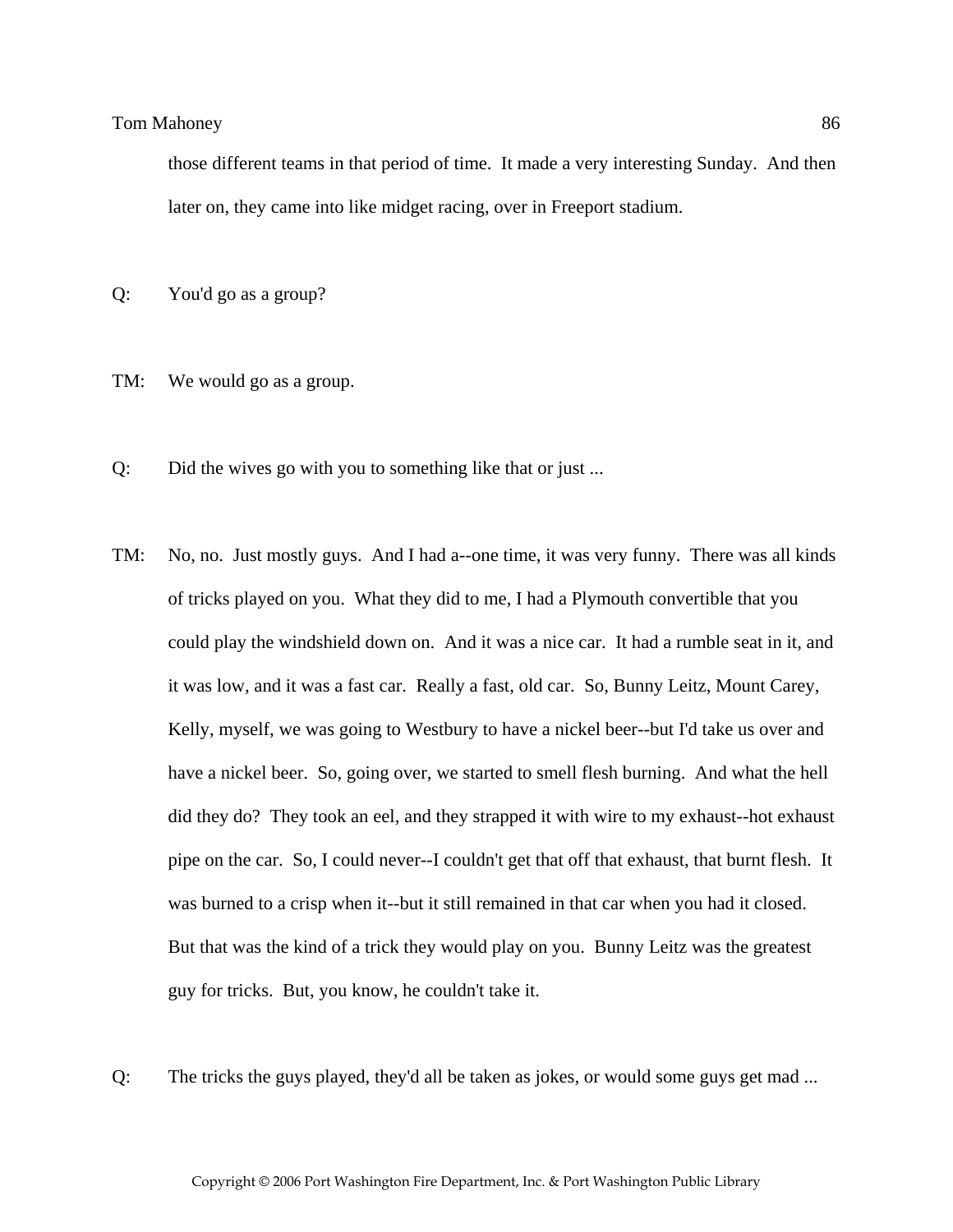- TM: As jokes, yes. Yes.
- Q: Would people get mad at each other or ...
- TM: Oh, no. No, no.
- Q: I would. I would've (laughs).
- TM: No, they took it as a good joke. But it was one of those things. I mean, you--if you was a sorehead, they would keep it up on you. But you just let it roll with the punches and ...
- Q: And they'd know who to keep pulling the tricks on.
- TM: Yeah.
- Q: [Now, you had two brothers also join the company.](http://www.pwfdhistory.com/trans/mahoneyt_trans/mahoney003_web.jpg)
- TM: Yes.
- Q: Were they far behind you?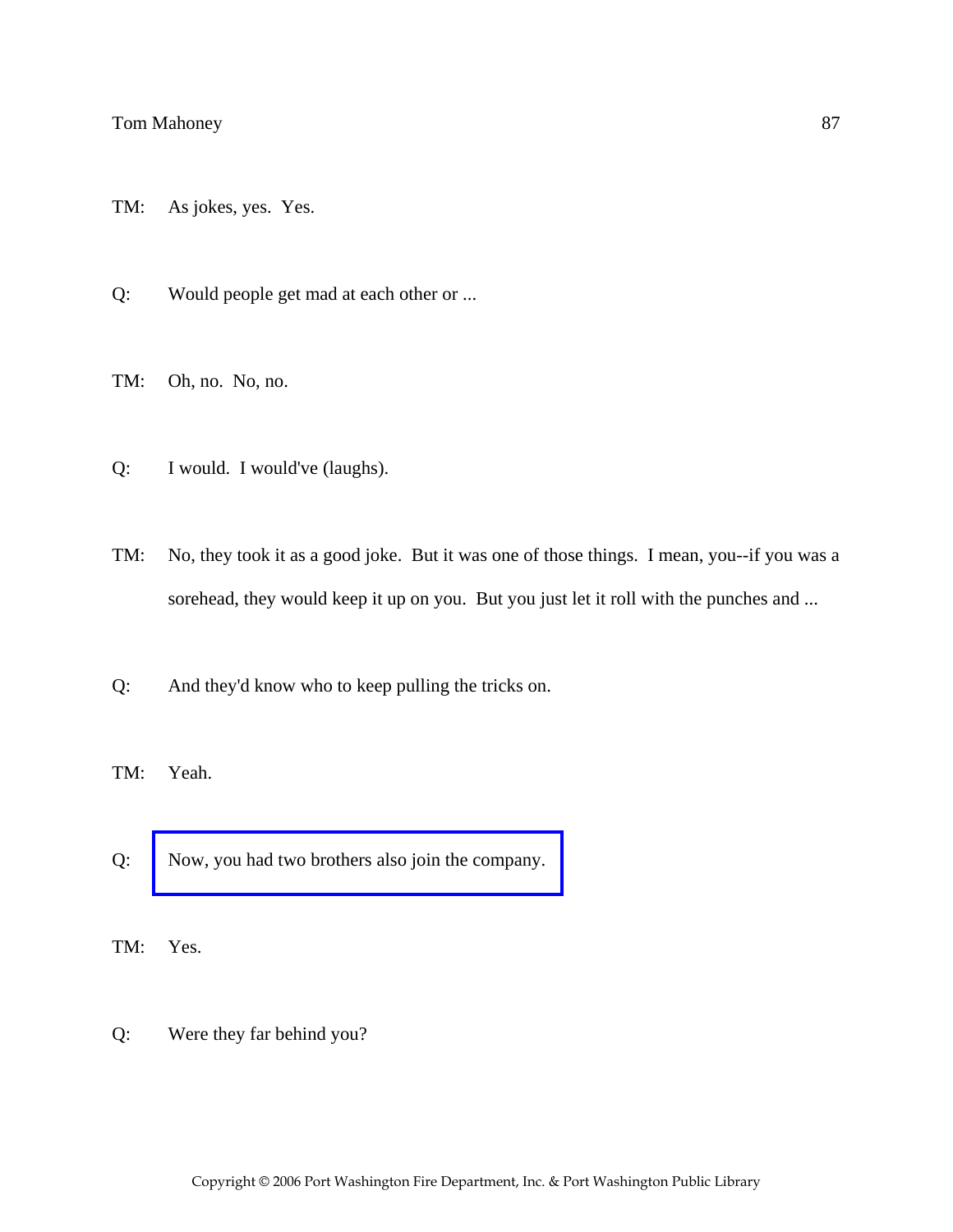TM: Jake was one year.

Q: One year behind you.

TM: Yeah.

Q: And how about George is, I think, five years behind us. Five years behind Jake.

Q: And Jake's the oldest? Yeah, Jake's the oldest.

TM: Jake's the oldest.

Q: And George is the youngest?

TM: George is the youngest.

Q: And did they want to join because you joined and they saw what you were doing?

TM: Oh, yes. Yeah, the only one was George. "Oh, I wouldn't be a fireman." And when he got into being a fireman, he--you couldn't get him to leave the place. He got in with Herbie Carpenter, and he got in with Morrison [Alexander Morrison], and he got in with Eddie Poole and Porky [Harold] Poole and Sassy [Arthur Poole] and all that crowd that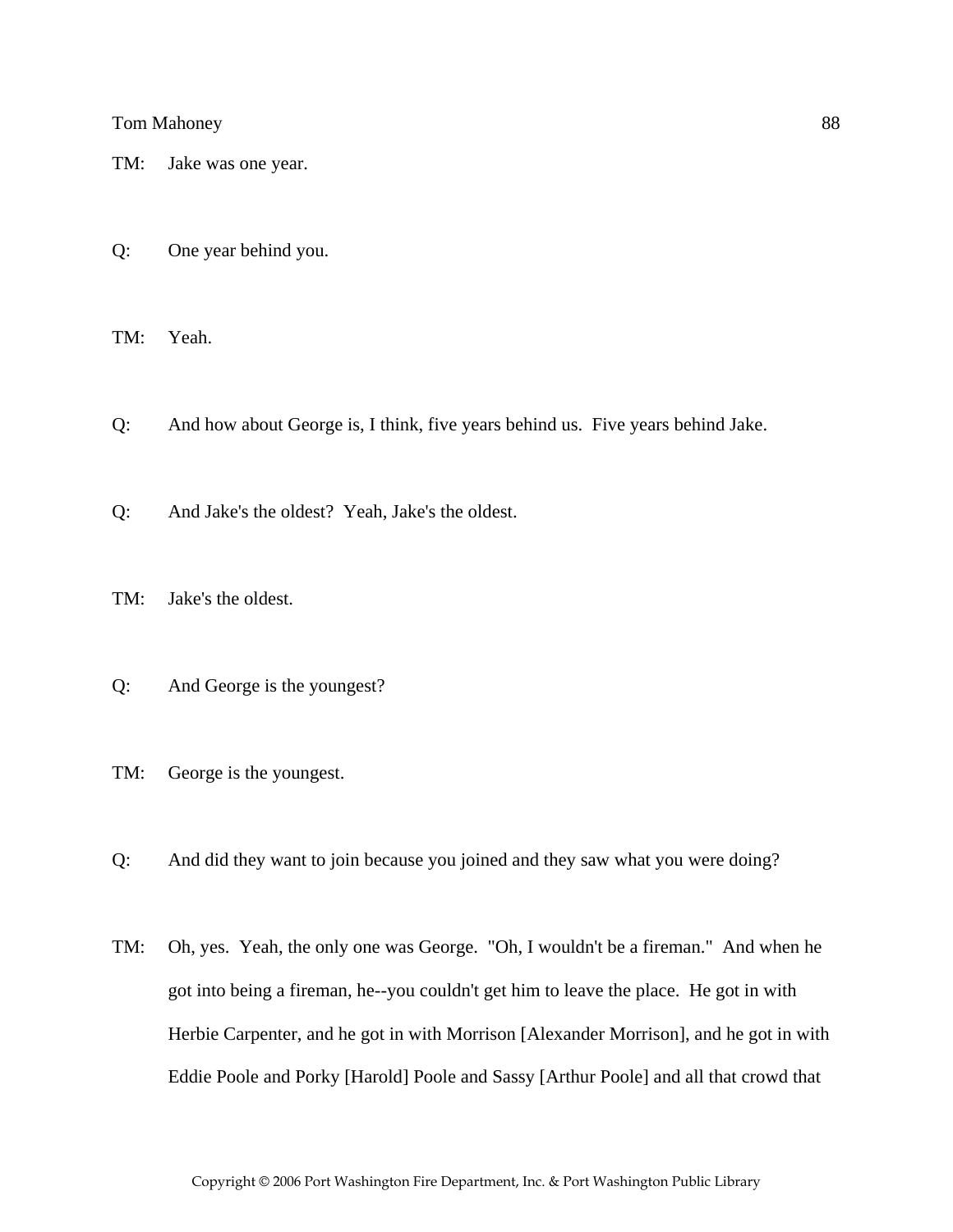came later. They was all the racing team. That crowd.

- Q: So they all got in.
- TM: Yeah. There was a whole bunch of them come in at once. Eddie Poole was a good [ladder climber. And Morrison was a good ladder climber, too. But when you look back,](http://www.pwfdhistory.com/trans/mahoneyt_trans/peco_racing02_web.jpg)  you know, we always had a pretty good team.
- Q: They were all like, they were all like eighteen when they got in, right? Probably?
- TM: All close to it. Only one was like a little older. There was Geddy [Gerry Crooker] and Simmie Ludeker. And he was--Simmie was married. Geddy, I believe, was married. No, Geddy wasn't married. Nitty Carpenter was a hell of a good guy. He could do anything. Good football player. Good on the racing team. In fact, he was a driver on the racing team after Woodie [George Wood]. Mac McCarthy was the first driver, and then Woodie. I'll never forget Woodie with the Laraby. We'd put it-we would start--you'd have to push it, and then you'd run and get in. You stood so far behind it. And then, you had to run and get in the driver's seat. So, Woodie had it down. We had it down. Decided to practice it. All you have to do is run up and stop and push and go into second gear and pull the gas down. It had a gas ... [?] ... on the steering wheel, as well as one on the floor. So, he jumped on. We's all on. Here's Woodie standing on the side, coming down the course, not in the driver's seat. The quickest hook-up you ever seen, perfect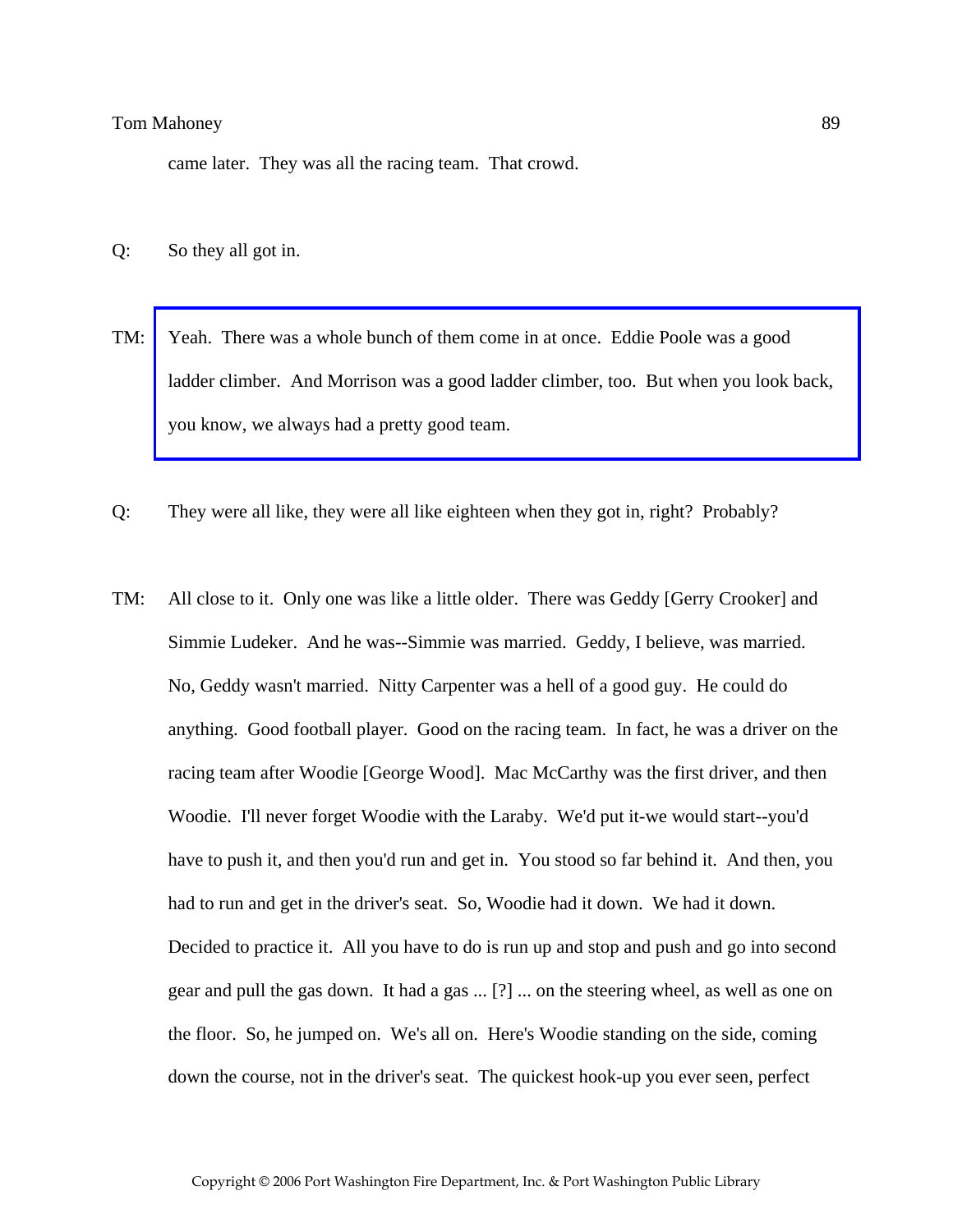time ...

- Q: And he's not driving.
- TM: And he wasn't in the driver's seat (laughs). We got disqualified because he wasn't in the driver's seat. If he just crawled in the driver's seat on the way down, we wouldn't have been disqualified. So, we got disqualified for that. So, we asked the--went up and asked for the reason, and we told them we wouldn't leave the course. We wouldn't take a--then they said, "We'll tow the truck off the course" (laughs). We had a beef. And they showed us the rules, and then we had to comply by them. But it was perfect. It was good. You know, when you're racing, you can tell something when it's good. I mean, same as baseball, you could tell if it's going to be a good hit. I mean, you got that feeling.
- Q: Everything clicks.
- TM: Everything clicks. And it had clicked, yeah. Yeah, I had to laugh that day. But we had a lot of fun. I'll never forget Poughkeepsie. We were up to this tournament. And they had like a carnival in the night time up there. It was quite a college town. There was a lot of young girls up there. And it was easy pickin' if you wanted to. All the girls would ask you up to the college hill, and one would take a walk up to College Hill. So, we went into this--it was Harry Carpenter from the Atlantic's. Nicky Gazzo, myself, Mount Carey, and a couple of others--Ray Driscoll, I think it was. And we went in to see this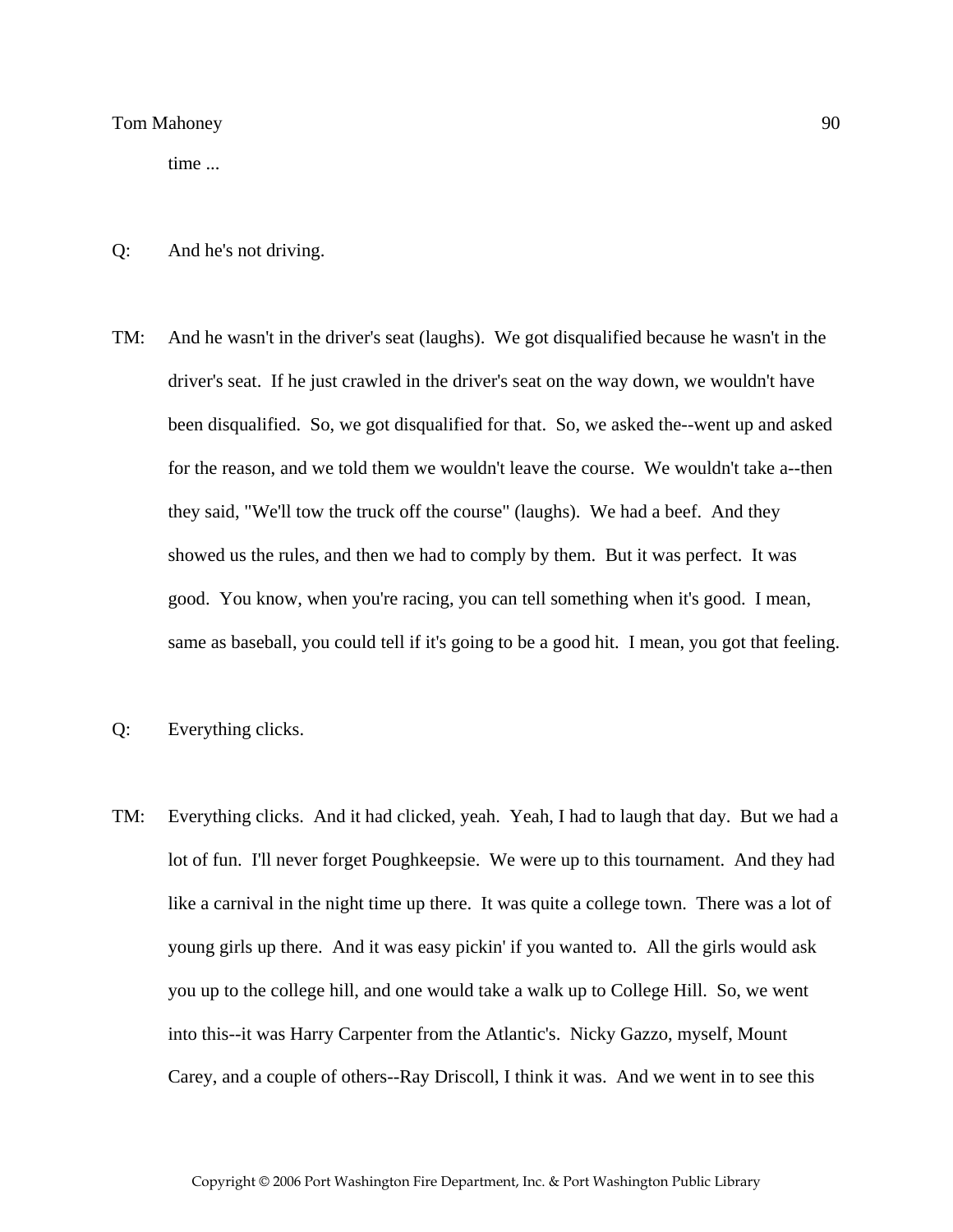girlie show. So, we get in and they charged us a dollar. And you see nothing. And then they put a couple of dancers up there all on the--and that was it. Now, they said three dollars to go in the back a little further to see it. So, a couple of 'em went in the back. And they came out, and they said it was a gyp. So, what did they do? They cut the tent ropes, and they put the old guy out of business (laughs).

Q: What happened to them?

TM: Huh?

- Q: What happened to the guys that cut the ropes?
- TM: Well, it was the firemen that did it.
- Q: I know (laughs). Did anything happen to them?
- TM: No. They just stood there and the rope "broke." They loosened the ropes up. You know how you tie the rope?
- Q: Yeah.
- TM: But what--the whole show was inside.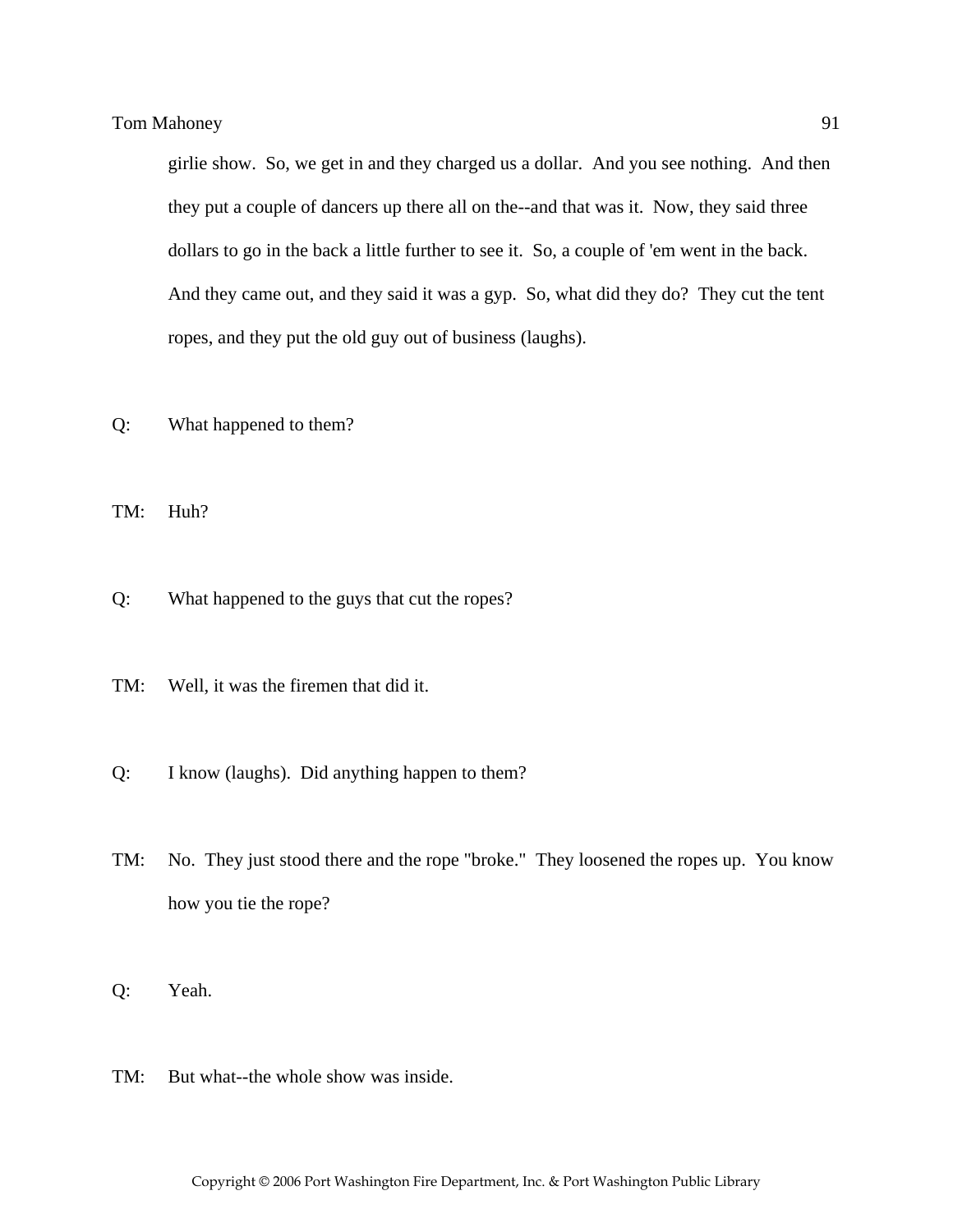TM: And then they said, "What happened?" And we lifted up the canvass and let them out.

- Q: And they never knew?
- TM: Never knew (laughs).
- Q: Oh, boy. Unbelievable.
- TM: Yeah, you know. It's--yeah, when you look back, you laugh.
- Q: Did you ever--you know, you had the three companies--Flower Hill, Atlantic's, and Protection. Did you get along better with one company than you did with the other one, or was there ...
- TM: I think we--there was always the rivalry between the companies, but I think they all got along very well. I think--I mean, if it was a Chief in Flower Hill, you did your job like he requested it. Chief from Atlantic's or Chief from Protection--everyone did their job and he--I mean, like you take now Tony Murro. He would come down here and say to some of us, "Do you want to go out and have a meal with me?" and he would take care--he was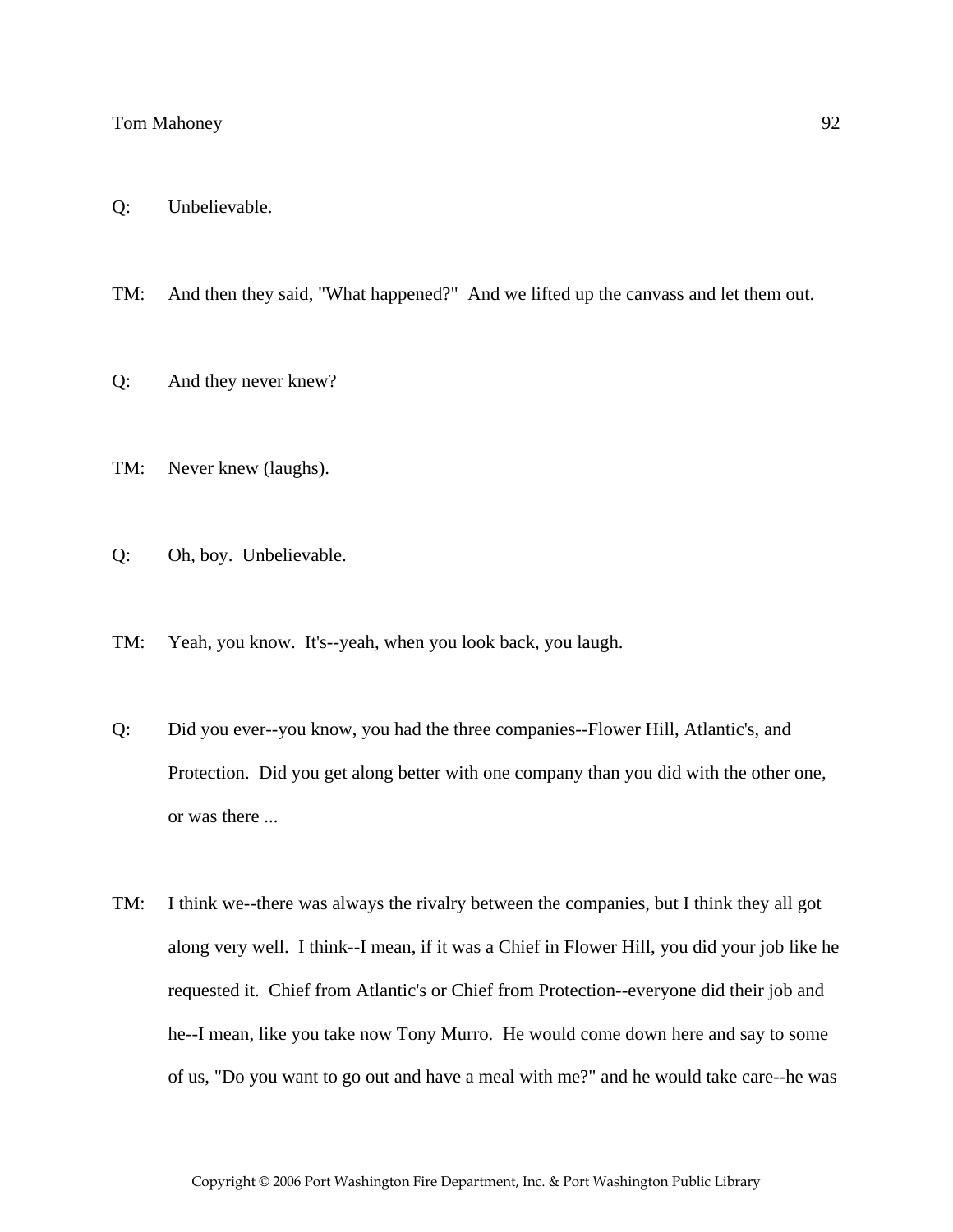an Elk at the time--he would take you over to Freeport. There was a big Elks' over there, and you'd have a nice spaghetti dinner or something. It didn't probably cost much them days, I mean, maybe seventy-five cents a plate, if it cost that. Then, you'd have a little drink of wine and you'd sit down, be sociable, and talk. But Tony would do that out of his own pocket. He was good-hearted. He was one of these guys--we had guys with fish hooks in the pockets, you know. They never wanted to pay for anything. They was always hanging back. And there's others that paid and paid and paid. And it was known, a thing like that. I mean, but you got to know them.

- Q: Is there any one person that sticks out in your mind as, you know, being a good fireman or a good--just a good member of Protection? Any one special person, or is it just ...
- TM: Well, I would have to pick Irv Foster.
- Q: And why is that?
- TM: Because I liked him. As a man, as a worker, how he did things. His tidiness, not being smutty. Very clean. Another guy stands out in my mind is Cliff Brant. Dignified ...
- Q: Billy Brant's ...
- TM: Billy Brant's father. Yes. Cliff Brant stood out in my mind. Walt Crooker stood out in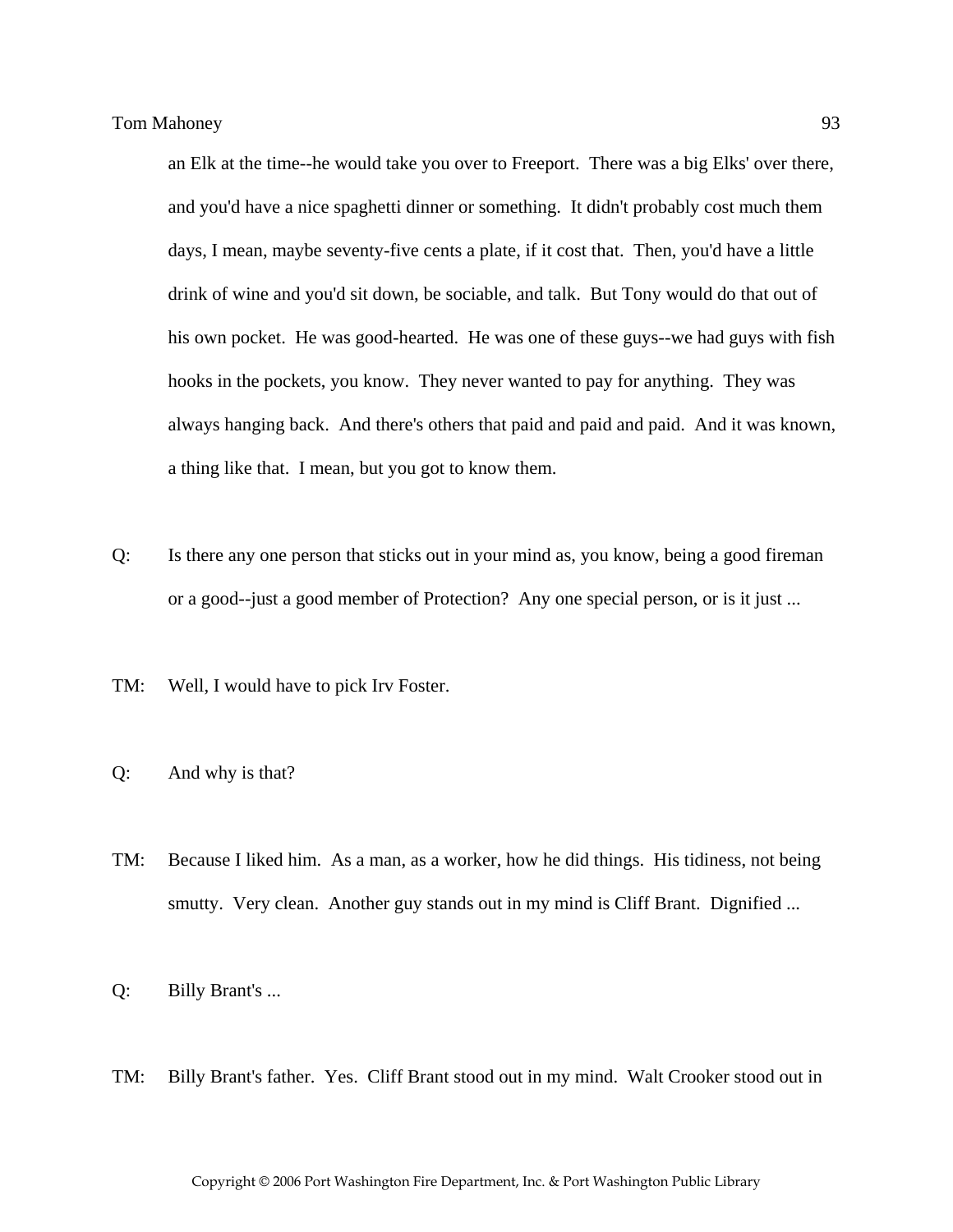my mind. He could cuss you out, but he was a nice guy. Wag Larkins was a nice guy. Joe Hoffer was a very nice man. John Lewis. I would say it was a hell of a good, bunch of, group of men. Al Gross was a nice guy. Carly Olson was a nice guy.

- Q: Do you see any difference now with the current group of people, as opposed to, you know, back in the '30s or whatever?
- TM: Well, I observed them very well. I think they--all the young fellows get along very well. There--some of them's clannish between themselves, which we were, too. They still sit- some of them sits at the back; some of them sits in the front.
- Q: They've got their own groups.
- TM: Have their own little groups, and, well, let us say, they mingle together. I mean, they do things together. And pretty soon, they'll be breaking away. They'll be, as I said, after ten or twelve years, some of them will be drifting. But the comradeship and things like that, I don't think you'll ever forget.
- Q: Just goes on from generation to generation.
- TM: That's right. That's right. It's been quite an experience to be a fireman for Protection Engine Company. It was an honor.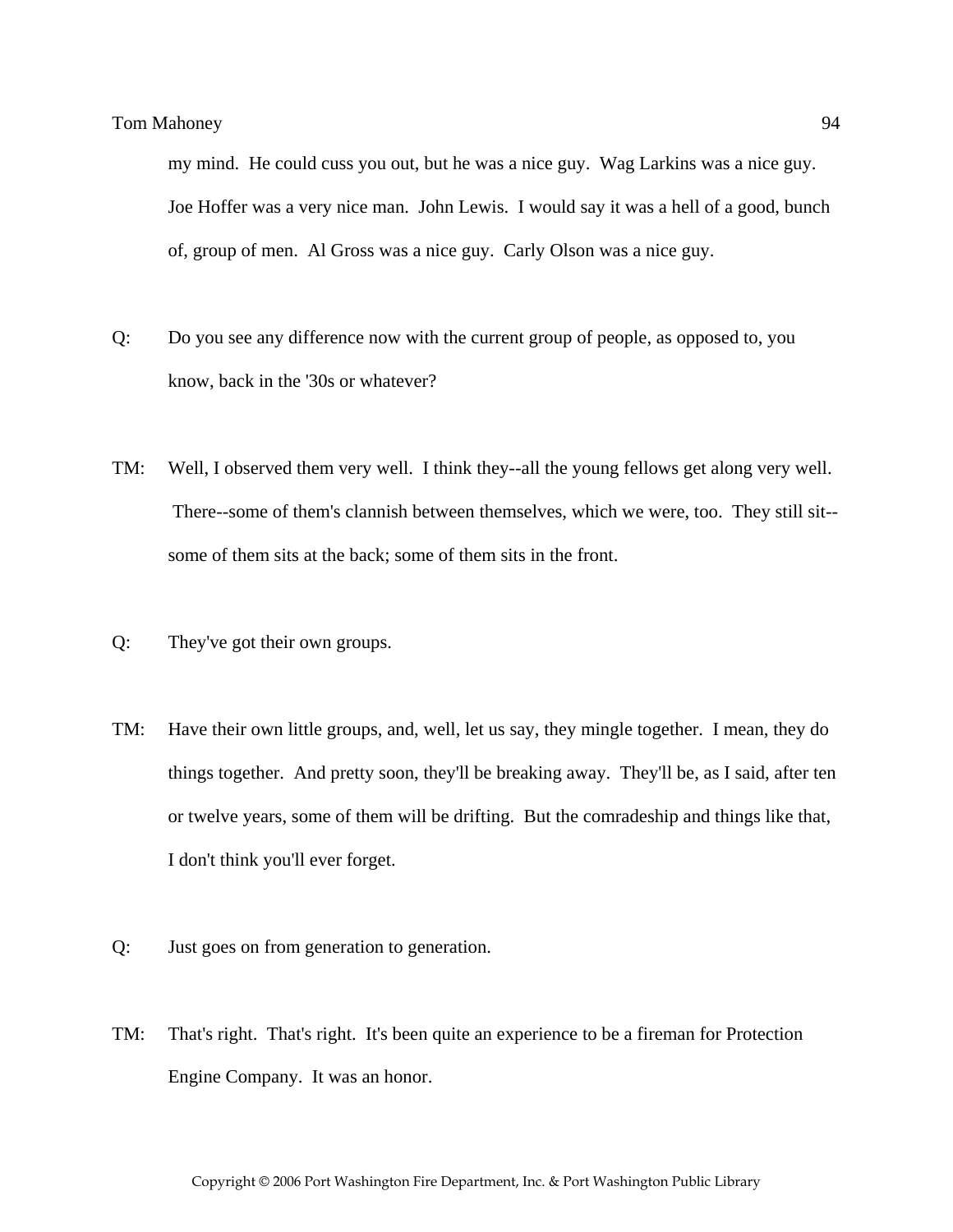- Q: And still is an honor, right?
- TM: To be here and healthy, be able to sit down and talk. And how I jump all over the subject sometimes, maybe might get something out of it.
- Q: Another nine years, we'll be celebrating the hundredth.
- TM: Yeah.
- Q: You'll have how many years in then?
- TM: Nine years? I'm fifty-four this year.
- Q: So, sixty-three years?
- TM: Yeah.
- Q: I was just at Atlantic's dinner last week, and Eddie Picardo has sixty-two or sixty-three.
- TM: Yeah, I think Eddie--Eddie's about the oldest in the department now. I think Ed Lewis--I mean was the oldest in our company for a long time. Well, he came after Walter Crooker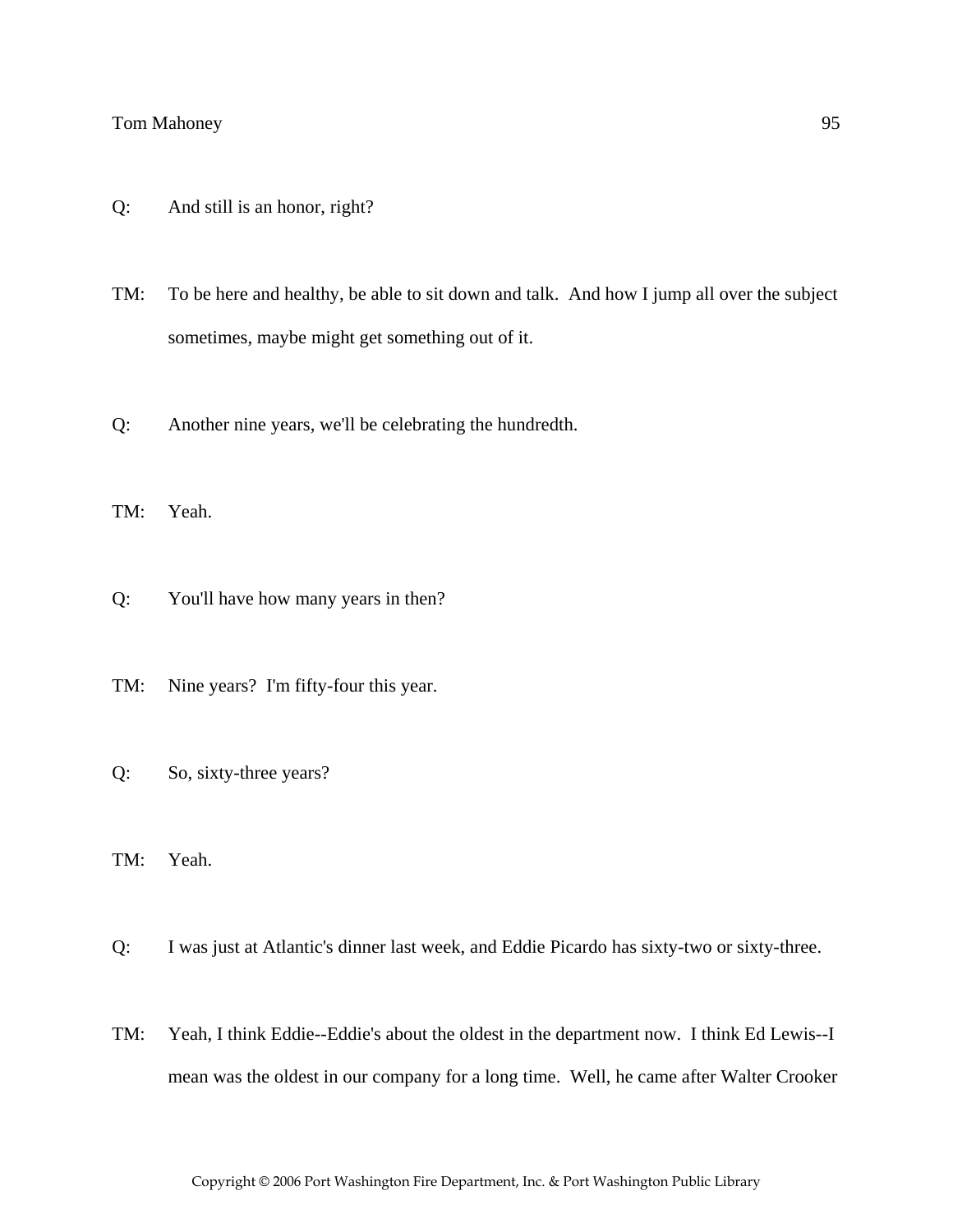and Wag Larkins ... [?] ... in the fifties. I thought it was--when I had twenty-five in, this company was great. Those guys, honest to goodness, you look back, there's Donald Smith; he was a young guy. All of them went off to the War and come back, and some of 'em didn't come back. There was Alec Alakna when we was a racing team. He was a little mascot for us. He would sit and watch the trucks, so no one else would touch 'em, and ...

- Q: Touch 'em?
- TM: ... touch 'em. Young Sassy Poole--not Sassy, the other--Peenie Poole. He was the same.
- Q: You remember fellows that are in now who probably have twenty-five years in now, they used to hang around when they were like sixteen? Fifteen?
- TM: Yes. Well, you take--you take the Pooles hung around. And Calvin Leitz. I mean, he got killed in the War. He used to hang around when he was a kid. And young Kaelin used to hang around when he was a kid--Tom Kaelin lived over here in the corner. Bert Carpenter was quite a racing team man, too and baseball player. He was a hell of a nice guy. Bert, he was a good Foreman.
- Q: All families--a lot of families.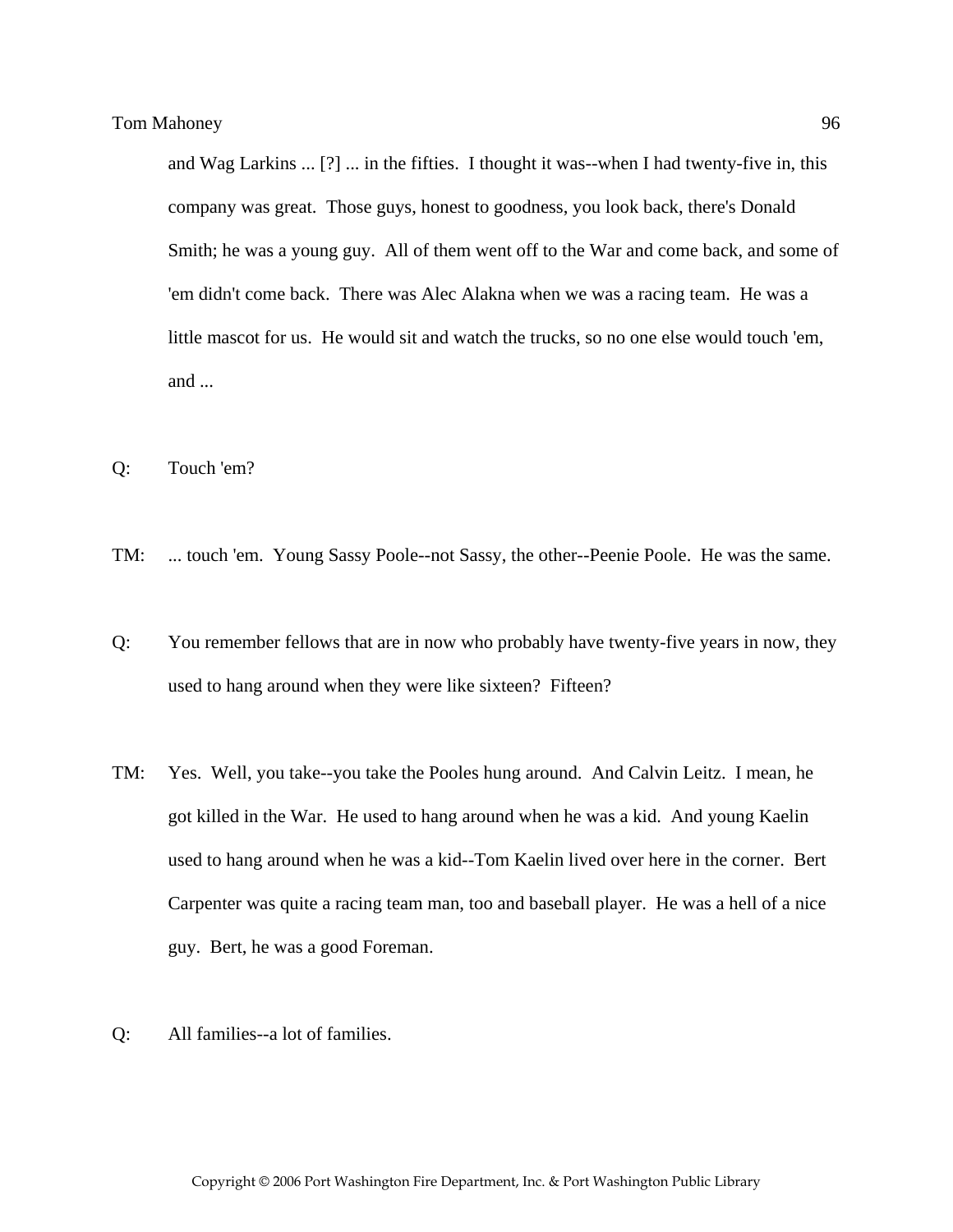TM: Yeah.

- Q: A lot of families.
- TM: Yeah. There's Mount Carey. He never drove a car.
- Q: No?
- TM: No.
- Q: Hmmm. Every time I hear something about him, it's always good. He's such a nice- such a big man, but such a nice ...
- TM: He was an easy--Mount was an easygoing man. Nice man. Nice man. He worked hard.
- Q: What'd he do?
- TM: He worked on the moving vans. He worked for DePaul up here on the moving vans. He worked for Murphy in Great Neck. Worked with a lot of the guys over at Alerts, Jitney and Fischer, and all that crowd--old crowd.
- Q: Is there anything else you'd like to add or to say, or anything? Any observations you may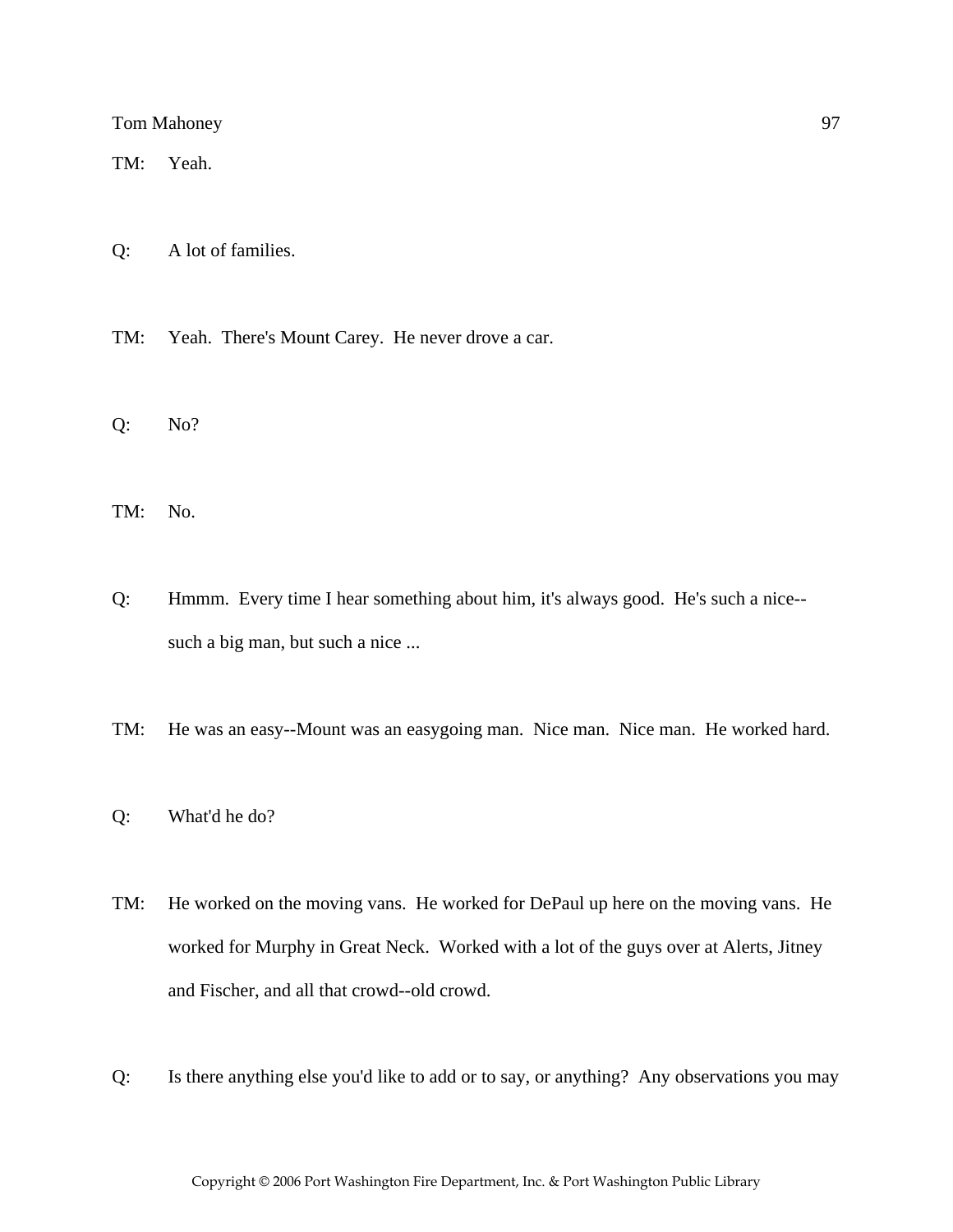have about the company?

- TM: Well, all I can see in this company is progress.
- Q: Progress.
- TM: It has progressed since I came in. And I think we always had good equipment and it was always kept up good. Of course, we had our share with accidents with the trucks. I think one of the things that stands out in my mind was Bill McCarthy was driving the American LaFrance up Main Street, and up around the Stannard Building, he hit a butter and egg truck with that, and, believe me, that truck could stand a little damage. I don't know how much damage, there was already something damaged on it. That's about all. But there wasn't a hell of a lot left of the butter and egg truck.
- Q: A lot of butter and eggs on the ground?
- TM: Yeah. And that was all of the--"Hey, Mac, you can't drive." That was always the saying, you know.
- Q: Stuck with him the rest of his ...
- TM: That stuck with him for a long time. As I said, Woodie [George Wood] was a hell of a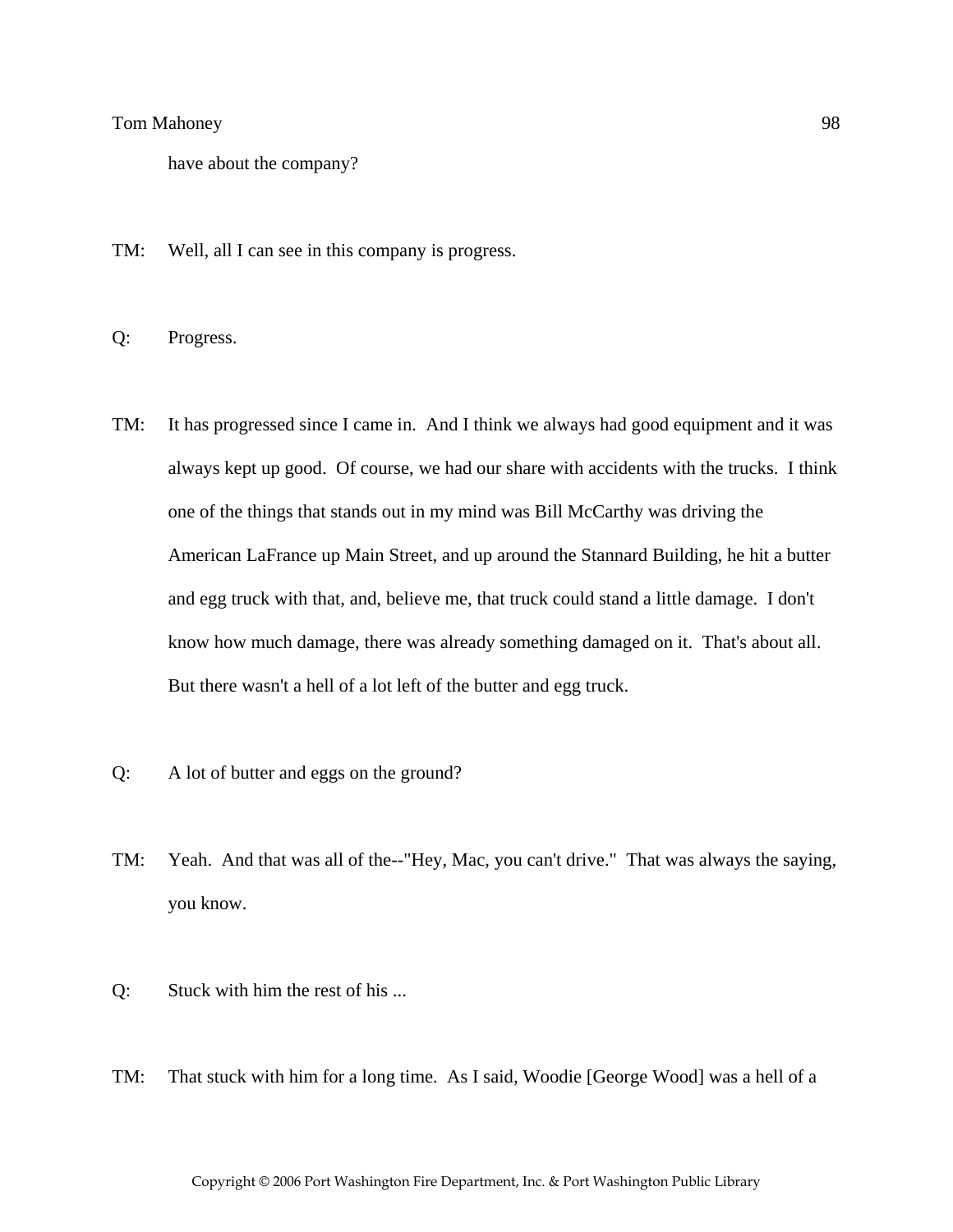good driver, too. Perry Henderson was a ... [?] ...

- Q: I remember hearing a story about Mr. Wood, George Wood.
- TM: Yeah.
- Q: That he didn't have his keys, and there was a fire one day, so he broke the glass and climbed in the window.
- TM: He was noted for that.
- Q: Did it quite often.
- TM: Yes. Back window.
- Q: He lived around the firehouse?
- TM: Yeah. He lived over--him and his brother Stanley lived over Adams Street.
- Q: Oh, where Dick ...
- TM: Dick Wood lives today. That's his ...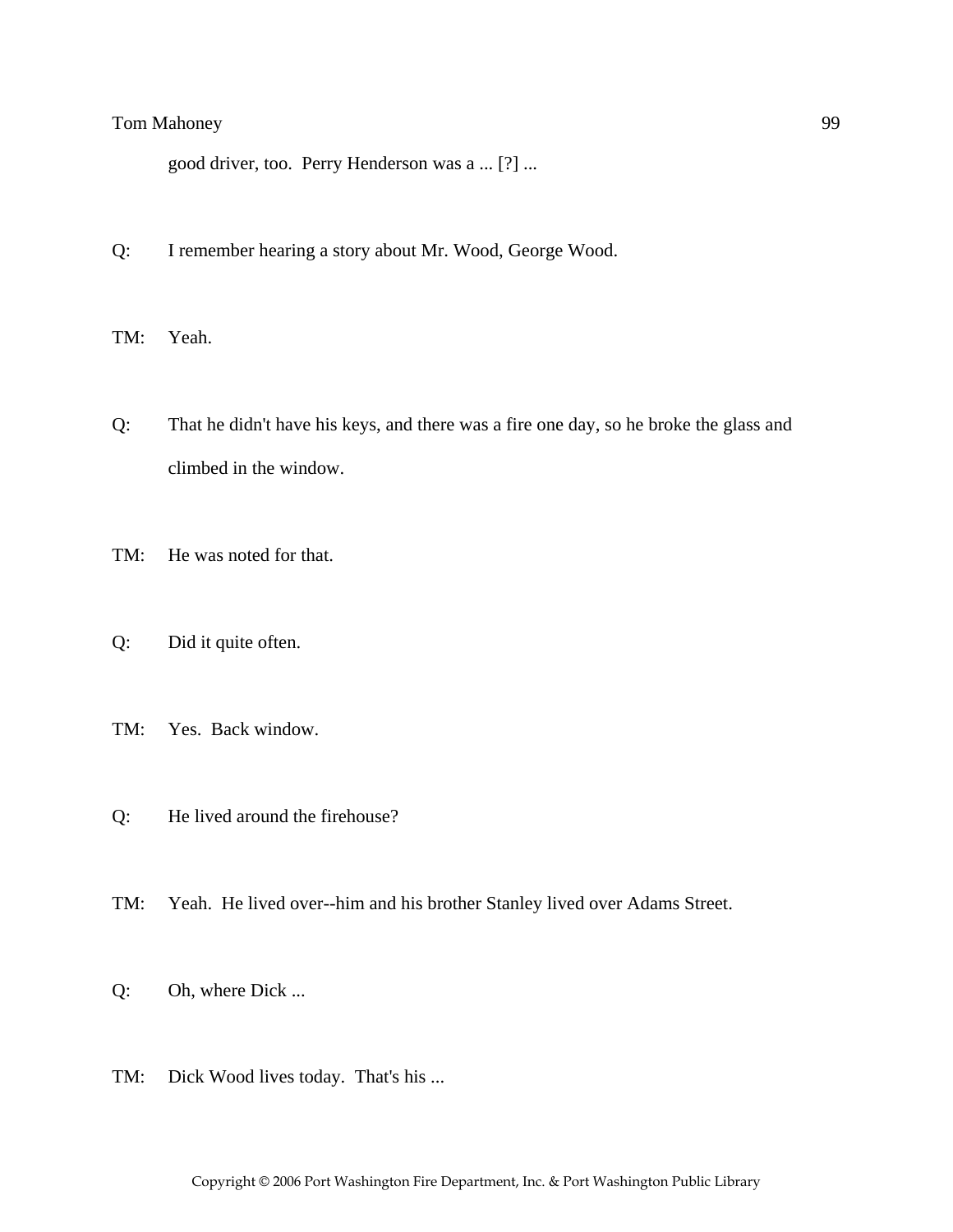- Q: That's right.
- TM: In fact, his father--his father did the plumbing and heatin' in this building.
- Q: George Wood did the plumbing in here.
- TM: Yeah, the father. He did that, and Stanley did the--worked for him. And George worked for him. So the Woods did the renovation in 1931, '32. They did the renovation of this building. And plumbing.
- Q: A lot of the work was done by members.
- TM: No, it was contracted. There was a contract put out for that building.
- Q: Oh, that's right. Pollock & Wysong.
- TM: Pollock & Wysong, yeah.
- Q: That's right, yeah. And how about generally, when there was work to be done, say--say you needed some electric outlets somewhere, or you needed to build something, would the members chip in and do that, or would you get somebody ...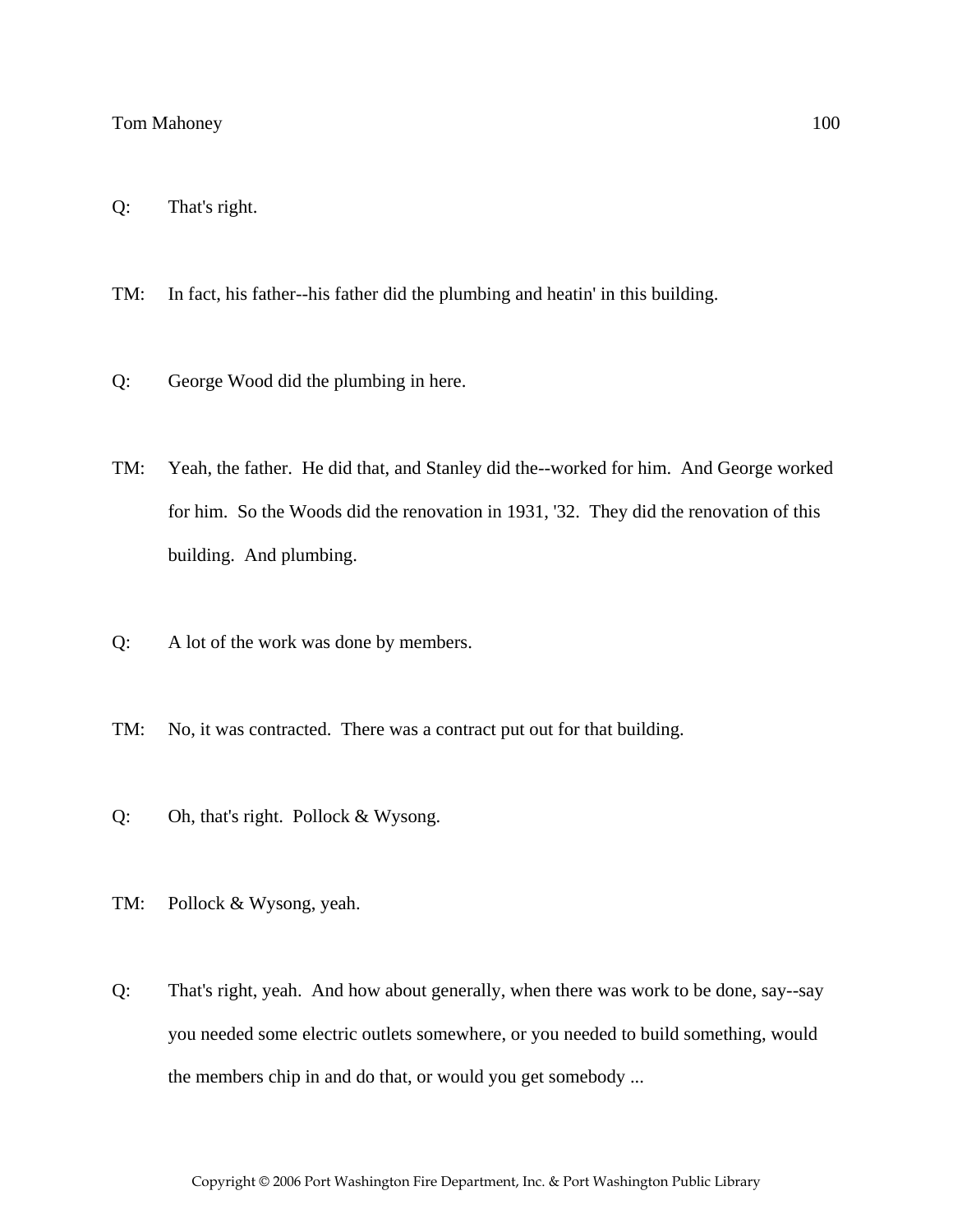TM: Oh, yes.

Q: ... from the outside.

TM: That would be done--that would be done ...

- Q: Like today.
- TM: Yeah, like today. I mean, it would--I mean, after all, in that period, short period of time, there wasn't much needed to be done. I mean, it was a new building. Everything was--I mean, of course, you didn't have television in them days; you had a radio. And it was nice to listen to the radio. "When the Moon Comes Over the Mountain," and songs like that. "Red Sails in the Sunset." And, you listen--liked to listen to the news. And Roosevelt's fireside chats. Bruno Hoffman when he was executed. Lindbergh, when they--with the kidnapping. All the things that went on. Six day bicycle races in New York that was going on.
- Q: It would be on the radio.

TM: Yeah.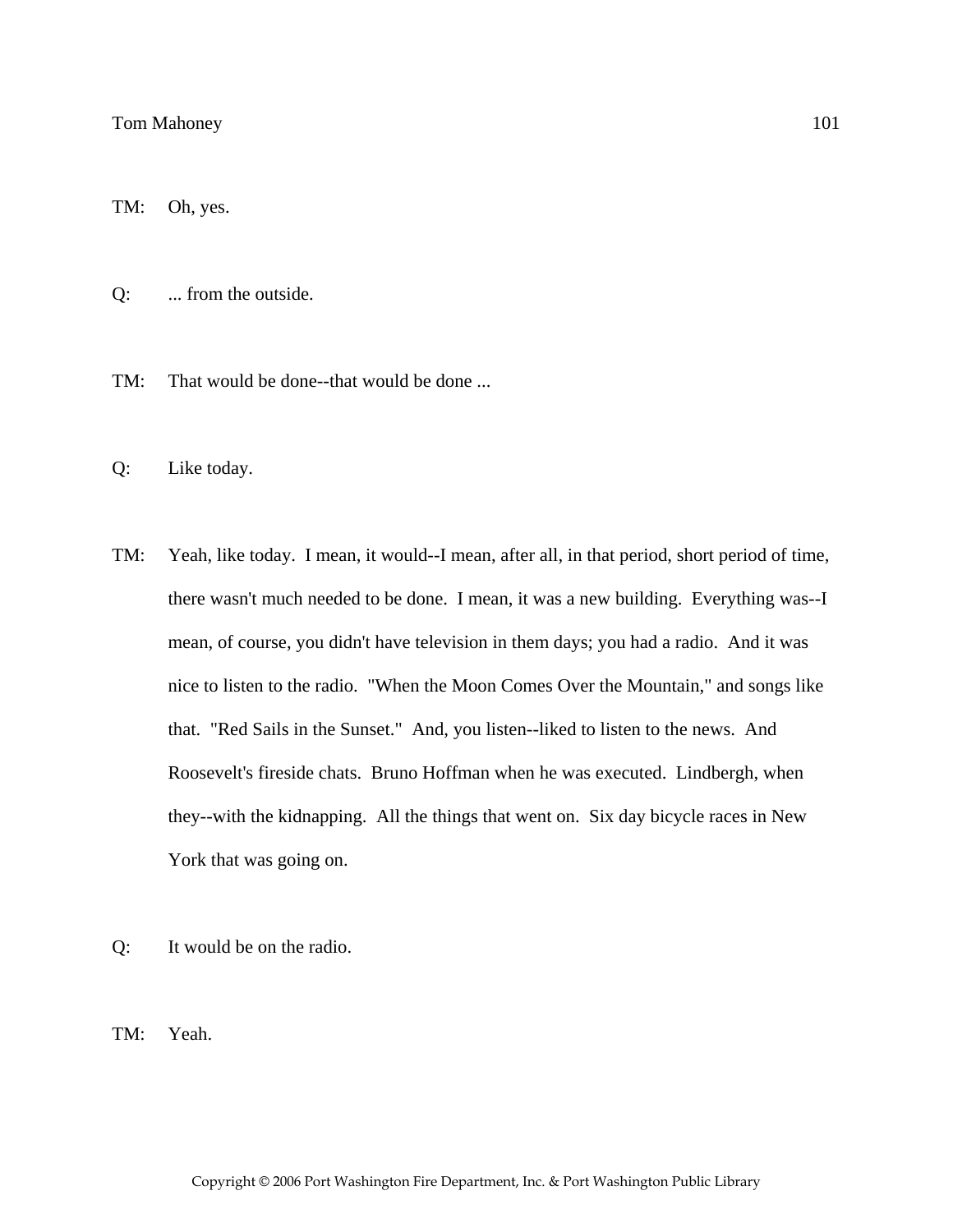- Q: Did you ever have trouble with the neighbors?
- TM: No.
- Q: No? They didn't bother--the horns didn't bother them when they ...
- TM: The guy lived next door to us over here, him--and his son was the supervisor of the Town of North Hempstead.
- Q: Would that be in the house where the ... [? room is now] ...
- TM: That's where the rec room is now. Ed Gunn. And we didn't finish the little piece along side here with dirt and stuff. So, I'll never forget, it was coming around one Memorial Day. "Snookie" Wenner--they wanted to put a flagpole up--Snookie said, "I'll make the flagpole. So, Snookie went home, cut the pipes, brought the flagpole. And we raised that flagpole, set it in the concrete with a ladder--that one that was out there, just came down with this new building. We cleaned that place out, landscaped it, we planted flowers and rock garden, which I did. I got top soil up in--up in Jankowski's farm.
- Q: Which is where?
- TM: Which is out Port Washington Boulevard, where New Salem is today. Where New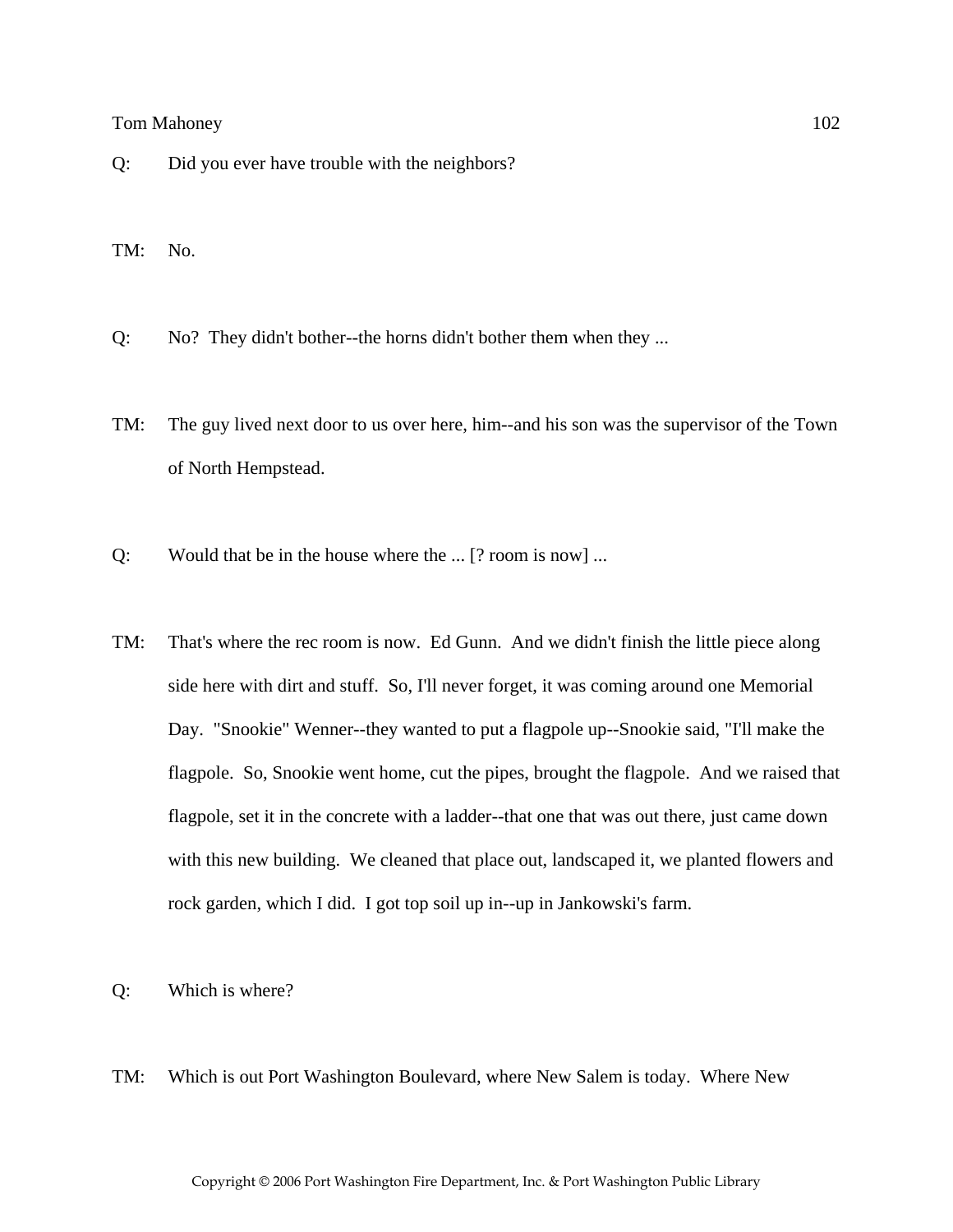Salem is.

Q: Was that an agricultural farm, or is it like a ...

TM: No, it's a ...

- Q: ... cows and sheep and all that kind of stuff?
- TM: Yeah, yeah. It's agriculture. We had planted so many fields and stuff up there--Walter's family. So, we got the top soil from Colonial. They own the property, Colonial. So, we was up at Roger ... [Smith's] ... having a few beers one night, and this guy from Colonial came in, and he bought the house. A drink, and one thing led to another, and we asked him has he got any topsoil up there? "Oh, oh plenty of it up there." So, we asked him could we have a few loads. We was telling him what we were doin'. "Sure, go ahead." So, took the hose out of the old Cadillac and went up and got the top soil--two or three guys--and we brought it down, carried it round the back, carried it down the side here, and put a few inches of top soil on the thing. And we got some grass to grow. And then, Irv Foster and them, they got paid from the company to fix a little drain out there, because there was a drain, been carried away. There was a short fence there--they bought that after from Chapin, that piece of property. It was owned by us, first, but we sold it to help pay for the firehouse, with the old times. There was a shortage of money we had then. And so anyway, we fixed a little rock garden and went back to Ed Gunn. Him and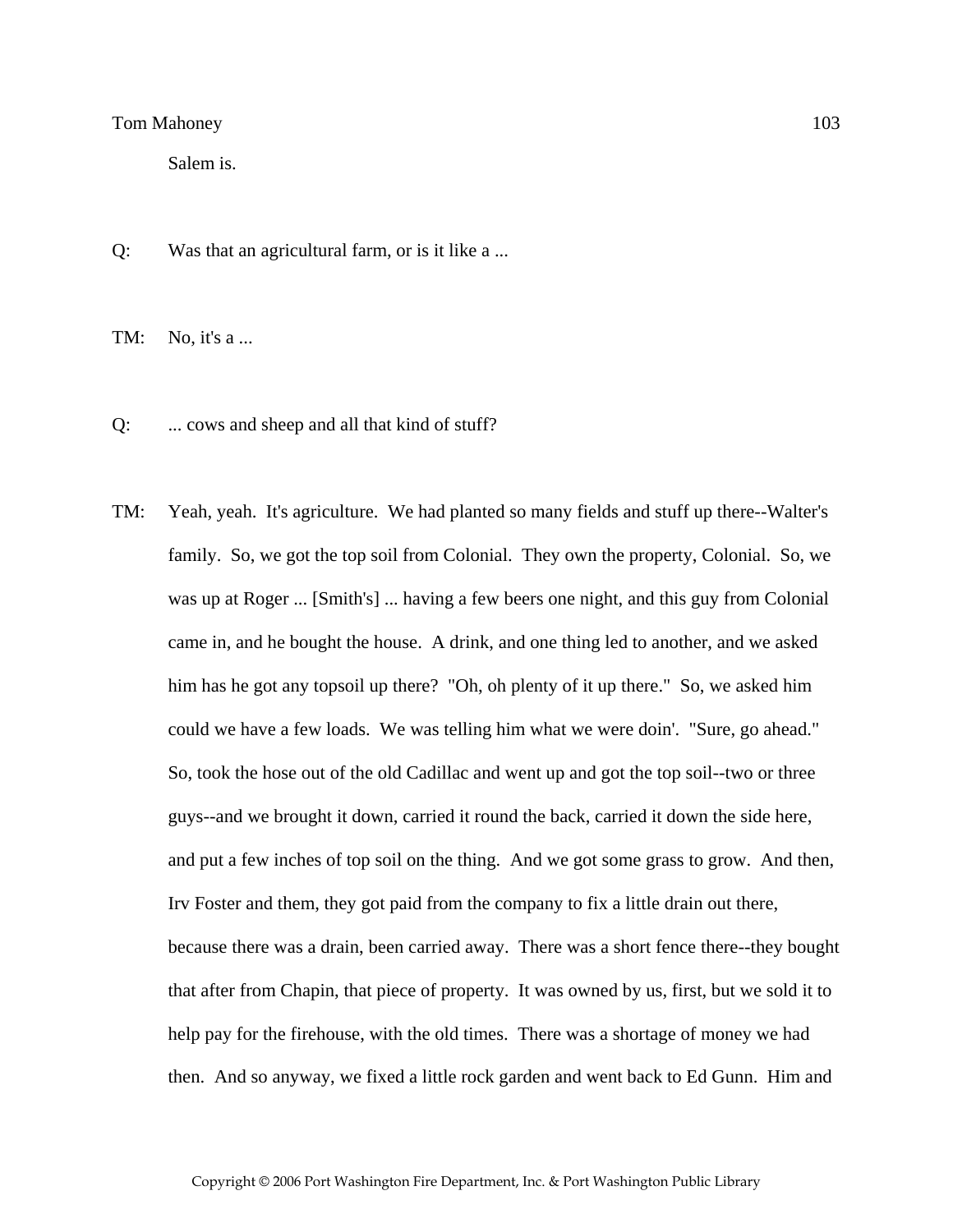his wife used to walk out in the evening and have a look at it, and stand on the ramp and look at it. "Very nice." And then, we trimmed his hedge and made things nice for him, and then, the only trouble is you could do a little work; you would spend about two hours talking to him, you know. He liked to talk. I mean, he just--and it was nice. And then, up the street was Alexander lived, and there was a nice--couple nice girls. I know Connie was a nice girl; I went to school with her. And, later on, there was Tim Bird lived in that stucco house, and Walker. And who lived across the street here? I forget. No trouble with any of 'em. They expected the fire horn to go off; they knew it was here. In fact, it was a lot louder in them days. We watched a couple of boys up in school there one day, and that fire horn went out, and the both of them jumped about two foot off the ground.

Q: (Laughs).

- TM: It was--it was an interestin' life.
- Q: Well, you had a--you made the rock garden up when you were a young member, and you're still taking care of the grounds today, right?

TM: Yeah.

Q: New grounds.